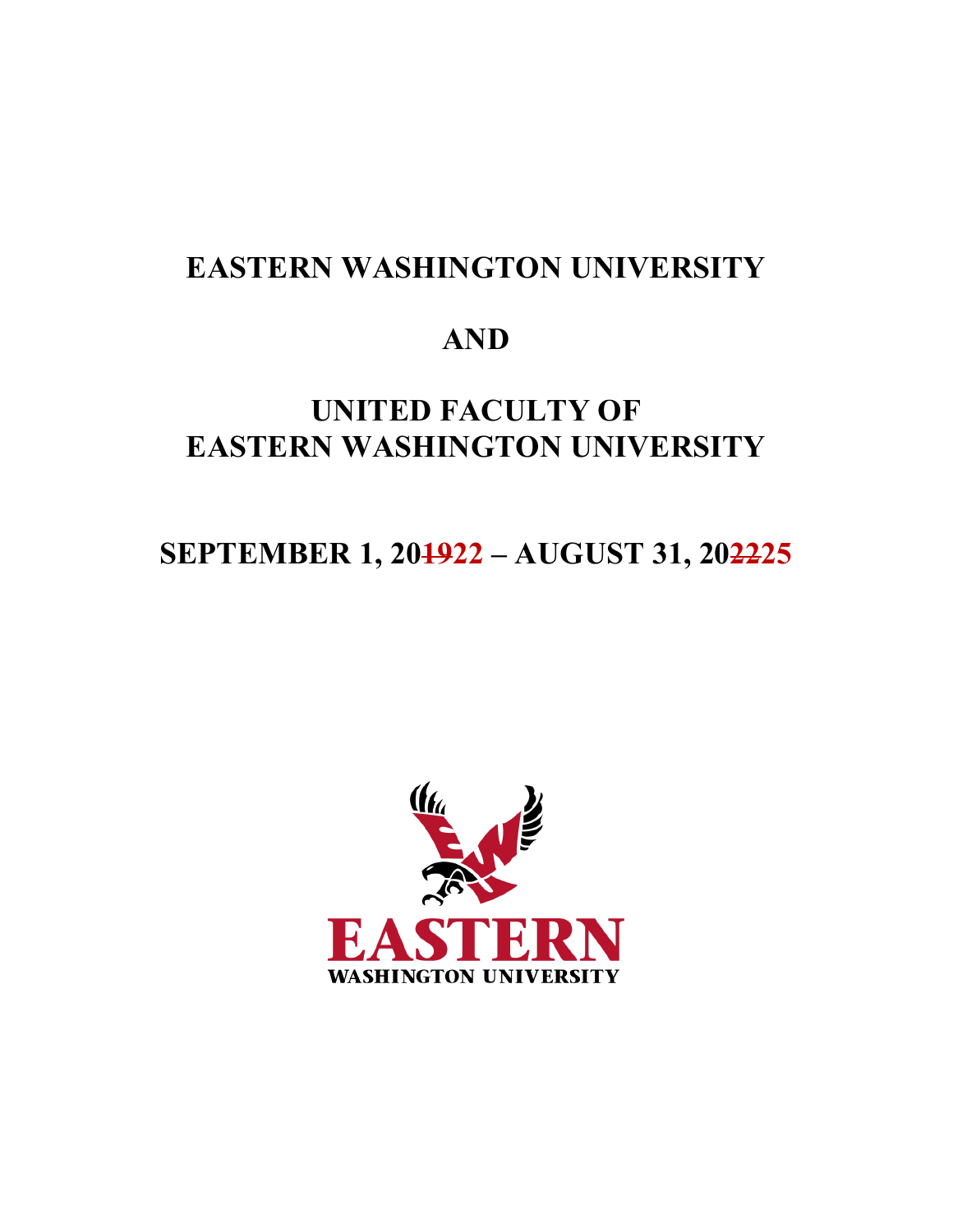# COLLECTIVE BARGAINING AGREEMENT

#### BY AND BETWEEN

## EASTERN WASHINGTON UNIVERSITY

#### AND

## UNITED FACULTY OF EASTERN WASHINGTON UNIVERSITY

## SEPTEMBER 1, 201922 – AUGUST 31, 202225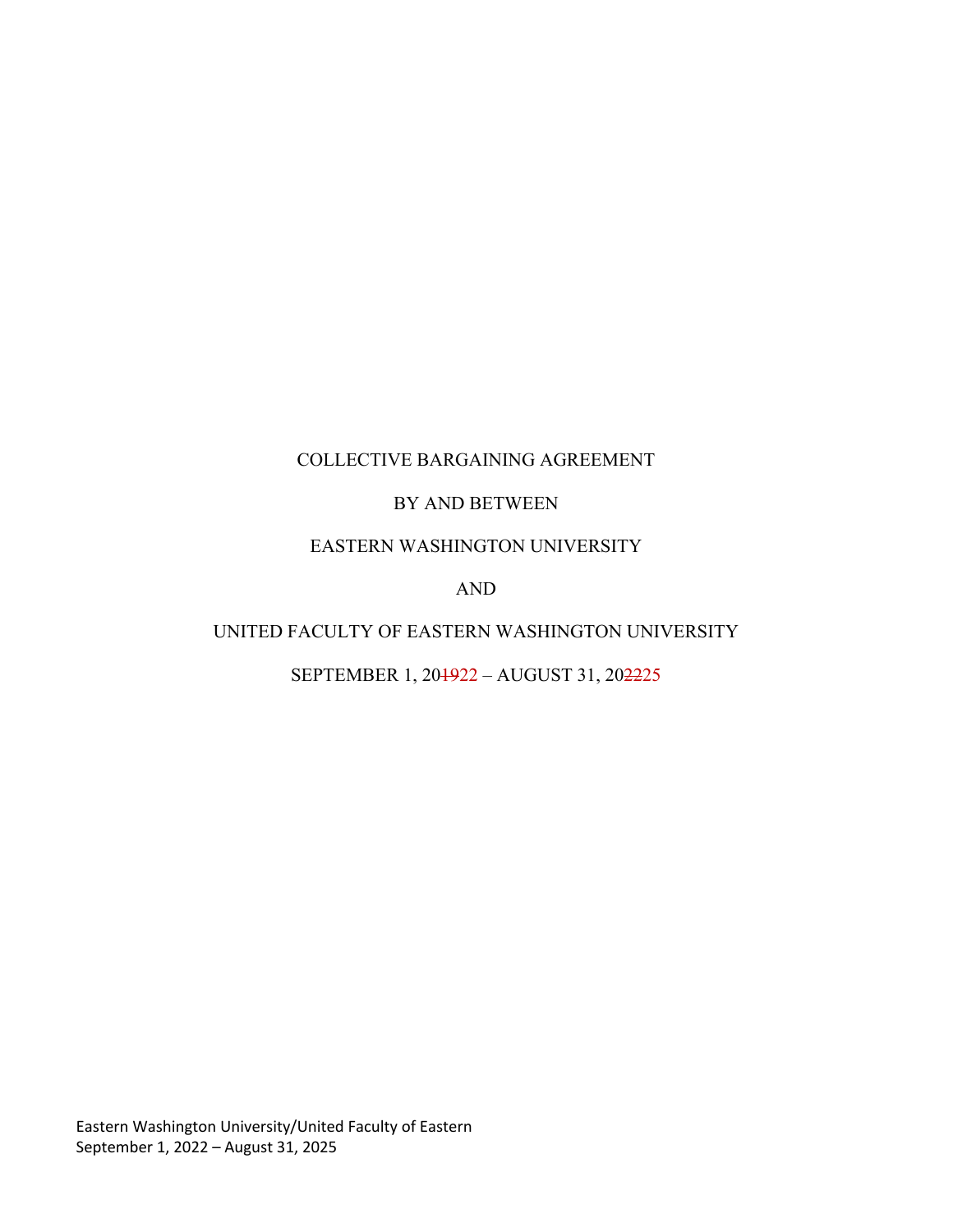# TABLE OF CONTENTS

Page

*(To be completed following Faculty Ratification and Board of Trustee Approval)*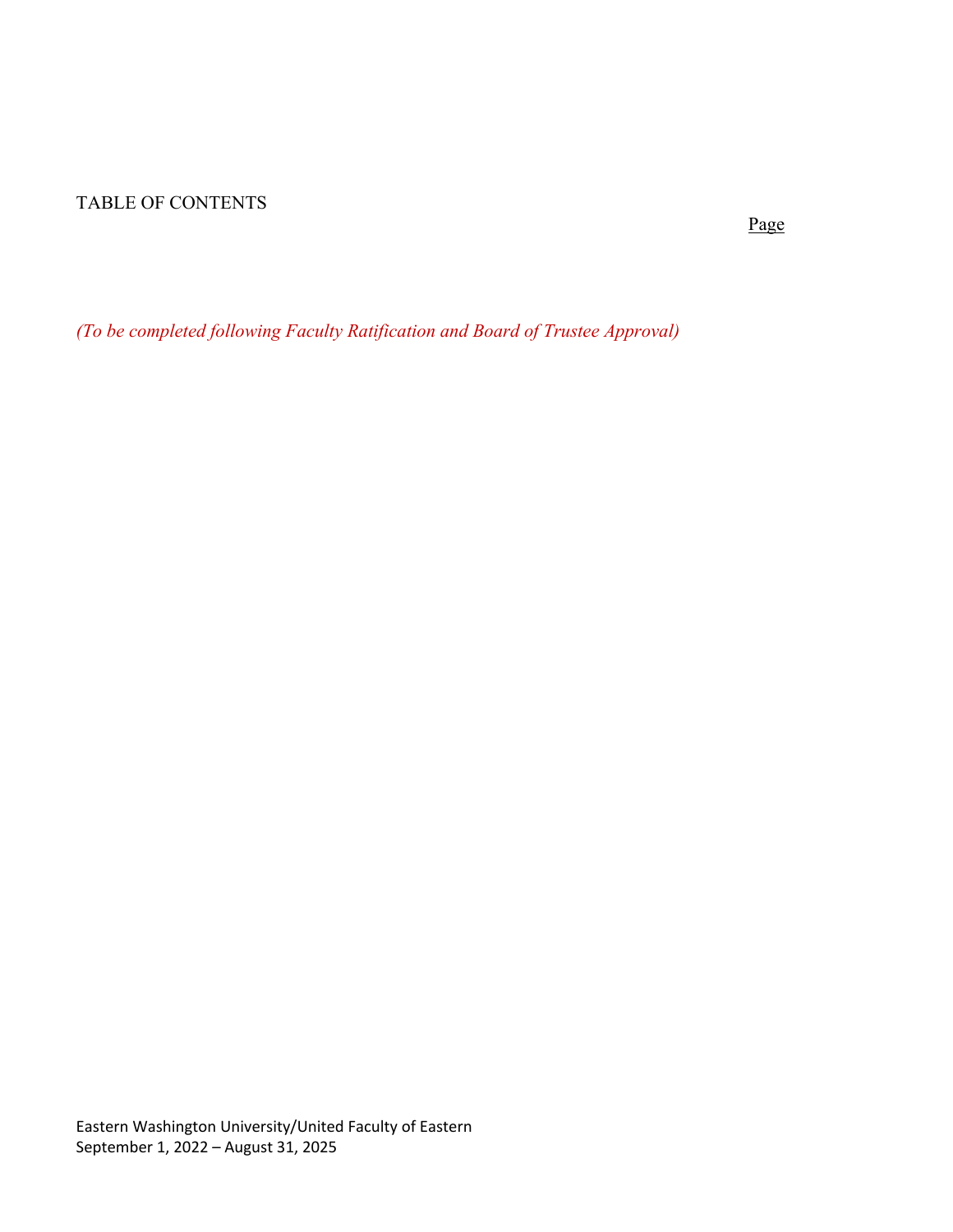#### **PREAMBLE**

Eastern Washington University (the "University") and the United Faculty of Eastern Washington University (the "UFE") (collectively, the "Parties") agree as follows: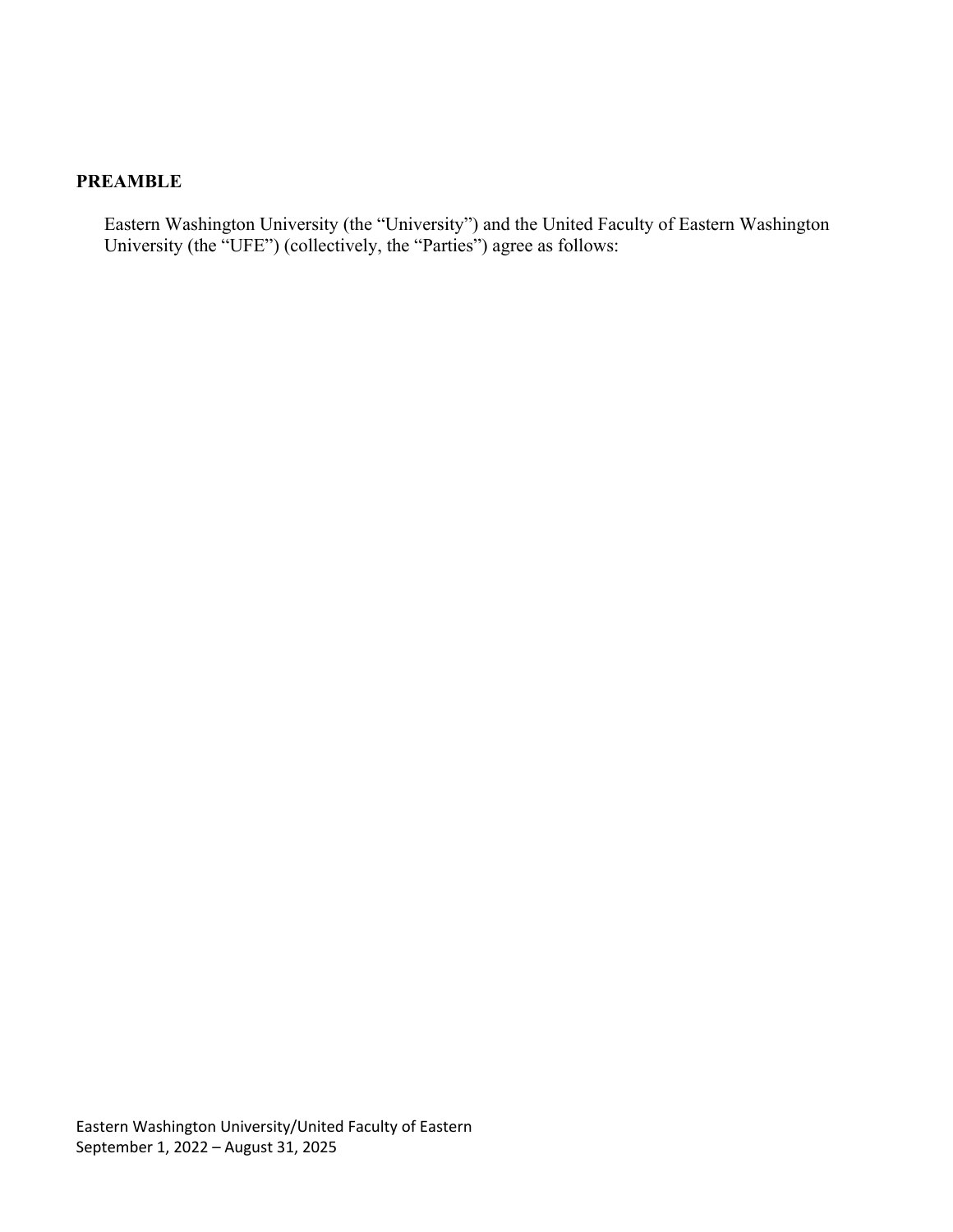## **ARTICLE 1: RECOGNITION**

1.1 Recognition. The UFE is the exclusive bargaining representative regarding matters of wages, hours, and terms and conditions of employment, for the bargaining unit as certified by the Public Employment Relations Commission:

> All full-time and regular part-time employees of the University who are designated with faculty status, excluding casual or temporary employees as defined in WAC 391-35-350, administrators, confidential employees, graduate student employees, post-doctoral and clinical employees, and employees subject to Chapter 41.06 or 41.56 RCW.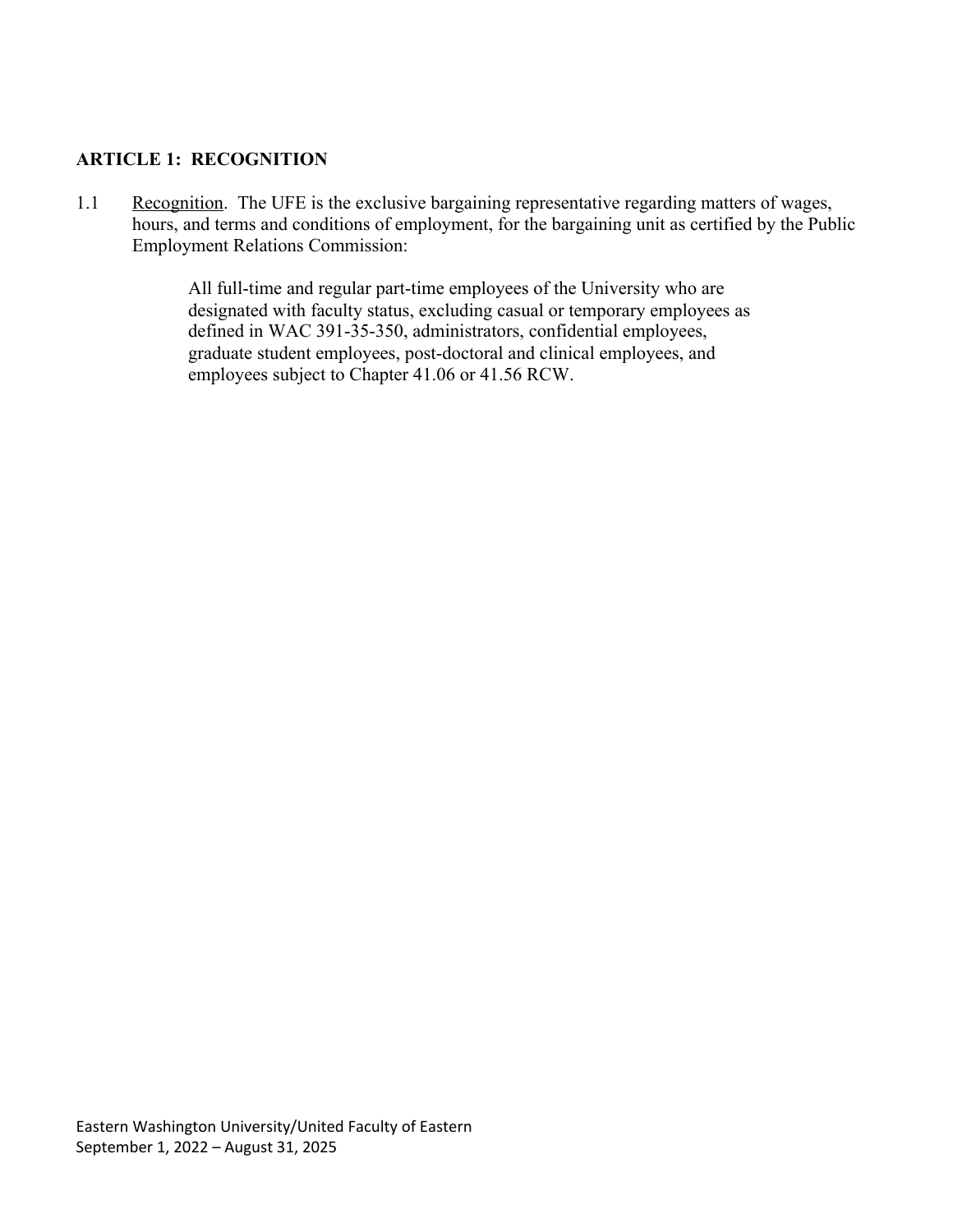# **ARTICLE 2: ACADEMIC ORGANIZATION**

- 2.1. Faculty Senate. The University and the Union acknowledge the role of the Faculty Senate in shared governance. The Union represents faculty interests on wages, hours, and terms and conditions of employment. The Faculty Senate will make recommendations from the faculty to the University on academic matters and issues relating to the intellectual life of the University.
- 2.2. Administrative Personnel. The faculty will participate in the selection of academic administrative personnel.
- 2.3. College, School, Department, and Academic Unit, Library and College Policies and Procedures.
- 2.3.1 This Agreement supersedes specific provisions of college, school, department, and other academic unit, college and library P&P which conflict with its provisions.
- 2.3.2 College Policies and Procedures (P & P). Each college, department, unit, and the library shall develop Policies and Procedures ("P&P") and a mission statement that are consistent with the Agreement, University Policies and Procedures, and the University's mission. The college/school/departmentlibrary/academic unit P&P, upon approval by a ballot of the full-time college faculty affected by the issues in the P&P P (i.e. all tenured and tenure-track faculty, lecturers, and senior lecturers) are is forwarded to the Chief Academic Officer for final approval. Only tenured and tenure-track faculty may vote on sections of the P & P related to promotion to associate and full professor. Review of the college<del>/department/library/ unit</del> P&P will be conducted at least every three (3) years. Any proposed revisions, amendments or modifications to an approved college/ department/library/ unit P&Ps will be approved by a ballot of the faculty pursuant to the procedures detailed in this article. If a P&P expires, the current P&P will remain in effect until a Colleges will develop a new P&P is to be approved by a ballot of the faculty as specified in this Article with a  $\frac{a_n}{b_n}$  and  $\frac{b_n}{c_n}$  deadline of June 1, 2023. If a P & P is not completed by that date, then the Chief Academic Officer will meet with the College's chairs and directors to work towards timely completion of the P & P. If a P  $\&$ P is not timely completed, then the College will be governed solely by the provisions of the CBA and University policies and procedures.
- 2.3.3 Each school, department and other academic unit shall develop a P&P and a mission statement that are consistent with the respective college P&P and mission. School, department, and /other academic unit P&P, upon approval by a ballot of the full-time faculty (i.e. All tenured and tenure-track faculty, lecturers, and senior lecturers) affected by the issues in the P&P. are submitted to the dean for preliminary approval and forwarded to the Chief Academic Officer for final approval with an approval deadline of December 1, 2023. If a P & P is not completed by that date, then the Chief Academic Officer will meet with the Department Chair or Independent Director to work towards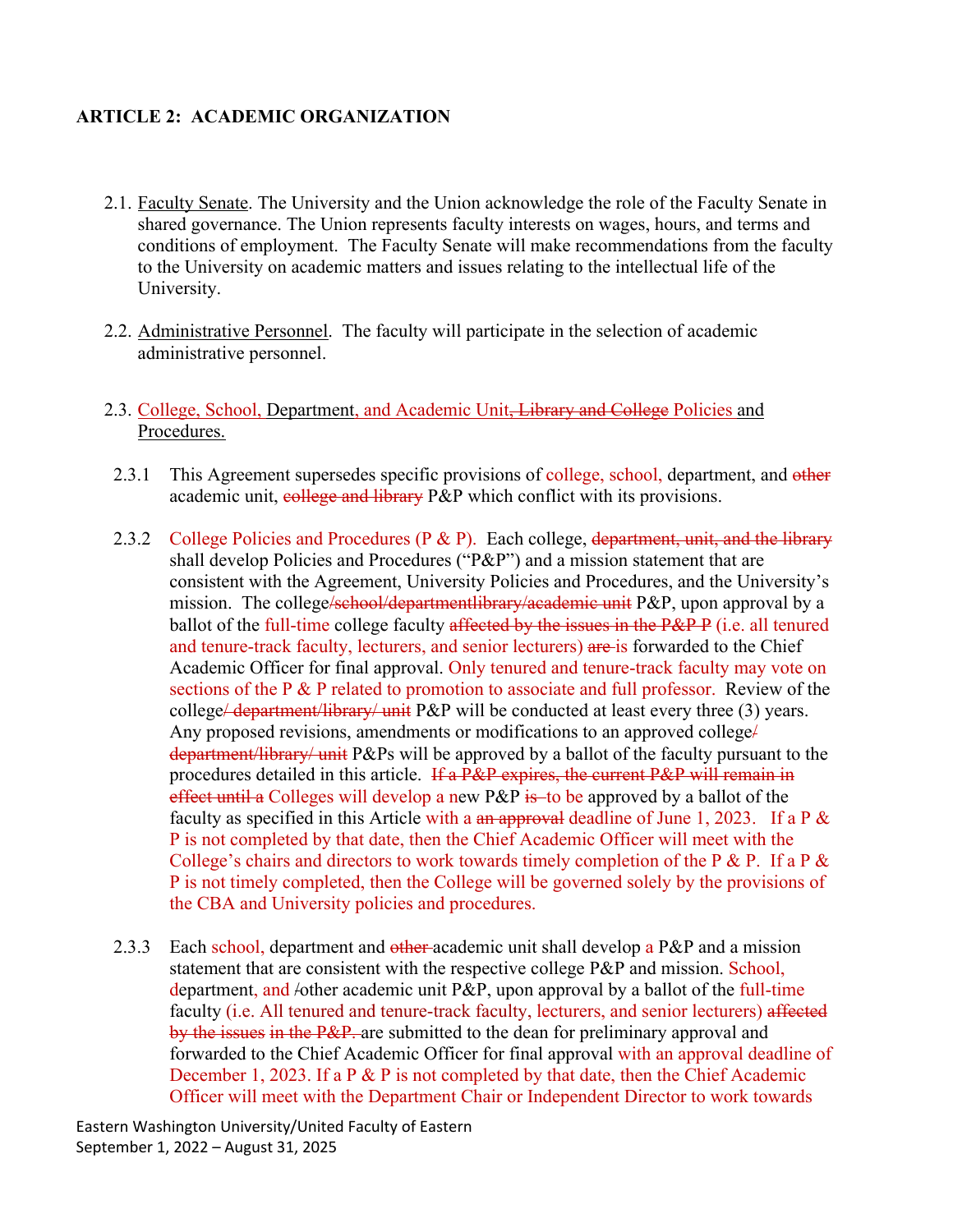completion of the P & P. Only tenured and tenure-track faculty may vote on sections of the P & P related to promotion to associate and full professor. Review of the school, department, and  $/other$  academic unit P&P will be conducted at least every three (3) years, and any proposed revisions will be approved by a ballot as described in this paragraph.

- 2.3.4 The Chief Academic Officer's approval of P&P does not imply approval or disapproval of individual Faculty Activity Plans ("FAP") as defined below.
- 2.3.5 Colleges/school <del>library</del>/departments/academic units shall develop strategic plans and goals which are consistent with the University strategic plan and make recommendations about how resources will be allocated to accomplish their plans and goals.
- 2.3.6 Assessment plans must be a component of both college, school, and department, and academic unit strategic plans and shall be consistent with the University's Academic Assessment Plan. All college, school, department, and academic unit plans shall include comprehensive measures of student outcomes and competency by major. Programs' plans are to be consistent with the University's and filed with the college dean and the Director University official administrating of Assessment assessment and accreditation Accreditation. Independently accredited programs that have satisfied their accreditation obligations and delivered pertinent materials to the college dean and the **Director** University official administrating of Assessment assessment and accreditation Accreditation have fulfilled the requirement of this article.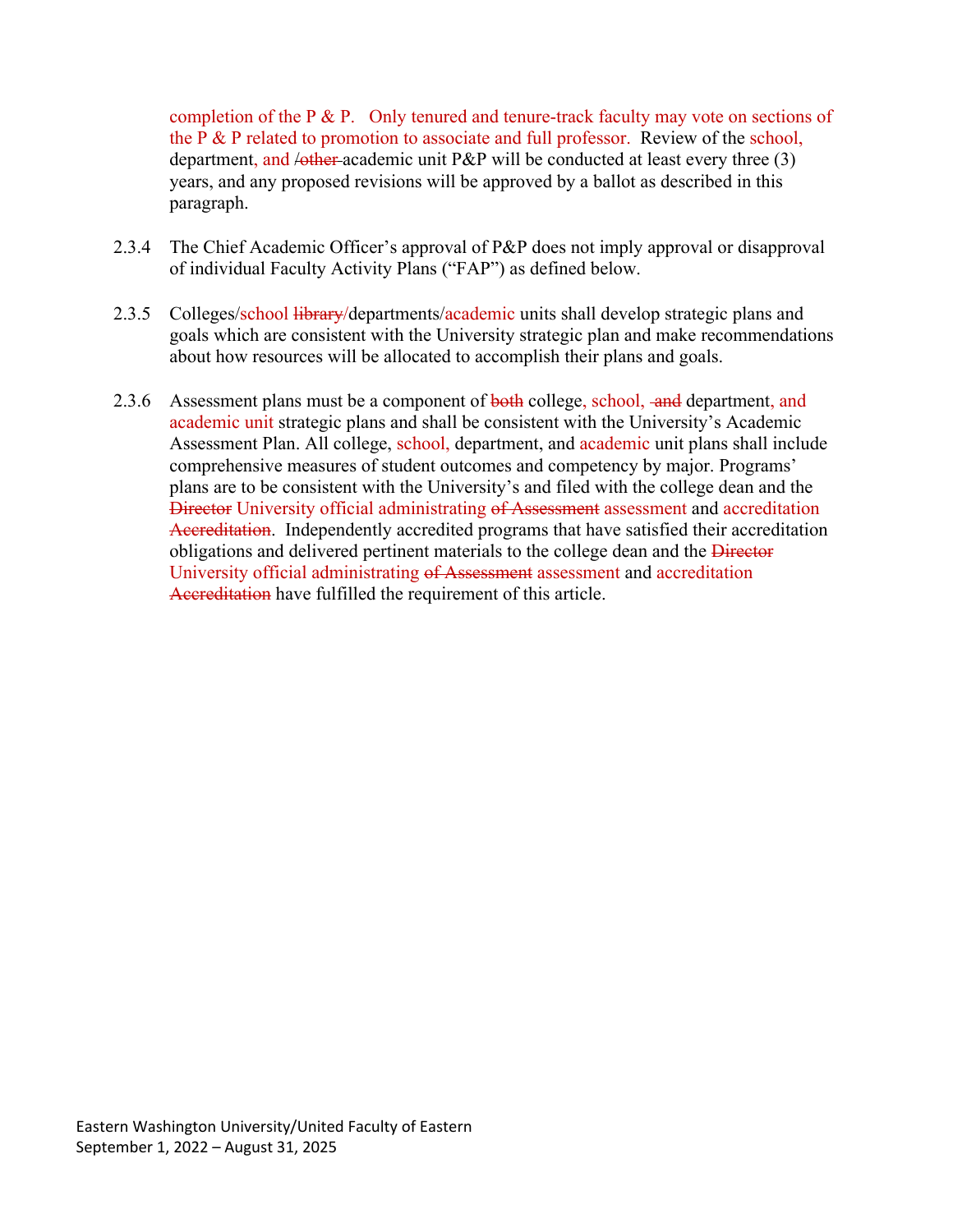# **ARTICLE 3: APPOINTMENTS**

3.1 Faculty Appointments. A full-time contract year for faculty, except for Librarians, is the three (3) quarters of fall, winter and spring or the two (2) semesters of fall and spring for faculty whose terms are defined in Article 9 of this Agreement. Summer session appointments are by separate contracts. A full-time contract year for a librarian will be a minimum of nine (9) months, and may be as long as twelve (12) months. The contract year will be defined in writing at the time of hire, and may be changed through written agreement with the approval of the Library Faculty Personnel Committee, Dean of Libraries, and Chief Academic Officer.

## 3.2 Faculty Status.

#### 3.2.1 Probationary Appointments

- (a) Assistant Professor
- (b) Associate Professor
- (c) Full Professor

#### 3.2.2 Tenured Appointments

- (a) Associate Professor
- (b) Full Professor
- 3.2.3 Special Faculty
	- (a) Lecturer/Library Associate/Clinical Associate
	- (b) Senior Lecturer/Senior Library Associate/Senior Clinical Associate
	- (c) Faculty in Residence
	- (d) Clinical Faculty
		- i. Clinical Assistant
		- ii. Clinical Associate
		- iii. Clinical Full

3.2.4 <del>Quarterly</del> Adjunct Faculty. Faculty with quarter or semester appointments who teach 1/6 time or more in any academic year, or are appointed to .17 or greater FTE assignment as a library faculty member.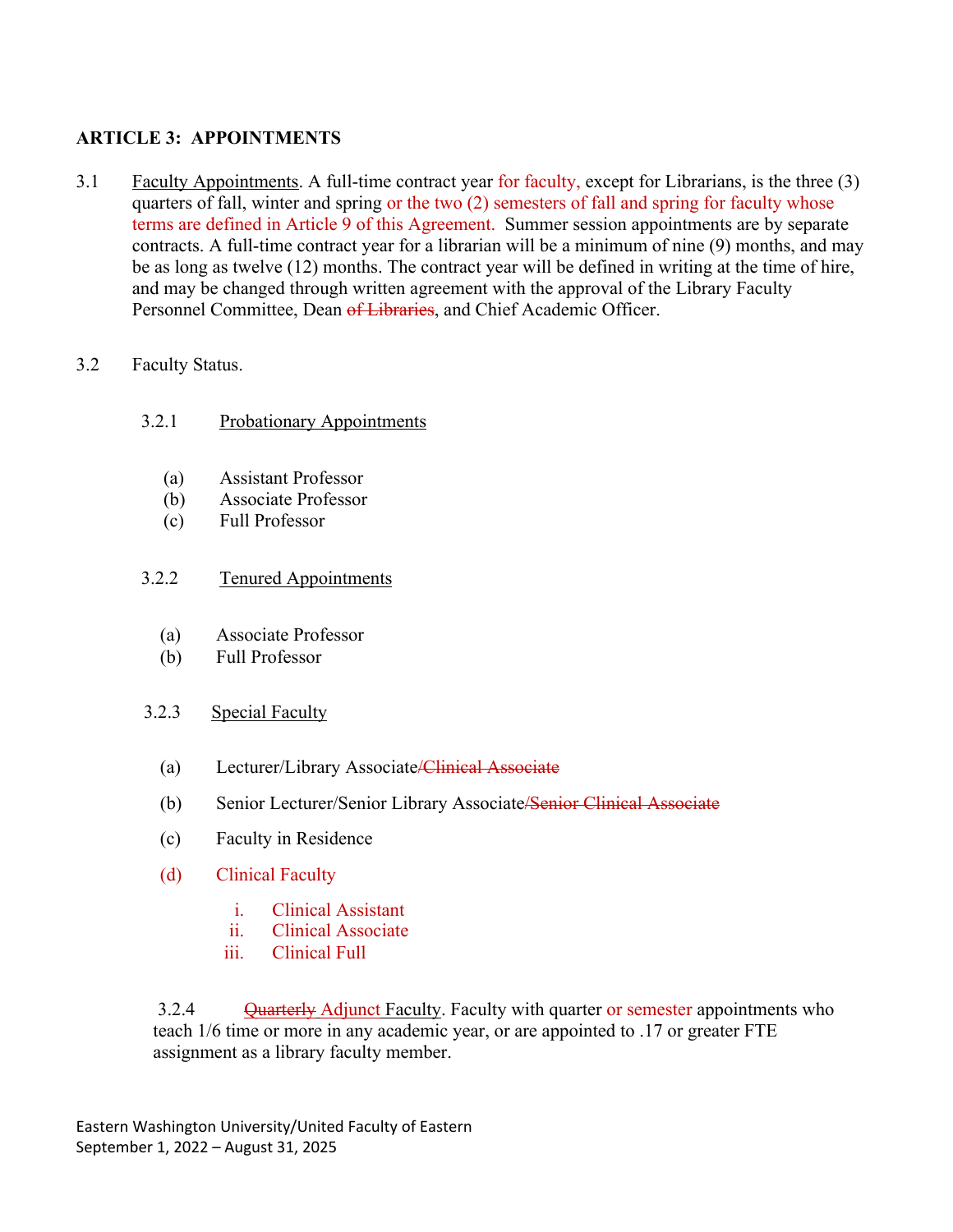- 3.3 Authority for Appointment and Reappointment. All faculty appointments and reappointments are made upon the recommendation of the Chief Academic Officer and the President to the Board of Trustees and are not effective until the Board of Trustees or designee has taken formal action. Only those terms of employment that are made in writing to the appointees shall be binding upon the University.
- 3.4 Faculty Recruitment. The University will establish policies and procedures for faculty recruitment that are consistent with guidelines adopted by the American Association of University Professors. Search committees made up of school/departmental/academic unit/library and unit faculty members, and the chair provide the recommendations regarding faculty candidates to the dean through the selection process described in the individual college/school/department/academic unit and college/library P&P.
- 3.5 Additional Staffing. The parties recognize the vital role that tenured and tenure-track faculty play in academic life of the University, and share a commitment to emphasizing the role of tenured and tenure-track faculty in teaching and librarianship at the University. Consistent with school/department/academic unit library needs and University resources, the University will give first consideration to adding tenure-track positions when adding staff to meet increased and ongoing student demand or institutional need and will make every efforts to replace lecturer/senior lecturer retirements with lecturer hires. All quarterly/adjunct faculty members will be hired with receive a written notice of appointment.

## 3.6 New Faculty Appointments.

- 3.6.1 All candidates must meet the qualifications for the rank to which they are appointed, and are expected to provide, either through professional experience or graduate experience, evidence and continuing potential for:
	- 3.6.1.1 Excellent teaching or librarianship that commands the respect of students and faculty as demonstrated through such measures as peer evaluations and student evaluations of teaching.
	- 3.6.1.2 Important professional contributions of local, state or national significance.
	- 3.6.1.3 Superior professional activity, scholarship and/or creative activity.
	- 3.6.1.4 Working constructively, collaboratively, productively and professionally to achieve school, department, library, college, academic unit, and University goals.
- 3.6.2 In addition to the minimum criteria for rank stated in this Article, colleges, schools, and departments, and academic units may establish additional criteria for appointment and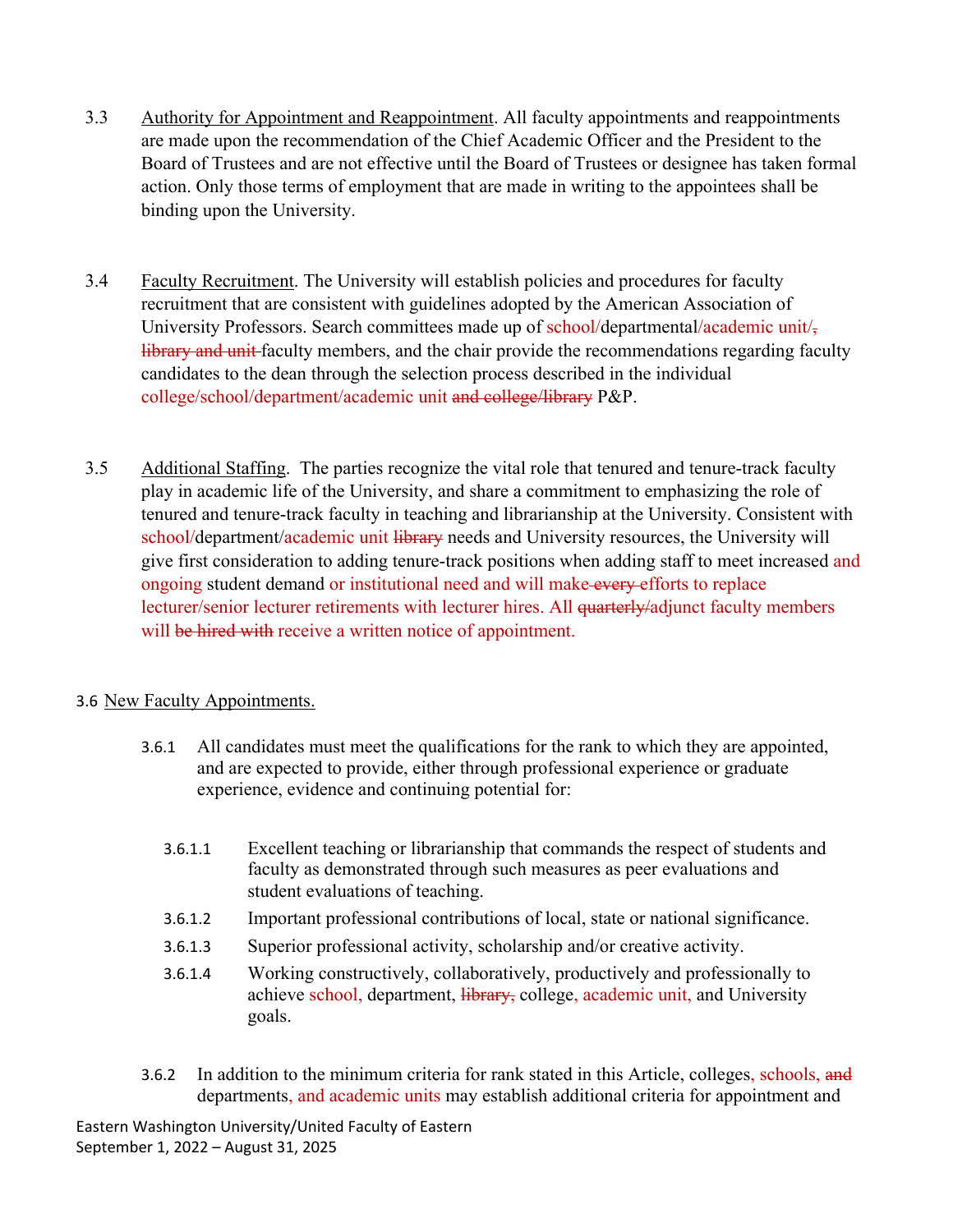promotion.

- 3.6.3 The University will include in the materials it furnishes to candidates for faculty positions a link informing the candidate of the Agreement, pointing out the provisions on tenure and promotion, and providing contact information for the UFE.
- 3.6.4 At the time of appointment, each faculty member will be informed of the criteria for retention, tenure and promotion as described in the colleges', schools', departments', and academic units', and colleges'/library's P&Ps. The faculty member will also be informed in the offer letter of the four-digit CUPA code associated with the job description for the position into which the faculty member is being hired.
- 3.7 Appointment with Tenure. Faculty may be hired with tenure at the rank of Associate Professor or Full Professor. The process for hiring with tenure must follow the hiring-in procedures as designated in the colleges', schools', library and departments', and academic units' P&Ps, and it must include the full evaluation process for granting tenure by faculty of the department. Those hired in with tenure must, at least, meet the criteria and qualifications for the rank of Associate Professor as indicated in Sections 4.2 and 4.5.
- 3.8 Joint Appointments. Faculty may be appointed in two (2) or more departments/programs/library subject to the following conditions:
	- 3.8.1 The original appointment must be approved by each of the departments or programs to which it is made.
	- 3.8.2 The proportion of an appointee's professional responsibilities and rights during the academic year shall be agreed upon in writing at the time of the appointment by the appointee and those departments or programs to which the appointment is made. Ordinarily, at least one-third of the appointee's professional rights and responsibilities must be in each of the departments or programs involved. Such proportion shall be changed only through consultation among the appointee and the affected administrative units. Changes in the appointment must be approved by the departments or programs to which the appointment was made.
	- 3.8.3 A joint appointee shall be evaluated for promotion, retention and tenure by a faculty committee whose composition proportionately reflects the division of the faculty member's professional responsibilities between or among the departments or programs to which the appointment is made. If the joint appointment is in more than one college or unit, the reviewing committee shall include representation from each.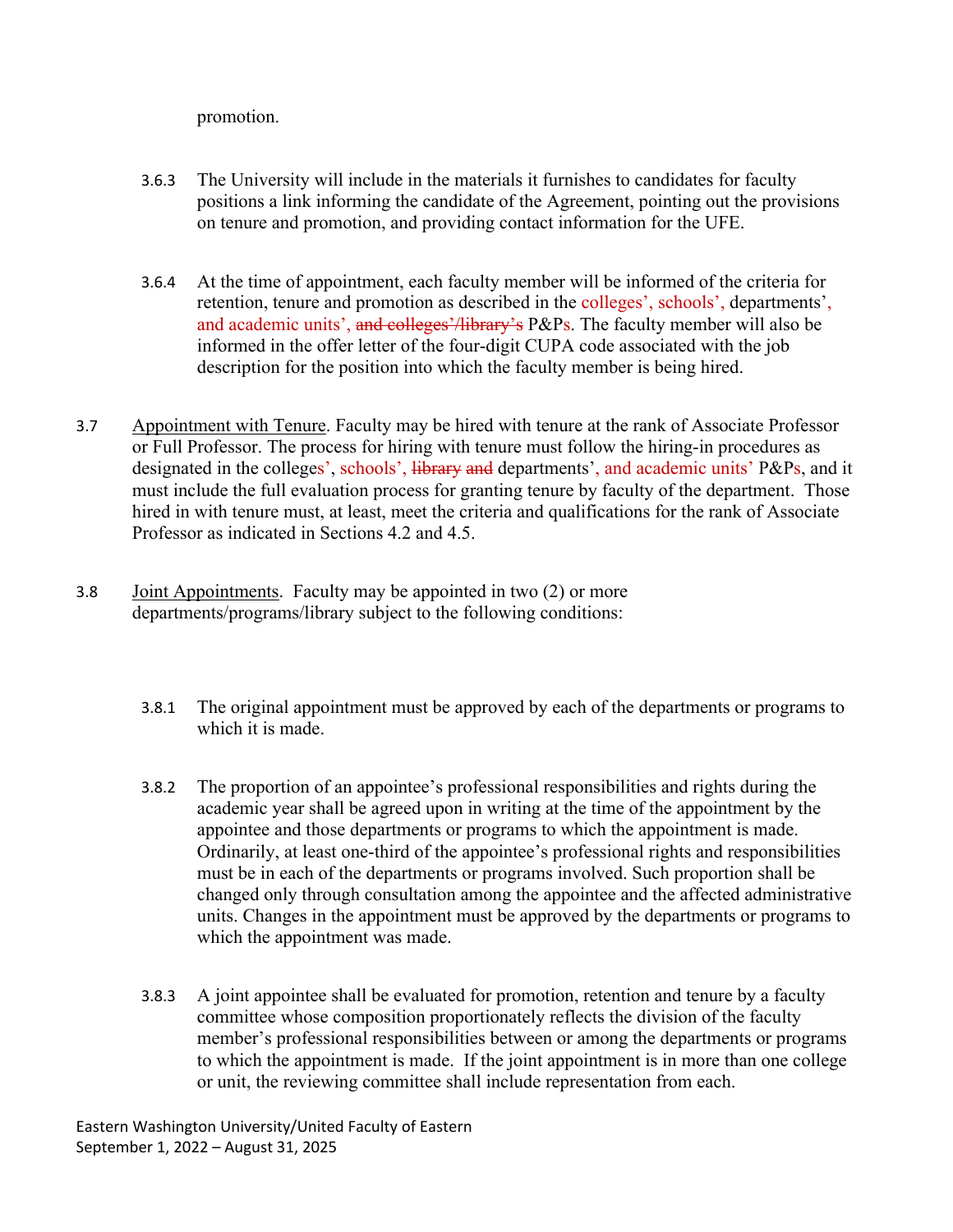- 3.8.4 The School/Department/Academic Unit Personnel Committee ("Personnel Committee" or "PC") must include representation from the schools/departments/academic units involved unless this is impossible due to the number of tenured faculty, in which case tenured faculty from related disciplines will serve.
- 3.9 Probationary Appointments. Faculty may be hired on a tenure track at the rank of Assistant, Associate or Full Professor.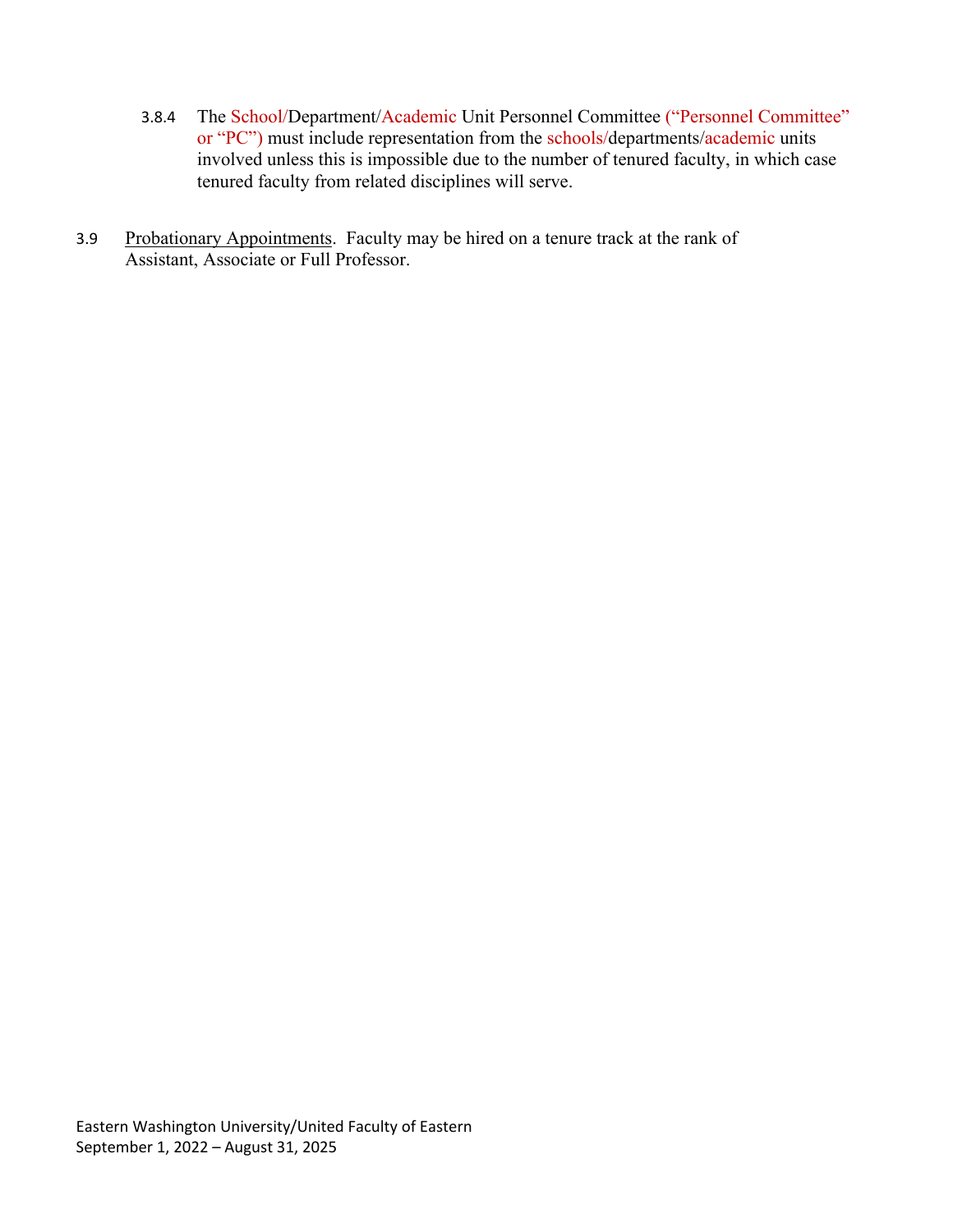# **ARTICLE 4: QUALIFICATIONS FOR FACULTY APPOINTMENTS**

#### 4.1 Assistant Professor.

- 4.1.1 Qualifications: A doctorate or terminal degree is required, however, appointment without these qualifications may be made in exceptional circumstances. Faculty who have this rank shall not have yet attained tenure status.
- 4.1.2 Length of Probationary Period. The normal full probationary period is six (6) years. The initial appointment is a two (2)-year probationary appointment; subsequent probationary appointments shall be for two (2)-year terms. Probationary appointments may exceed six (6) years, only as provided in paragraphs (a) below. Probationary appointments may be less than six (6) years only as provided in Subsection (b)(ii) below.
	- (a) Extensions of Probationary Period. No later than the conclusion of the fifthyear evaluation, a faculty member may make a request to the department chair for a one (1) year extension of the probationary period due to extenuating circumstances outside the candidate's control which have significantly affected the candidate. Such circumstances may include but are not limited to health problems of the candidate or the candidate's family; the birth or adoption of a child; or additional assignments that may have interfered with the execution of the FAP. The department chair's recommendation will be forwarded to the dean, who will grant or deny the request. A candidate may request reconsideration of a denied request through the Faculty Review Board process described in Section 5.5.2.
	- (b) Shortening the Probationary Period. Faculty may at the time of hire negotiate an agreement for consideration for tenure and promotion with less than a full six (6) years of probationary service at the University. The faculty member will be considered for tenure and promotion according to the terms in their offer of employment unless the faculty member requests to extend the probation period to no more than a full six (6) years of probationary period at the University. Faculty cannot be nominated for early tenure and promotion if they negotiated at the time of hire for consideration for tenure and promotion with less than a full six (6) years of probationary service at the university.
	- (c) Early Consideration for Tenure.
		- (i) Application: Early tenure is a rare occurrence that rewards faculty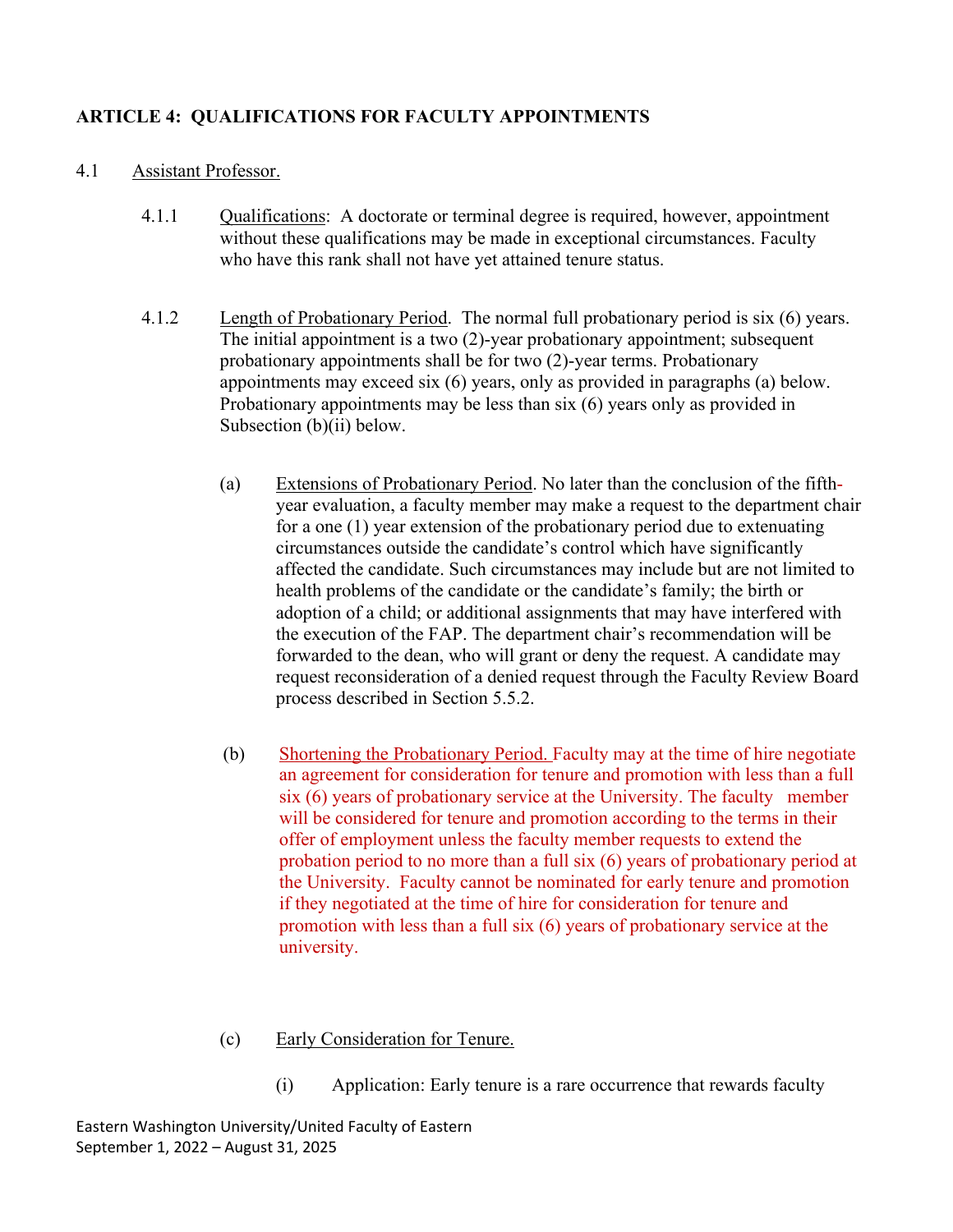accomplishments that far exceed the minimum requirements of the faculty member's FAP in each one of the three areas of research/scholarly achievements, teaching, and service. Faculty will have only one (1) opportunity to be nominated for early tenure.

Faculty with less than a full six (6) years of probationary service at EWU who demonstrate exceptional achievements may be considered for tenure and promotion after the fifth year at EWU if nominated by their department personnel committee, and their chair, and then subsequently approved by their dean. Meeting or exceeding the requirements of the FAP prior to the sixth year of probationary service does not qualify an individual for nomination or qualify as an exceptional achievement.

- (i) Nomination: A faculty member must be nominated for consideration of early tenure by both the department personnel committee and the chair. Independent evaluations and letters of nomination from the  $\overline{BPC}$  and chair will not exceed two (2) pages each and will both be accompanied by an up-to-date CV. Letters are due to the dean on or before November 1 of that academic year. The letters must demonstrate that faculty accomplishments at EWU far exceed the minimum requirements of the faculty member's FAP in each one (1) of the three (3) areas of research/scholarly achievements, teaching and service. The dean will reply to the applicant in a letter (that is copied to the Chief Academic Officer) either denying or approving the nomination for early tenure and clearly explaining the rationale for the decision on or before December 1 of the same academic year. The dean's approval of the nomination for early tenure is not a recommendation for granting early tenure.
- (ii) Evaluation: A faculty member whose nomination has been endorsed by all of the above reviewers and approved by the dean must submit their portfolio according to the tenure and promotion application deadlines established in the academic calendar to be considered for early tenure. Once the portfolio is submitted, the evaluation process and timeline for tenure and promotion is the same as that of other applicants with the proviso that, in order to attain early tenure, faculty achievements must be adjudged by evaluators to far exceed the minimum requirements of the faculty member's FAP in each one (1) of the three (3) areas of research/scholarly achievements, teaching, and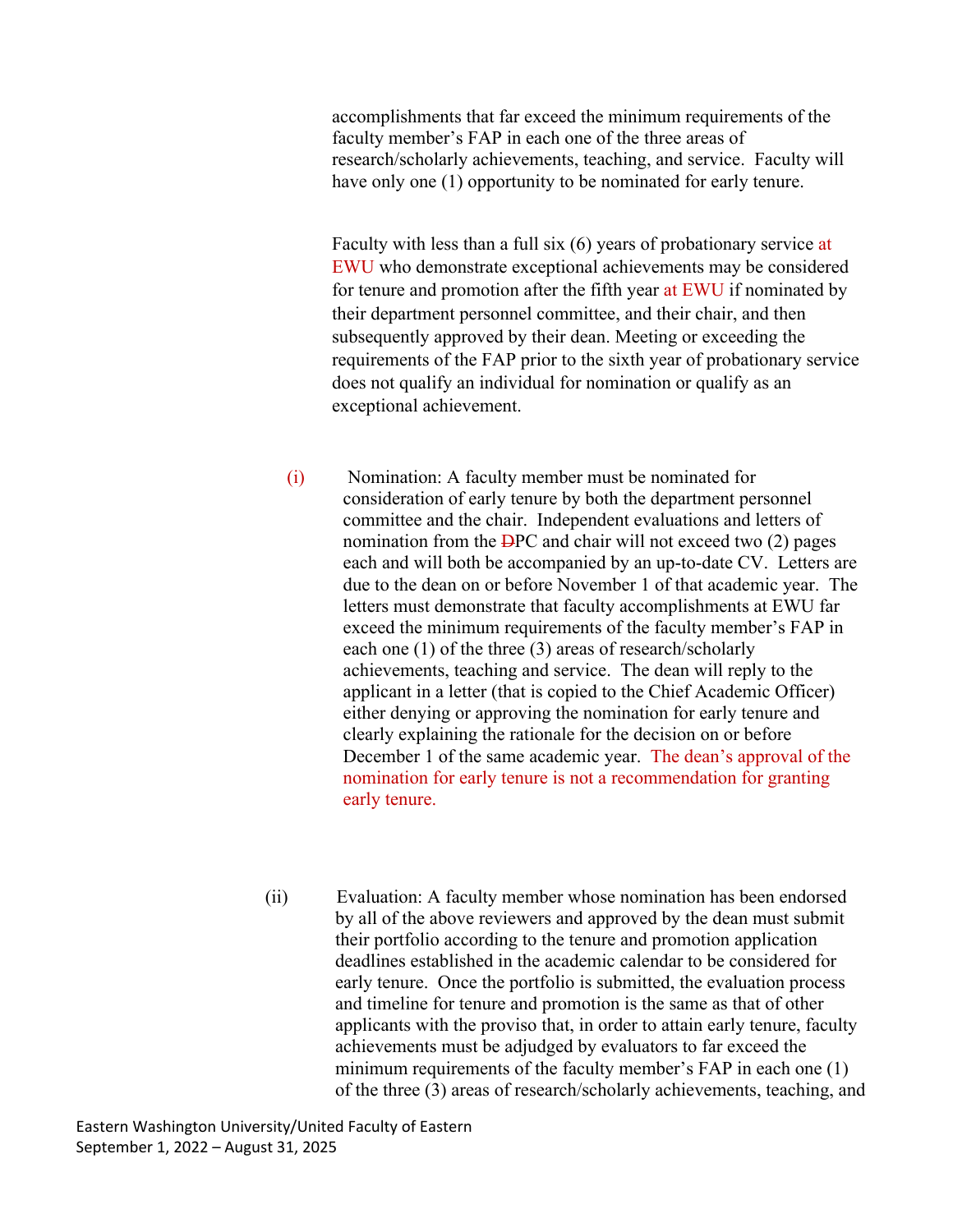service.

- (iii) Refusal to consider or grant early promotion and tenure may not be appealed through the grievance procedure in Article 12 or other review procedures established in this Agreement. Denial of early tenure does not preclude the faculty member from subsequently applying for tenure and promotion in year six (6) of the probationary period.
- (iv) Faculty may at the time of hire negotiate an agreement for consideration for tenure and promotion with less than a full six (6) years of probationary service at the University. The faculty member will be considered for tenure and promotion according to the terms in their offer of employment unless the faculty member requests to extend the probation period to no more than a full six (6) years of probationary period at the University.
- 4.2 Associate Professor. A doctorate or terminal degree appropriate to the appointment, and six (6) or more years of successful professional experience are normally required. Faculty appointed at the rank of tenure-track associate professor must be evaluated for tenure in the third fourth year. If tenure is not granted, notification must be given by March 1 of the third fourth year and a one  $(1)$ year terminal appointment will be granted.
- 4.3 Full Professor. A doctorate or terminal degree appropriate to the appointment, and ten (10) years of successful professional experience are normally required. Faculty appointed at the rank of tenure-track full professor must be evaluated for tenure in the second year. If tenure is not granted, notification must be given by March 1 of the second year and a one (1) year terminal appointment will be granted.

# 4.4 Professional Librarians.

4.4.1 The professional library staff shall have faculty status and equivalent rank $\frac{1}{2}$  but contract appointments may differ from those of other University faculty in length of appointment (up to twelve (12) months/year), salary and vacation periods in accordance with the needs of the University and the normal practices of the profession which require the Library to be open, properly staffed and operational during summers and academic breaks. As a general policy, new appointments will be made at the rank of Assistant

Professor. A new appointment may be made at the rank of Associate Professor, if the candidate meets the paper qualifications for the rank, and the application has the support of the dean and the PC. Library Faculty Personnel Committee.

Eastern Washington University/United Faculty of Eastern September 1, 2022 – August 31, 2025 4.4.2 Original appointment of candidates who do not meet the paper qualifications at the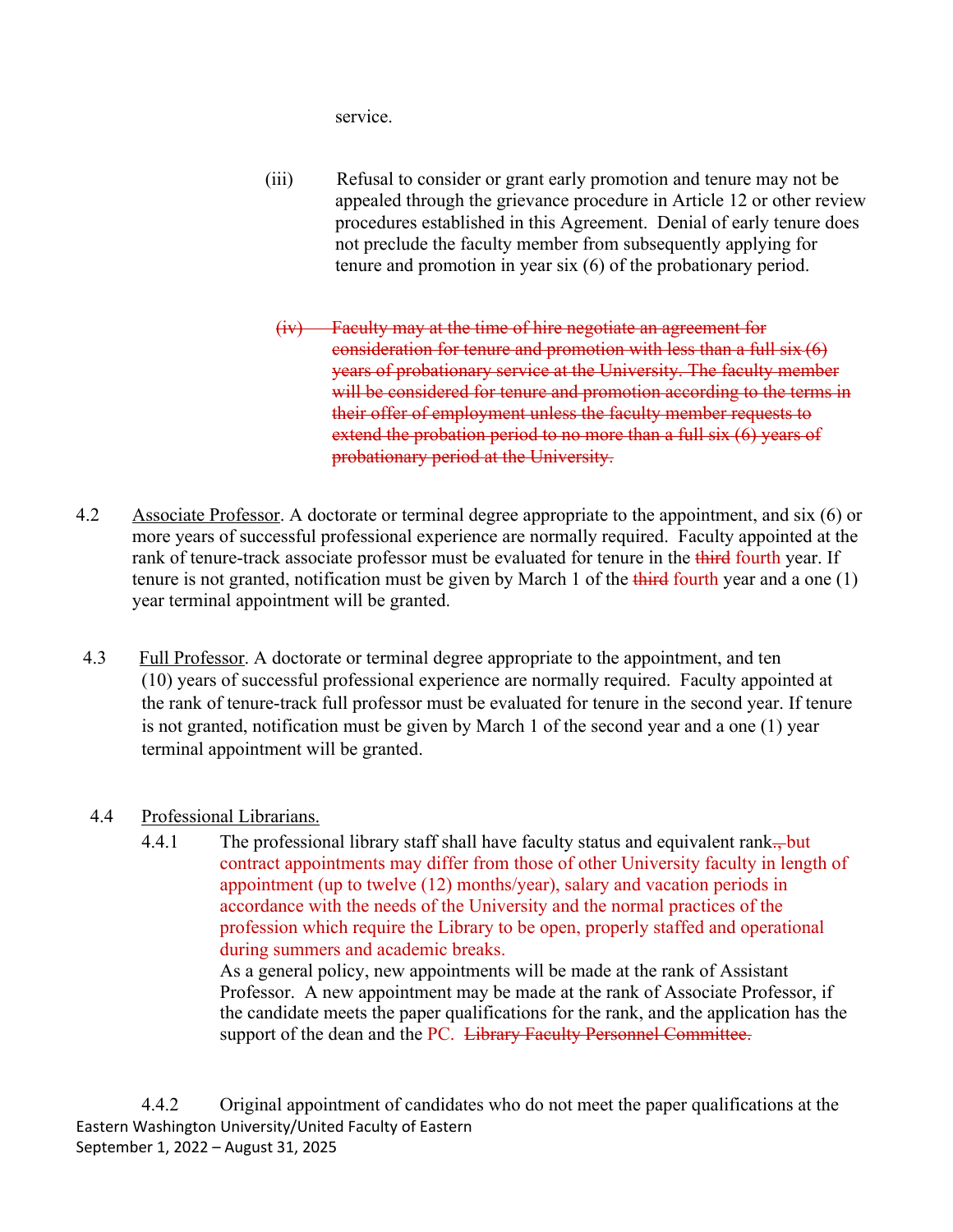rank of Associate Professor and all original appointments at the rank of Full Professor may be approved upon recommendation of the PC Library Faculty Personnel Committee and only when the candidates possess outstanding qualifications which are essential for carrying out an effective program.

# 4.5 Qualifications for Rank of Library Faculty.

- 4.5.1 Assistant Professor. A master's degree in librarianship and at least three (3) years of successful professional experience shall normally be required. Library faculty holding this rank shall not have yet attained tenure. In addition to the minimal rank criteria described in this Agreement, the Library has established additional criteria for appointment and promotion to this rank.
- 4.5.2 Associate Professor. A second master's degree or the doctorate in librarianship or equivalent degree, and six (6) years or more of successful professional experience shall normally be required. A faculty member lacking the doctorate, equivalent degree, or second master's degree shall have at least nine (9) years of successful professional experience. This is the lowest rank at which tenure may be awarded.
	- 4.5.3 Full Professor. The doctorate in librarianship, an equivalent degree, a second master's degree, or other terminal degree appropriate to the field, and ten (10) years successful professional experience shall be required. A library faculty member lacking the doctorate or second master's degree may be appointed to the rank of Full Professor only in exceptional cases and where expertise in their field is clearly equivalent or superior to that associated with the doctorate or second master's degree.
- 4.6 Qualifications and Appointment Term for Special Faculty Titles. The following are contractual, non-tenure track positions and an annual contract year is the three quarters, fall, winter and spring.
	- 4.6.2 Lecturer and Library Faculty / Clinical Associate. Qualified faculty with teaching/librarianship responsibilities on an annual contract.
	- 4.6.3 Clinical Faculty Appointments.
		- (a) *Clinical Assistant*. Qualified faculty with teaching/clinical responsibilities. The initial appointment is a two (2)-year appointment; subsequent appointments shall be for two (2)-year terms.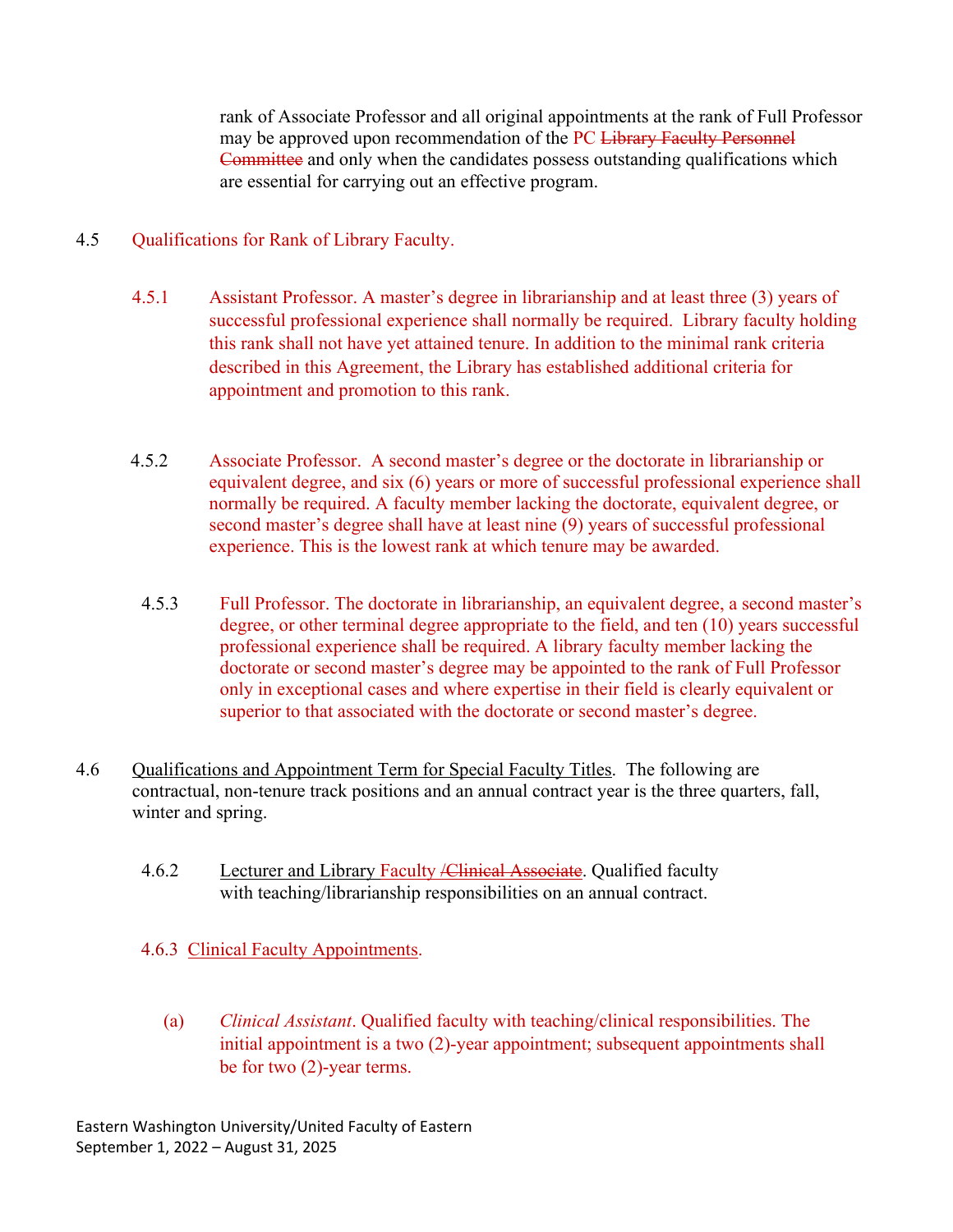- (i) Qualifications. Teaching experience, minimum of a master's degree in the field of expertise, or other appropriate advanced degree; at least three years recent clinical experience in assigned clinical area.
- (b) *Clinical Associate*. Qualified faculty with teaching/clinical responsibilities. The initial appointment is a three (3)-year appointment; subsequent appointments shall be for one (1) three (3)-year term.
	- (i) Qualifications. At least six (6) years of relevant teaching and professional experience; evidence of supervisory experience (where relevant); superior contributions to the teaching program; as well as recognition for excellence in the professional field and innovation in the area of instruction. Minimum of a master's degree in the field of expertise or other appropriate advanced degree.
- (c) *Clinical Full*. Qualified faculty with teaching/clinical responsibilities. The initial appointment is a four (4)-year appointment; subsequent appointments shall be terms of four (4) years in length.
	- (i) Qualifications. A minimum of twelve (12) years of teaching and related professional experience, evidence of extraordinary contribution to the teaching program, and evidence of recognition for leadership and innovation in the professional field (e.g. leadership in a relevant national organization or recognition for excellence and innovation in teaching). Minimum of master's degree in the field of expertise or other appropriate advanced degree.
- 4.5.3 Senior Lecturers. Qualified faculty with at least six (6) years of successful service as a Lecturer who have demonstrated excellence in teaching by meeting department and college standards for teaching quality and any other negotiated workload may apply for promotion to Senior Lecturer as detailed in Article 5.4.2(b). For purposes of this Article, six (6) years of successful service will include fifty (50%) percent or more of a lecturer FTE each quarter or semester, regardless of breaks in service. Each year as a "waived recruit" (candidate hired without a search due to immediate department needs) can be counted toward the six (6) years of service. For the purpose of this Article, six (6) years of successful service will include teaching fifty (50%) percent or more each quarter or semester, regardless of breaks in service.

If, following a thorough review and based on curricular need, the application is recommended by the department personnel committee and chair, it will be forwarded for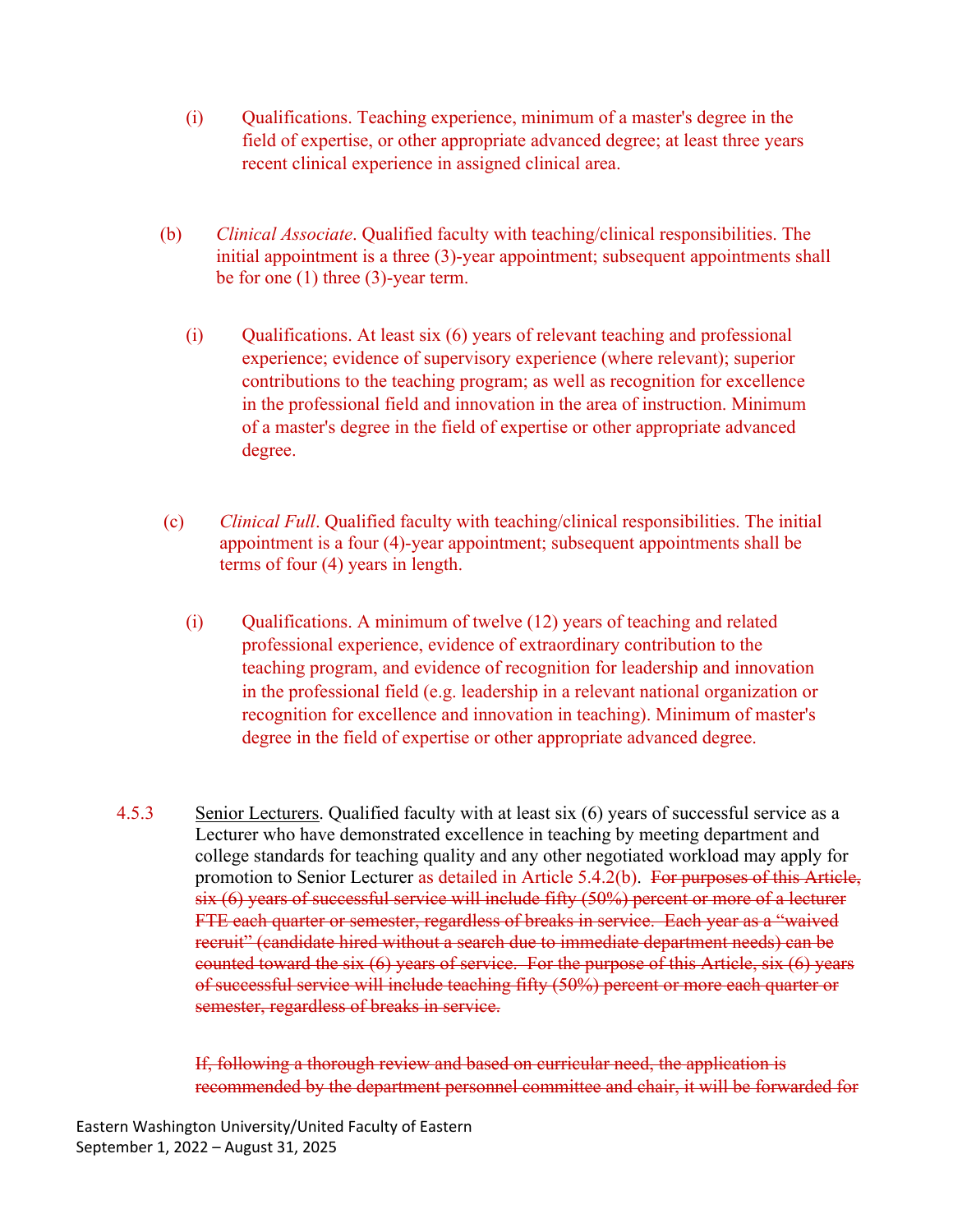consideration by the college personnel committee ("CPC") (if applicable), the Dean, the Chief Academic Officer and the President. If approved, the faculty member shall be awarded promotion to Senior Lecturer. The minimum appointment will be two (2) years, and the notice of non-renewal will be one (1) year; provided that for those faculty who have been employed in a Senior Lecturer position for at least six (6) years, the minimum appointment will be three (3) years. Senior faculty appointments may be terminated with a severance package equal to one month's salary unless the senior faculty member is terminated for cause, in which case they will not receive any severance pay. For positions funded by external sources, such as a grant, elimination of the external funding is grounds for termination without severance pay. irrespective of the one (1) year notice requirement.

- 4.5.4 Faculty in Residence (Scholar in Residence, Visiting Assistant, Associate or Full Professor). These titles may be granted to individuals of exceptional qualifications brought to the institution to provide a short-term enhancement for a program.
- 4.6 <del>Quarterly or Semester</del> Adjunct Faculty. Qualified faculty with teaching or librarian responsibilities  $\frac{d}{dt}$  are hired on a single term appointment. contract of one  $(1)$  quarter or one  $(1)$ semester in duration. including wages, terms and conditions of employment, and contact hour to workload credit hour conversions. Quarter or semester faculty will receive said contract at least two (2) business days prior to instruction.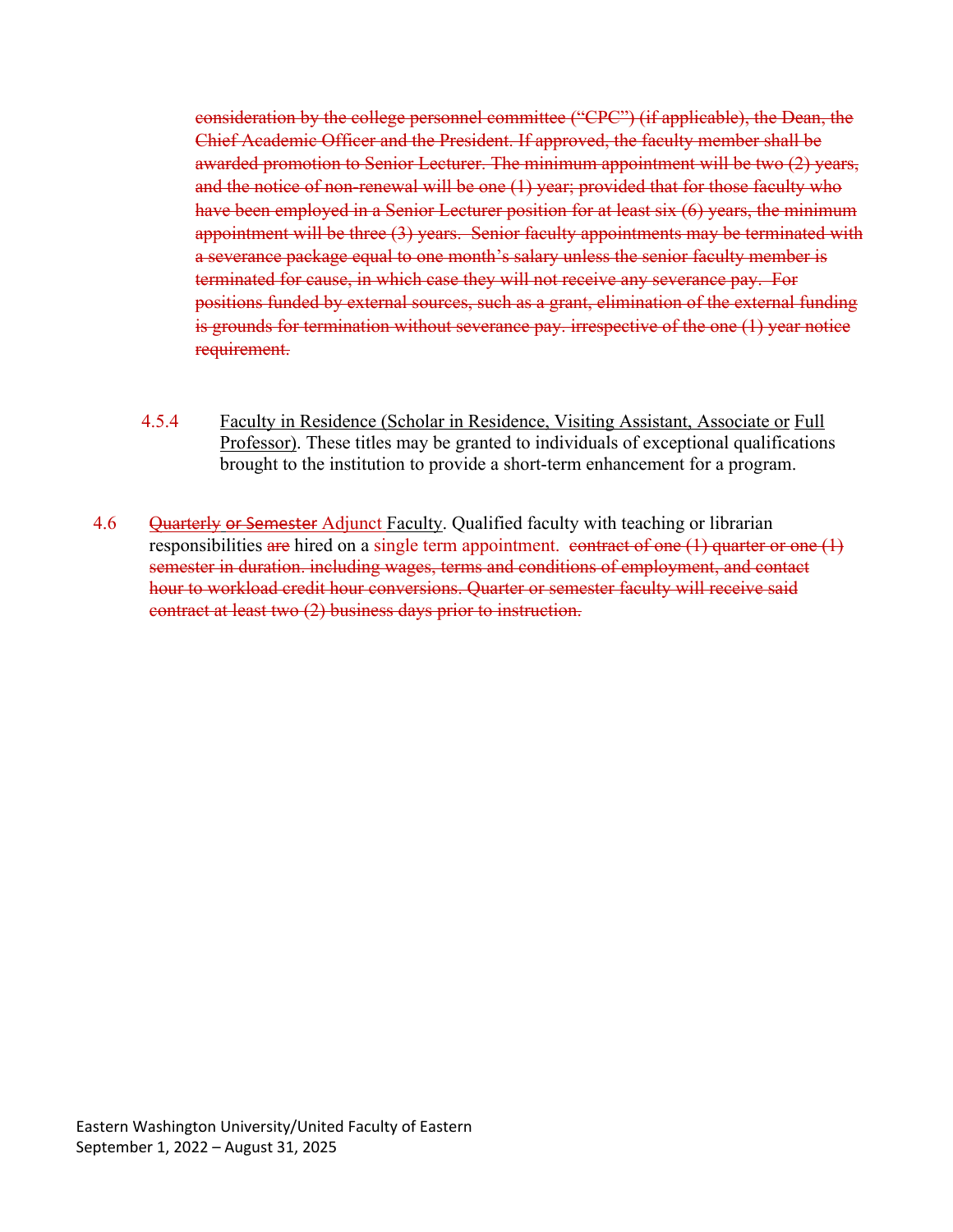# **ARTICLE 5: TENURE, AND PROMOTION** AND RETENTION

- 5.1 Evaluation Committees. Each college shall establish a college personnel committee ("CPC"). Each uUniversity school, departments, and academic unit shall establish a personnel committees ("PC"), the University library shall establish a library personnel committee, and programs not housed within a department will establish a Unit Personnel Committee for the purpose of evaluating faculty members for retention, tenure and promotion. Only tenured faculty may serve on personnel committees with the exception of committees for the evaluation/promotion of lecturers and senior lecturers. The departments/schools/units/ library unit PC shall be made up of a minimum of three (3) tenured faculty. who, hold a rank at or above that of the person being considered.
	- (a) A PC personnel committee considering evaluation of a lecturer or promotion to senior lecturer or evaluation of a senior lecturer will consist of senior lecturers and/or tenured associate or full professors. PCs may not be chaired by senior lecturers;
	- (b) A PC personnel committee considering promotion to senior lecturer, retention of an assistant professor, or promotion to associate professor will consist of tenured associate or full professors;
	- (c) A a personnel committee PC considering promotion to full professor will consist of tenured full professors;.
	- (d) Small departments or programs not housed within a department may include faculty members from related areas and large departments may establish more than one committee.

Senior lecturers serving on DPCs may negotiate release time or equivalent PTOL during the term of DPC service. Service on PCs will be considered in senior lecturer evaluations.

5.2 Schedule. The Human Resources Office will provide the colleges, schools, departments, library, and units with timelines outlining dates related to the retention, promotion, tenure process.

#### 5.3 Retention of Probationary Faculty.

- 5.3.1 Department/Library Evaluation.
	- (a) Full-time faculty on probationary status will be evaluated by the chair and by the PC personnel committee to determine reappointment in the second year of their initial appointment, and annually thereafter. If the chair or Type B independent academic program director is being evaluated and/or seeking promotion, a chair pro-tem will be selected by the candidate in agreement with the dean or dean's designee. Such evaluations will be based upon progress in meeting goals contained in the Faculty Activity Plan (FAP), which will be consistent with this Agreement and will address the expectations included in department policies and procedures (P&P), college P&P and/or accreditation requirements. The FAP will be in effect throughout the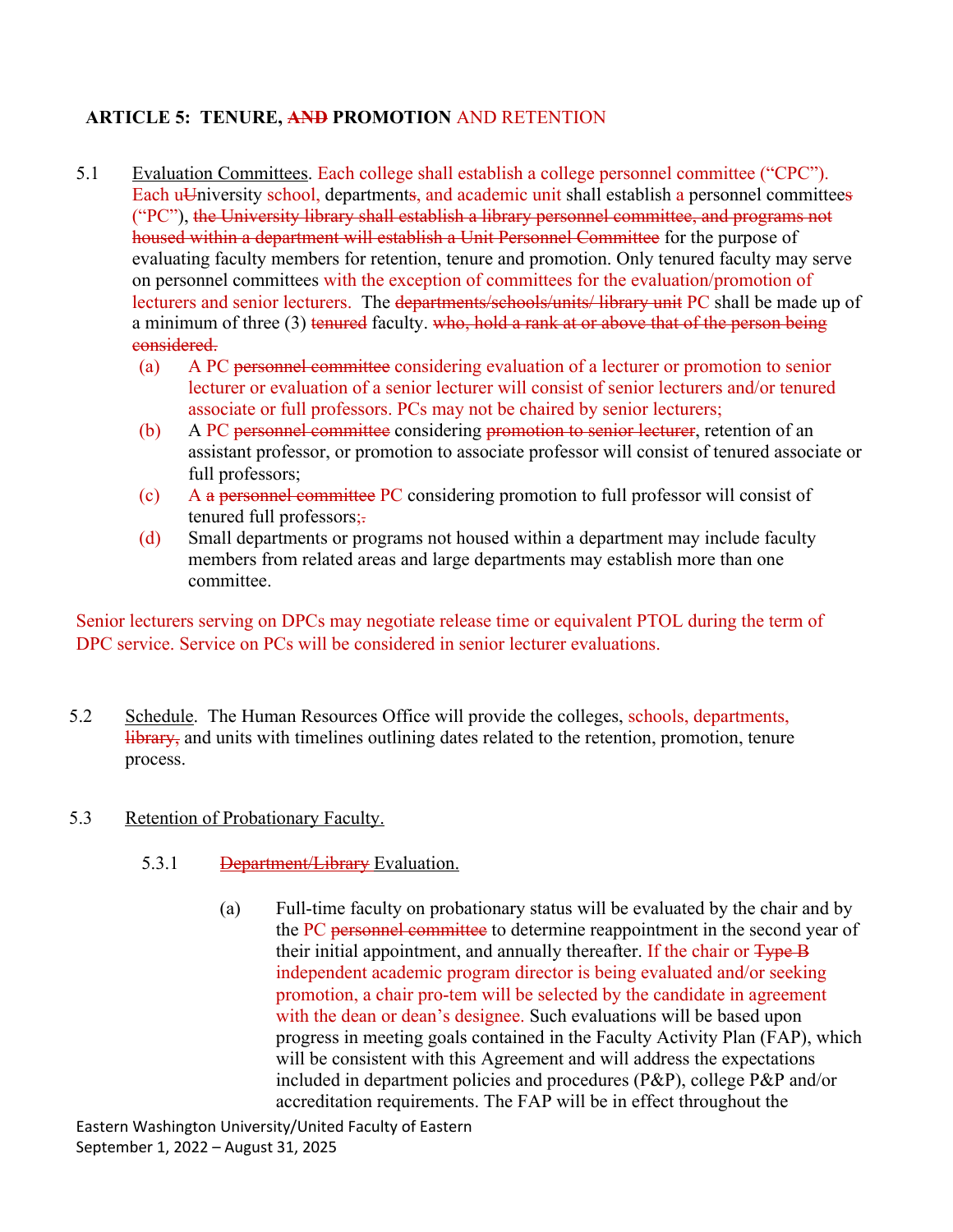probationary period unless modified by mutual agreement between the faculty member, chair, PC personnel committee, dean, and Chief Academic Officer.

- i. Determining Evidence to be Considered. The types of evidence to be considered will be consistent with the provisions in Article 5.4.35. The types of evidence that demonstrate achievement shall be described with specificity in the FAP and in all cases shall be consistent with the college/school/department/academic unit P&P, and will be consistent with the definitions of the ranks and include the general areas specified in the provisions of Article 4 – Qualification for Rank and in this Section. No other evidence shall be required, provided, or considered.
- (b) As provided in Section 5.3.1(a), as part of the evaluation process, the school/department/Hibrary/academic unit will provide the faculty member with an assessment of progress on the FAP, any shortcomings in their progress, and a recommendation regarding probationary status. The evaluation will be signed by the faculty member and retained in their official personnel file in the Human Resources Office.
- (c) The school/department/library/academic unit personnel committee PC and the chair shall each forward an independent recommendation addressed to the dean with a list of faculty members serving on the evaluation committee and a numerical record of the simple simpley majority votes supporting and opposing the evaluation to the CPC and the dean as to whether the faculty member should be:
	- (i) Continued on probationary status.
	- (ii) Given notice that their appointment will not be renewed or will be terminated according to timelines described in Section 5.3.5 below.
- (d) Chair and committee evaluations and recommendations shall be retained in the faculty member's file in Human Resources.

## 5.3.2 College Review.

(a) With the exception of the library, the college personnel committee will review the chair's and departmental/library/unit personnel committee's recommendations regarding retention of a probationary faculty member and provide its own independent and substantive recommendation to the dean with a list of individuals serving on the evaluation committee and will include a numerical record of the simple majority votes supporting and opposing the evaluation. A college personnel committee member who reviewed a faculty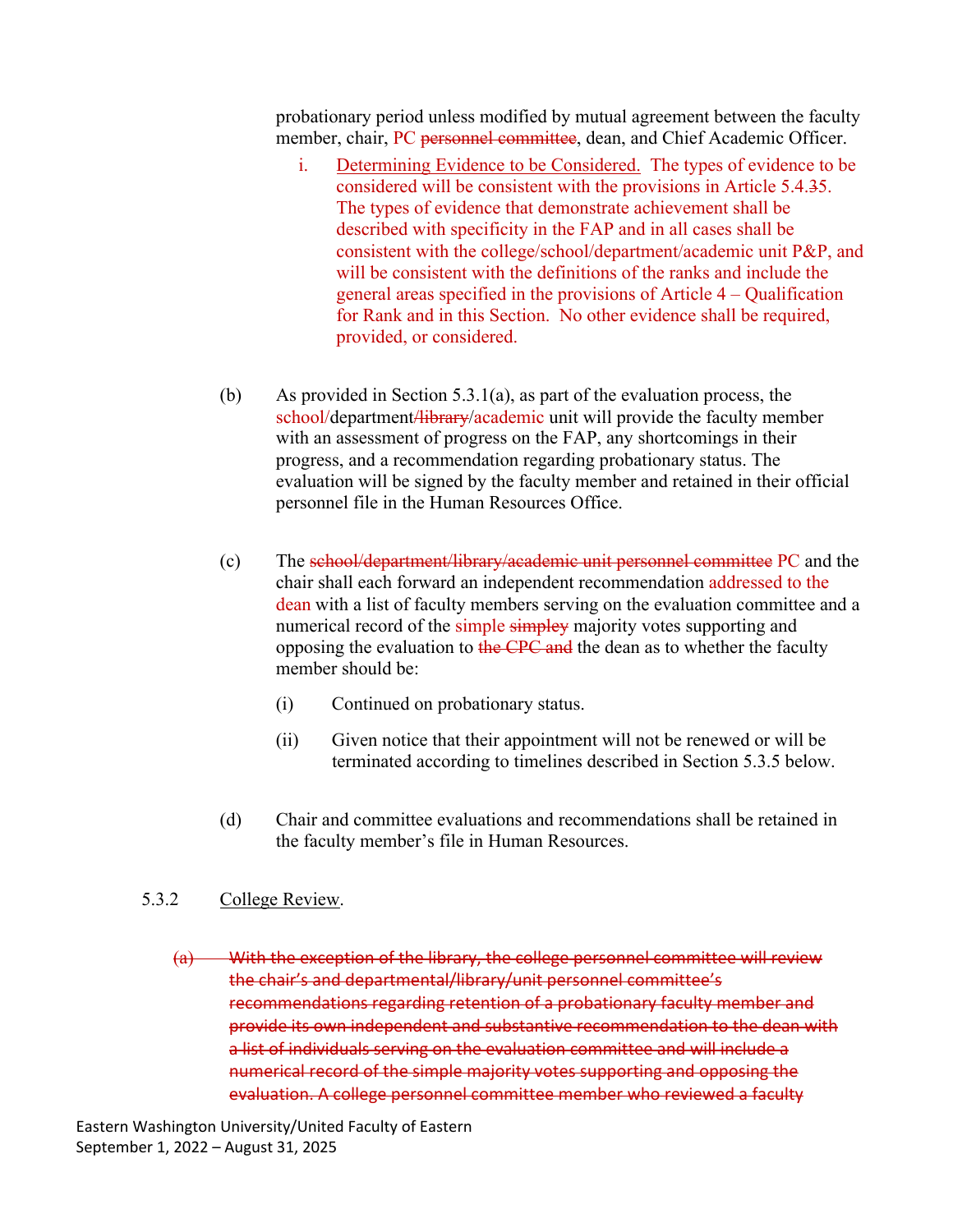member as part of the departmental review process will completely recuse themselves from and not participate in any part of the faculty member's review at the college personnel committee level.

The dean will make their own independent review of the materials provided by the faculty member as well as the independent recommendations made by the  $\text{DPC}_7$  and the chair, and the CPC (if required). The dean will then make an independent and substantive recommendation based on the faculty member's FAP to the Chief Academic Officer. The dean will also forward the DPC, and chair, and CPC reviews to the Chief Academic Officer.

- 5.3.3 Chief Academic Officer Review. The recommendations regarding retention of probationary faculty members made by the chair, department/library the PC, college personnel committee (if applicable) and dean will be forwarded to the Chief Academic Officer. The Chief Academic Officer will make their own recommendation and forward it to the President.
- 5.3.4 Candidate Response. The candidate shall receive copies of the written recommendation at each stage of the review. Within seven (7) working days following receipt of the recommendations from the PC and the chair, the faculty member may submit a written statement to correct factual errors in the recommendations. Within seven (7) working days following receipt of the recommendation from the dean, the faculty member may submit a brief written rebuttal to the deficiencies noted in any negative recommendation submitted by an individual or committee. A copy of the faculty member's correction of fact and/or rebuttal will be forwarded to the Chief Academic Officer and placed in their promotion and personnel file for consideration at the next level of review
- 5.3.5 Second and Third Probationary Contracts. Following successful completion of their initial probationary appointment, faculty will be provided with a two (2) year probationary contract. Upon successful completion of a second two (2) year probationary contract, faculty will be provided with a third two (2) year probationary contract. If performance shortcomings are identified through the annual evaluation process during the term of a probationary contract, and the faculty member does not make adequate progress in addressing those shortcomings in the following three (3) quarters, the probationary faculty member may be terminated with notice as provided in Section 5.3.65 below.
- 5.3.6 Notice of Nonrenewal or Termination of Probationary Contract.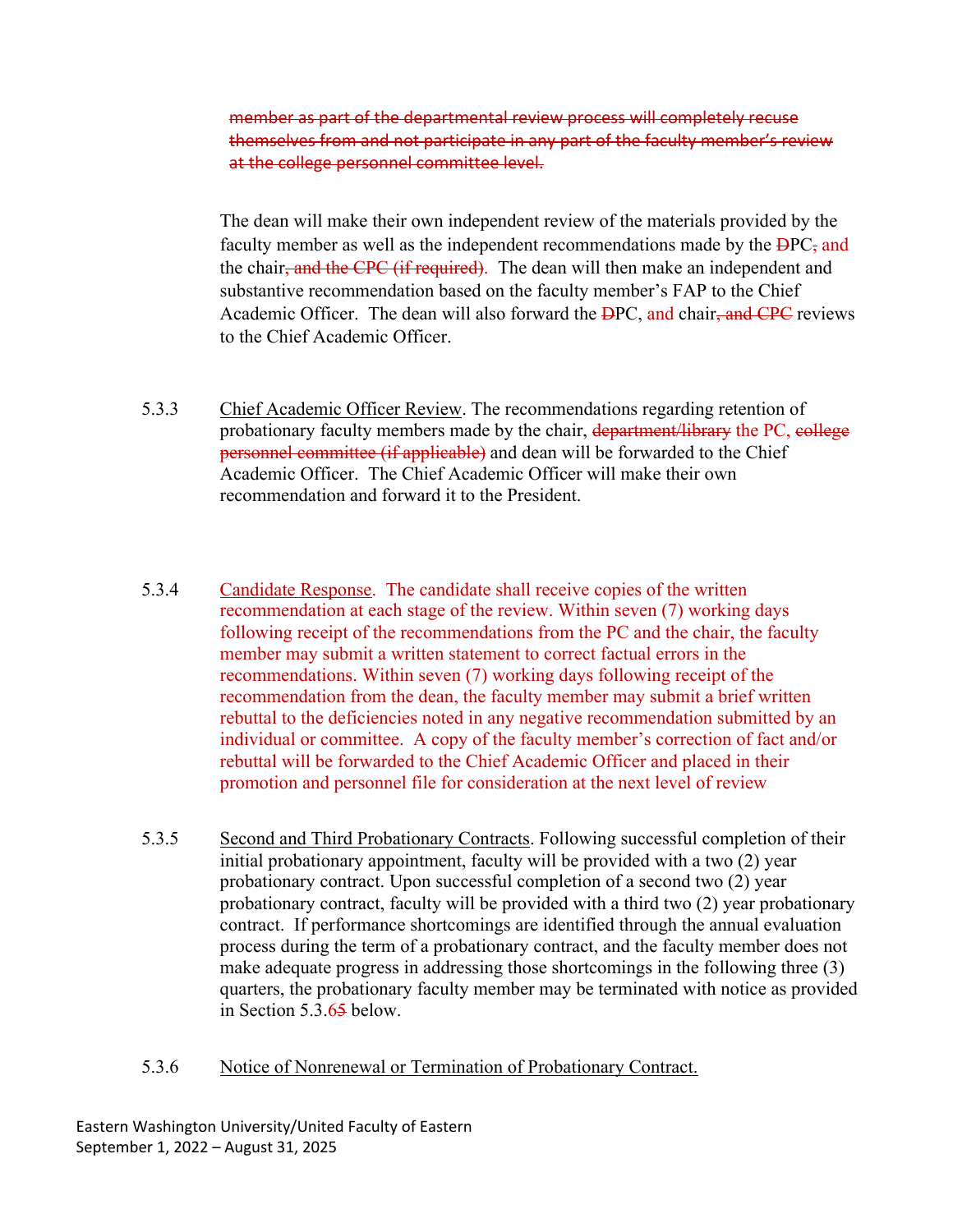- (a) The first probationary year must include two (2) quarters of full time employment. Summer appointments do not qualify.
- (b) Notice of intent not to renew a probationary appointment for the following year shall be given in writing to the individual in accordance with the following standards:
	- (i) Not later than March 1 of the second academic year of service if the appointment is to expire at the end of the initial probationary appointment.
	- (ii) For faculty in their third through sixth years of the probationary period, notice of intent not to renew shall be given no later than June 1. Such nonrenewal will result in a terminal appointment including a contract that expires at the end of the next academic year.
- 5.4 Promotion. Candidates for promotion are expected to adhere to University policies and professional standards (*see* Appendix C) regarding the fair and respectful treatment of colleagues, co-workers and students.
	- 5.4.1 Effective Date of Promotion. The effective date of promotions resulting from the regular promotion process is September 1 in the next academic year.

# 5.4.2 Eligibility for Consideration.

- (a) Candidate for Promotion/Rank Qualification Tenure/Tenure Track. Candidates for promotion to Associate Professor with tenure must have at least six (6) years in the Assistant Professor rank, four (4) of which must have been at the University. Credit for prior experience, or any alternative probationary timeline, must be negotiated at the time of hire and included in the offer letter or initial FAP. Candidates for Full Professor must have at least four (4) years in the Associate Professor rank at the University and must meet the qualifications for such rank.
- 5.4.3 Candidate for Promotion/Rank Qualification Senior Lecturer. Qualified faculty with at least six (6) years of successful service as a Lecturer who have demonstrated excellence in teaching by meeting department and college standards for teaching quality and any other negotiated workload may apply for promotion to Senior Lecturer. For purposes of this Article, six (6) years of successful service will include fifty (50%) percent or more of a lecturer FTE each quarter or semester, regardless of breaks in service. Each year as a "waived recruit" (candidate hired without a search due to immediate department needs) can be counted toward the six (6) years of service. For the purpose of this Article, six (6) years of successful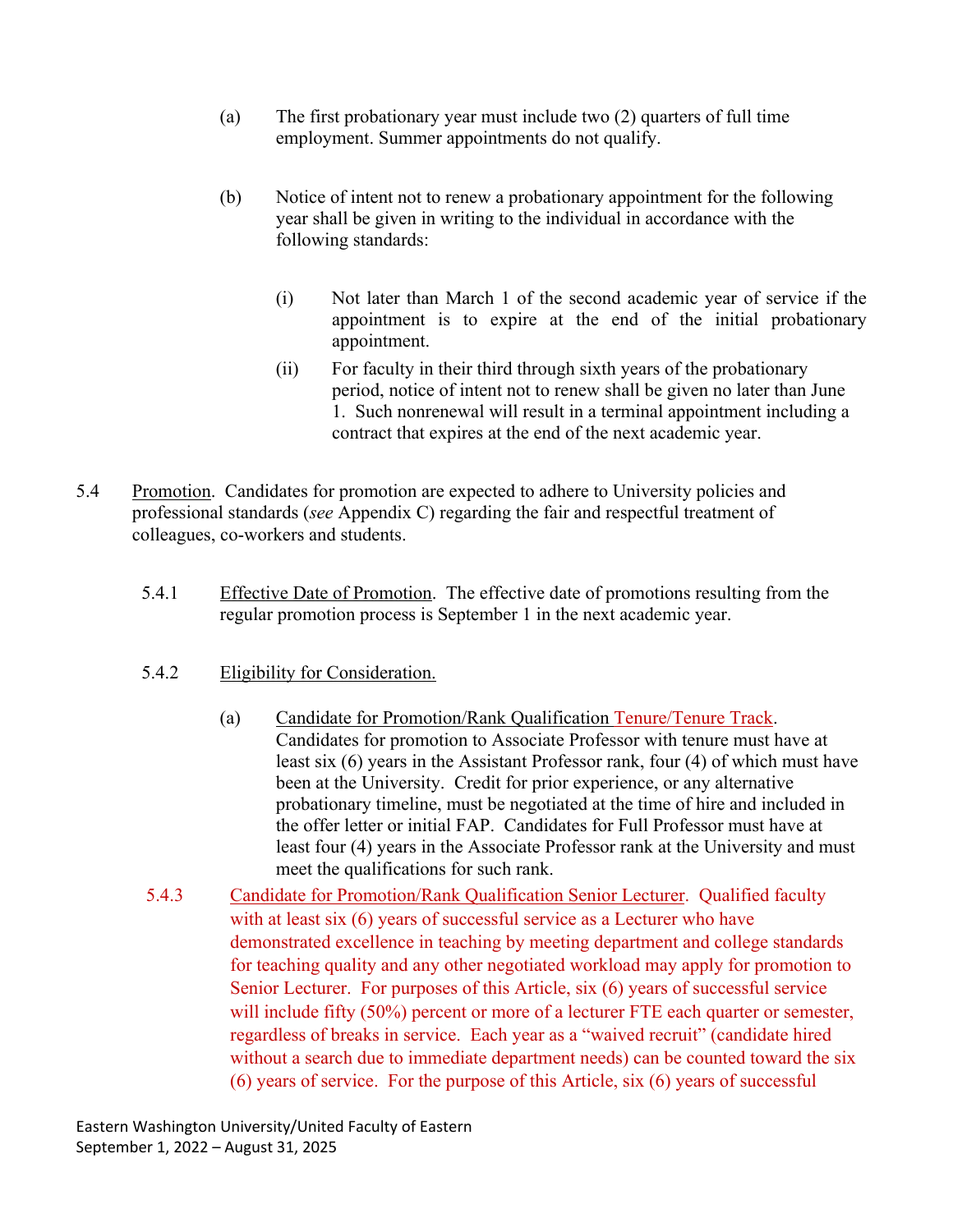service will include teaching fifty (50%) percent or more each quarter or semester, regardless of breaks in service.

If, following a thorough review and based on curricular need, the application is recommended by the department personnel committee and chair, it will be forwarded for consideration by the college personnel committee ("CPC"), the Dean, the Chief Academic Officer and the President. If approved, the faculty member shall be awarded promotion to Senior Lecturer. The minimum appointment will be two (2) years, and the notice of non-renewal will be one (1) year; provided that for those faculty who have been employed in a Senior Lecturer position for at least three  $(3)$  six  $(6)$  years, the minimum appointment will be three (3) years. For positions funded by external sources, such as a grant, elimination of the external funding is grounds for termination irrespective of the one (1) year notice requirement.

## 5.4.4 Candidate for Promotion/Rank Clinical Faculty.

Qualified clinical faculty with at least six (6) years of successful service as an assistant or an associate who have demonstrated excellence in teaching and clinical responsibilities by meeting department and college standards for teaching and clinical quality and any other negotiated workload may apply for promotion. For purposes of this Article, six (6) years of successful service will include fifty (50%) percent or more of a clinical faculty FTE each quarter or semester, regardless of breaks in service. Each year as a "waived recruit" (candidate hired without a search due to immediate department needs) can be counted toward the six (6) years of service. For the purpose of this Article, six (6) years of successful service will include teaching fifty (50%) percent or more each quarter or semester, regardless of breaks in service.

If, following a thorough review and based on curricular need, the application is recommended by the department personnel committee and chair, the Dean, the Chief Academic Officer and the President. If approved, the faculty member shall be awarded promotion to the next rank. For positions funded by external sources, such as a grant, elimination of the external funding is grounds for termination.

(c) Presidential Rights Promotion. The President has the right to promote any faculty member at any time subject to approval of the Board of Trustees.

## 5.4.5 Evidence Considered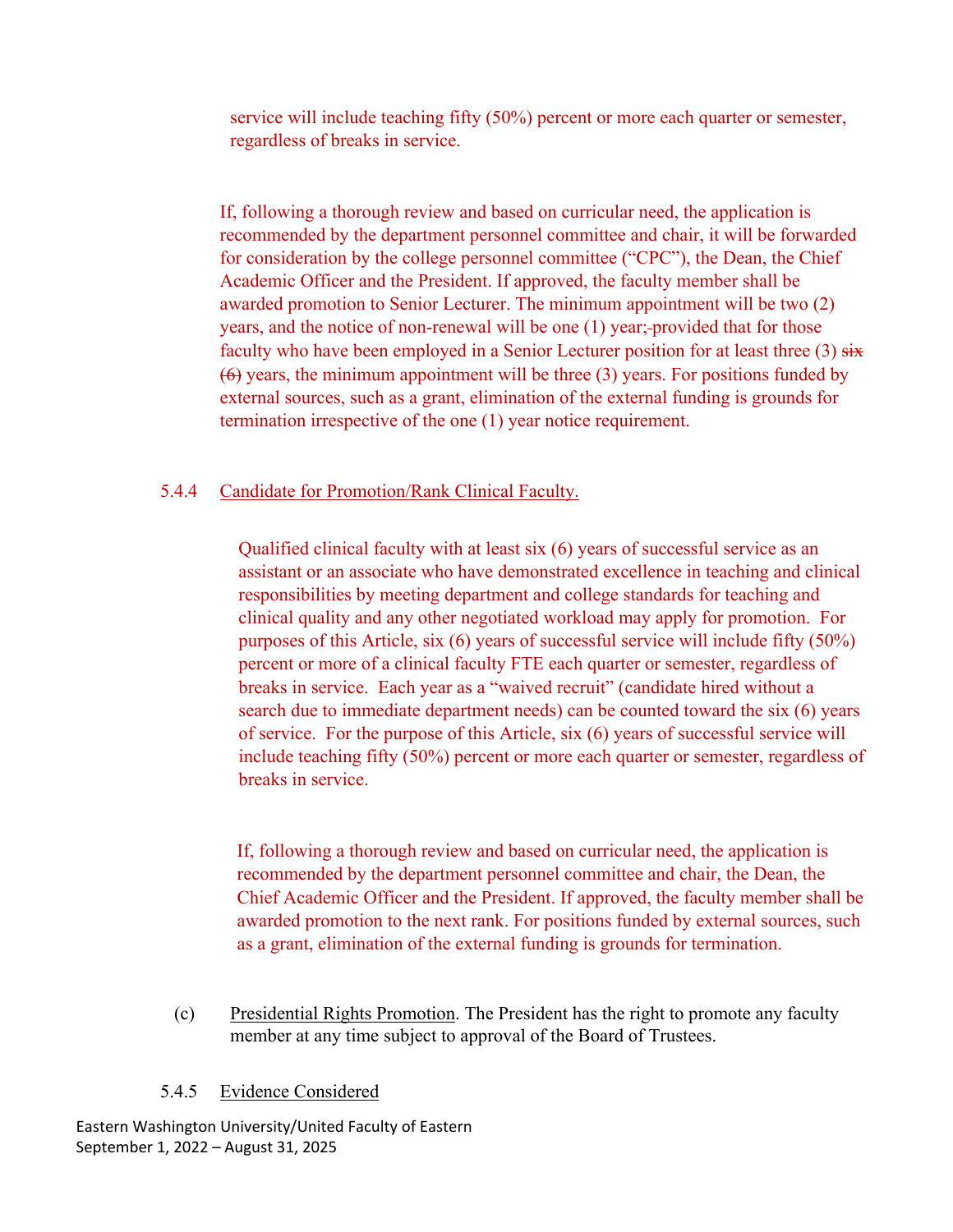- (a) Determining Evidence to be Considered. The types of evidence that demonstrate achievement shall be described with specificity in the FAP and in all cases shall be consistent with the school/department/college/ library/academic unit P&P, and will be consistent with the definitions of the ranks and include the general areas specified in the provisions of Article 4 – Qualification for Rank and in this Section. No other evidence shall be required, provided or considered. There is no maximum time limit for achieving the rank of Full Professor, and evidence may be provided from multiple post-tenure FAP periods.
- (b) Candidate Responsibility. It shall be the responsibility of the candidates to provide their department/library/unit PC personnel committee with an up-todate promotion file. They shall indicate the criteria category to which each of their accomplishments shall be assigned based on the specific language of the FAP. The candidates may not use an accomplishment for evaluation in more than one area (teaching, scholarship, service). Once submitted, a candidate may add additional information to their promotion file only upon written approval by the chair or PC. department personnel committee. Any such information must be considered by all reviewing levels. No new information may be added to a file by a candidate or a third party once the PC department/library/unit-level review has been completed; provided that nothing in this paragraph will preclude a candidate from responding to clarification requests from the college personnel committee, dean or Chief Academic Officer.
	- 1. Scope of Evidence. Work performed by a faculty member prior to their appointment at the University may be considered in providing context for the faculty member's pattern of accomplishment in scholarship and creativity. However, for any such work to be included in any retention, tenure, or promotion evaluation, it must be identified in the faculty member's initial letter of appointment or initial FAP. If it is included in the initial letter of appointment or initial FAP, it may be considered as evidence for retention, promotion, and/or tenure at the University.
	- 2. Evaluation of Teaching. Documentation of teaching performance includes the following:
		- a. At least one peer observation of teaching performance for each year of the FAP or to that year of review. Additionally, if faculty perform any online teaching, then there must be at least one peer observation of online teaching during the entire review period. For example, if it is a six (6) year review period, there must be at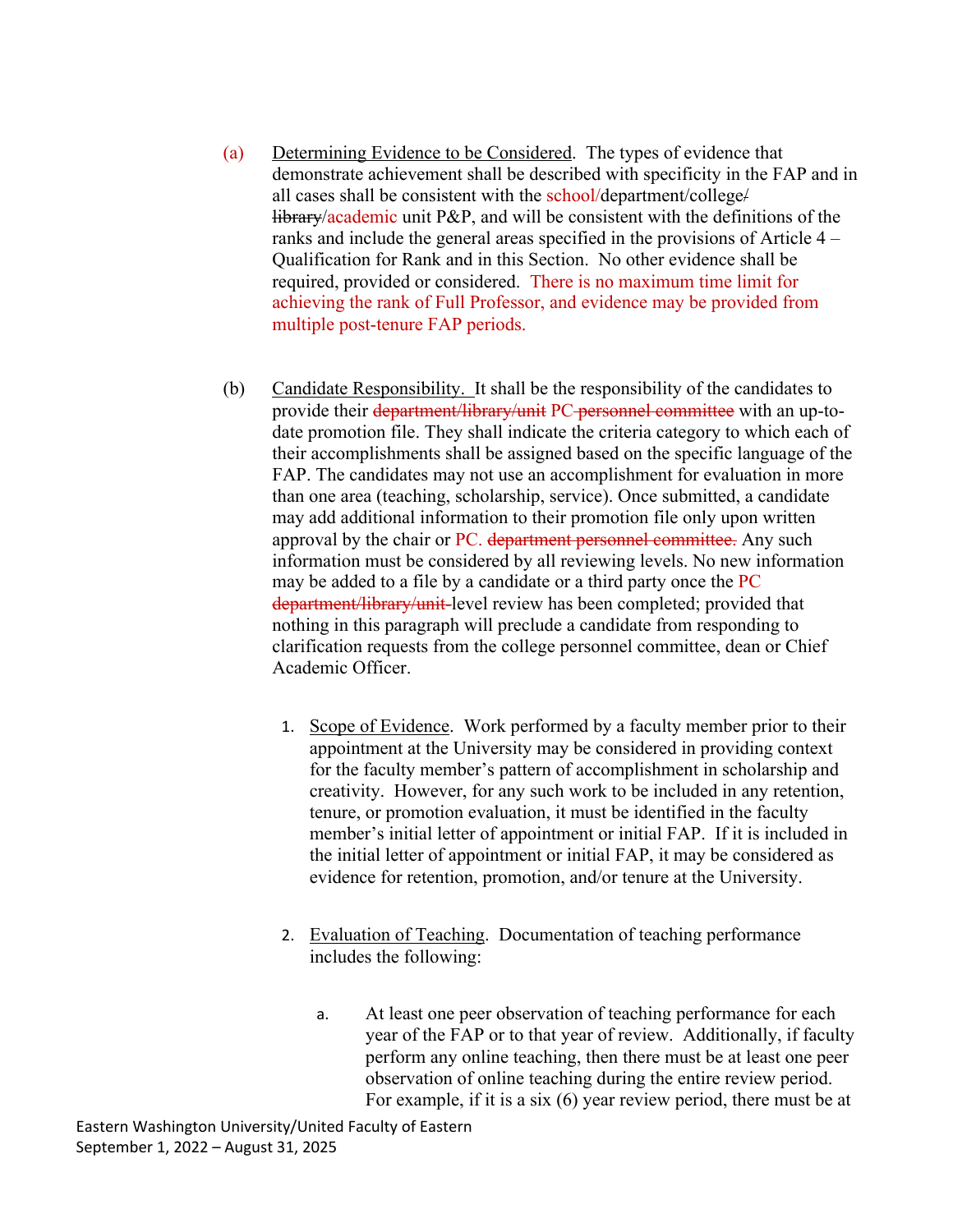least one peer observation of online teaching performance.

- b. Numeric summaries of student evaluation for the most recent four (4) quarters terms excluding PTOL and summer session teaching assignments academic quarters, or three (3) semesters, excluding PTOL and summer courses, shall be complied compiled through use of a standardized university assessment instrument and shall be provided to the faculty member is a fully anonymized format by the department chair or administrative designee. The statistical data compiled from that instrument shall not, standing alone, preclude consideration for promotion or tenure. Candidates may request a course exemption from evaluation from their dean.
- c. Complete and unredacted written comments provided by students as part of the student evaluation of teaching process for the most recent four (4) quarters or three (3) semesters terms quarters. These comments shall be provided to the faculty member in a typewritten and fully anonymized format by the department chair or administrative designee.
- d. Additional evidence of teaching performance may also be submitted. Any additional evidence of teaching performance must relate directly to a specific requirement contained in the FAP. These requirements and evidence may include, but are not limited to, significant curricular or programmatic development at the program, department, college or university level; non-disciplinary publications in the field of teaching and learning; pedagogical development; the development of significant innovations in instructional techniques or materials; significant development of assessment activities or processes; evaluations from communitybased partners addressing how partnerships have benefited the community.
- e. Evaluation of Librarianship. Documentation of performance in librarianship must include, peer observations of instruction, peer reviews of librarianship as described in the candidates' FAP, student and college faculty evaluation of candidates' teaching of library research skills during the most recent four (4)-terms quarters quarters or three (3) semesters, and assessment by the functional supervisor, coordinators and the chair. Evaluations be peers may not be undertaken as anonymous evaluations and must be conducted by individual faculty relative to specific requirements contained in the FAP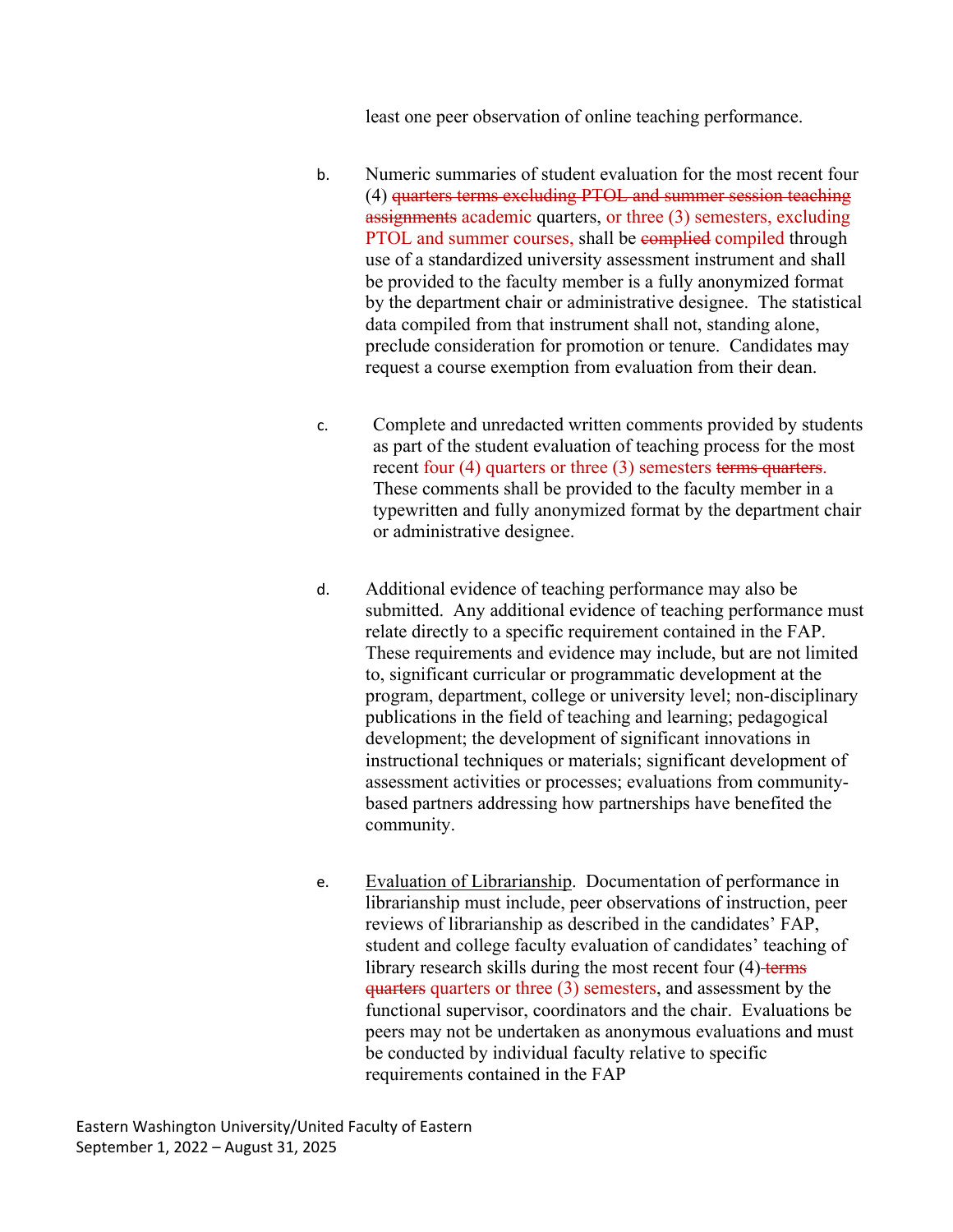f. Evaluations. Independent evaluations prepared by the department chair, the department personnel committee PC, the CPC college **personnel committee** (if applicable), and the dean considering evidence from the entire period of probation or, in the case of post-tenure promotion, from the prior four (4) years must be included and provided to the Chief Academic Officer

## 5.4.6 Tenure/Promotion Review and Recommendations.

.

- (a) School/Department/Library Academic Unit Level. The school/department/library academic unit P&P specify the scope of the PC's personnel committee's responsibility and review. The PC personnel committee and the chair shall each forward an independent recommendation in writing addressed to the dean with a list of each individual serving of the evaluation committee and a numerical records of the simple majority votes supporting and opposing the evaluation as to whether the faculty member should be promoted.
	- (b) College Level. The college P&P specify the scope of the CPC's college personnel committee's responsibility and review. The CPC will review the candidate's file only if there is a dispute between the department chair and PC. If applicable and The CPC will review every file for tenure and/or promotion. to associate and full professor. After receipt of the school/department/academic unit level recommendations, the CPC college personnel committee shall review the candidate's record and make a recommendation to the dean with a list of each individual serving on the evaluation committee and a numerical records of the simple majority votes supporting and opposing the evaluation. The written recommendations, including the dean's, are forwarded to the Chief Academic Officer.
	- (c) Chief Academic Officer Level. After reviewing the complete record, the Chief Academic Officer will forward their written recommendation to the President who will then make a recommendation to the Board of Trustees. In the event of a negative recommendation, any deadlines for notification or action required by the Board of Trustees will be extended until completion of the reconsideration process. If the Chief Academic Officer's recommendation is negative, the faculty member will be informed in writing of the reasons. In the case of a nontenure recommendation, the faculty member has the right to a two-step Reconsideration process.

Eastern Washington University/United Faculty of Eastern September 1, 2022 – August 31, 2025 (d) Tenure Review of Probationary Faculty. The evaluations for tenure and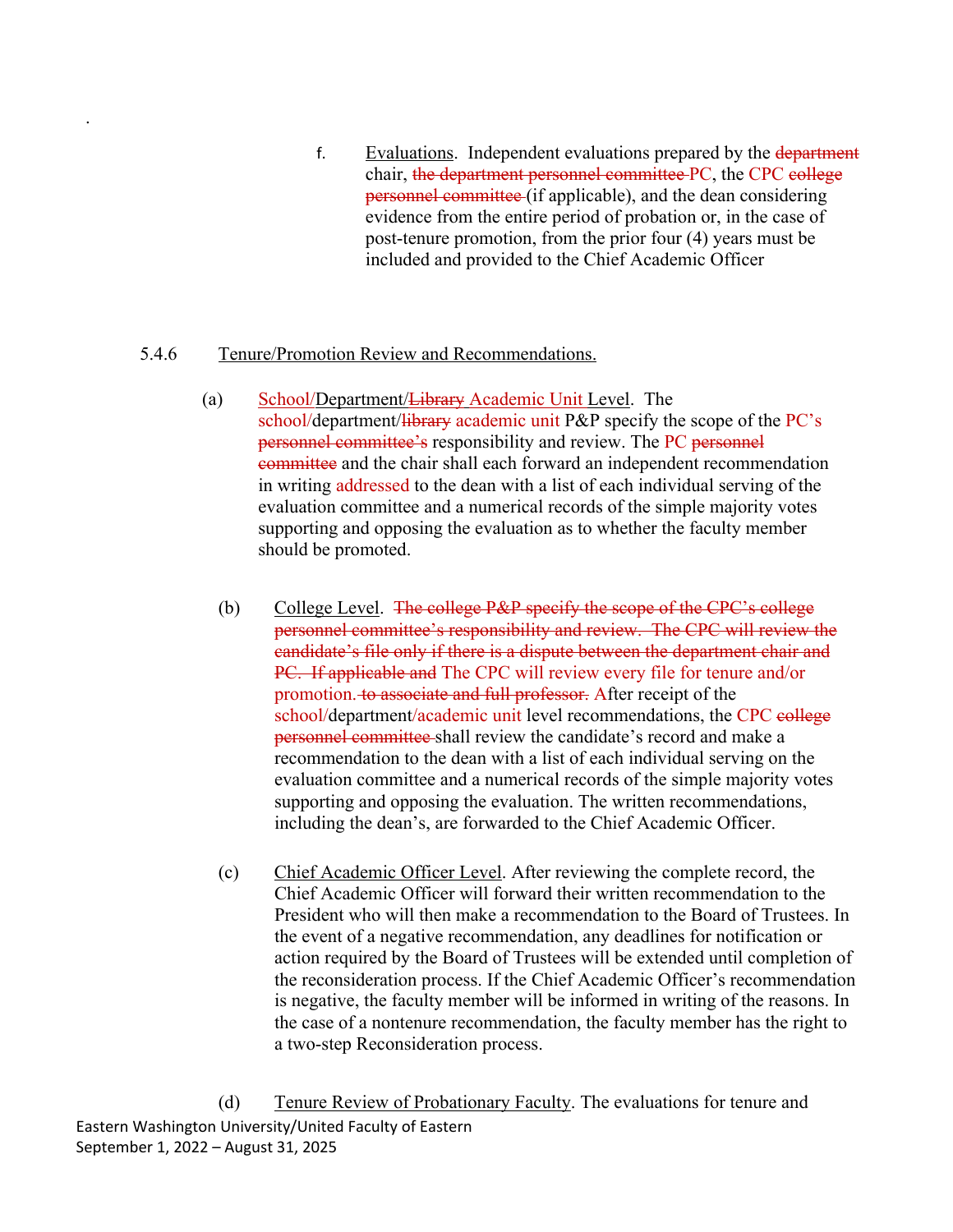Associate Professor status are part of a comprehensive process.

- (i) Following the full six-year probationary period and based upon an explicit tenure and rank evaluation, appointment to tenure status may be awarded to a regular full-time faculty member. This evaluation will result in either granting tenure and promotion to Associate Professor or a one-year terminal appointment for the following year.
- (ii) Faculty who, at the time of hire, negotiated a probationary period shorter than six (6) years may choose to put their names forward for tenure review at the time specified in their offer letter or, at their election, at a time no later than the final year of a full six-year probationary period. This evaluation will result in either granting tenure and promotion to Associate Professor or a one-year terminal appointment for the following year.
- (iii) Faculty who are considered for early tenure pursuant to Section 4.1.2(b)(i) will either be granted tenure and promotion or will have one (1) additional opportunity to be considered at a time no later than the final year of the full probationary period.
- (e) Candidate Response. The candidate shall receive copies of the written recommendation at each stage of the review. Within seven (7) working days following receipt of the recommendations from the PC department personnel committee and the chair, the faculty member may submit a written statement to correct factual errors in the recommendations. Within seven (7) working days following receipt of the recommendation from the CPC college personnel committee and the dean, the faculty member may submit a brief written rebuttal to the deficiencies noted in any negative recommendation submitted by an individual or committee. A copy of the faculty member's correction of fact and/or rebuttal will be forwarded to the Chief Academic Officer and placed in their promotion and personnel file for consideration at the next level of review.

## 5.5 Notice Rights - Reappointment, Non-Reappointment and Separation of Tenure-Track Probationary Faculty.

5.5.6 Returning Appointees. Faculty members who have voluntarily terminated their appointments at the University shall be regarded as new appointees if they return in any form of appointment.

Eastern Washington University/United Faculty of Eastern September 1, 2022 – August 31, 2025 5.5.7 Letter of Appointment. Upon reappointment or continuation of appointment of a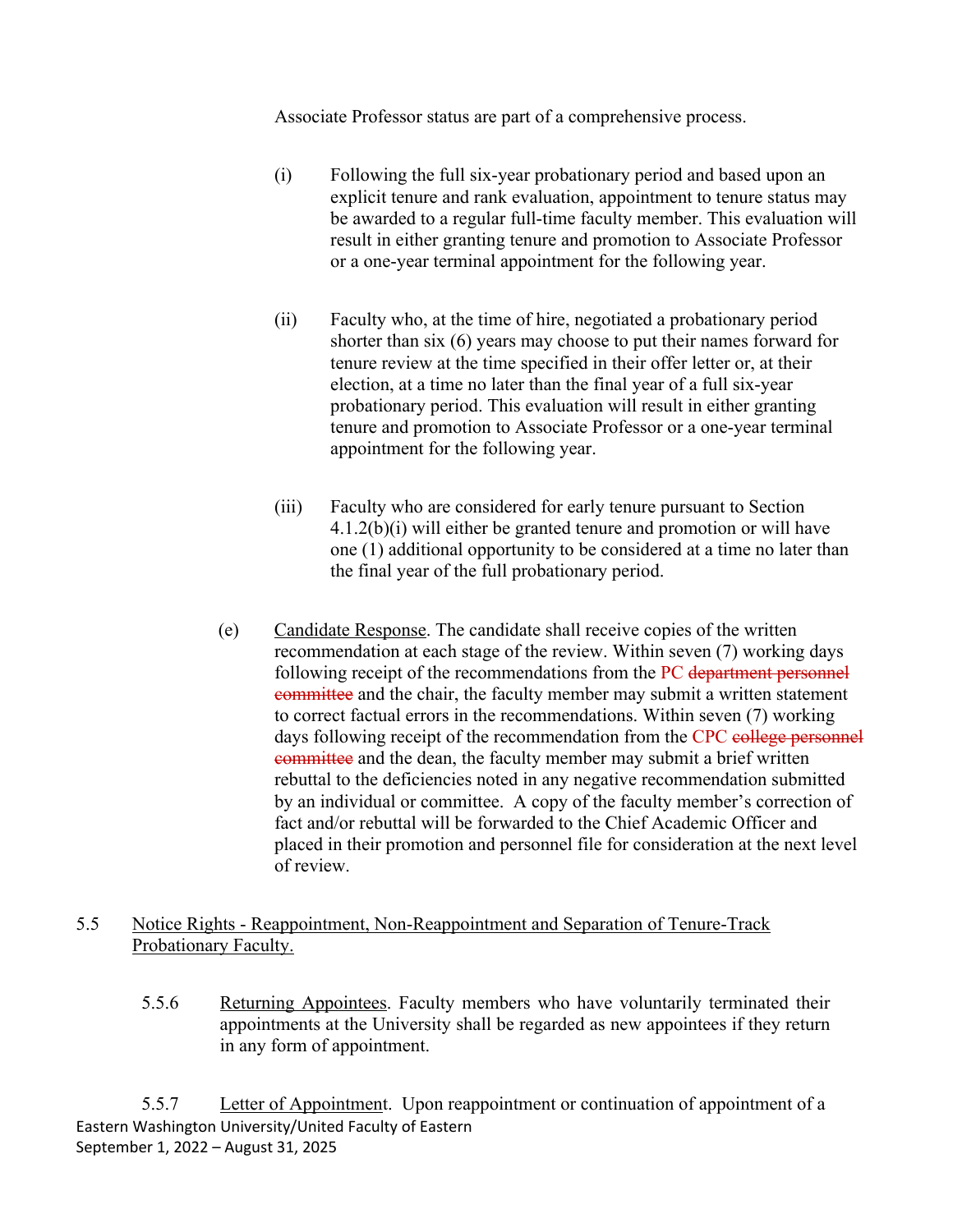faculty member, an annual letter of appointment will be issued. The letter of appointment signed by the appointee shall be returned to the Chief Academic Officer within fifteen (15) days of its receipt to indicate the appointee's acceptance of the conditions of appointment.

5.5.8 Resignation. Faculty members who intend to resign their appointments should provide written notice to their unit dean at the earliest possible date. Faculty members who intend not to accept reappointment shall provide written notice thereof not later than fifteen (15) days after receipt of the letter of appointment. An annual evaluation is required regardless of intent to resign.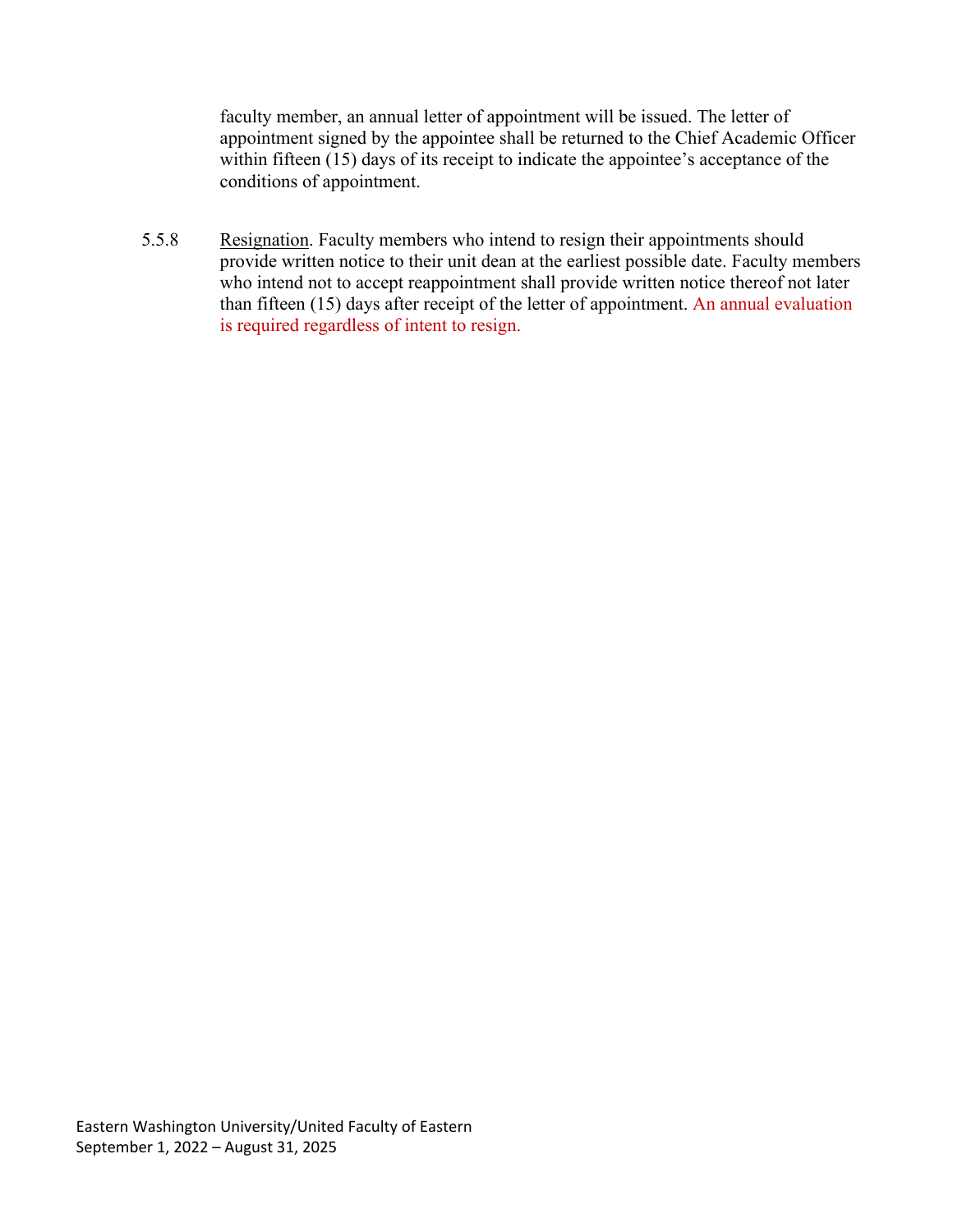## **ARTICLE 6: FACULTY PERSONNEL FILES**

- 6.1 Rights of Faculty. A faculty member has the right to review her/his official personnel file in the Human Resources Office and to place written responses to any material in the file. Written recommendations, evaluations, or other documents relating to performance shall be placed in the official personnel file in the Human Resources Office in a timely fashion.
- 6.2 Confidentiality. Faculty files are public records, subject to the Washington Public Records Act. Therefore, confidentiality cannot be promised. Should a request be made pursuant to the Washington Public Records Act for individual faculty records, then the faculty member shall be promptly informed in writing of the request. Administrative access to faculty records shall be on a "need-to-know" basis.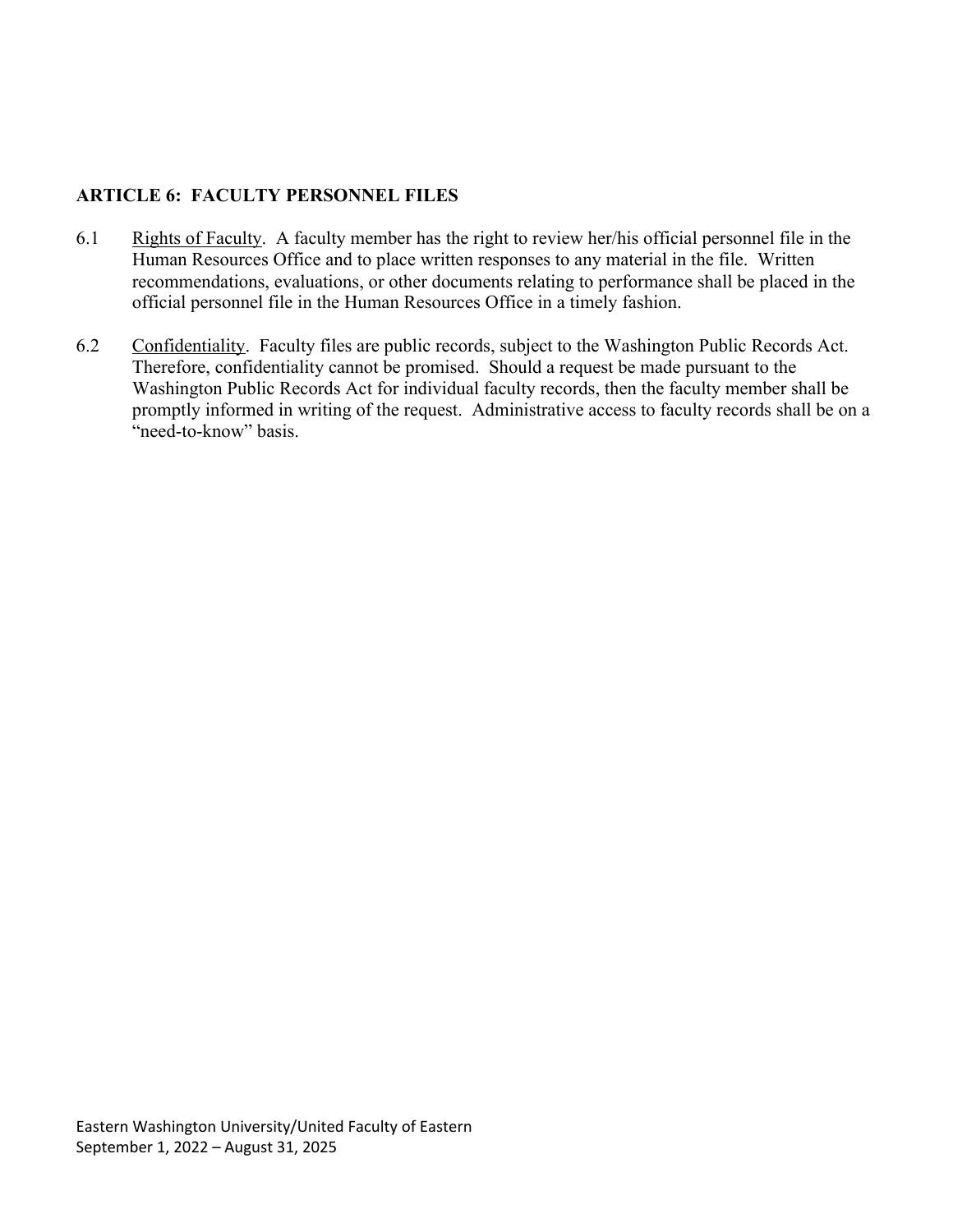# **ARTICLE 7: PROFESSIONAL RIGHTS AND RESPONSIBILITIES**

- 7.1 Academic Freedom and Tenure. The Statement of Academic Freedom and Tenure, 1940 Statement of Principles has been adopted as a basic guideline for University policies by action of the Board of Trustees. *See* Appendix B. To the extent that there are conflicts between this Agreement and these basic guidelines, the terms of this Agreement will prevail.
- 7.2 Ethics. The Statement of Professional Ethics as adopted by the AAUP June 1987 has been adopted as a basic guideline for University policies by action of the Board of Trustees. The principles of professional ethics shall be upheld by all members of the University community. *See* Appendix C.
- 7.3 Collegiality. Collegiality is not a separate category or criteria of faculty evaluation. It is instead a quality whose value is expressed through the successful execution of expectations regarding teaching/librarianship, scholarship/research/creative activity, and/or service, as described in the FAP.
- 7.4 Faculty Activity Plans. The FAP describes the expectations regarding teaching/librarianship, scholarship/research/creative activity and service for an individual tenure-track faculty member, tenured faculty member or senior lecturer/senior library/clinical associate over a multi-year period. All faculty on multi-year contracts must have an approved FAP signed by the faculty member, Chair or Independent Director, Dean, and Chief Academic Officer.
	- 7.4.1 Plan Content. The FAP shall be consistent with the University mission and Strategic Plan. It will also be consistent with college, school, library, and department, and academic unit strategic plans, P&P, and the Agreement. The FAP shall describe expected outcomes in teaching/librarianship, scholarship/research/creative activity, and service that are consistent with the Agreement, college and department P&P, and accreditation requirements. Where the FAP is intended to lead to tenure and/or promotion the plan shall so state.
	- 7.4.2 Development of the FAP.
		- (a) Development of the FAP is a collaborative process. All continuing faculty members shall, in consultation with the PC department/library personnel committee and the department/library chair, prepare a FAP specifying areas of activity for the period of the plan. A new faculty member's FAP shall be prepared no later than the conclusion of the first academic quarter covered by the plan. The term of the initial FAP is determined as follows based upon the faculty members rank upon hiring: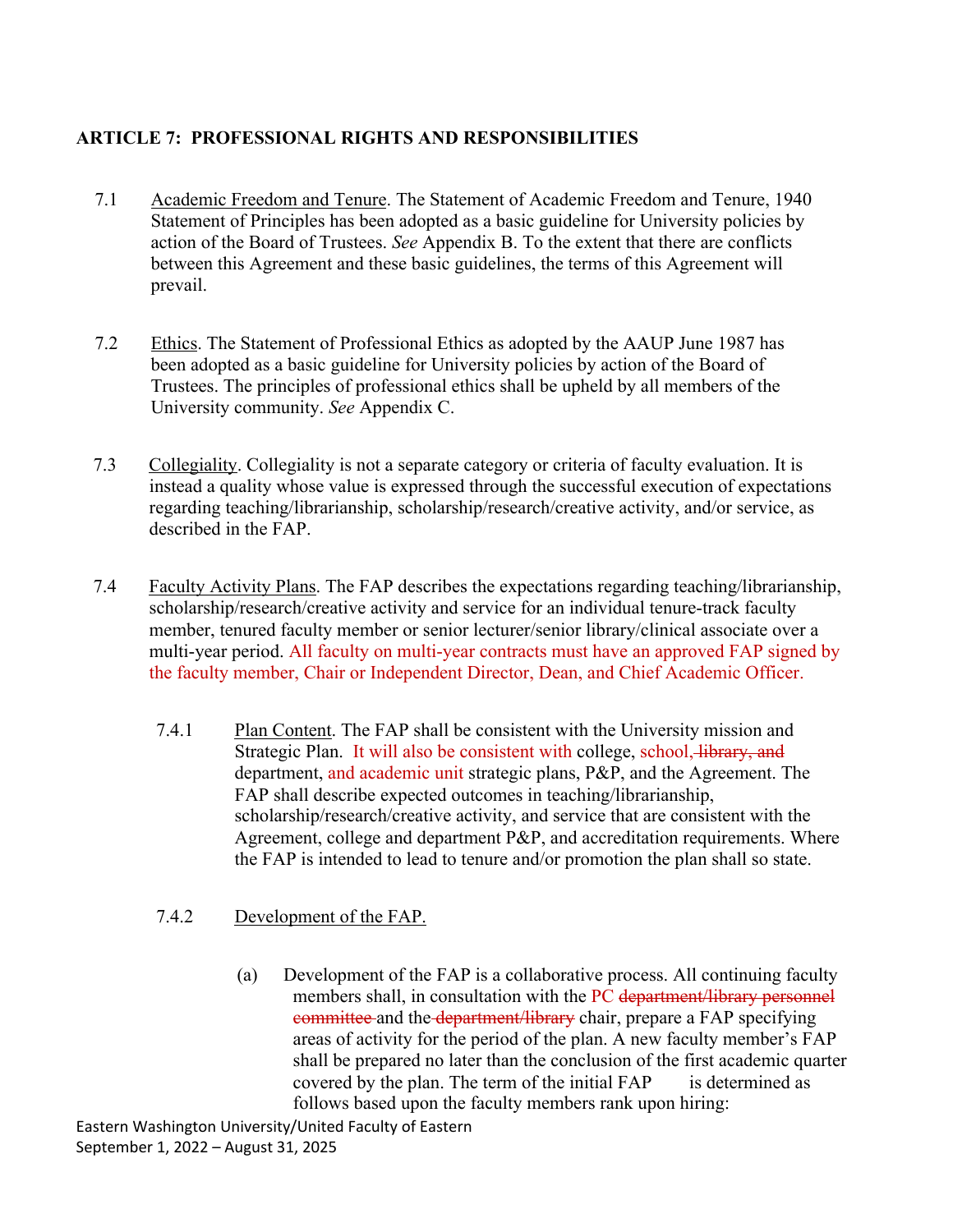| (i)    | Tenure track Assistant Professor  | 6 years |
|--------|-----------------------------------|---------|
| (ii)   | Tenure Track Associate Professor  | 4 years |
| (iii)  | Tenure Track Full Professor       | 2 years |
| (iv)   | <b>Clinical Assistant</b>         | 2 years |
| (v)    | <b>Clinical Associate</b>         | 3 years |
| (vi)   | <b>Clinical Full</b>              | 4 years |
| (vii)  | Senior Lecturer (2-year contract) | 2 years |
| (viii) | Senior Lecturer (3-year contract) | 3 years |

## (b) Term and Preparation of Subsequent FAPs.

- (i) An approved FAP must be in place within one (1) academic term of the expiration of the previous FAP.
- (ii) The term of the subsequent FAP is determined by the faculty members rank as follows:
	- (1) Tenured Associate professor 4 years
	- (2) Tenured Full professor 5 years
	- (3) Senior Lecturer, Senior Library, Clinical Faculty /Clinical Associate – Same length as the term of the initial Term of Appointment

#### 7.4.3 Approval of the FAP.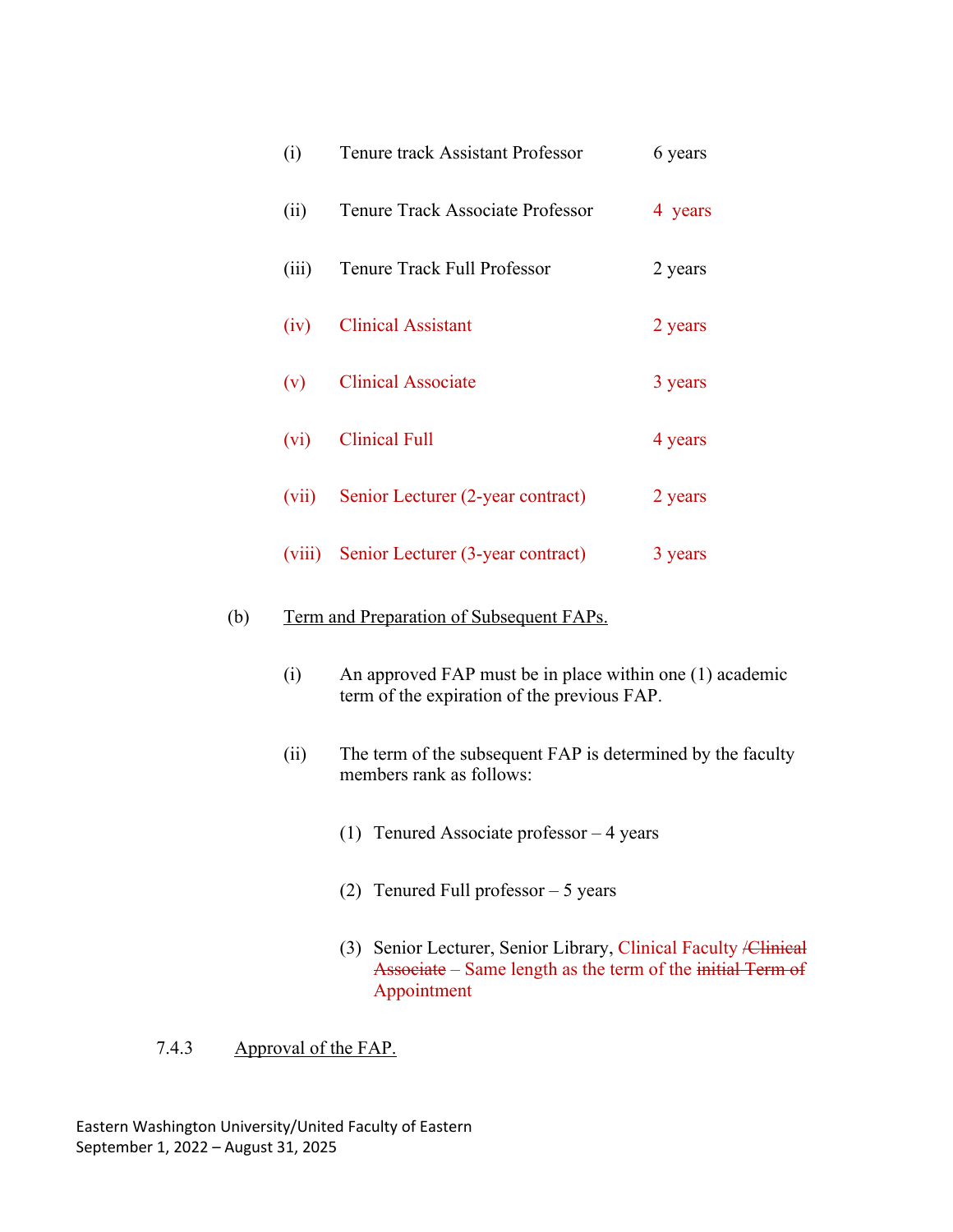- (a) The FAP, including any agreed amendments or revisions made as a result of the collaborative development process described in Section 7.4.2, must be signed by the faculty member, and approved by the department/library personnel committee PC, chair, dean and the Chief Academic Officer. At the option of the college, and as expressed in the college P&P, FAPs may also require approval by the CPC college personnel committee. A copy of all approved FAPs will be retained in the Human Resources Office.
- (b) Deadlines for the submission of FAPs will be established by the Chief Academic Officer in the academic calendar. Once the FAP or revised FAP is submitted to the Chief Academic Officer, the faculty member, chair and dean will be notified within twenty-one (21) calendar days of either: (i) the specific revisions required to bring the FAP into compliance with school, department, academic unit P&P, college P&P or this Agreement; or

(ii) that the FAP as submitted has been approved.

- (c) If a FAP is not approved by the PC department/library personnel committee, the chair, the college personnel committee (if required by the college P&P), the dean or the Chief Academic Officer, the faculty member will prepare a revised plan in consultation with the department/library personnel committee PC and the chair. If an acceptable plan is not prepared by the end of the subsequent quarter, the chair and PC department/library personnel committee will revise the plan in a manner that meets with the approval of the CPC college personnel committee (if applicable), the dean and the Chief Academic Officer. Any dispute over the contents of the revised FAP will be resolved by the Chief Academic Officer via the FRB process outlined in Article 21.4. The revised FAP will govern the faculty member's approved activity for the period of the plan.
- 7.4.4 Modification of the Plan. FAPs may be modified during their term. The faculty member or the chair may request in writing a modification. Modification of the FAP is a revision of the original document, not an addendum. All modifications are subject to the same approval process as the original FAP.
- 7.5 Evaluation Process for Tenured Faculty, Senior Lecturers and Senior Library/Clinical Associates. Tenured faculty, senior lecturers and senior library/clinical associates will be evaluated in the final year of their FAP. The timelines for such reviews will be established by the Chief Academic Officer. A faculty member who has submitted notice of their retirement may choose not to be reviewed in the last year of service.
	- 7.5.1 Prior to the evaluation, the faculty member will submit to the department/library personnel committee department/library personnel committee PC evidence through the designated university process demonstrating that the faculty member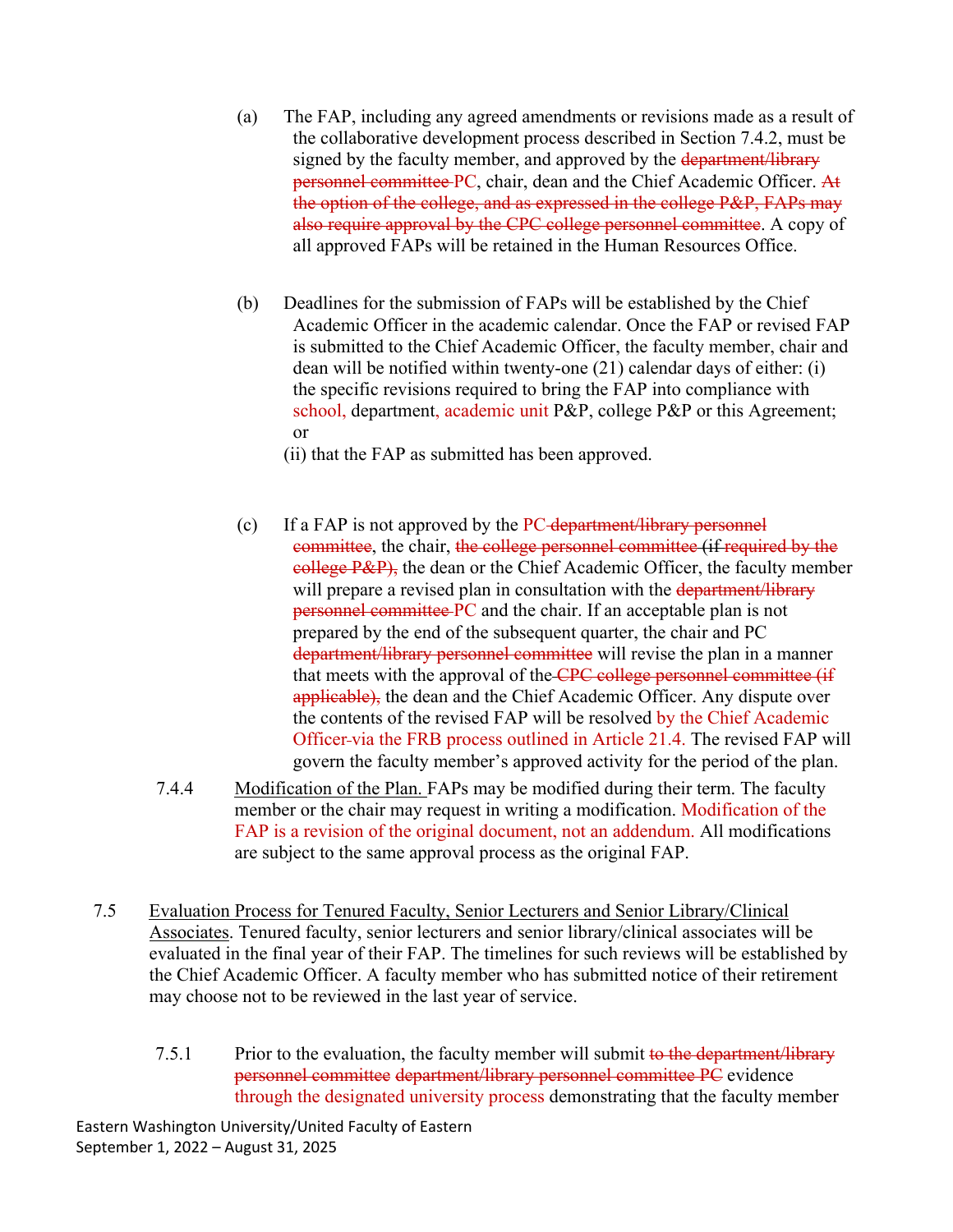has met the expectations in their FAP. The types of evidence that demonstrate achievement of the goals outlined in the FAP shall be described in the college/school/department/academic unit college/library P&P. Evidence of teaching effectiveness will include student evaluations, peer evaluations, and curriculum revision/innovation.

- (a) Determining Evidence to be Considered. The types of evidence to be considered will be consistent with the provisions in Article 5.4.3. and demonstrate achievement shall be described with specificity in the FAP and in all cases shall be consistent with the department/college/unit P&P, and will be consistent with the definitions of the ranks and include the general areas specified in the provisions of Article 4 – Qualification for Rank and in this Section. No other evidence shall be required, provided, or considered.
- 7.5.2 Based on the materials submitted by the faculty member relating to activity since the last review, the department/library personnel committee PC and chair shall prepare independent evaluations of, and where appropriate, recommendations for, each faculty member. The department/library personnel committee PC's and chair's evaluations and recommendations, together with the materials submitted by the faculty member, shall be forwarded to the **college personnel committee** CPC (only if review is for the purpose of promotion to full professor) (if appropriate), the appropriate dean, and the Chief Academic Officer for review and approval.
- 7.5.3 At each level of review, the reviewers will assess whether the faculty member has met the expectations in the FAP.
	- (a) Faculty members who do not meet expectations in their FAP, or who do not submit for evaluation at the conclusion of their FAP, will work with the chair or designee to address issues identified in the evaluation and/or issues identified by the chair related to the performance of expectations in the FAP. Progress toward successfully meeting the FAP will be discussed within the first year, and will be evaluated within two (2) years following the review.
- 7.5.4 An associate professor's promotion evaluation fulfills their evaluation requirement for a faculty member. Associate professors who do not apply for promotion will be evaluated in the final year of their FAP. FAP requirements for promotion will not change from the initial FAP to subsequent FAPs until following promotion to full professor unless consented to by the faculty member, chair, and dean. Post-tenure completed scholarship and service are cumulative as they count toward promotion to full professor.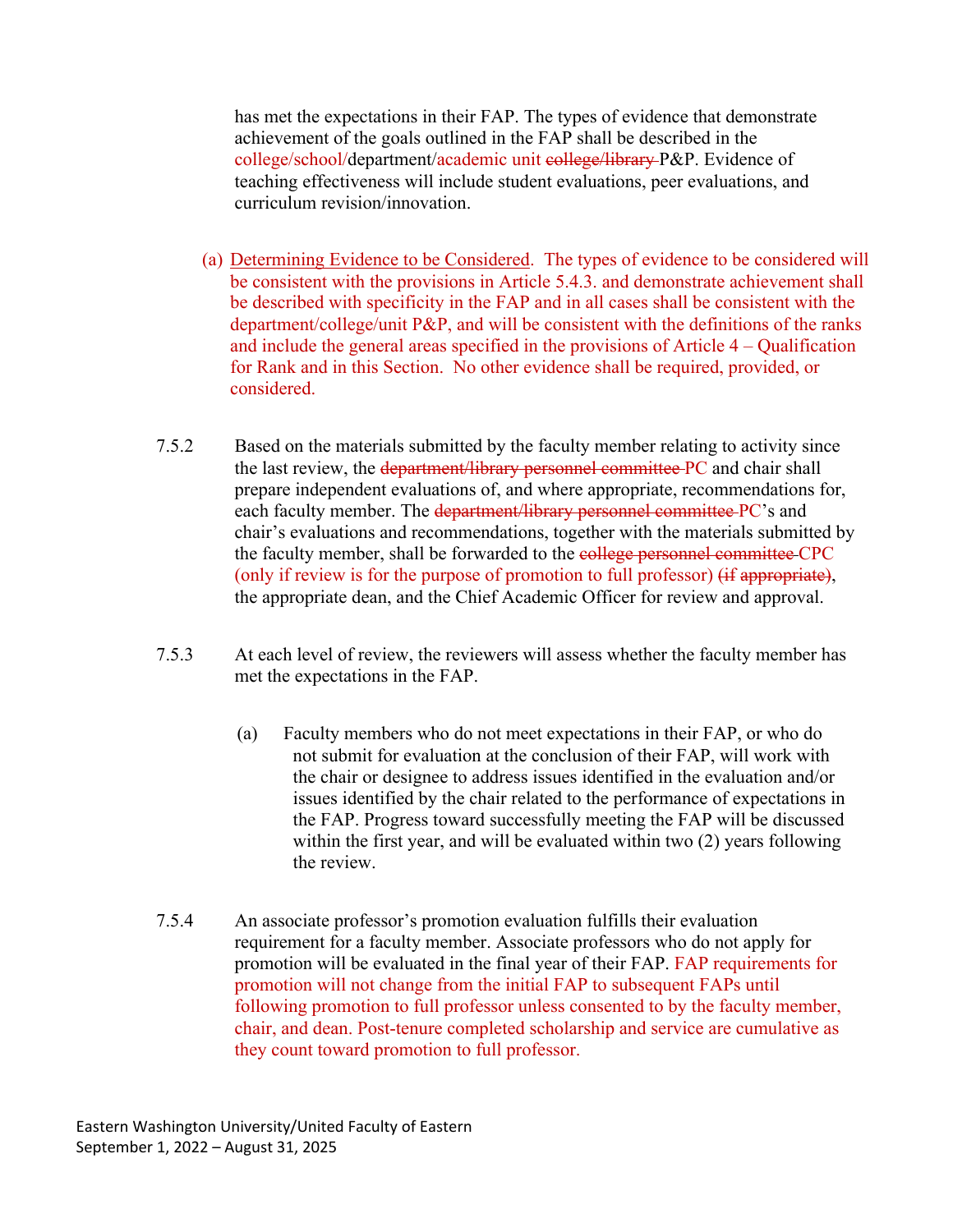- 7.5.5 Tenured full professors will be evaluated by the chair (or independent program director) and dean whose recommendations (including faculty rebuttal, if one is written in response to the chair's and dean's evaluations) will be forwarded to the Chief Academic Officer.
- 7.6 Evaluation Process for Lecturers/Library Associates and Faculty in Residence. The department/library personnel committee PC and the chair will evaluate lecturers/library associates and faculty in residence annually and will prepare a recommendation regarding their rehire. An annual evaluation is still required regardless of intent to resign or waived recruitment status. The Chief Academic Officer will establish the timelines for such reviews no later than the end of fall quarter.
	- 7.6.1 Prior to the evaluation, the faculty member will submit to the department/library personnel committee PC a current vita and evidence of effectiveness in teaching and/or librarianship (and other work assignments set forth in the Letter of Appointment).
	- 7.6.2 Based on the faculty member's work assignments described in the Letter of Appointment, the materials submitted by the faculty member, and any other materials regarding the faculty member's performance and professionalism submitted by the department/library chair, the PC department/library personnel **eommittee** and chair shall prepare independent evaluations of the faculty member and recommendations regarding the faculty member's potential rehire. The department/library personnel committee and the chair shall review each other's evaluations and recommendations and seek to work out any significant differences.
	- 7.6.3 The department/library personnel committee's PC's and chair's evaluations and recommendations, together with the materials considered, shall be forwarded to the appropriate dean for review and consideration. The faculty member will be provided with a copy of the evaluation and recommendation.
	- 7.6.4 If the Dean disagrees with the Chair's and/or <del>Department/Library Personnel</del> Committee's PC's evaluation of a particular faculty member, the Dean will provide the Chair and the Department/Library Personnel Committee PC with a written explanation of the basis for their disagreement. The faculty member will be provided with a copy of the explanation.
	- 7.6.5 Special Faculty Response. The candidate shall receive copies of the written recommendation at each stage of the review. Within seven (7) working days following receipt of the recommendations from the department personnel committee and the chair, the faculty member may submit a written statement to correct factual errors in the recommendations. Within seven (7) working days following receipt of the recommendation from the college personnel committee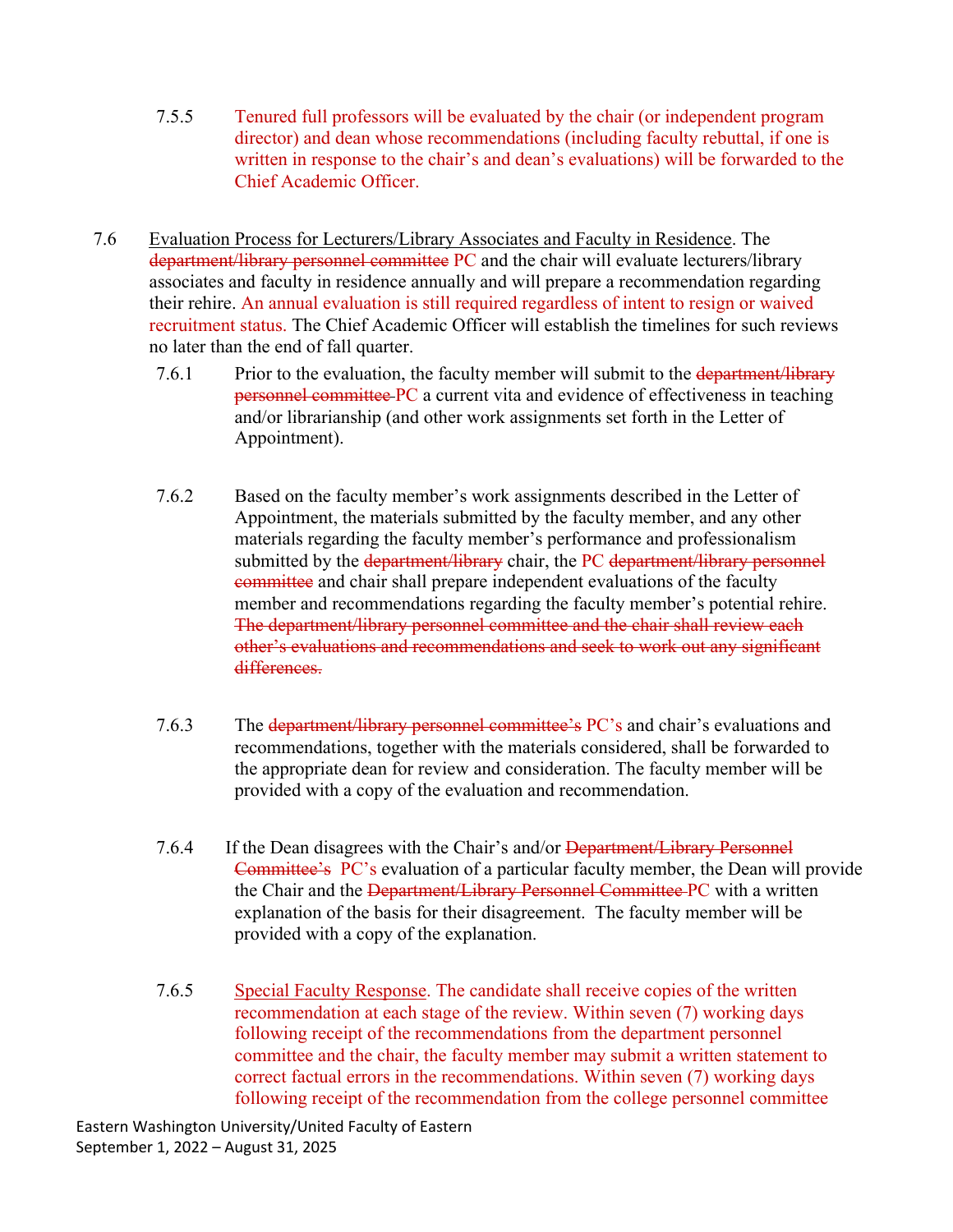and the dean, the faculty member may submit a brief written rebuttal to the deficiencies noted in any negative recommendation submitted by an individual or committee. A copy of the faculty member's correction of fact and/or rebuttal will be forwarded to the Dean and placed in their promotion and personnel file for consideration at the next level of review.

- 7.6.6 Neither the evaluations and recommendations prepared pursuant to this Section, a Dean's disagreement with those evaluations and recommendations, nor a decision regarding rehire of a special faculty member, shall be the subject of grievances under this Agreement.
- 7.7 Peer Observation of Teaching. Peer observation is integral to peer evaluation of teaching at EWU. Working with their department chair, each assistant and associate professor and each lecturer is responsible for ensuring that at least one class peer observation of teaching is performed by a qualified member of the faculty in each academic year. Each full professor is responsible for ensuring that at least one class peer observation of teaching is performed by a qualified member of the faculty once during the five (5) year period of the FAP. Observations may take place during lectures, labs, field exercises, clinical hours, studio hours, musical practices, and other recognized modes of instruction. Peer observations should be conducted according to the following guidelines:
	- (a) The evaluator must inform the evaluee of the intent to observe at least two (2) weeks in advance of the observation. The evaluator will work with the evaluee to select an appropriate session for observation.
	- (b) Peer observation will be conducted in an unobtrusive manner. The evaluator will not interact (beyond observing and taking notes) with the evaluee or students during the peer observation.
	- (c) The evaluator will not solicit comments, either prior to or subsequent to the peer observation, from students who were present during the observation as this may bias later student evaluations.
	- (d) Departments or colleges may use standardized templates for peer observations so long as the same template is used for all peer observations. If the template includes a numerical scale for peer evaluation of teaching, it must be consistent with the scale used in student evaluation of teaching (1-5, very poor to excellent). If a standardized template is used, it must be approved by the department, unit and college and included within the department, college or unit P&P.
	- (e) The completed evaluation must be presented to the evaluee within two (2) weeks of the peer observation.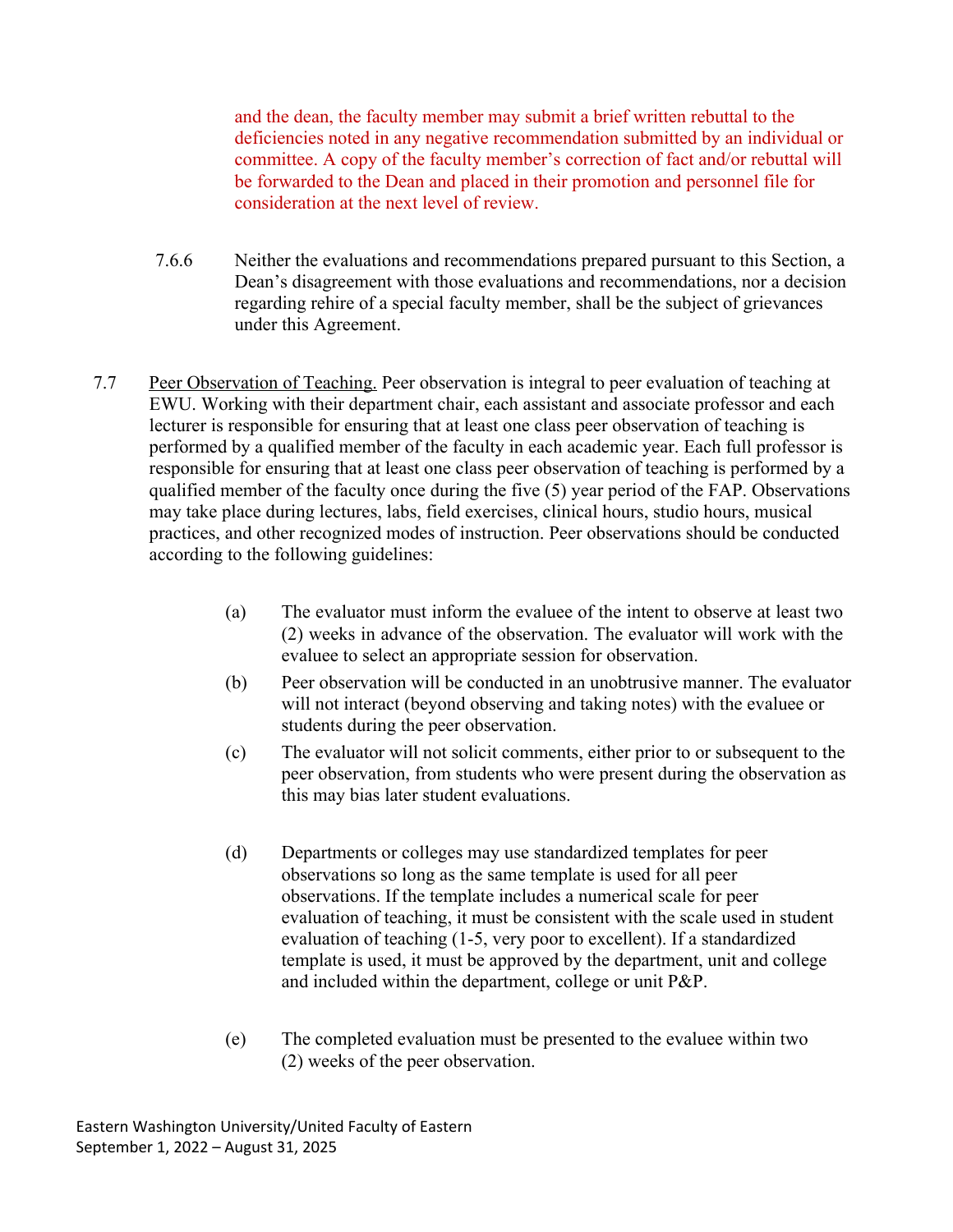- (f) If peer observations are performed for the purpose of promotion to full professor, the evaluators must be tenured associate or tenured full professors. All other peer observers must be conducted by faculty members of equal or higher rank. Lecturers must be evaluated by tenure track or tenured faculty.
- (g) Faculty members may request additional peer observations beyond the number required by the CBA and department, college or unit P&Ps. If additional observations are requested, the observer must use any standardized template.
- (h) Faculty member are encouraged to take part in Faculty Commons workshops on best practices in peer evaluation of teaching.
- (i) For peer observations of online courses, the evaluee will provide the evaluator with online lecture content that is approximately equivalent to a single face-to-face lecture session. The evaluee will also provide examples of faculty-class interaction, including, but not limited to, email messages, a discussion board, video discussions or other digital format.

# 7.8 Workload.

7.8.1 Professional Responsibilities of Faculty Members. The University Strategic Plan calls for an environment that is supportive of learning and teaching excellence. To further this goal, the workload of probationary and tenured faculty members will consist of a combination of teaching and/or librarianship, scholarship/creative activity, and service determined as provided in this Article. The primary professional responsibility of faculty members shall be teaching and/or librarianship. Unless otherwise assigned, the workload of special and quarterly faculty members will be composed of teaching and/or librarianship.

# 7.8.2 Teaching.

(a) Teaching Responsibilities. All faculty are expected to be current in their field or discipline and maintain methods of professional practice or performance. Each faculty member is responsible for meeting all scheduled classes. Each faculty member is also responsible for planning, organizing and informing students of the course content, texts, readings, assignments, attendance regulations and methods of evaluation including grading scales. Faculty are required to provide textbook and other course material adoption information to the EWU bookstore on the timeline established by the bookstore under the authority of RCW 28B.10.590. Faculty are responsible for scheduling and attending office hours to meet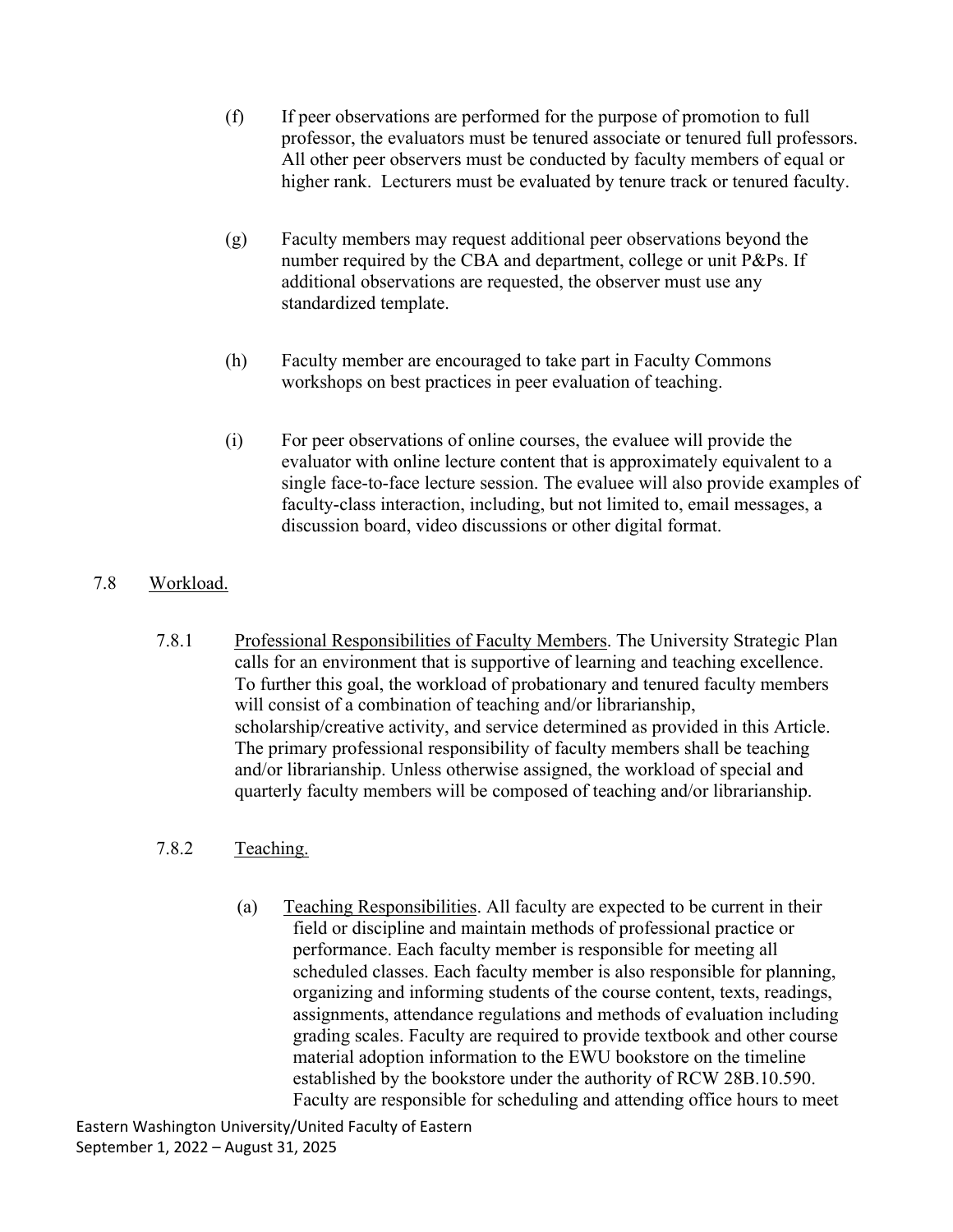the needs of students as identified in department plans. They are also responsible for turning in grades according to the deadline established by the registrar's office. Tenured and tenure-track faculty are expected to advise students who are declared majors in their department on department, college and University requirements and career opportunities in their disciplines.

- (b) Library faculty members participate fully in the educational, scholarly, and service components of academic life. Each librarian has a unique combination of responsibilities that are defined in their faculty activity plan. Each librarian is expected to be current in general academic librarianship as well as in their specialized areas of assignment. Each librarian is expected to demonstrate commitment to professional standards in academic librarianship and in assigned areas of specialization. Library faculty members are also responsible for meeting all assigned service schedules, attending office hours, and working with faculty in academic disciplines to support development of information literacy through the University curriculum. Library faculty members are responsible for the development of library collections and services.
- (c) Special and Quarterly Faculty Teaching Workload. Unless otherwise specified in the special or quarterly faculty member's letter of appointment, workload for such faculty members consists solely of instruction. The teaching load for special faculty will be forty-five (45) quarter credits per academic year; the workload equivalent for special faculty in the library will be defined in the Library P&P. Special or quarterly faculty members assigned duties other than teaching will be given a reduced teaching load to reflect the extent of their additional duties.
- 7.8.3 Scholarship/Creative Activity. Tenured and tenure-track faculty are expected to engage in research, scholarship and/or creative activity, including professional activities leading to publication, performance, or formal presentation in the faculty member's field, or leading to external funding recognizing the faculty member's current or potential contribution to their field including community based research or the scholarship of teaching and learning. Examples of appropriate activities will be included in the college/department/library P&P.
- 7.8.4 Service. Tenured and tenure-track faculty are expected to engage in public service, which includes organized, educational, civic and consultative activities, and service to the University on committees or in administrative capacities.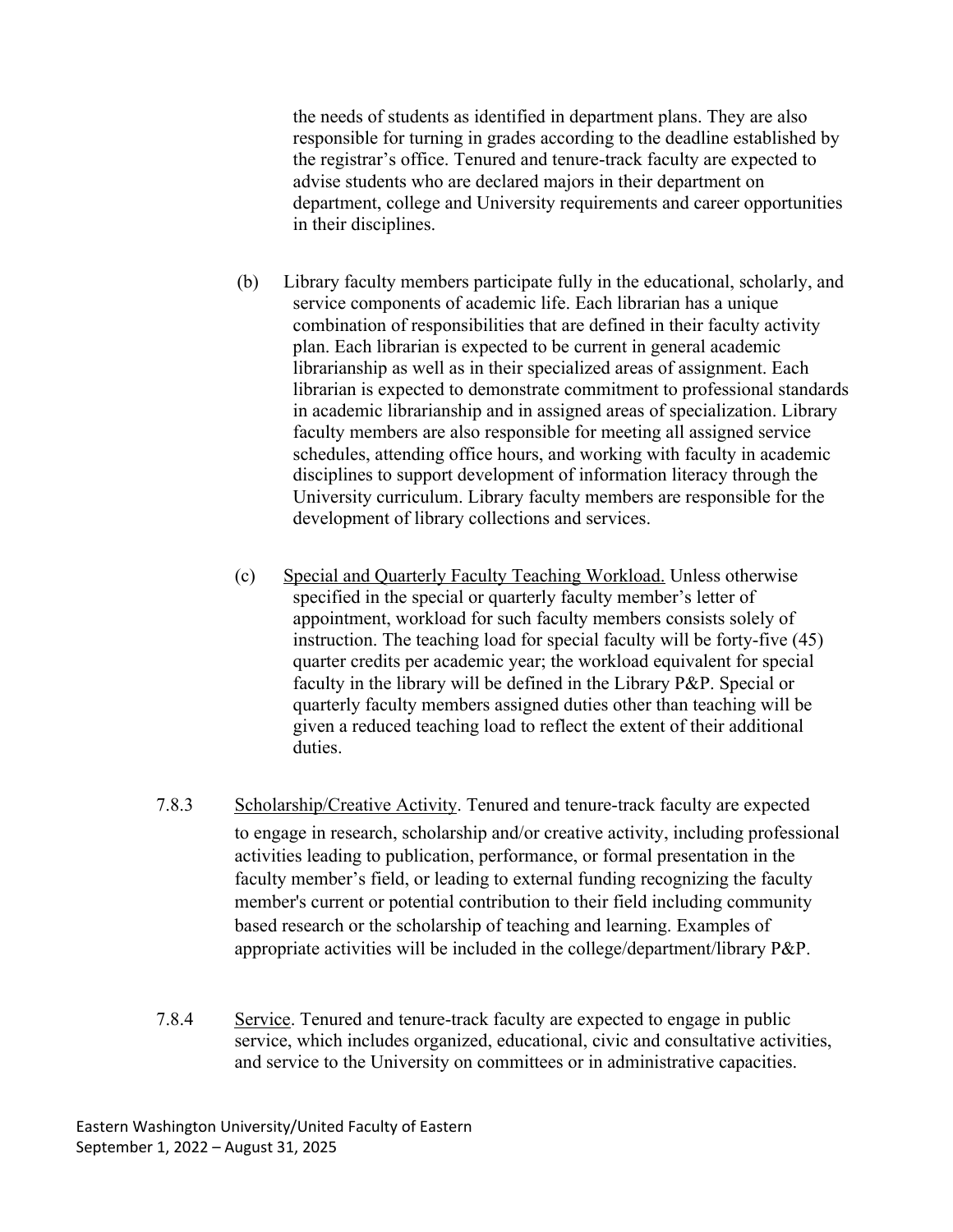## 7.8.5 Contact Hour Conversions.

- (a) Where the credits associated with a particular mode of instruction do not fairly approximate the weekly student contact hours (*e.g.*, science courses with associated labs, clinics, field application, individual instruction, etc.), weekly student contact hours will be used in conjunction with credits in determining the number and type of courses included in a faculty member's annual workload. If not specified in this Article or Appendix D, the relation between contact hours and credits will be determined by agreement between the faculty member, department chair and dean.
- (b) EWU and UFE will meet to develop and contractualize appropriate lab contact hour to workload hour conversions as well as appropriate contact hour to workload hour conversions for other Modes of Instruction in meetings of the Joint Labor-Management Committee during the 2022-2023 academic year to reach a mutually agreed upon revision no later than February 28, 2023 and to apply that document to academic year 2023-2024 workload plans. During this time, a student contact hour to workload credit hour ratio of 1:1 will be maintained in all labs in the natural, physical, and applied sciences where the faculty member is the instructor of record and is present and actively instructing during the entire lab period and term.
- (c) Contact hour conversions are not subject to the FRB process outlined in Article 21.4.

### 7.8.6 Determination of Workload.

- (a) The workload assigned to special and quarterly faculty will be described in the contract or appointment letter issued to the special or quarterly faculty member at the time of hire or rehire.
- (b) The workload of all tenured and tenure-track faculty will include a combination of teaching/librarianship, scholarship/creative activity and service. The composition of these professional duties and responsibilities for an individual faculty member in an academic year will be determined by the faculty member and chair, and approved by the dean, as described below. Workload will be composed of eighty percent (80%) teaching/librarianship, equivalent to thirty-six (36) credit hours of lecture/demonstration course instruction during an academic year, and a combination of scholarship/creative activity and service that accounts for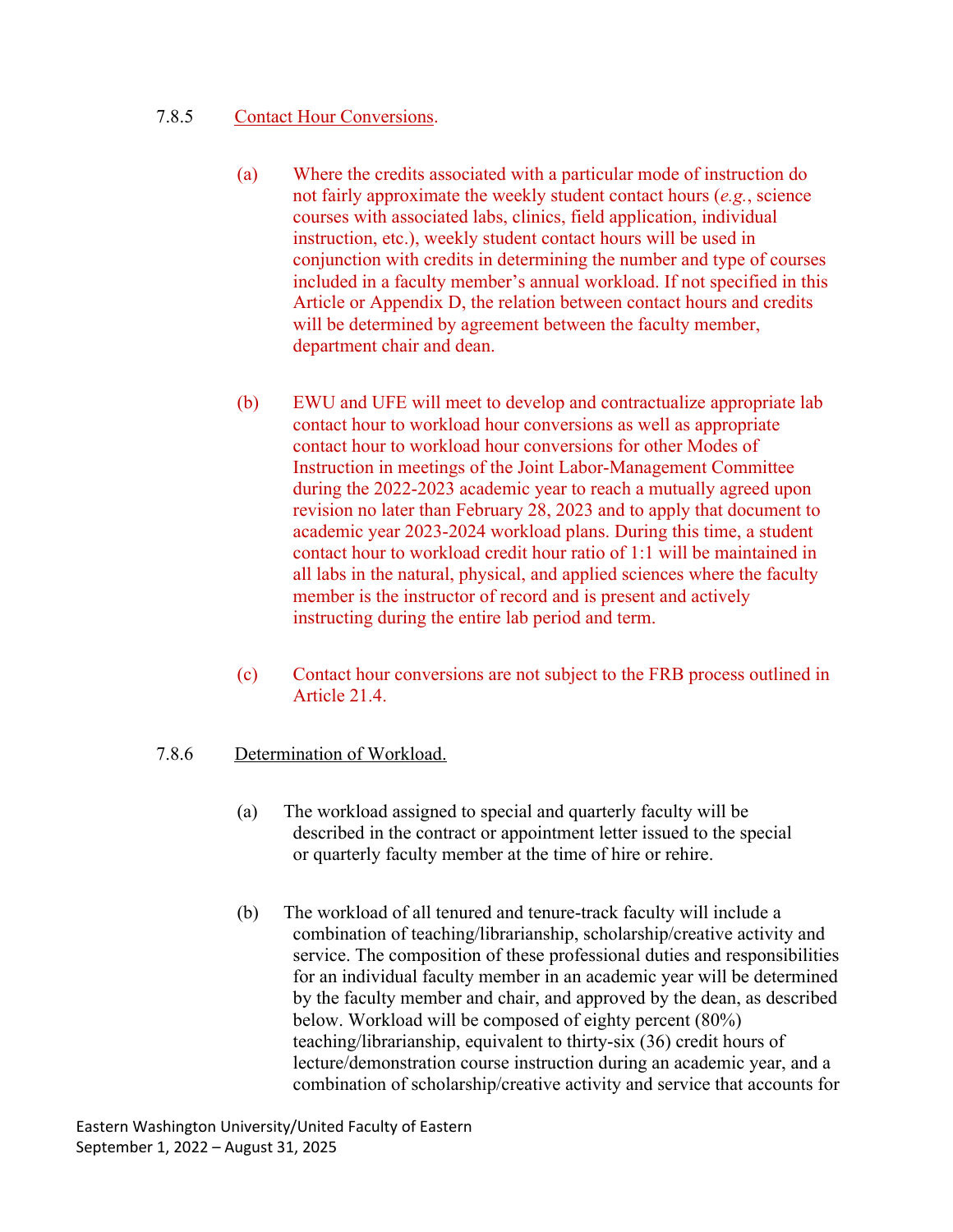the remaining twenty percent (20%) of the faculty member's professional responsibilities. Variances in the ratio of teaching/librarianship to scholarship/creative activity and service may be due to accreditation requirements; assigned time for administrative responsibilities; the extent of research and service activities as defined in FAPs; and teaching/librarianship productivity from special faculty within the college/library.

- (i) Where the credits associated with a particular mode of instruction do not fairly approximate the weekly student contact hours (*e.g.*, science courses with associated labs, field application, individual instruction), weekly student contact hours will be used in conjunction with credits in determining the number and type of courses included in a faculty member's annual workload. The relation between contact hours and credits will be determined by agreement between the faculty member, department chair and dean.
- (i) Academic advising of students is considered a part of each faculty member's normal teaching load. Faculty members with advising responsibilities greater than those associated with a normal teaching load may be assigned additional workload credit for advising as determined by agreement between the faculty member, department chair and dean.
- (ii) The workload equivalent of thirty-six (36) credit hours for librarians is defined in the College, and Library School, academic unit P&P.
- (c) The process for determining workloads for tenured and tenure-track faculty other than librarians shall be as follows:
	- (i) On or before February 15, the overall workload of each department other than the Library, will be established by the dean following consultation with the chair. The dean will also establish a timeline for completion of the course schedule and individual workload or workplan.
	- (ii) On or before March 10 and consistent with the timeline prepared by the dean, the department *Aibrary* chair will prepare a proposed course schedule with teaching assignments for tenured and tenuretrack faculty for the following academic year. The assignments will be made in light of the department's *Aibrary's* needs, the faculty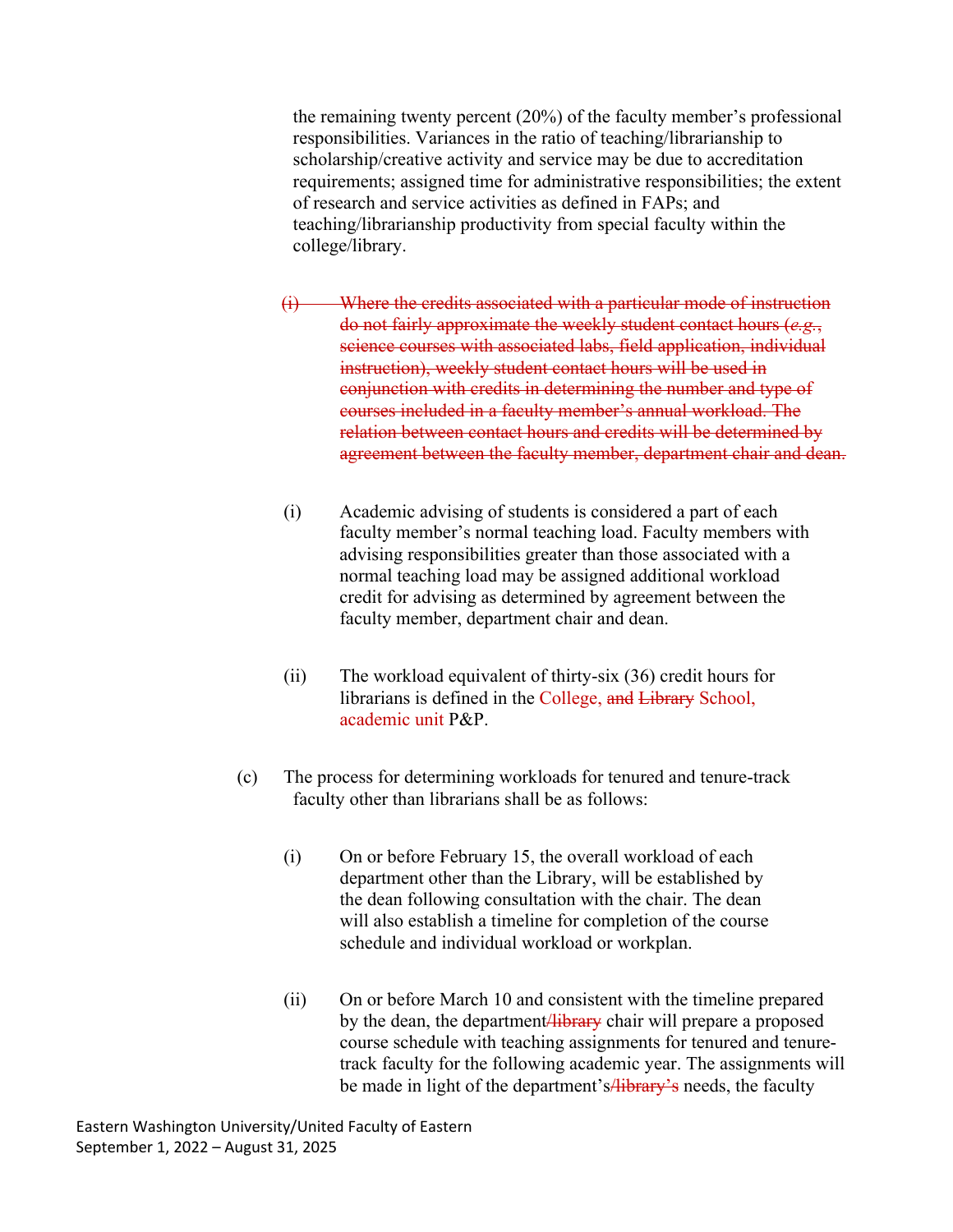member's discipline and expertise, and the faculty member's FAP. Faculty will provide input to the chair on the proposed schedule, who will finalize the schedule after considering faculty input.

- (iii) Each faculty member will then prepare an individual workplan outlining his or her planned teaching Hibrarianship, scholarship/creative activity and service for the academic year. All such workplans must be submitted to the department chair for review on or before March 15 and consistent with the timeline prepared by the dean.
- (iv) On or before March 31 and consistent with the timeline prepared by the dean, the chair shall submit to the dean the faculty workplans for department/library faculty members, along with a summary of how those workplans meet the department's *Aibrary's* established workload requirements.
- (v) Following approval by the dean, the annual workplan for each faculty member will be appended to his or her FAP, and a copy will be provided to the faculty member no later than the last day of the current academic year.
- (d) Due to the year-round nature of Library operations, librarian workloads, including their scheduled hours of work and expectations for scholarship and service, will be determined according to the following:
	- (i) On or before June 15, the overall workload of the librarians will be established by the dean following consultation with the department chair school director. The dean will also establish a timeline for completion of the librarians' individual workload plans, the process for which will be completed no later than the first day of the subsequent academic year.
	- (ii) On or before July 1 and consistent with the timeline prepared by the dean, the department chair school director will prepare a proposed schedule with assignments for tenured and tenure-track librarians for the following academic year, as well as assigned time (e.g., course release). The assignments will be made in light of the Library's needs, the librarian member's FAP. Librarians will provide input to the department chair school director on the proposed schedule, who will finalize the schedule after considering faculty input.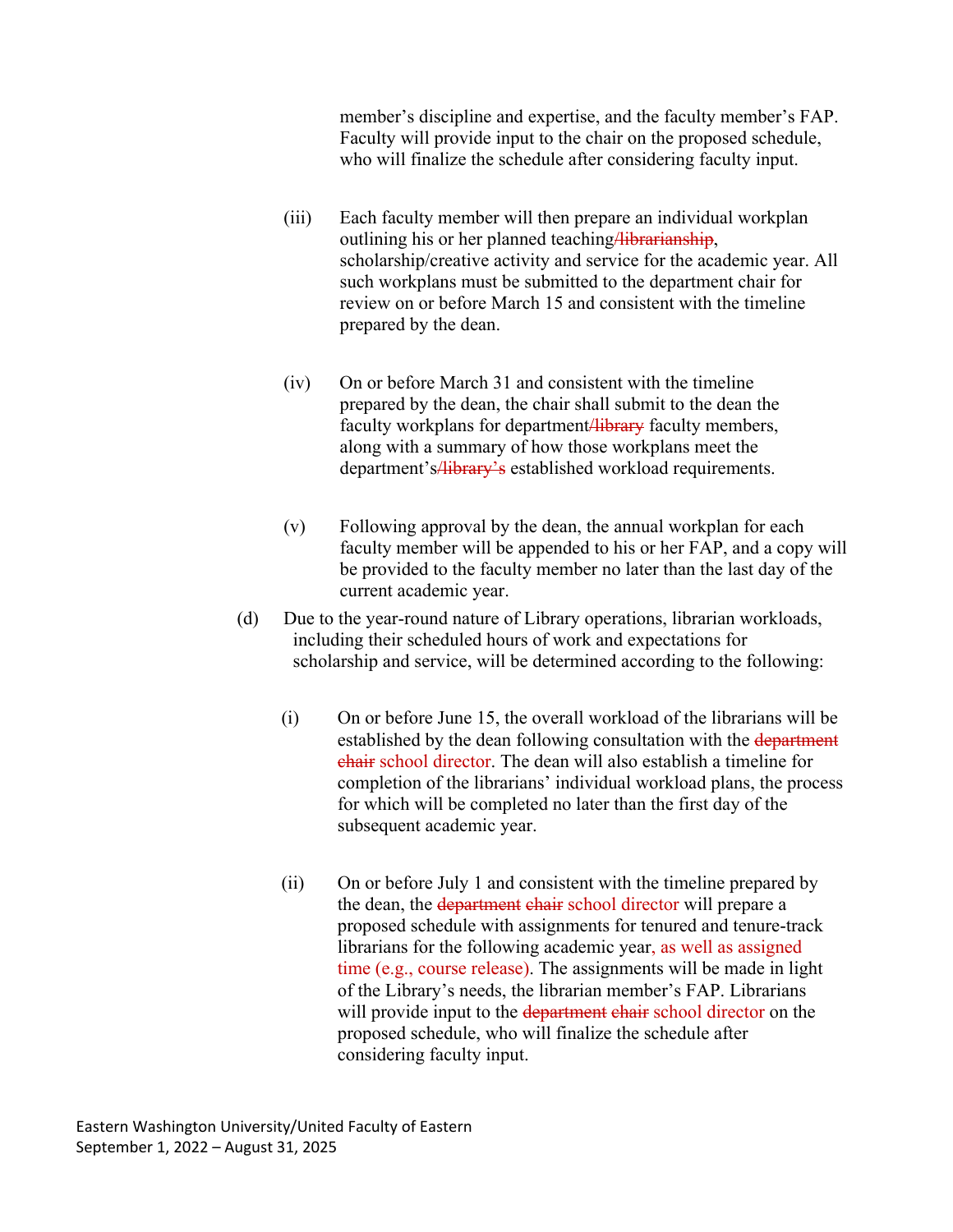- (iii) Each librarian will then prepare an individual workplan outlining their planned librarianship, scholarly/creative activity and service for the academic year, as well as assigned time (e.g., course release). All such workplans must be submitted to the department chair school director for review on or before July 15 and consistent with the timeline prepared by the dean.
- (iv) On or before August 1 and consistent with the timeline prepared by the dean, the department chair school director shall submit to the dean the faculty workplans for department librarians, along with a summary of how those workplans meet the department's established workload requirements.
- (v) Following approval by the dean, the annual workplan for each librarian will be appended to their FAP, and a copy will be provided to the librarian no later than the first day of the subsequent academic year.
- (e) Faculty member's workloads shall be determined with the expectation that the tenured and probationary faculty will have the opportunity to meet the established criteria for reappointment, promotion, tenure, and post-tenure review.
- (f) With approval by the dean and Chief Academic Officer, faculty may be permitted to buy out workload (*e.g.*, through grant-funded activities), provided that the overall teaching/librarianship, scholarship, and service needs of the unit, as determined by the chair and approved by the dean, can otherwise be met.
- (g) Revisions to Workload Plans.
	- (i) Shifts in enrollment and department/library needs, and other unanticipated or emergency situations, require some flexibility in faculty members' teaching/librarianship assignments. If changes are required to a faculty member's workplan, the chair and faculty member will prepare an addendum to the workplan and submit it to the dean for review as soon practicable. Unless the change is required by a situation that the faculty member and the dean both agree to be an emergency, the faculty member *(including special*) faculty as defined in Article 3.2.3) shall be given at least  $\frac{\sin(6)}{6}$ three (3) weeks' notice before a change in workplan takes effect.
	- (ii) Other modifications to workplans resulting from changes in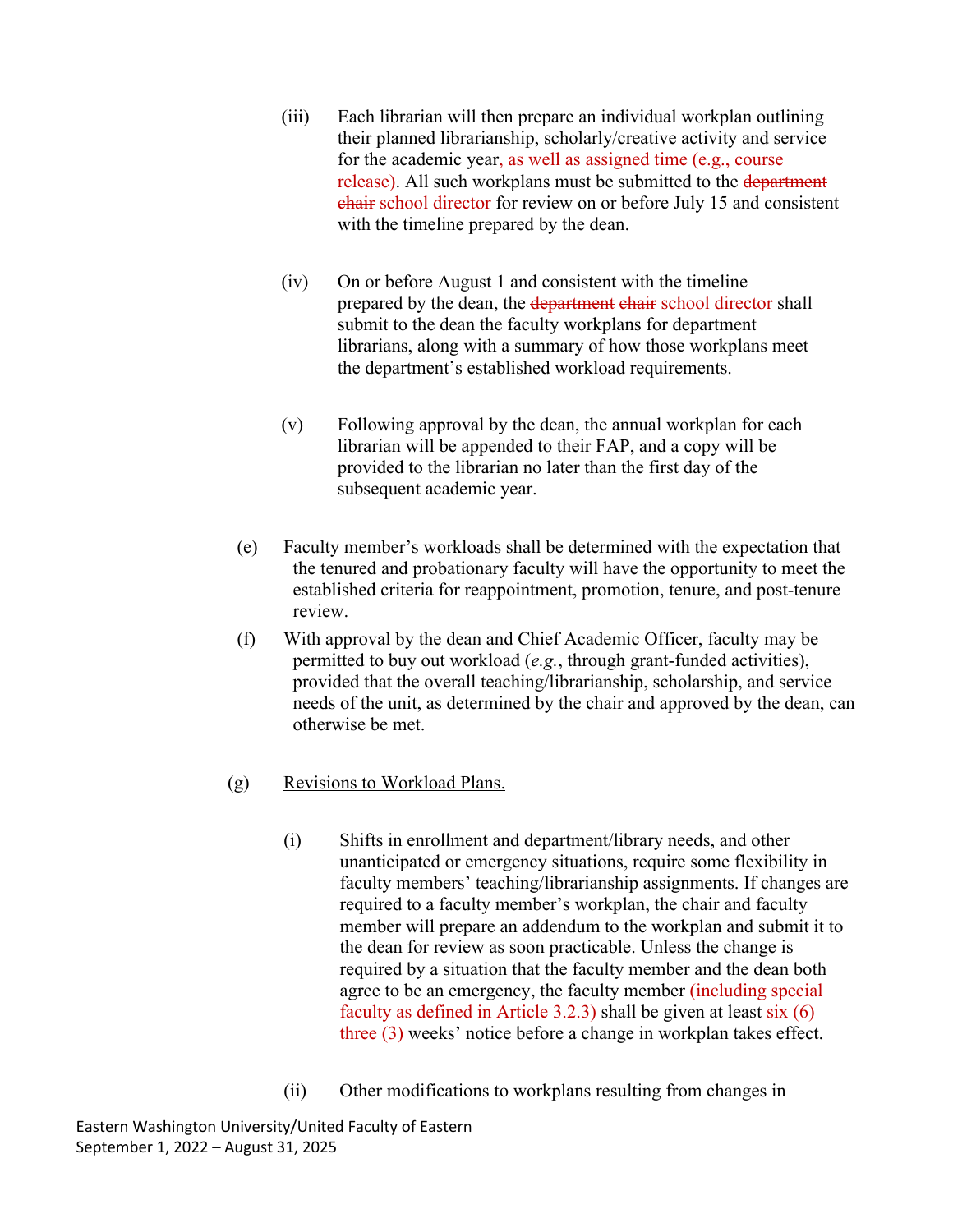workload agreed to by the faculty member and chair shall be documented in an addendum to the workplan, attached thereto, and forwarded to the dean for approval.

### 7.8.7 Overload and Additional Assignments.

- (a) Overload Teaching. In order to assure that Overload teaching activities  $\mathbf{d}\mathbf{\Theta}$ not should not impinge upon or serve as a detriment to the regular duties of the faculty member, overload teaching should be of a non-recurring nature. Faculty who have been given assigned time for administrative, UFE, and FO activities may not receive overload for teaching without the approval of the chair and dean Chief Academic Officer.
- (b) Faculty members may accept an assignment to perform work in a selfsupport or other program/function through the University (e.g., grants, contracts, consulting, works for hire, festivals) that is in addition to the faculty member's workload plan. Faculty members will receive separate contracts for any such additional employment, which will describe the expectations of the assignment and the compensation to be paid.
- (c) Unless otherwise approved, faculty members should typically not will not be permitted to accept an additional assignment or overload from the University that would obligate them to work more than one hundred thirty-four percent  $(134%)$  of full-time during any quarter term of the academic year (e.g., one additional five-credit course per quarter for faculty whose workplans have not been adjusted to accommodate the additional teaching responsibility). During summer, a faculty member must have prior approval to accept an overload greater than one (1) additional five-credit course (or an assignment requiring equivalent effort). Waivers for additional overload or assignments may be granted by the appropriate dean and approved by the Chief Academic Officer.
- (d) Adjunct faculty should typically not teach more than 20 quarter credits within a single quarter or more than 20 semester credits in a single semester at EWU.

### 7.8.8 Summer Session.

(a) The Chief Academic Officer or designee shall have the authority to appoint the faculty and staff members who teach during the summer session and shall set the salary and terms of the appointment subject to approval of the Board of Trustees within the budgetary limitations allowed proportionate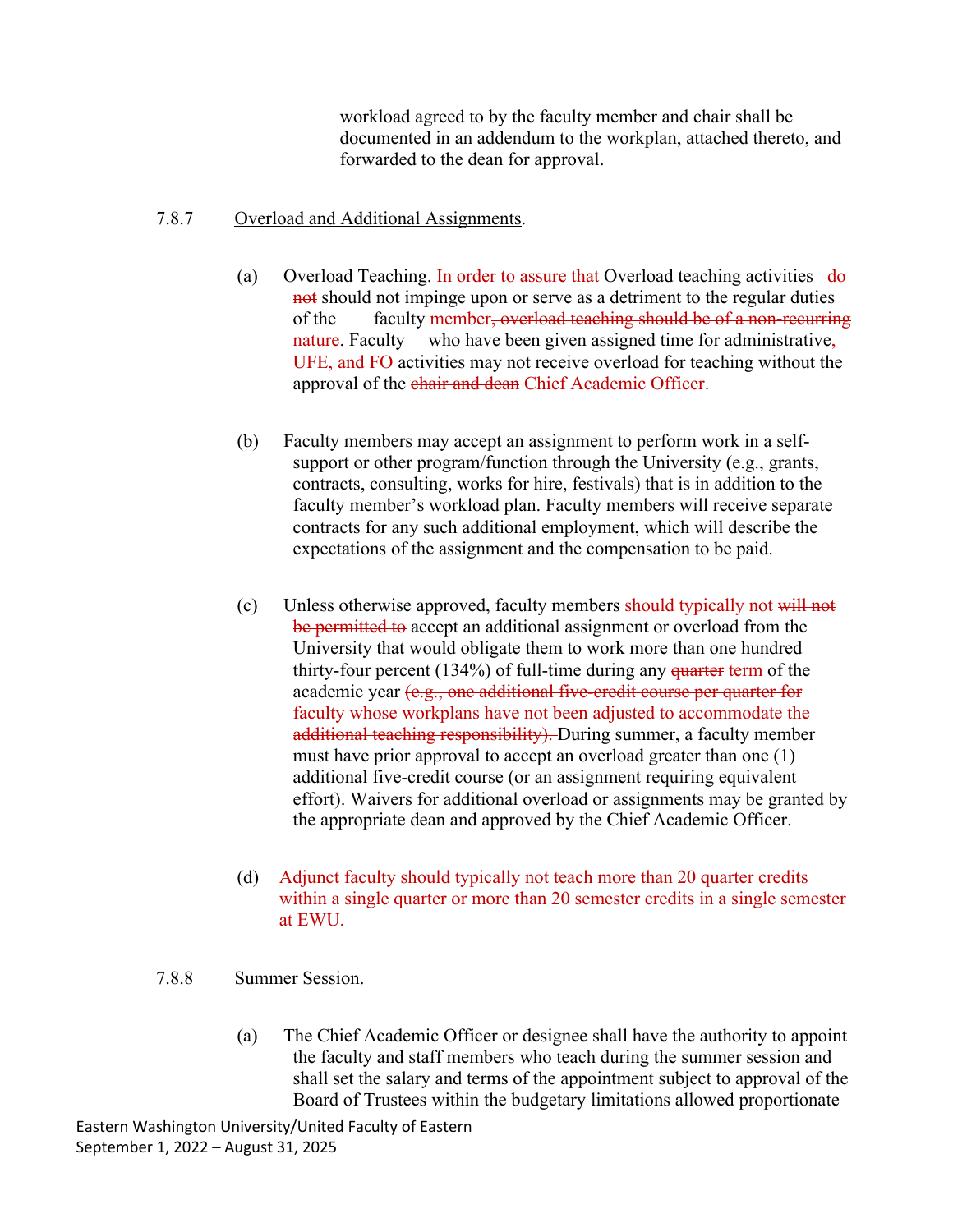to the teaching load (10 credits being a full load) and to faculty members' academic year base salary (22% of pay).

- (b) Faculty teaching during Summer Session will be paid consistent with University pay policies, state statutes and regulations. Payment must be made in the quarter earned.
- (c) Faculty with a continuing appointment from one academic year to the next who are not appointed to teach during the summer session are still expected to occasionally check emails and correspondence during summer session and shall set an automated "out-of-office" response informing the sender of their availability to check emails as well as name and contact information for individuals who may be able to provide a more immediate response.
- 7.9 Alcohol and Drugs in the Workplace. All faculty must report to work in a condition fit to perform their assigned duties unimpaired by alcohol or drugs. The University and all faculty must comply with the provisions of the Drug-Free Schools and Communities Act, the Drug-Free Schools and Campuses Regulations, the provisions of WAC 172-64 (Alcohol Policy at Eastern Washington University), and the University's Drug-Free Workplace policy. Faculty may not use or possess alcohol while on duty, except when authorized by the University as part of a University-sponsored event. The possession or use of illegal drugs or marijuana is strictly prohibited.
- 7.10 Compliance with University Confidentiality Obligations. Faculty will comply with the University's confidentiality obligations with respect to information disclosed to them in the course of their job duties. The University will notify faculty of these obligations and conduct training as appropriate for faculty exposed to confidential information.
- 7.11 Conflict of Interest. Faculty are bound to observe in all official acts the highest standards of ethics consistent with relevant Washington statutes (RCW's 42.17A and 42.52), the regulations of the Executive Ethics Board and its advisory opinions, and the relevant ethics policies of the University.
	- 7.11.1 Conflicts of interest are prohibited. Faculty are responsible for avoiding conflicts of interest, and for resolving any conflicts of interest that arise by working in conjunction with the Dean and/or the Chief Academic Officer or designee. "Conflict of interest" shall mean:
		- (a) any conflict between the private interests of the faculty and the public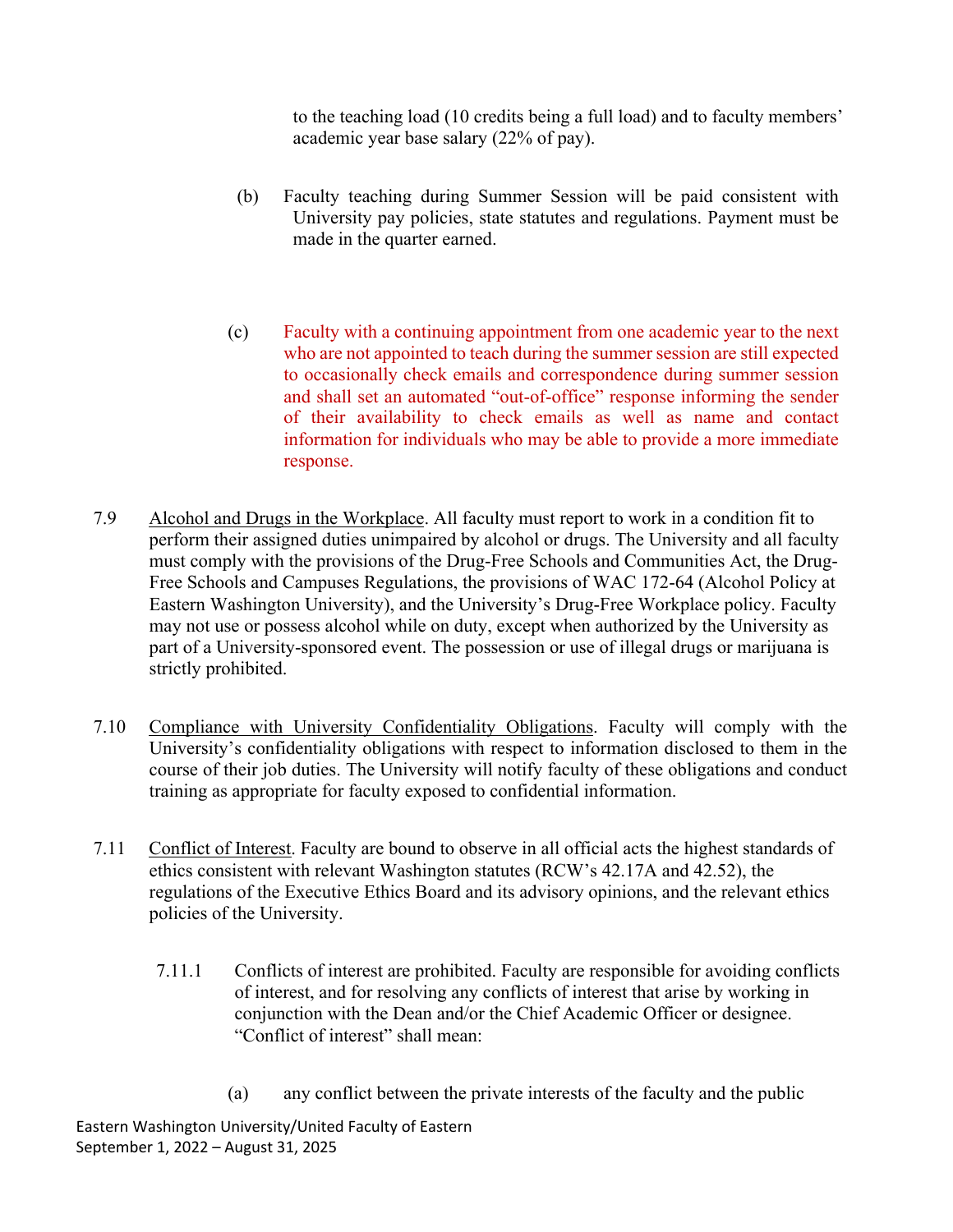interests of the University, the Board of Trustees, or the State of Washington, including conflicts of interest specified under Washington statutes; and/or

- (b) any activity which interferes with the full performance of the faculty's professional or institutional responsibilities or obligations.
- 7.11.2 The relationship faculty have with students carries the added responsibility to both the student and the University for the relationship to remain absent of abuse of power, or the appearance of abuse of power. In particular, faculty shall not evaluate, supervise or direct the educational endeavors of students with whom they have or have had a family or intimate relationship, and all such relationships shall be disclosed, in writing, to the Chief Academic Officer. Failure to disclose a relationship will result in appropriate disciplinary action.
- 7.11.3 No faculty member shall participate directly in any recommendation or decision relating to a personnel action (reappointment, promotion, tenure, post- tenure review), professional leave award, or internal funding award to a family member or to a person with whom the faculty member has or has had an intimate relationship. A faculty member shall withdraw from participation in any recommendations or decisions prohibited by this section.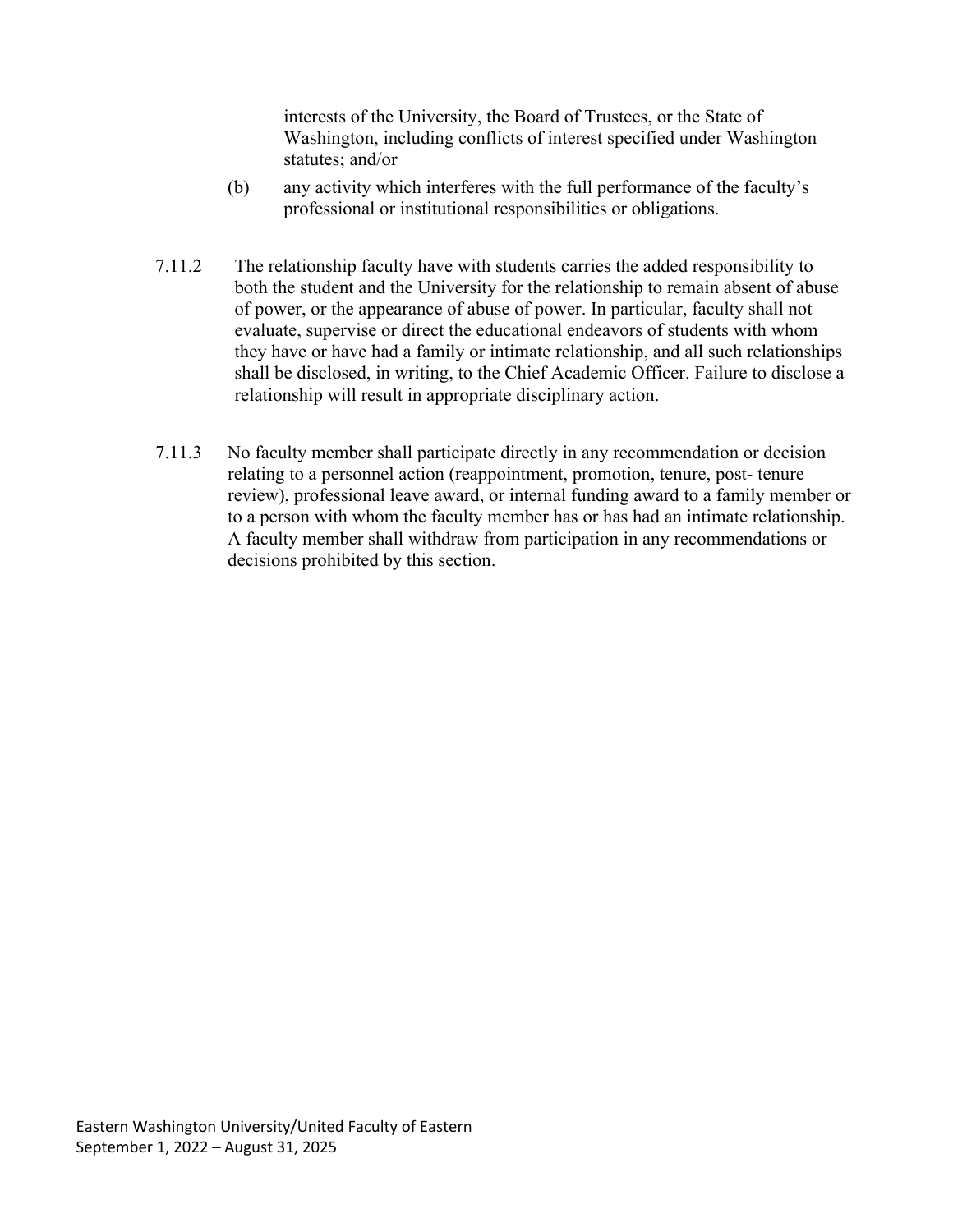## **ARTICLE 8: COMPENSATION AND BENEFITS**

- 8.1 Market-Based Salary Adjustments. Effective September 1, 2022 2019, those tenured faculty, tenure-track faculty, senior lecturers and lecturers whose salary is less than one hundred percent (100%) of the market average for their rank and discipline will be increased to one hundred percent (100%) of the market average. For purposes of these adjustments, the "market" for tenured/tenure-track positions is defined as the average salary identified in the 2021-2022 2018-2019 CUPA survey of all public universities (where available) for faculty holding the same rank and working in the same discipline. The "market" for lecturers is defined as the average salary for an instructor identified in the 2021-2022 2018-2019 CUPA survey of Non-Tenure Track Teaching Faculty from All Institutions working in the same discipline; in determining the market average for senior lecturers, the University will add ten percent (10%) to the average salary reported for the instructor rank.
- 8.2 Time-in-Service (TIS) Compensation. Salaries for tenured Full Professors and Senior Lecturers will be adjusted based on years of continuous service at EWU since promotion to Full Professor or Senior Lecturer as described below.
	- (a) For the purposes of determining time-in-service, a year of continuous service is defined as a fifty (50%) percent or greater appointment as a Full Professor or Senior Lecturer during the academic year. Time taken as leave without pay, long-term disability leave, administrative leave without pay, or other temporary separation from the University will not be counted toward years of continuous service. Professional leave granted by the University, parental leave, FMLA leave, and administrative appointments with reversion rights to faculty will not affect the calculation of years of continuous service.
	- (b) Time-in-Service Salary Adjustments
		- (i) On September 1, 2022 2019 and each September 1 thereafter, Full Professors and Senior Lecturers who at the end of the prior academic year have completed five (5) years of continuous service will have their base salary increase by the amount of one thousand (\$1,000) dollars.
		- (ii) On September 1, 2022 2019 and each September 1 thereafter, Full Professors and Senior Lecturers who at the end of the prior academic year have completed ten (10), fifteen (15), or twenty (20) years of continuous service will have their base salary increased by the amount of two thousand (\$2,000) dollars.

Eastern Washington University/United Faculty of Eastern September 1, 2022 – August 31, 2025 (c) One-Time Base Salary Adjustment. Those Senior Lecturers who have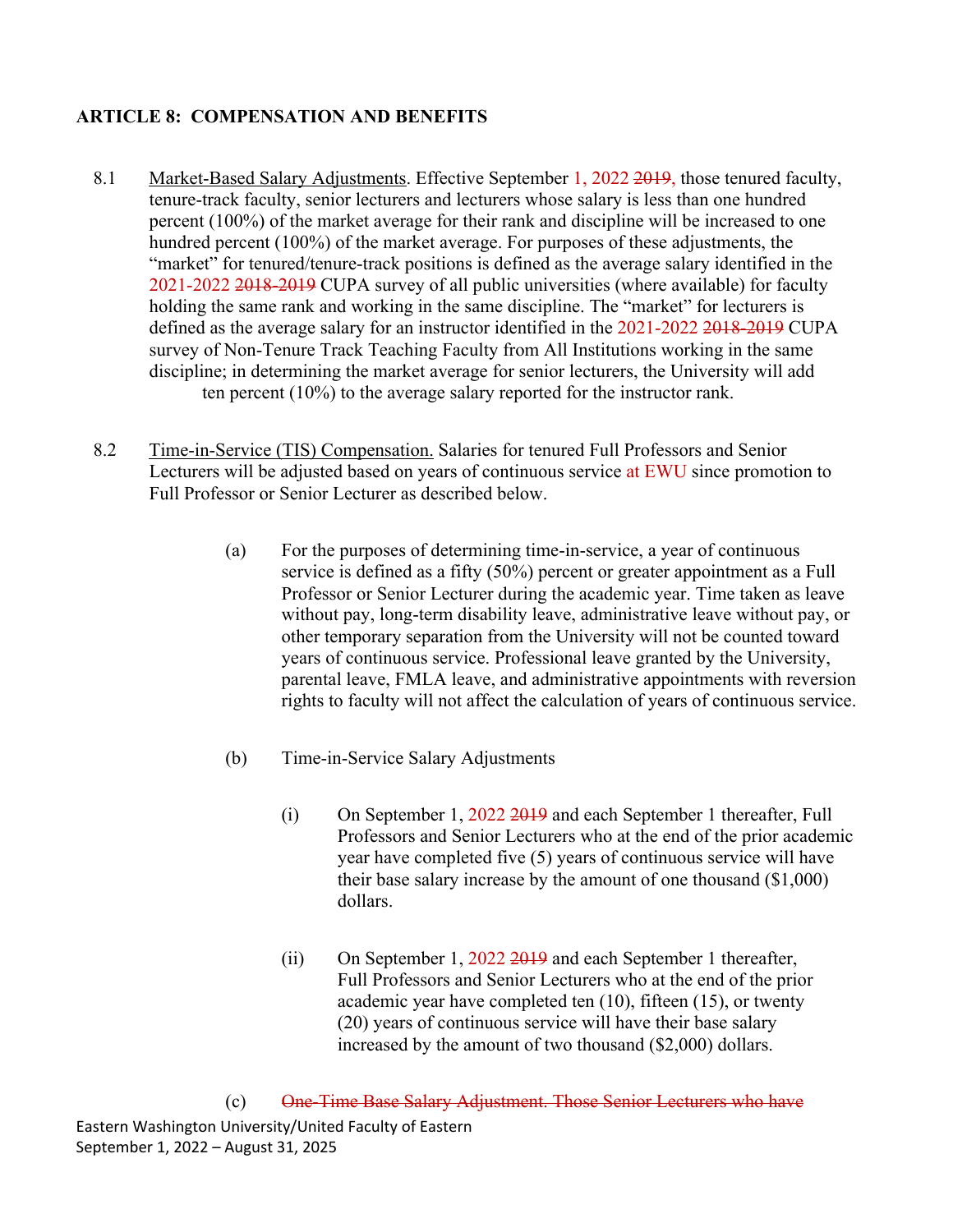accrued more time than five (5) years of continuous service as a Senior Lecturer but less than or equal to twenty (20) years of continuous service at the University as of September 1, 2018, will receive a one- time two hundred (\$250) dollar increase to their base salary. Full Professors who received a Merit Salary adjustment for the 2016-2017 academic year or the 2017-2018 academic year will not be eligible to receive the one-time salary adjustments in this section.

- (d) The salary adjustments described in this Article will be applied to the faculty member's base salary as determined by this Article at the time that a Full Professor or Senior Lecturer reaches five (5), ten (10), fifteen (15), or twenty (20) years of continuous service. Time-in-Service adjustments will occur prior to salary adjustments described in this Article.
- (e) Past and current time-in-service compensation will be added to the marketbased salary adjustment prior to the general salary adjustments described in Section 8.3 below.
- 8.3 General Salary Adjustments. Except as provided in Section 8.3.4 and 8.2.5 below, the salary increases in this Section will be provided to all lecturers, senior lecturers, faculty in residence, probationary faculty and tenured faculty. General salary increases will be calculated and provided based on and in addition to the market-based salary adjustments described in Section 8.1 above.
	- 8.3.1 Effective September 1, 2022 2019, all lecturers, senior lecturers, faculty in residence, probationary faculty and tenured faculty will receive a four and one quarter percent (4.25%) increase in their base salary.
	- 8.3.2 Effective September 1, 2023 2020, all lecturers, senior lecturers, faculty in residence, probationary faculty and tenured faculty will receive a three percent (3.00%) increase in their base salary.
	- 8.3.3 Effective September 1, 2024 2021, all lecturers, senior lecturers, faculty in residence, probationary faculty and tenured faculty will receive a three percent (3.00%) increase in their base salary.
	- 8.3.4 Tenured-track and tenured faculty who as of the date of this Agreement are compensated at more than one hundred ten percent (110%) but not more than one hundred fifteen percent (115%) of the market average for their discipline (as defined in Section 8.1) will receive one-half (0.5) of the above general salary increases (one percent (1%) per year) described in this Section; two point one three percent and one quarter  $(2.13\%)$  effective September 1, 2022; one and a half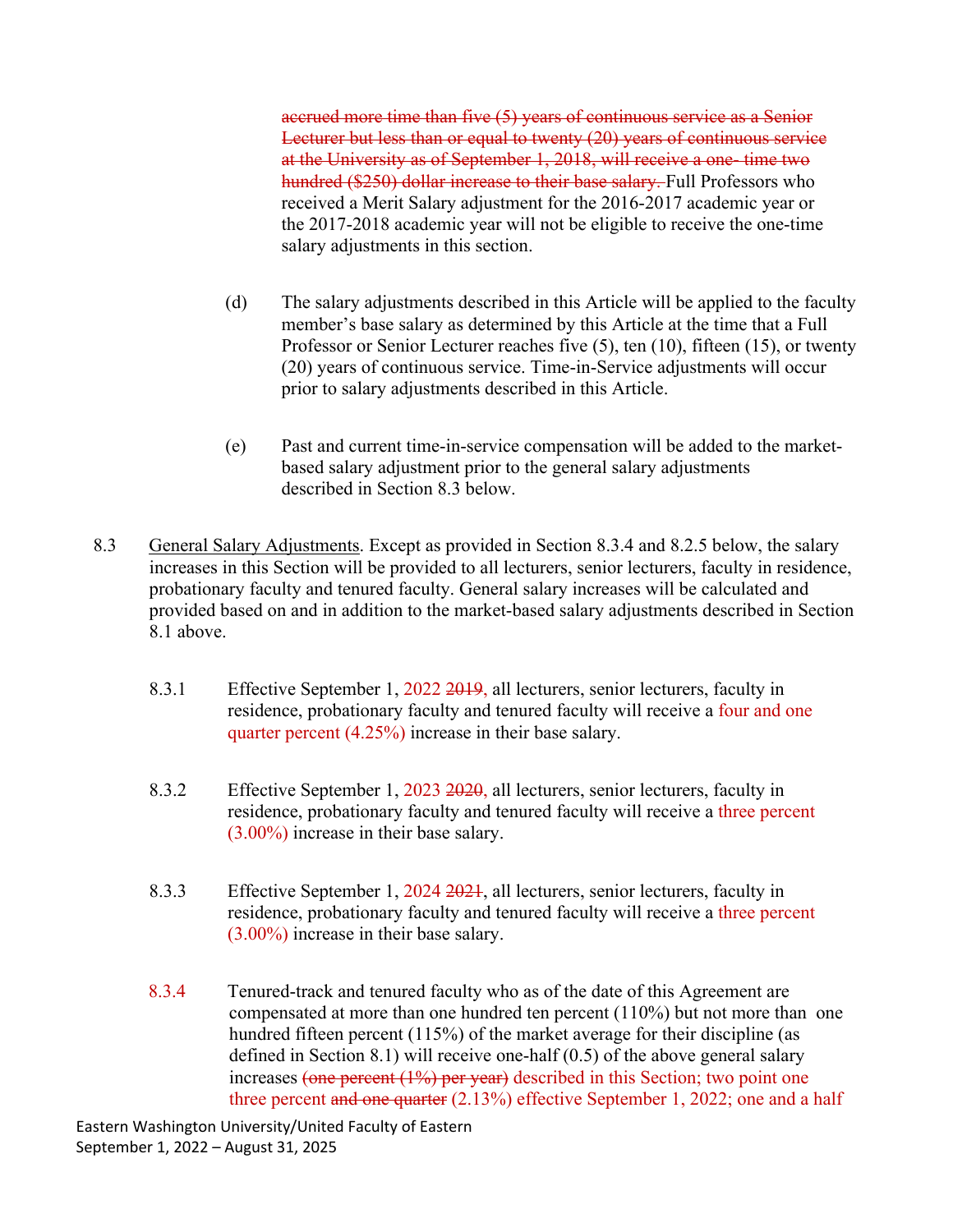### percent (1.5%) for 2023, and one and a half (1.5%) for 2024

- 8.3.5 Tenure-track and tenured faculty who as of the date of this Agreement are compensated at more than one hundred fifteen percent (115%) of market average for their discipline are not eligible for general salary increases.
- 8.4 Salary Placement for Newly Hired Faculty. Faculty hired into tenured, tenure-track, or lecturer positions during the term of the Agreement will be placed at or above the, market average for their rank and discipline, and will receive the general salary adjustments described in Section 8.3 beginning the year after their hire.

### 8.5 Ouarterly Adjunct Faculty.

- 8.5.1 Effective September 1, 2022 2019, Quarterly Adjunct faculty will be compensated at the rate of at least six hundred seventy four (\$674) seven hundred and thirty (\$730.00) dollars per credit.
- 8.5.2 Effective September 1, 2023 2020, Quarterly Adjunct faculty will be compensated at the rate of at least six hundred eighty seven (\$687) seven hundred and fifty-two (\$752.00) dollars per credit.
- 8.5.3 Effective September 1, 2024 2021, Quarterly Adjunct faculty will be compensated at the rate of at least seven hundred and one (\$701) eight hundred (\$800) seven hundred and seventy-five (\$775.00) dollars per credit.
- 8.5.4 The minimum compensation for quarterly and part-time overload (PTOL) online course teaching will be nine hundred (\$900) dollars per credit.
- 8.6 Salary upon Promotion. Faculty promoted during the term of the Agreement will receive the greater of the 2021-2022 2018- 2019 CUPA average (plus the above general salary increases in Section 8.3 above) for their new rank/title or the amounts below, whichever is greater:
	- 8.6.1 Faculty members who are promoted from Assistant Professor to Associate Professor – seven and one-half percent (7.5%) of the faculty member's current salary.
	- 8.6.2 Faculty members who are promoted from Associate Professor to Professor – ten percent (10.0%) of the faculty member's current salary.
	- 8.6.3 Faculty members who are promoted from Lecturer to Senior Lecturer five percent (5.0%) of the faculty member's current salary.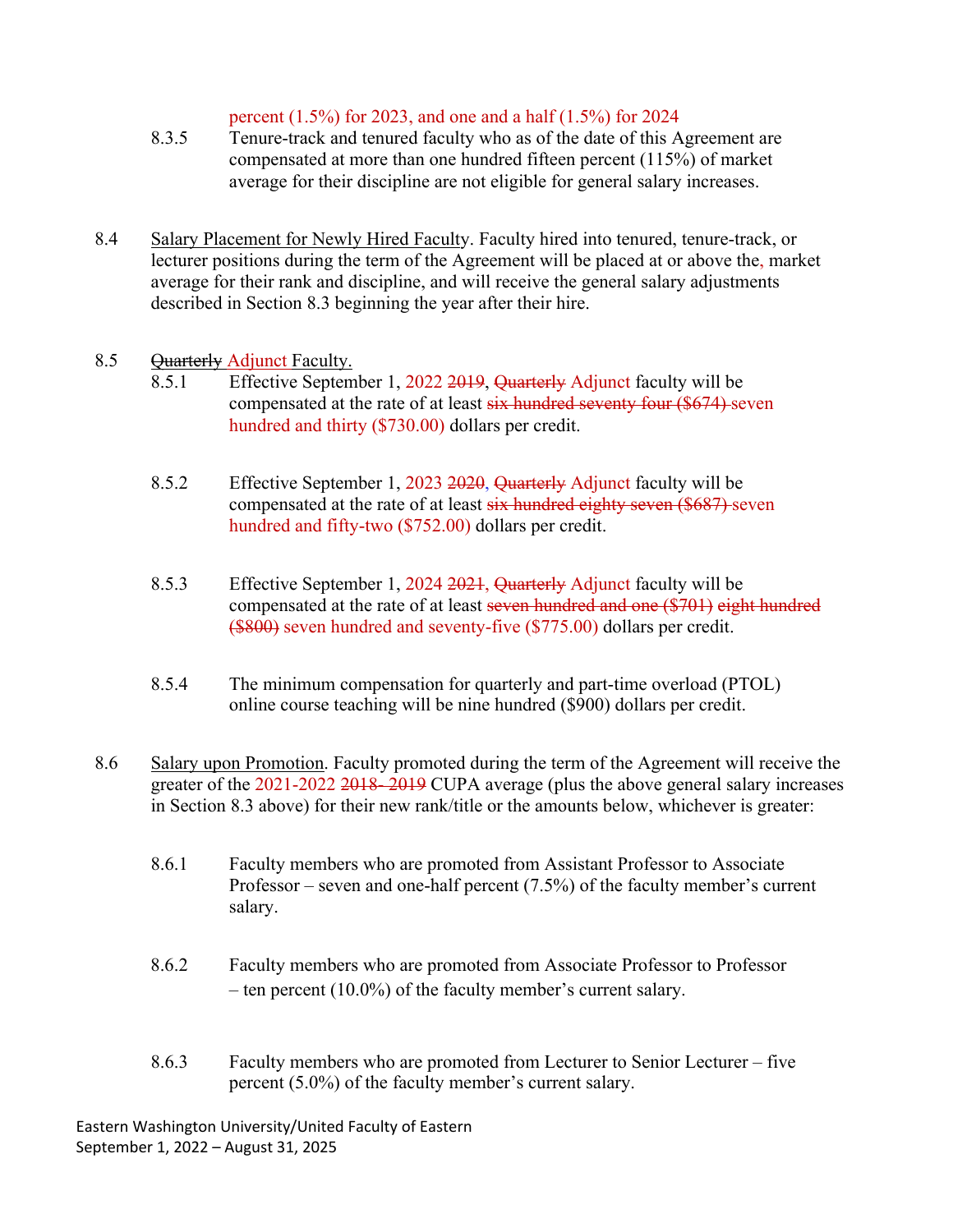- 8.7 Retention Increases. In the event that a faculty member has received an offer of greater pay from another institution, the faculty member may request that their department seek approval from the dean and Chief Academic Officer to make a counteroffer. Faculty will need to provide written verification of a bona fide better offer. A decision not to make a counteroffer may not be grieved.
- 8.8 Overload. Overload will be compensated at a minimum of the then-applicable Quarterly Faculty rate per credit taught. The minimum compensation for quarterly and part-time overload (PTOL) online course teaching will be nine hundred (\$900) dollars per credit.

# 8.9 Chair Compensation in the Colleges.

8.9.1 Stipend. A stipend will be paid to each department chair based on the weighted formula below. The expectation for department chairs is that they are available half-time during summer session and during the two (2) weeks before fall term begins. When chairs are out of the office for a scheduled period of time, they will occasionally check emails and set an automated "out-of-office" email response informing the sender of their availability and providing contact information in the Dean's office for an immediate response.—during the month of September prior to the beginning of fall quarter.

| <b>Factors:</b>            | <b>Formulas:</b>                                                                                                                                  |
|----------------------------|---------------------------------------------------------------------------------------------------------------------------------------------------|
| FTE of departments         | Chair receives \$100 per department FTE                                                                                                           |
| FTES (average of 4 years)  | Chair receives $$1,000$ for having a<br>UG program or Grad program                                                                                |
| Major (average of 4 years) | Chair receives $$1,500$ if the<br>department has a UG and Grad<br>program                                                                         |
| <b>Base Salary</b>         | Chair receives a summer stipend<br>of twelve thousand (\$12,000)<br>dollars                                                                       |
|                            | Chair receives a portion of \$30,000 for<br>FTES depending on Dept's percent of<br>the University's total FTES (Dept<br>FTES/Total FTES * 30,000) |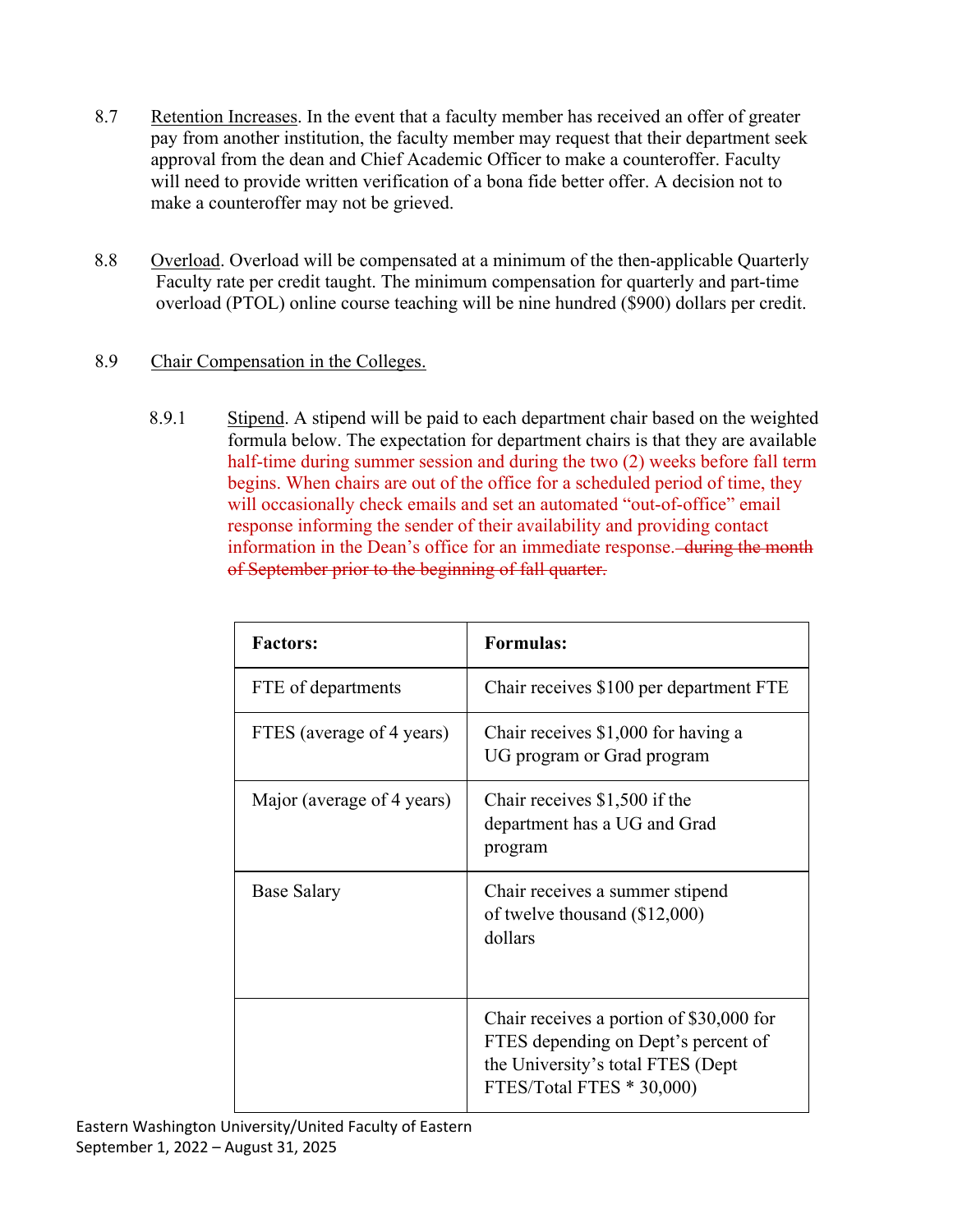|  | Chair receives a portion of \$30,000 for<br>Majors depending on Dept's percentage<br>of the University's total Majors (Dept<br>Majors/Total Majors * 30,000) |
|--|--------------------------------------------------------------------------------------------------------------------------------------------------------------|
|--|--------------------------------------------------------------------------------------------------------------------------------------------------------------|

- 8.9.2 Administrative Assigned Time. Each department chair will be assigned administrative time (which constitutes a release from the teaching portion of workload only) in consultation with the college dean ranging from .50 to 1.0. The criteria for assignment include, but are not limited to:
	- (a) The size of the academic unit using faculty FTE guidelines.

| $8-12$ faculty =     |                   | .50 assigned administrative<br>time |
|----------------------|-------------------|-------------------------------------|
| 13-20<br>faculty     | $=$               | .65 assigned administrative<br>time |
| $21 - 30$<br>faculty | $=$               | .80 assigned administrative<br>time |
| $30+$ faculty        | $\qquad \qquad =$ | 1.0 assigned administrative<br>time |

- (b) The complexity of the programs (e.g., multiple degree programs, certification programs, special off-campus programs, etc.).
- (c) The external/cross-campus interactions and commitments.
- 8.10 Chair Compensation in the Library. The Library Chair will receive a stipend of \$3500 paid over the period of the faculty member's contract and one-third (0.33) administrative release time.
- 8.11 Pay Periods. Unless otherwise agreed between the parties, academic year faculty salaries will be paid in eighteen (18) equal payments, beginning on or before October 11 and ending on or before June 26.
- 8.12 At the request of a tenured, tenure-track faculty member, or a senior lecturer, the academic year faculty salary may be paid in twenty-four (24) equal payments, beginning on or before October 11 and ending on or before September 26 for quarter faculty. For faculty as specified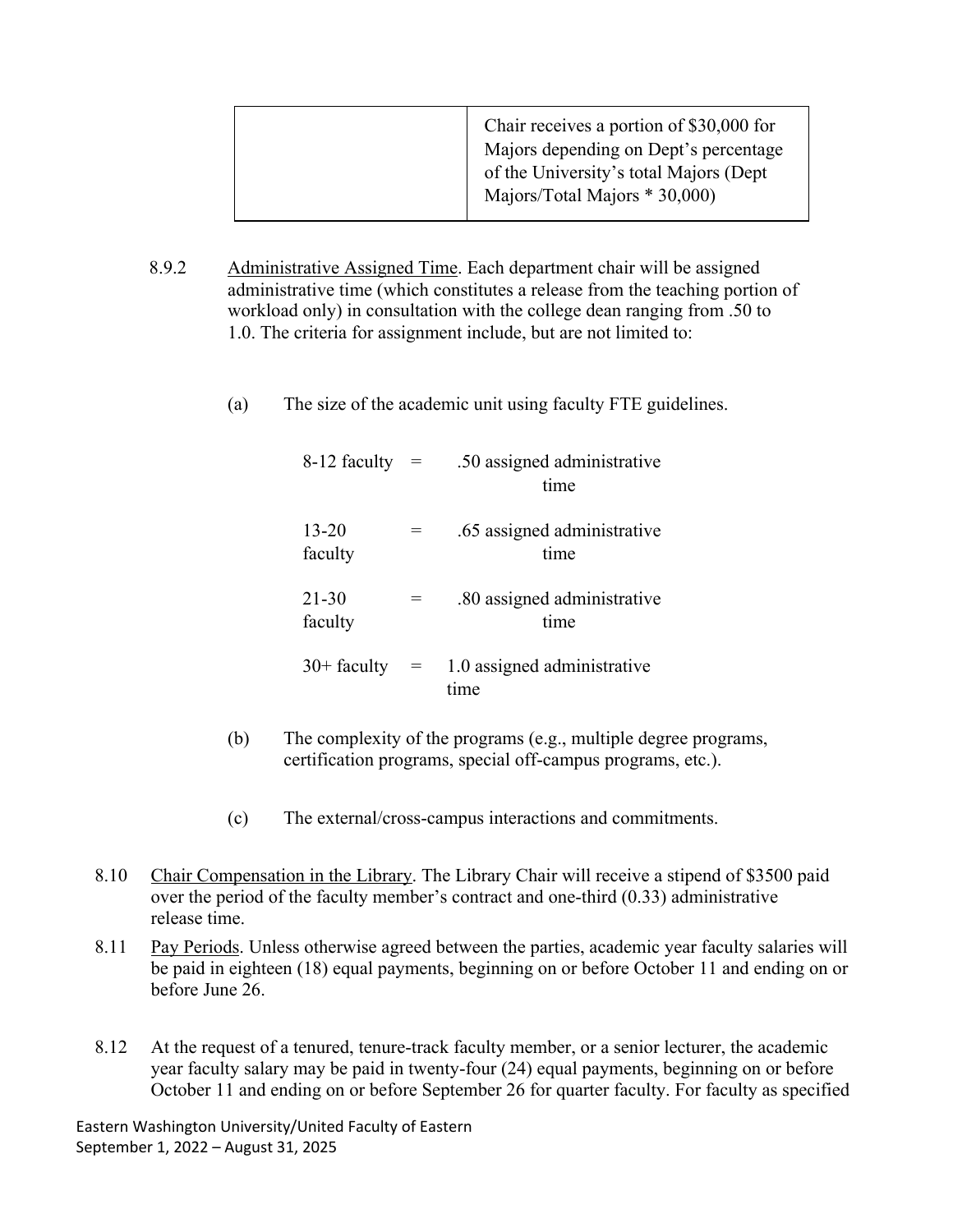in Article 9, the salary may be paid in twenty-four (24) equal payments beginning on or before September 11 and ending on or before August 26. Enrollment forms must be completed and returned to Human Resources before the close of business on the first Monday in August to be eligible to participate in this plan.

- 8.13 Temporary Assignments. Faculty temporarily reassigned to different duties or to a different location shall retain their normal rate of pay.
- 8.14 Support for Research, Development, and Institutional Enhancement. University support for the enhancement of instruction and research which benefits the entire University community promotes accomplishment of the University's instructional mission. Support for enhancement of instruction and research is also important to individual faculty members, who must meet the requirements for retention, tenure and promotion identified in their FAP.

# 8.14.1 Faculty Development Allocations.

- (a) To support the academic strategic plan, college, library, and department P&P, and individual FAPs, the University will fund a pool each fiscal year with an amount equal to \$1,200 per tenure and tenure- track faculty member; provided that the money included in the allocations of this Section will be subject to any limitations on use of public funds; and further provided that if a state-imposed limitation on the use of faculty development funds would prevent a faculty member from satisfying the terms of their FAP, the faculty member and Dean will either find an alternative source of funds or the Dean will work with the faculty member and personnel committee to revise the faculty member's FAP.
- (b) All probationary and tenured faculty members shall be eligible to receive these funds; eligibility for other faculty members to apply shall be at the discretion of individual colleges/university library and departments.
- (c) Faculty development funds per individual will be distributed in accordance with guidelines contained within individual college/university library and department P&P, which will identify criteria and procedures.
- (d) A separate fund to support professional development for statesupported instructional special faculty of \$30,000 will be distributed annually from the office of the Chief Academic Officer.
- (e) Faculty development funds may be used for a variety of purposes, including, but not limited to, travel to collections, attendance at national conferences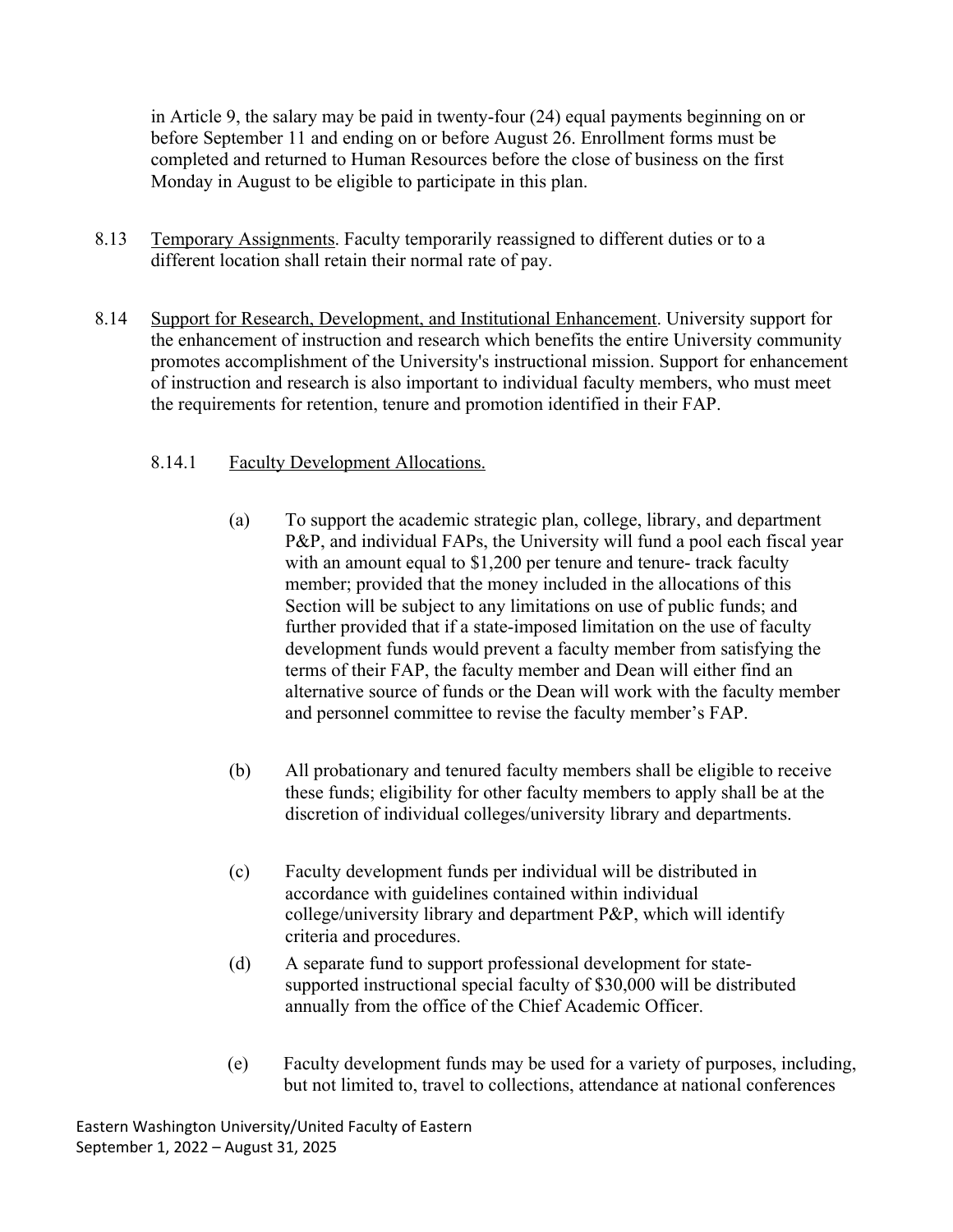and purchase of software or equipment.

## 8.14.2 Faculty Summer Research and Development Grants.

- (a) To support the University academic strategic plan, annual funding for faculty summer research and development grants will be \$250,000. Grants will be awarded through a competitive, University-wide faculty review process.
- (b) All full-time faculty are eligible to apply for faculty summer research grants with support from the department and dean.
- (c) Faculty with more than a nine (9) month appointment may not receive salary payments beyond a full-time appointment for summer.

# 8.15 Insurance Benefits.

- 8.15.1 Long Term Disability Insurance. The University will provide eligible probationary faculty, tenured faculty, and senior lecturers/librarians/clinical associates with longterm disability insurance, with a 120-day benefit waiting period, through the Washington State Health Care Authority ("WSHCA"). Eligibility shall be determined by the rules applicable to the long-term disability insurance plan. Faculty members who elect a WSHCA long-term disability insurance plan with a benefit waiting period of less than one hundred twenty (120) days shall be responsible for paying the additional costs associated with their choice of plan.
- 8.15.2 Health Insurance. Faculty members will receive contributions toward their health insurance premiums in accord with the rates and policies determined by the WSHCA.
- 8.15.3 Life Insurance. The University will continue providing existing life insurance benefits to eligible faculty at the rates in effect immediately prior to the effective date of this Agreement.
- 8.16 Retirement Contributions.
	- 8.16.1 For those faculty who participate in the University's retirement plan, the University will provide contributions as follows: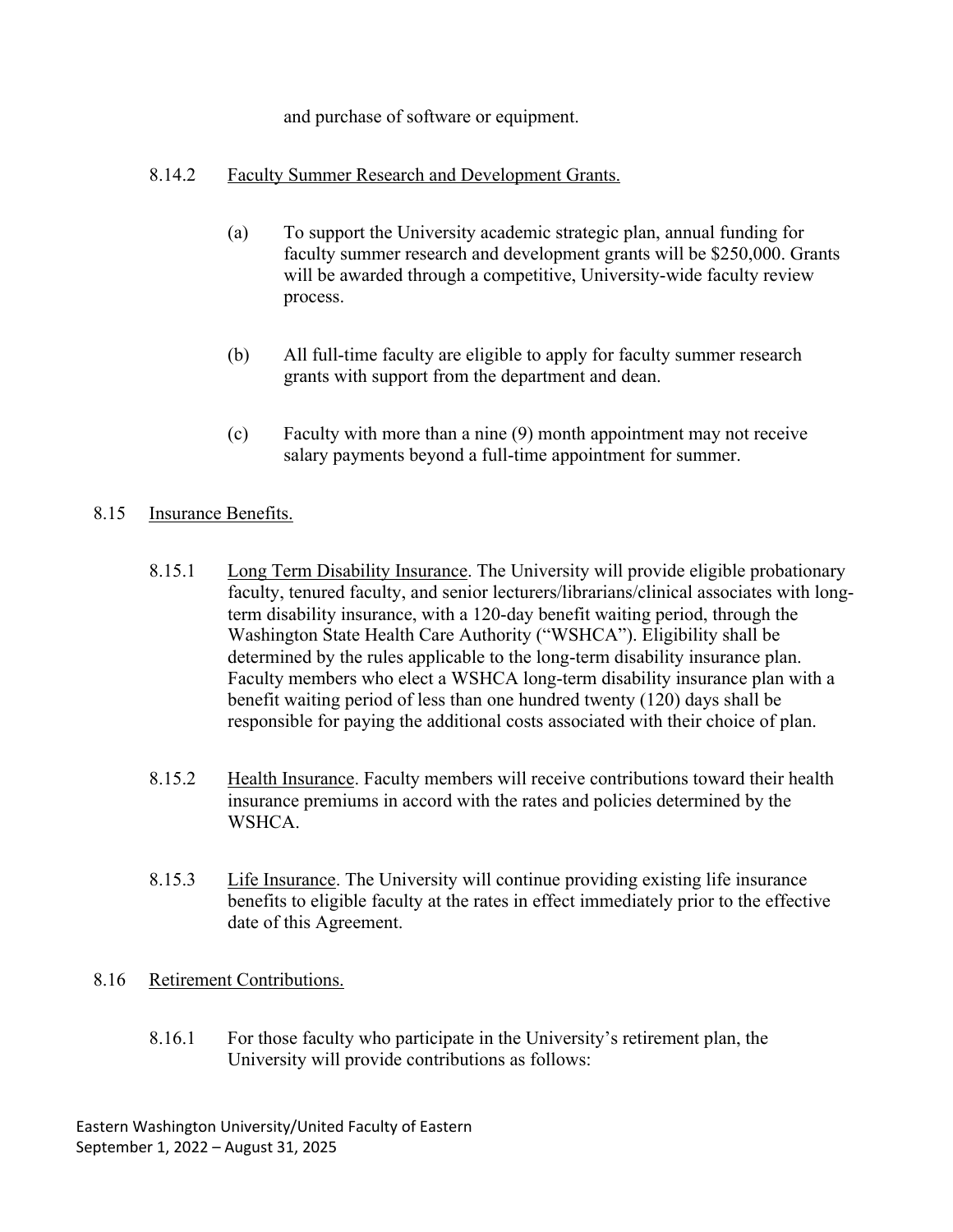- (a) Faculty who are less than 35 years old will receive a contribution equal to 5.0% of their base salary.
- (b) Faculty who are 35-49 years old will receive a contribution equal to 7.5% of their base salary.
- (c) Faculty who are 50 or older will receive a contribution equal to 10.0% of their base salary.
- 8.16.2 For those faculty members who participate in another retirement plan administered through the Washington State Retirement System, and who elected at the time of hire to continue participating in such plan, the University will make the retirement contribution required by the respective plan.

8.17 Faculty Retention. EWU and UFE appreciate that faculty have raised concerns regarding retention and have requested consideration of a tuition waiver for dependents of EWU employees. UFE and EWU recognize that the implementation of such a program is complex and requires appropriate consideration and review. UFE and EWU agree that this proposal will be further discussed and evaluated in Joint Labor Management during the 2022-23 academic year.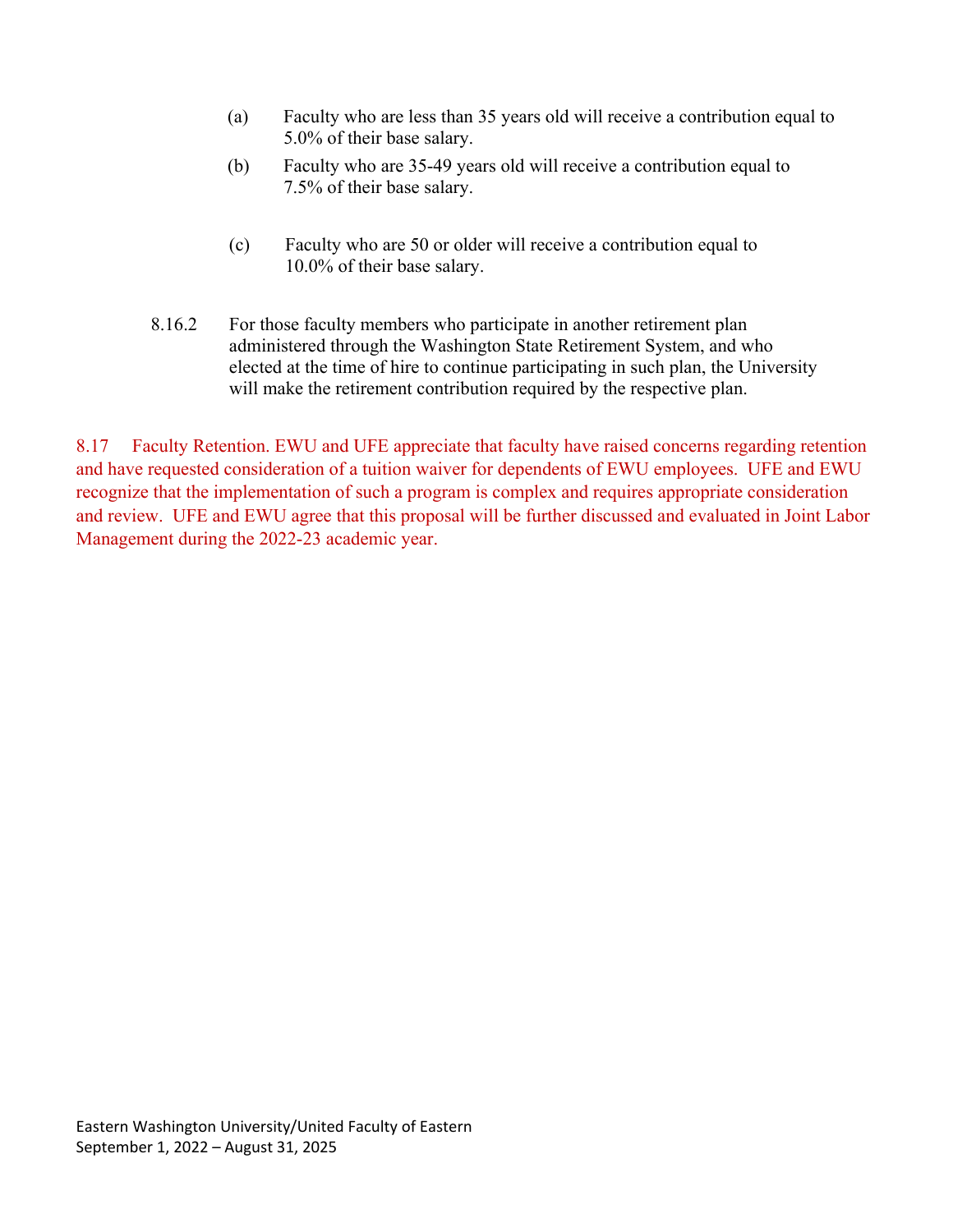## **ARTICLE 9: SEMESTER FACULTY IN THE COLLEGE OF HEALTH SCIENCE AND PUBLIC HEALTH**

- 9.1 Scope. Unless otherwise agreed, provisions of this Article converting the College of Health Science and Public Health (CHSPH) from quarters to semesters apply only to CHSPH faculty teaching in certain programs in the college which are operating on a semester system rather than the quarterly system used by the rest of the University. The provisions in this section do not set any precedent in any way for any program outside those covered in this Article. The programs in CHSPH operating on a semester system are Masters of Public Health, all programs within Occupational Therapy, all programs within Dental Hygiene and Communication Disorders; all programs within Physical Therapy, and all programs within Nursing (when the programs is implemented). Except as altered by this Article, the terms of the Agreement apply in full to CHSPH faculty teaching on semester basis.
- 9.2 Academic Year. The Academic year for CHSPH semester faculty will consist of two (2) semesters: fall and spring. A full-time contract year is the two (2) semesters, fall and spring.
- 9.3 Credit Equivalency. Recognizing the unique nature of the programs in the CHSPH, the following credit conversion will apply only to CHSPH faculty in these programs. References in the Agreement to credits (*e.g*., the Workload provision) will be multiplied by two-thirds (2/3) to determine an equivalent number of credits on a semester basis; provided that a full load for CHSPH semester faculty members teaching summer session (Section 7.8.7) is six (6) semester credits.
- 9.4 Wage Increases. Wage increases set out in the Agreement to take effect on the first contract day of the fall quarter will take effect on first contract day of the fall semester for CHSPH faculty members teaching on a semester basis; provided that CHSPH faculty who are teaching summer session courses or programs that are not completed before the beginning of the fall semester will receive their wage increases upon completion of their course or program.
- 9.5 Minimum Rate of Compensation per Credit. The minimum rate of compensation for a semester credit will be the minimum rate for a quarterly credit multiplied by 1.5.
- 9.6 Extended Contracts. Full-time CHSPH faculty who teach in both quarters and semesters will be given overload compensation equivalent to two (2.0) semester credit hours if the combination results in extending the CHSPH faculty member's contract from nine (9) to (10) months.
- 9.7 Leaves.
	- 9.7.1 Sick Leave for "Quarterly Faculty" Teaching on a Semester Basis. For those CHSPH "Quarterly Faculty" with a semester appointment, the sick leave entitlement described in Section 11.1.2 of the Agreement will be up to three (3) weeks per semester. All other terms and conditions applicable to sick leave in the Agreement will apply to such faculty members.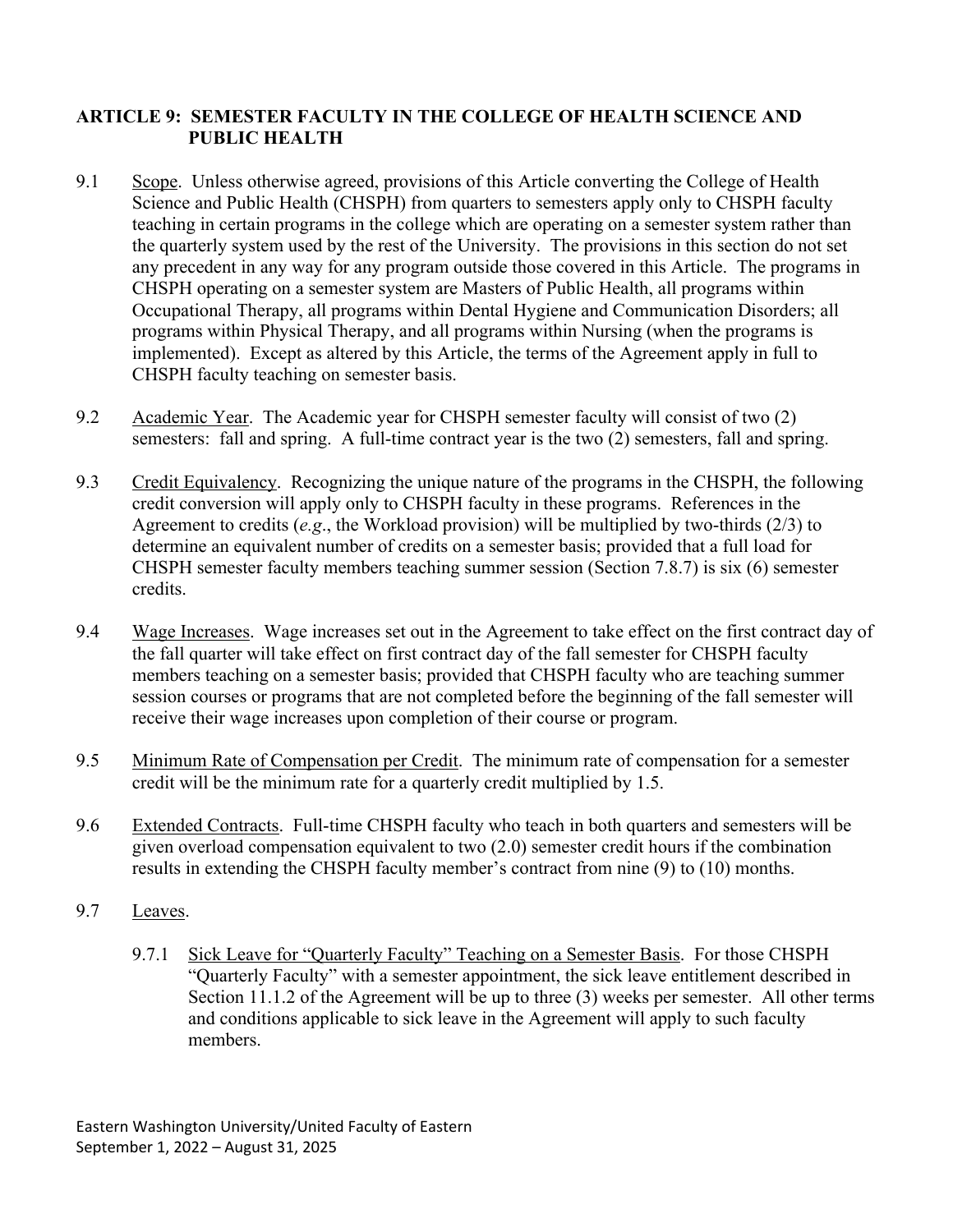- 9.7.2 Paid Professional Leave. The provisions of Section 11.5 of the Agreement governing paid professional leave will be modified for full-time tenured CHSPH faculty teaching on a semester basis:
	- (a) CHSPH Faculty may be approved for paid professional leave in increments of one (1) or two (2) semesters at a time. If less than a full academic year of professional leave is taken at a time, the remaining semester may, if approved in a subsequent application, be taken within the remainder of the six-year period. Additional semesters are not guaranteed.
	- (b) In calculating the amount of paid professional leave available at the University during an academic year, one (1) semester is equivalent to one and one-half (1.5) quarters.
	- (c) CHSPH Faculty shall receive 85 percent of their semester salary while on leave if the leave is taken for one (1) semester; and 80 percent of their annual salary if the leave is taken for two (2) semesters. Within the six-year period referenced above, no more than one (1) semester will be compensated at the 85 percent rate; a subsequent semester will be compensated at the 75 percent of the faculty member's semester salary.
- 9.7.3 Personal Leave of Absence without Pay. CHSPH Faculty members teaching on a semester basis may request an unpaid leave of absence as provided in Section 11.9 of the Agreement for periods of one (1) semester or more.
- 9.8 Overload Teaching. Overload teaching for CHSPH faculty teaching on a semester basis may not exceed one (1) three-credit course per semester without a waiver approved by the dean and the Chief Academic Officer.
- 9.9 Salary Distribution. CHSPH Faculty teaching on a semester basis who are employed on an annual contract will receive their annual salary in eighteen (18) equal payments, with the first payment for the academic year coming during the University's September 10 payroll and the last payment coming during the University's May 25 payroll.
- 9.10 Probationary Faculty. For probationary CHSPH faculty teaching on a semester basis, the first probationary year (Section 5.3.5(a)) must include at least one (1) semester of full-time employment. Notice of nonrenewal for such probationary faculty during the first academic year of service will be provided no later than June 1; notice of nonrenewal for such faculty in their third through sixth years of probation will be provided no later than June 1 for a terminal appointment that expires at the end of the next academic year. Except as provided in this Section, the provisions of Section 5.3 will apply to probationary CHSPH faculty teaching on a semester basis.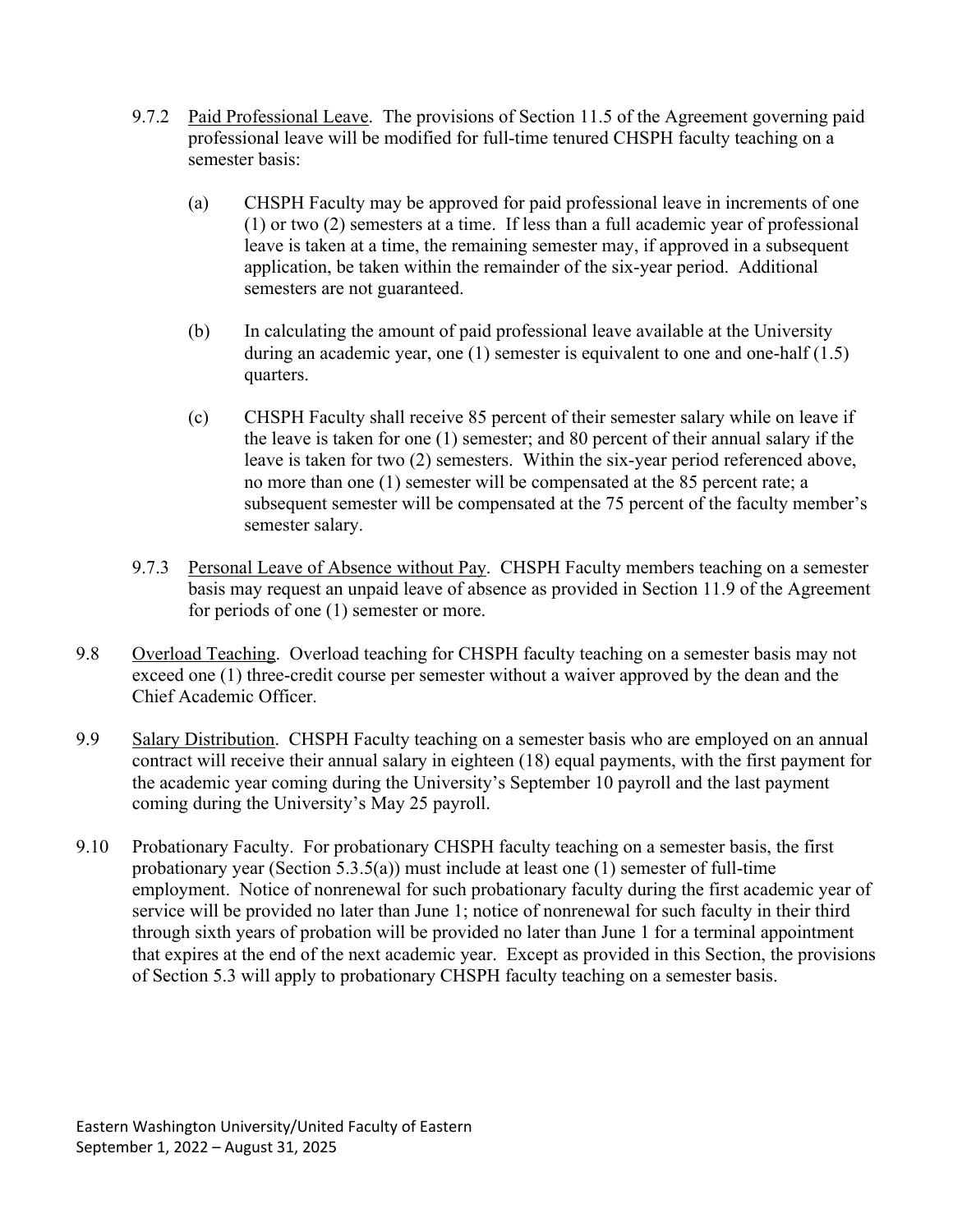## **ARTICLE 10: DEPARTMENT AND LIBRARY CHAIRS AND ACADEMIC DIRECTORS**

#### 10.1 Responsibilities

- 10.1.1. Responsibilities of the **Department** Chairs and Directors of Schools. Department Chairs and Directors of Schools are equal and have the same duties and responsibilities specified in the CBA. They are not considered an Academic Program Director. All references in the CBA to chairs apply to directors of schools.
- 10.1.2. The department chair is the chief administrative officer of the academic department, a member of the faculty and a member of the bargaining unit. The responsibilities of the chair are to provide effective leadership and fiscal, program, and personnel management in the operation of the department within the University and College policies and procedures. Specific roles and responsibilities of the department chairs are described in their respective college P&P. All decisions on granting paid or unpaid professional leave, unpaid personal leave and course buyout related to grant activity are made by the Chief Academic Officer in consultation with the dean of the college. Requests for such leave or assignments must be made by the faculty member to the dean in consultation with the department chair. Recommendations will be made from the dean to the Chief Academic Officer consistent with Article 7.8.5(f), Article 11.5.7, and Article 11.9. Chairs may not initiate a grievance regarding matters arising from their duties and responsibilities as chairs.
- 10.1.3. Responsibilities of the Library School Director Faculty Chair. The library faculty chair school director is the chief administrator of faculty personnel processes pertaining to faculty of the EWU Libraries, a member of the faculty, and a member of the bargaining unit. The responsibilities of the school director are to provide effective leadership within library and University policies and goals. The school director is also expected to provide personnel management of library faculty. Specific roles and responsibilities of the chair are described in their College the EWU Libraries P&P. The Library Faculty Chair School Director may not initiate a grievance regarding matters arising from their duties and responsibilities as chair-school director.
- 10.1.4.Responsibilities of Academic Program Directors. The responsibilities of Academic Program Directors vary depending on the size and complexity of the program. Academic Program Directors are responsible for leadership of the program (including planning, curriculum, staff development and evaluation, managing the program's resources, and developing and maintaining program records), providing information to the Chief Academic Officer, Department Chair Person or Dean in a timely manner for use in personnel and program resource decisions, and facilitating the harmonious functioning of the program.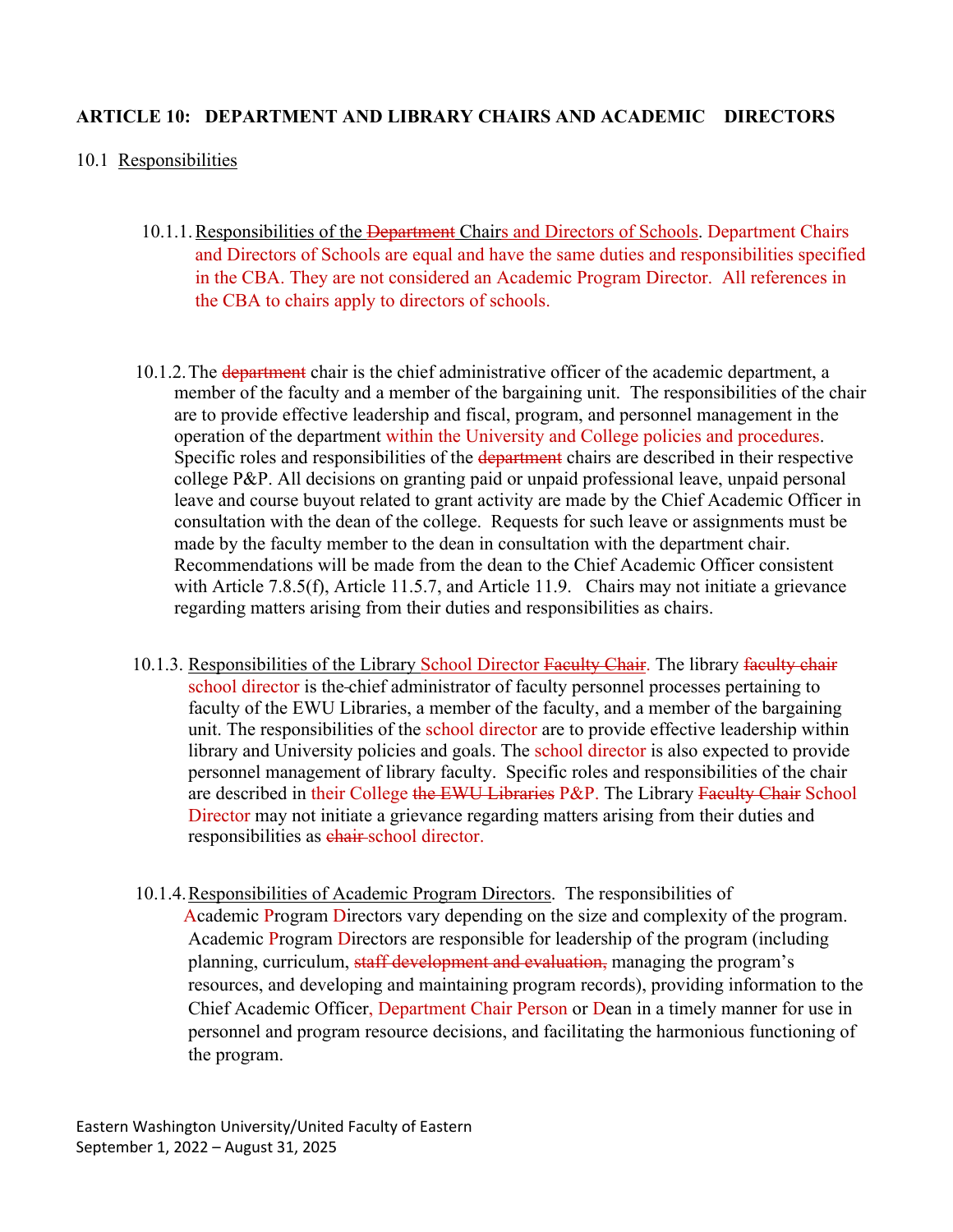### 10.1.5 Classification of Academic Directors and Reporting Structure.

- a. Academic Program Directors housed within Departments, hereinafter referred to as "Academic Program Director Type A" "intra-departmental directors", report to their Dean, but are responsible for informing their Department Chair about Program needs regarding course scheduling and course rotation planning, and for contributing to enrollment management and assessment.
- b. Academic Program Directors independent of any Department, hereinafter referred to as "Academic Program Director Type B" "independent academic program directors", report to their College Dean. Their responsibilities include those listed above, as well as staff development and evaluation. These directors exercise the responsibilities set forth in the Article(s) of the CBA included in Attachment A to this Memorandum of Understanding. These directors exercise the responsibilities of chairs as set forth in the Article(s) of the CBA, in addition to the responsibilities set forth in Article 10.1.4.
- c. Academic Program Directors whose programs span multiple departments, hereinafter referred to as "Academic Program Director Type C" "crossdepartmental directors", report to their College Dean, but are responsible for informing their associated Department Chairs about Program needs regarding course scheduling and course rotation planning, and for contributing to enrollment management and assessment of associated departments.
- 10.1.6 Responsibilities of Independent Academic Program Directors Type B. Independent Program Directors Type B have the same rights as chairs and exercise chair-like authority in:
	- (a) recruiting faculty (CBA Article 3.4.),
	- (b) extending the length of the probationary period (CBA Article 4. 1 .2(a)),
	- (c) nominating faculty for early tenure consideration (CBA Article 4. 1 .2(b)),
	- (d) recommending lecturers for promotion to senior lecturers (CBA Article  $4.6.2(a)$ ),
	- (e) evaluating TT faculty (CBA Article 5.3. 1(a)),
	- (f) approving the addition of new material to a faculty member's promotion application (CBA Article 5.4.3 (b)
	- (g) providing numeric summaries for quantitative student evaluations (CBA Article  $5.4.3(d)(ii)$  and (iii) and (f),
	- (h) developing FAPs, (CBA Article 7.4.2(a)),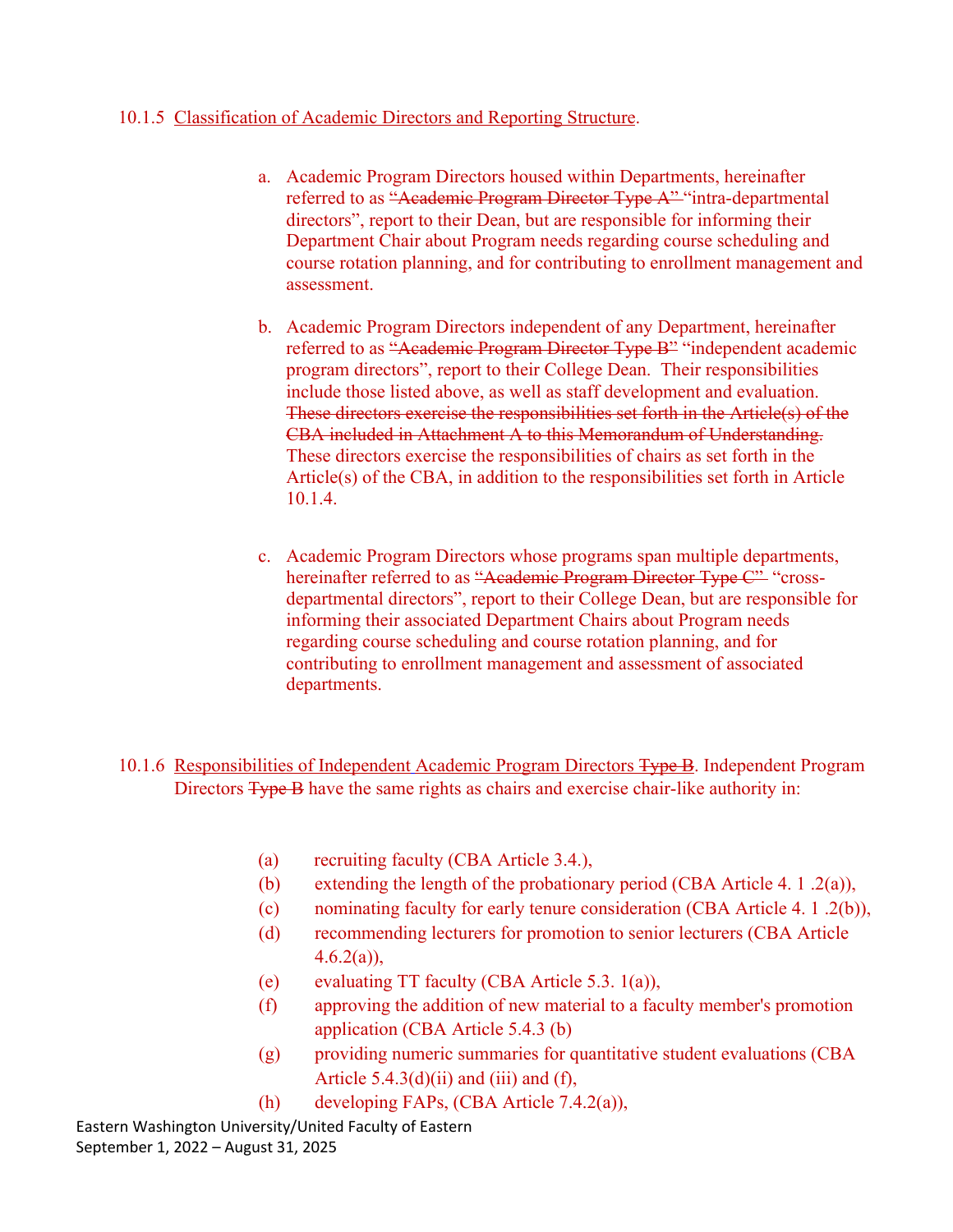- (i) approving FAPs (CBA Article 7.4.3 (a)  $(b)(c)$
- (j) modifying FAPs, (CBA Article 7.4.4)),
- (k) evaluating tenured faculty and senior lecturers (CBA Article 7.5.2.),
- (l) working with faculty who do not meet the FAP's expectations (CBA Article 7.5.3.),
- (m) evaluating special faculty (CBA Article 7.6., 7.6., 7.6.2., 7.6.3., 7.6.4.),
- (n) working with faculty to ensure they have at least one peer observation of their teaching/year (CBA Article 7.7.),
- (o) determining workload (CBA Article 7.8.5(b)(i) and (ii), including the ratio of the conversion of contact hours to credit hours,
- (p) advising the dean on the program's overall workload (CBA Article 7.8.5(c)(i),
- (q) preparing a proposed course schedule for their programs (CBA Article  $7.8.5(c)(ii)$ ,
- (r) receiving and approving individual faculty workplans (CBA Article  $7.8.5(c)(iii)$ ,
- (s) determining whether a faculty member buying out workload adversely affects a program's functioning (CBA Article 7.8.5(f),
- (t) modifying a faculty member's workload plan (CBA Article 7.8.5(g),
- (u) making arrangements to cover the classes of a faculty member who has taken sick leave (CBA 11.1.),
- (v) taking notice of a faculty member's need to take short-term disability leave (CBA Article 11.3.2.),
- (w) receiving faculty members' application for short-term leave (CBA Article  $11.5.7(c)$ ),
- (x) making arrangements to cover the classes of a faculty member who has taken parental leave (CBA Article 11.6.),
- (y) receiving notification of a faculty member's bereavement leave (CBA Article 11.8.),
- (z) receiving a faculty member's request for personal leave without pay (CBA Article 11.9.)
- (aa) receiving a faculty member's request for professional leave without pay (CBA Article 11.10.),
- (bb) consulting with the dean and the provost on Reduction in Force (CBA Article 15.1.2.),
- (cc) receiving notification of a faculty member's concerns about their workplace environment,
- (dd) notifying the dean and explaining the EWU's response (CBA Article 16.6.), and trying to resolve a disputed workload or FAP (CBA Article  $21.4(a)(i)$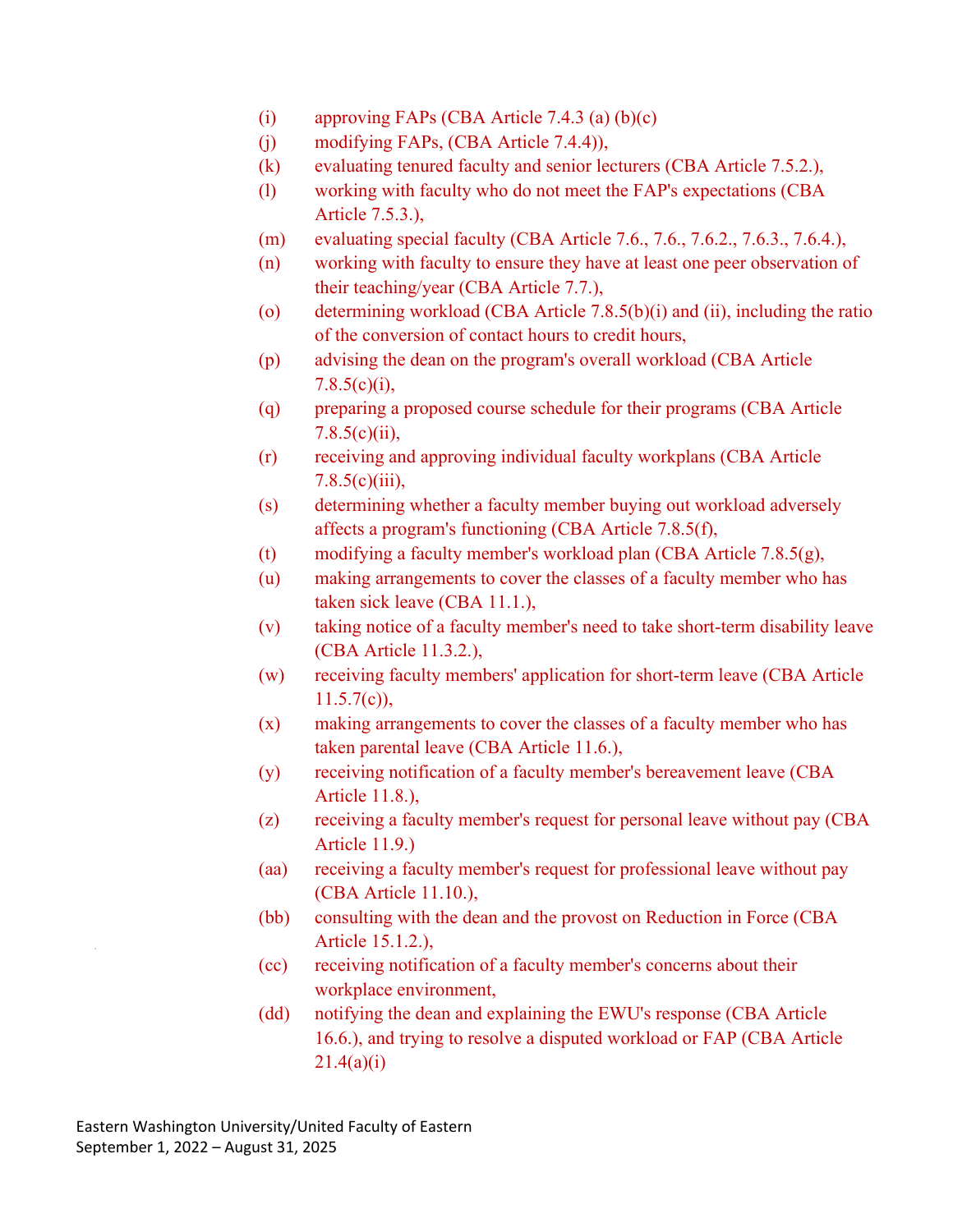### 10.2. Process for Recommendation and Appointment.

- 10.2.1. Chairs/School Directors. School/Department/Academic Unit library faculty will select a nominee for school director/chair through an election conducted according to procedures outlined in their respective college Aibrary P&P. College P&P's must specify eligibility to vote in chair elections. The nomination from the school/department/library academic unit will be forwarded to the dean, who will forward their recommendation to the Chief Academic Officer. The Chief Academic Officer will forward their recommendation to the President and the Board of Trustees for confirmation.
- 10.2.2. Process for Recommendation and Appointment Academic Program Directors. A faculty member who has been recommended by program faculty and formally assigned the responsibilities of an academic program director by the Chief Academic Officer or dean shall be appointed to serve for a fixed term. The appointment, term of appointment, and its specific responsibilities as well as any release time and compensation must be documented in writing. Program faculty (i.e. those who teach courses offered within the Program or within the Department that houses the program) who are identified in a department/school/academic unit P & P to vote for the Director will select a nominee for Academic Program Director through an election conducted according to procedures outlined in their respective college P&P. The nomination for the Academic Program Director will be forwarded to the Dean, who will forward their recommendation to the Chief Academic Officer. A faculty member who has been formally assigned the responsibilities of Academic Program Director as described in Article 10.1.32 by the Chief Academic Officer or the Dean shall be appointed to serve as an Academic Program Director for a fixed term. The appointment, and its specific and relevant responsibilities, must be documented in writing.

Programs may be created or discontinued on the basis of Department/College/University needs, enrollment trends, and/or program creation/discontinuation through processes defined in University Policy and the CBA. Faculty who are appointed as Academic Program Directors as specified in Section 10.1.(4) 3 above are members of the bargaining unit and subject to this Agreement.

10.2.3 Term for Chairs. Chairs may serve two consecutive four-year term(s) based upon satisfactory performance. Faculty who have served eight (8) years as chair may be reappointed after a minimum four (4) year break in service. If there is no tenure-track or tenured faculty member in the department/unit/library who can serve as chair, the Chief Academic Officer may appoint an interim chair for a maximum of one (1) year, provided that the interim chair has not served as a chair for the previous eight (8) years. If a current department/unit/library chair has already served two (2) or more consecutive four (4) year terms as of September 1, 2022, that department/unit/library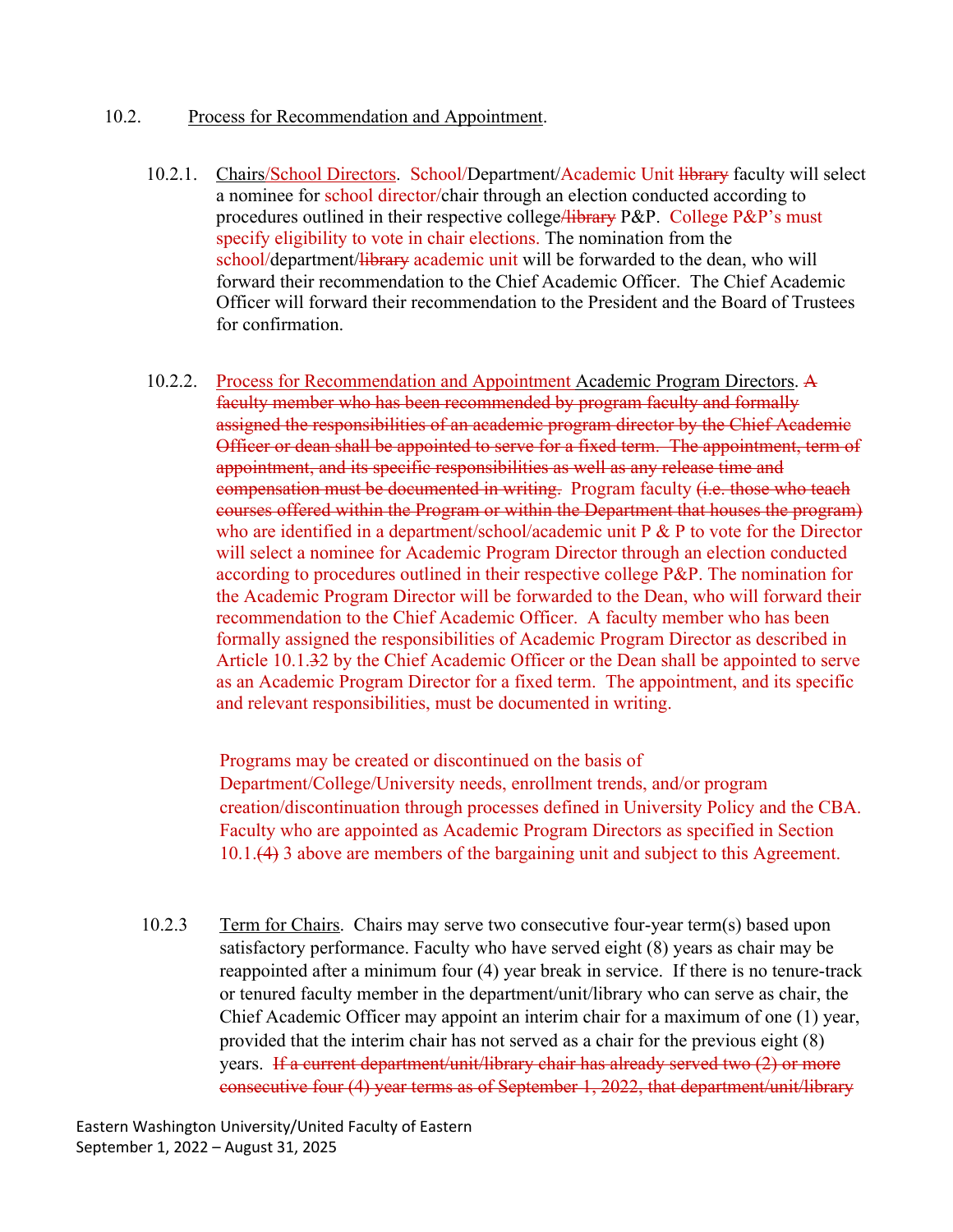will hold an election for a new chair to be appointed no later than October 15, 2022. This newly appointed chair will serve a full four (4) year term post-dated to July 1, 2022. The initial date of appointment for new chairs will be July 1 unless another date is approved by the dean.

### 10.2.4 Term for Academic Program Directors.

Academic Program Directors may serve two consecutive four-year terms based upon satisfactory performance. Faculty who are currently academic program directors and have already served four (4) or more years as academic program directors as of September 1, 2022 are eligible for one (1) more four-year term. Continuation is subject to evaluation of performance (see below 10.3.2).

Faculty who have served eight (8) years as Academic Program Director may be reappointed after a minimum four (4) year break in service. The initial appointment for new academic program directors will be July 1, unless another date is approved by the Dean in writing.

### 10.3. Evaluation of Performance.

- 10.3.1 Chairs. Department/library eChairs shall be reviewed annually by the unit dean. Faculty will participate in the evaluation of chairs at least every two years. The chair will be reviewed based on the performance of duties and responsibilities as outlined in the college/library and departmental P&P. The results of the review will be shared with the chair. Based on the evaluation of performance, a plan may be developed jointly by the dean and the chair for improvement or the chair may be removed by the dean. The school/department/academic unit  $\frac{1}{1}$  aculty by a two-thirds (2/3) majority recall vote may initiate a request to the dean to remove the chair at the end of any academic quarter. The dean shall conduct the vote. in the department/library. The chair may resign at any time.
- 10.3.2. Academic Directors. With input from all faculty and staff related to the program, the Chief Academic Officer or dean conducts a performance evaluation of the academic program director and review of the position at least once every two (2) years, including workload and job expectations, and meets with the director to discuss the results of the evaluation and position review. Based on the evaluation, the Chief Academic Officer or dean and the director jointly develop goals for the following year. If, during the term of appointment, the director fails to fulfill the responsibilities described in this section or in the written letter of appointment in a satisfactory manner, the Chief Academic Officer or dean may remove the director.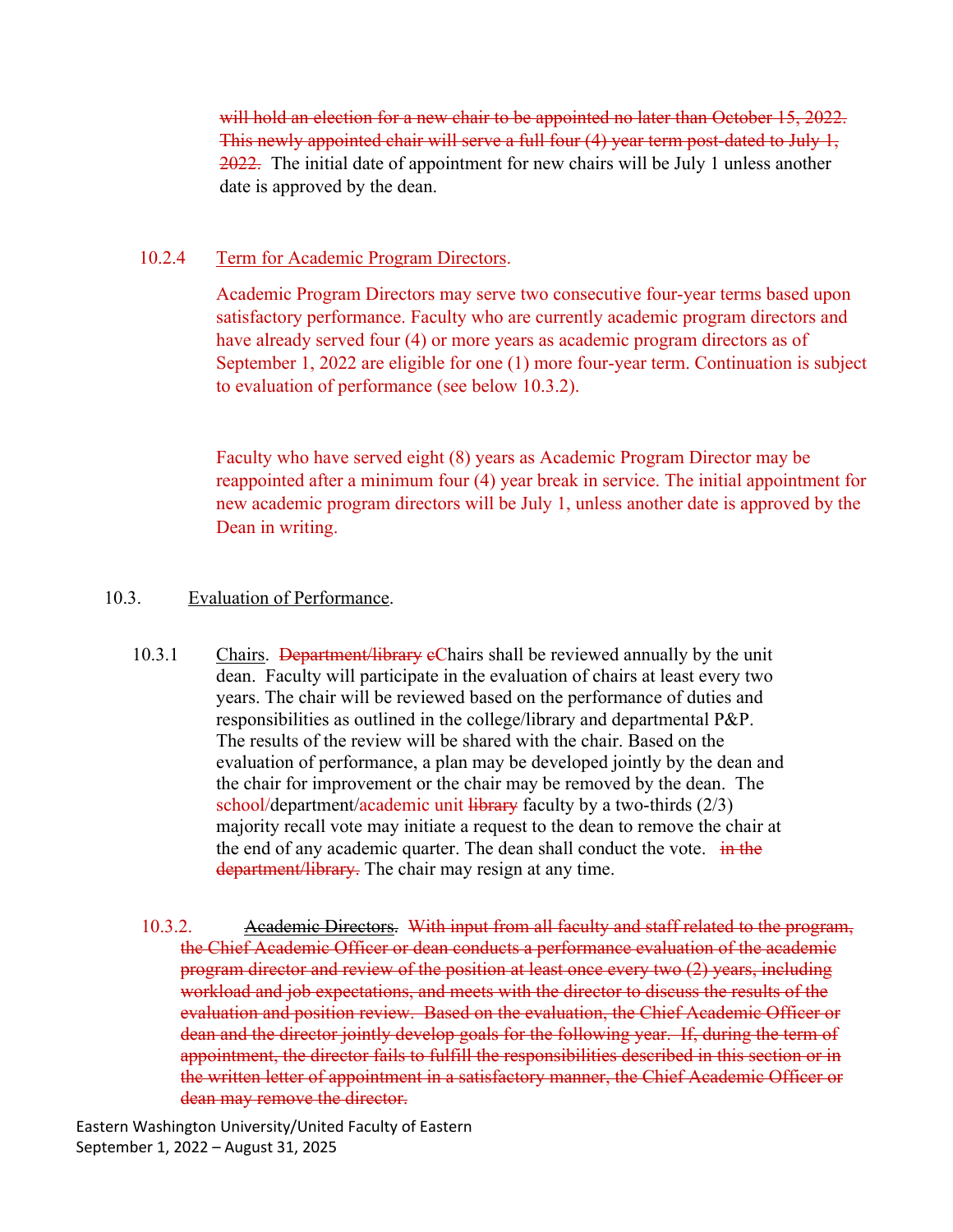Academic Program Directors. Academic Program Directors will be reviewed annually by the Dean. Faculty will participate in the evaluation of Academic Program Directors at least every two (2) years. The Academic Program Director will be reviewed based on the performance of duties and responsibilities outlined in the college P&P and their letter of appointment and/or their FAP, if updated to include the directorship duties. The results of the review will be shared with the Academic Program Director. Based on the evaluation of performance, a plan may be developed jointly by the Dean and the Academic Program Director for improvement or the Academic Program Director may be removed by the Dean. The program faculty by a two-thirds (2/3) majority recall vote may initiate a request to the Dean to remove the Academic Program Director at the end of any academic term. The Dean shall conduct the vote in the program. The Academic Program Director may resign at any time. If, during the term of appointment, the Academic Program Director fails to fulfill the responsibilities described in the College or Department P&P, their appointment letter, or FAP (wherever these duties are articulated), the Chief Academic Officer or Dean may remove the Academic Program Director.

- 10.4. Administrative Leave Time for Academic Directors. Administrative time for serving as an academic program director will constitute release from the teaching portion of workload only.
- 10.5. Academic Program Director Compensation. The Chief Academic Officer or Dean will determine the appropriate stipend and/or release time in accordance with the responsibilities of each position. Academic Program Directors with responsibilities that extend beyond or prior to the contract defined academic year shall be awarded a stipend in relation to the extent of summer responsibilities. Contract service assignments may be used to supplement course release time. Administrative time for serving as an academic program director will constitute release from the teaching portion of workload only.

The criteria to be used in guiding release time compensation shall include but not be limited to:

- (a) The size of the academic program using faculty FTE guidelines (i) 1-4 faculty =  $.138 - .25$  of 36 teaching credit hours (ii) 5-8 faculty =  $.25 - .33$  of 36 teaching credit hours
- (b) The complexity of the program (e.g., multiple degree programs, certification of programs, accreditations, management of clinical facilities, special off-campus programs, etc.)
- (c) The role of the program in serving special campus communities (e.g., programs dedicated to diversity and inclusion, identity, or Hispanic Serving Institution duties, etc.)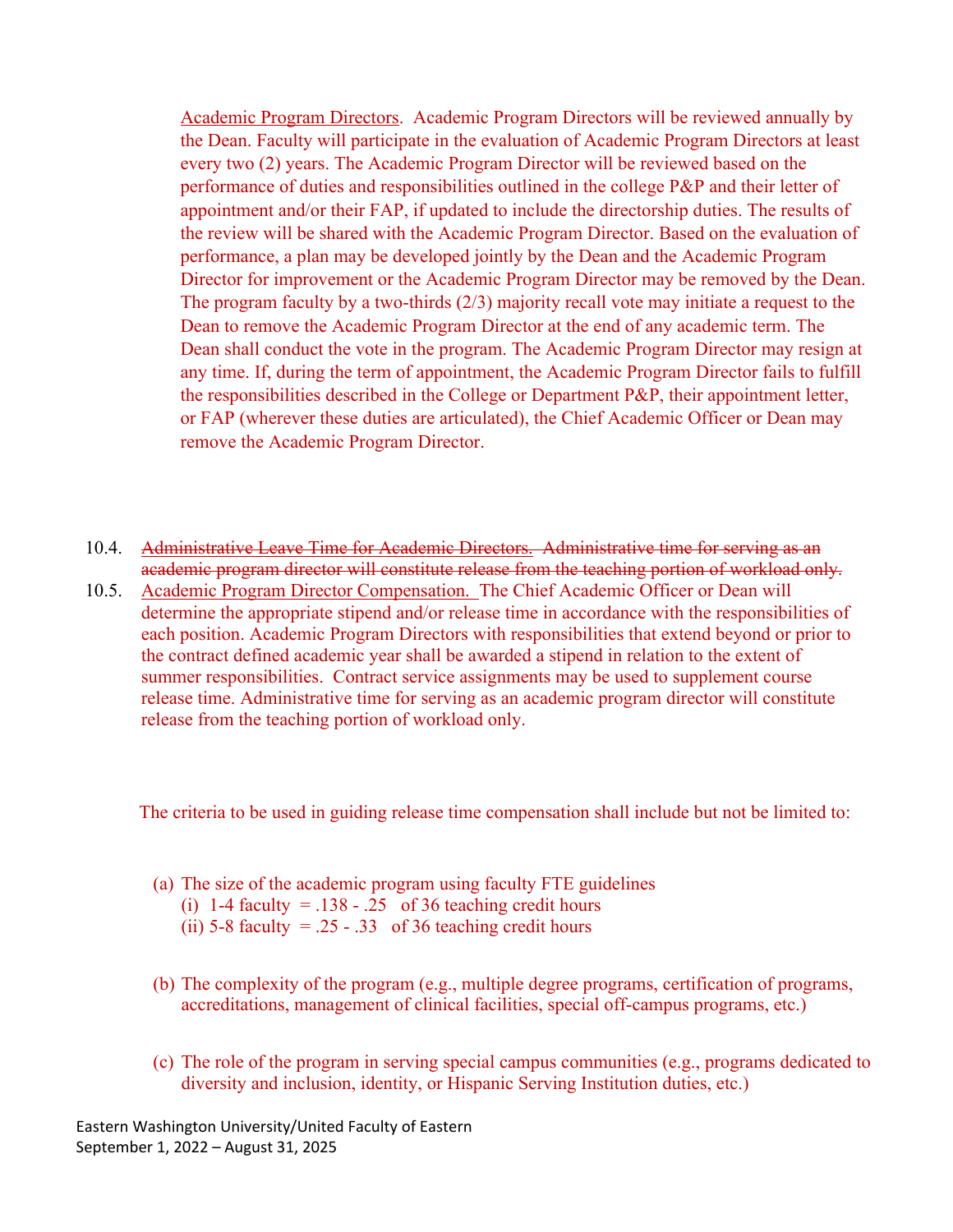- (d) The external and/or cross-campus interactions and commitments.
- (e) The availability of administrative support for the Academic Program Director's Duties
- 10.6. Clarification of Academic Directors in Bargaining Unit. EWU and UFE agree that further unit clarification is required regarding whether additional Academic Directors fall within the UFE bargaining unit beyond those identified in the September 27, 2006 Memorandum of Understanding and Settlement Agreement. EWU and UFE representatives to the Joint Labor-Management Committee will review the current list, which was provided by EWU to UFE on March 20, 2019, of EWU faculty currently designated as Academic Program Directors in an effort to reach agreement as to which of these directors should be added to the bargaining unit. EWU and UFE agree to complete the review by February 28, 2020.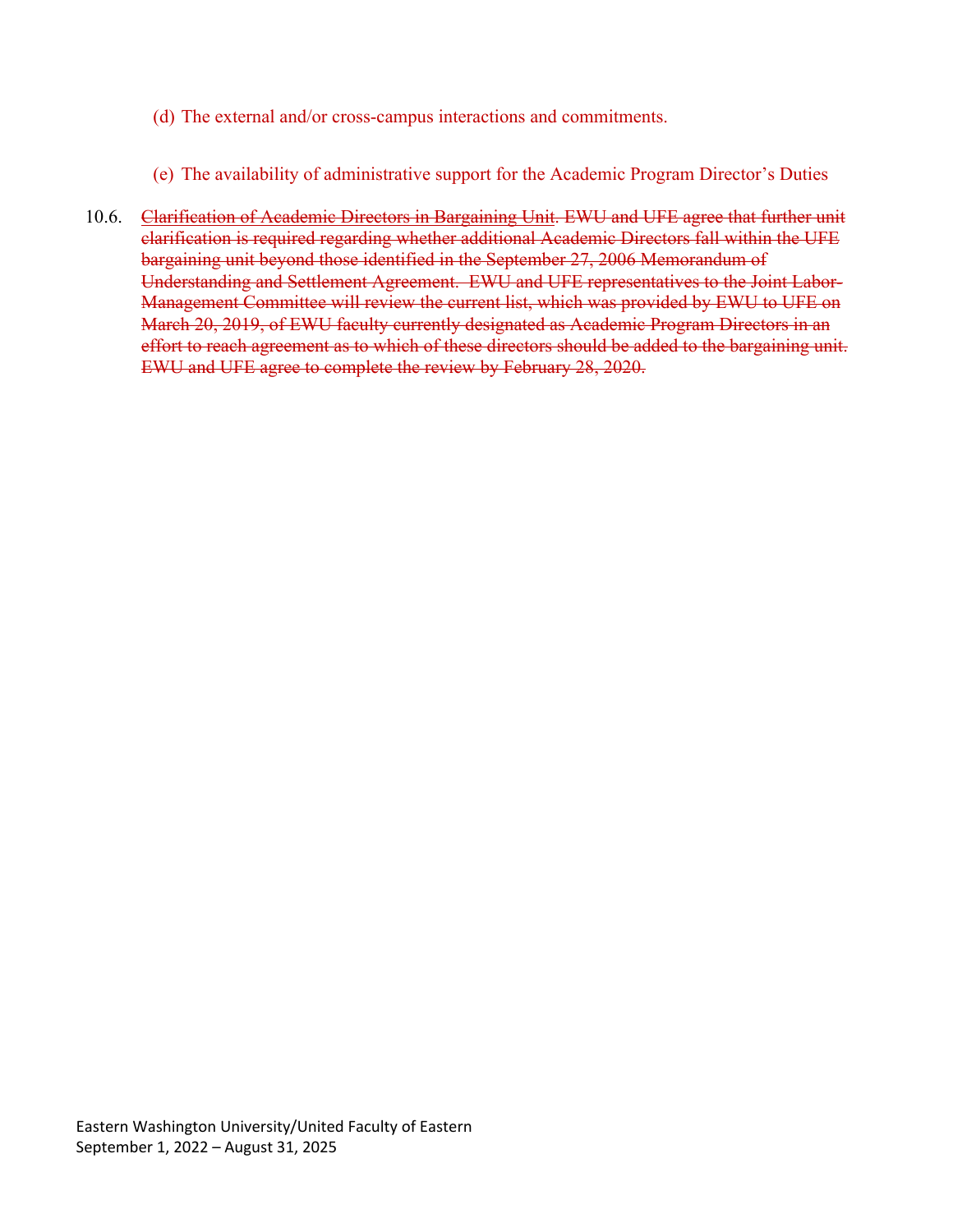## **ARTICLE 11: LEAVES**

### 11.1 Sick Leave.

- 11.1.1 All faculty absences due to illness, injury or disability shall be reported to the chair using the University's sick leave form. Absences of up to two (2) workweeks in duration for illness, injury or temporary disability will be considered sick leave. The faculty member and the chair shall be responsible for making arrangements to cover or reschedule all classes missed by absence due to sick leave.
- 11.1.2 Quarterly faculty shall be entitled to up to two (2) workweeks of paid sick leave during the term of their contract. Any leave taken beyond the two (2) workweeks in a quarter for the reasons described in Section 11.1.4 and not otherwise authorized by law or agreement shall be unpaid and may, at the discretion of the dean following consultation with the chair, result in termination of the faculty member's contract.
- 11.1.3 Probationary, tenured and special faculty shall be entitled to paid sick leave of up to two (2) workweeks for each separate occurrence for the reasons described in Section 11.1.4.
- 11.1.4 Sick leave may be used during the period of a faculty member's appointment for reasons allowed under the Minimum Wage Requirements and Labor Standards, RCW 49.46.210. , and for absences qualifying for leave under the Family Care Act, WAC 596-310. This includes providing care for a family member with a mental or physical illness, injury, or health condition; care of a family member who needs medical diagnosis, care, or treatment of a mental or physical illness, injury or health condition; care for a family member who needs preventative medical care; or medical, dental, or optical appointments. For purposes of this Article, the definition of a family member is defined as follows:
	- (a) A child, including a biological, adopted, or foster child, stepchild or a child to whom the employee stands in loco parentis, is a legal guardian, or is a de factor parent, regardless of age or dependency status;
	- (b) A biological, adoptive, de facto, or foster parent, stepparent, or legal guardian of an employee or the employee's spouse or registered domestic partner, or a person who stood in loco parentis when the employee was a minor child;
	- (c) A spouse;
	- (d) A registered domestic partner;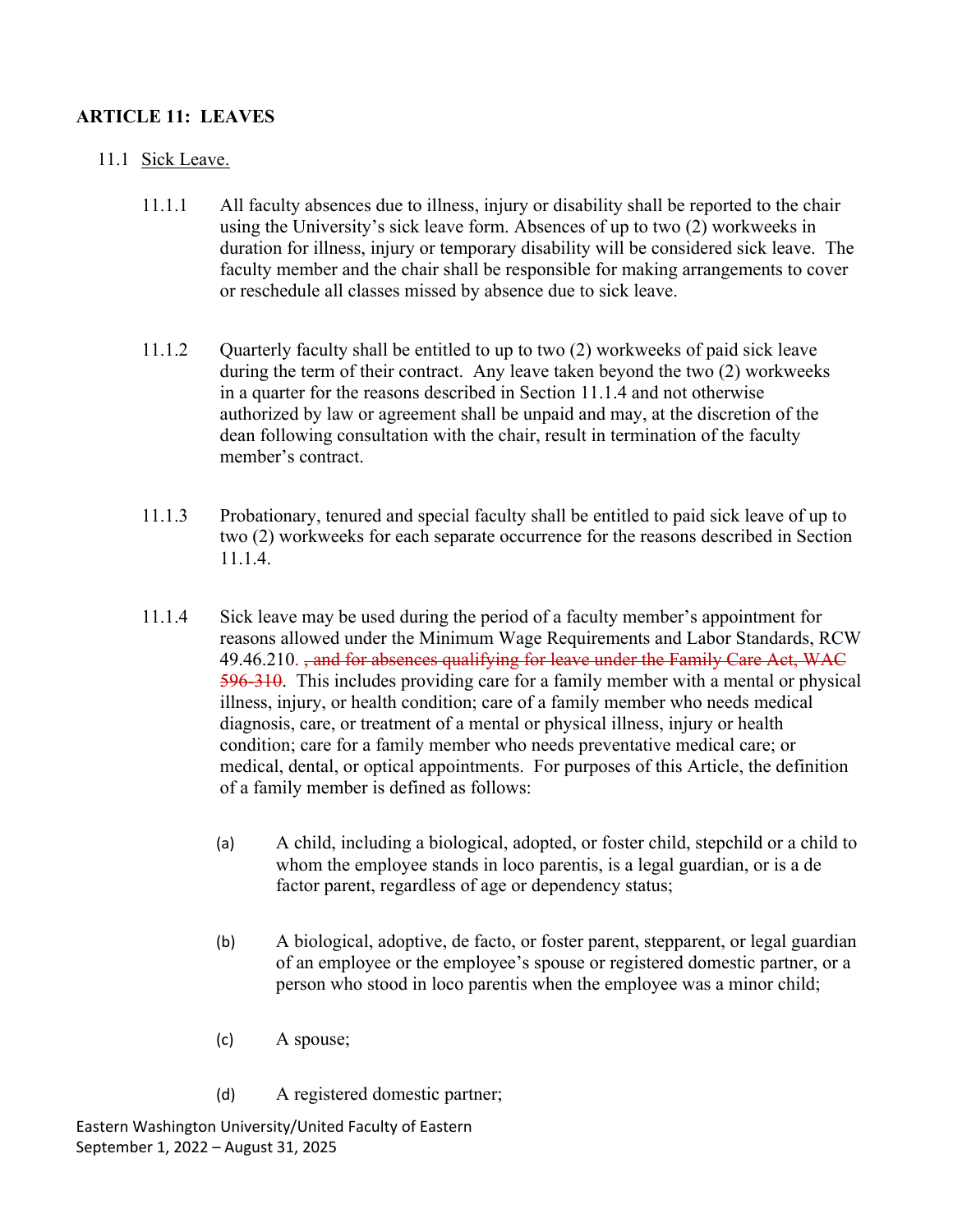- (e) A grandparent;
- (f) A grandchild; or
- (g) A sibling
- 11.2 Medical Verification. For absences of three (3) or more days, or where there are pattern absences, the University may require written medical verification of the reason for the faculty member's absence.

### 11.3 Short-Term Disability Leave.

- 11.3.1 Absences of longer than two (2) consecutive workweeks caused by a condition described in Section 11.1.4 will be considered short-term disability leave. In addition to paid sick leave for the first two (2) weeks of a condition described in Section 11.1.4, probationary, tenured and special faculty shall be entitled to disability leave as provided in this Section.
- 11.3.2 Eligible faculty members must notify their chair and the dean's office when they become aware of the need for any disability leave, and must provide any required written medical verification of the reason for the leave. The dean must approve all disability leave.
- 11.3.3 Amount of Disability Leave.
	- (a) Lecturers, library associates, and faculty in residence will be entitled to paid disability leave during the term of their contract up to a maximum of the number of weeks noted in the table below.

| <b>Years Completed at</b><br><b>EWU</b> | <b>Weeks of Paid Disability</b><br>Leave |
|-----------------------------------------|------------------------------------------|
| $<$ 1                                   | 2                                        |
|                                         | $\mathfrak{D}$                           |
| $\overline{2}$                          | 4                                        |
| 3                                       | 6                                        |
|                                         | 8                                        |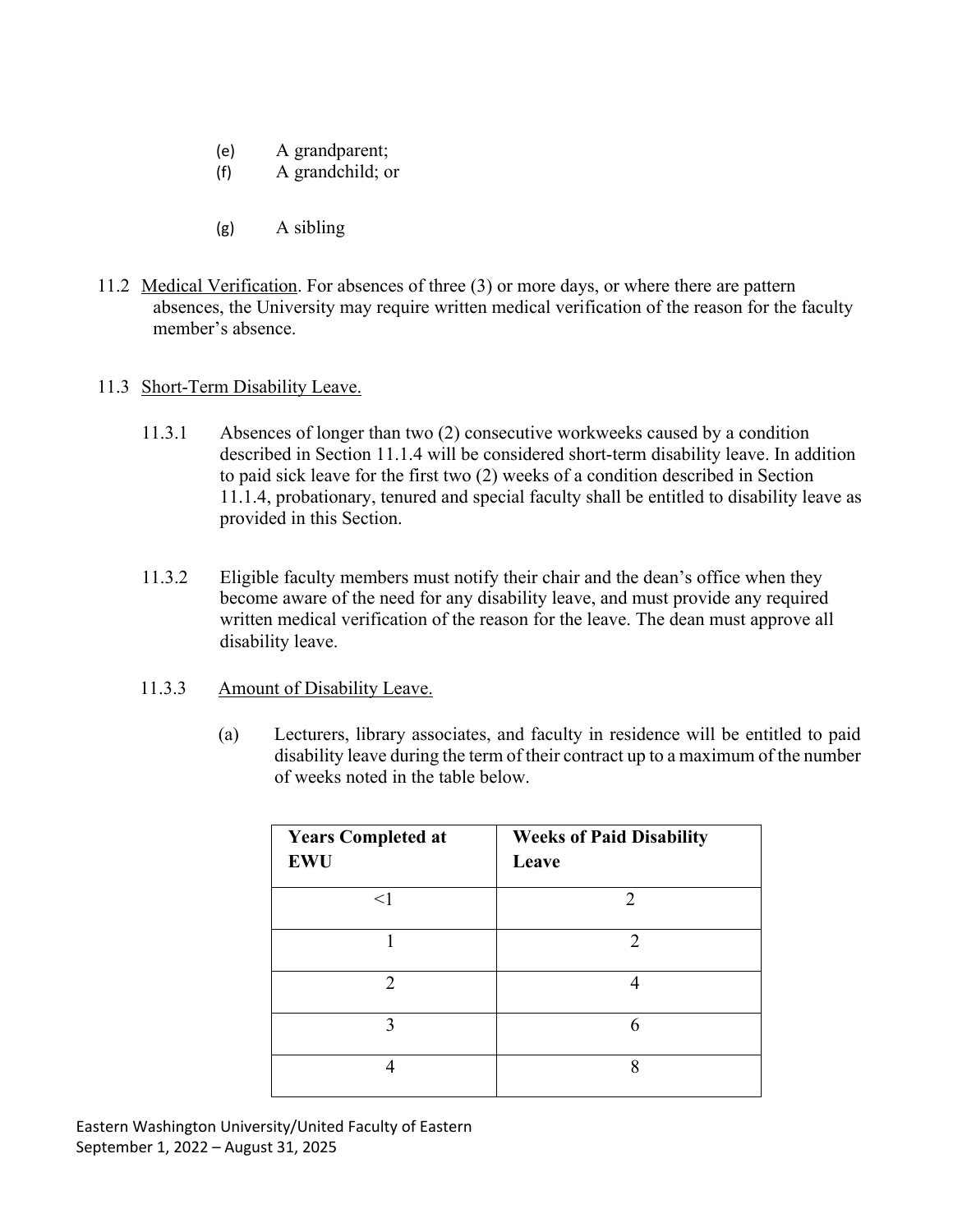- (b) Senior lecturers, senior library associates, and probationary faculty shall be entitled to up to twelve (12) workweeks of paid short-term disability leave during an academic year; provided that nothing in this Section will require an extension of the term of appointment for a special faculty or probationary faculty member.
- (c) Tenured faculty shall be entitled to up to fifteen (15) workweeks of paid short-term disability leave during an academic year.
- 11.3.4 Pay During Disability Leave. Faculty members shall receive their normal salary during any period of short term disability leave.
- 11.3.5 Unpaid Leave. Any disability leave permitted beyond the paid leave provided in this Section will be unpaid. Following all paid and any permitted unpaid disability leave, the dean may, at his or her discretion, terminate the contract of a special faculty member.

### 11.4 Annual and Holiday Leave for Librarians.

- 11.4.1 Full-time library faculty earn annual leave at the rate of two (2) days (16 hours) per month. The total amount of annual leave accrued in a fiscal year will reflect the terms of the individual library faculty employment contract (e.g., 12-month, full-time contract = 24 days (192 hours) annual leave; 10- month, full-time contract = 20 days (160 hours); etc.). Library faculty with an appointment that is less than full time accrue leave on a prorated basis that reflects the percentage their appointment bears to a full-time faculty librarian.
- 11.4.2 All library faculty begin to accrue annual leave from the date they start work as a faculty member in the University Libraries, but are not eligible to use accrued leave until they have completed three (3) months of employment. Library faculty can use no more than thirty (30) days of annual leave per fiscal year. There is no limit on the number of accrued days of annual leave that can be carried forward from one fiscal year to the next. Upon termination of employment, library faculty may cash out their accrued annual leave to a maximum of 30 days (240 hours). Library faculty are expected to plan vacation and unpaid leaves in advance with their school director and dean considering the operational needs of the university.

Eastern Washington University/United Faculty of Eastern September 1, 2022 – August 31, 2025 11.4.3 Full-time, twelve-month library faculty receive the ten (10) University holidays per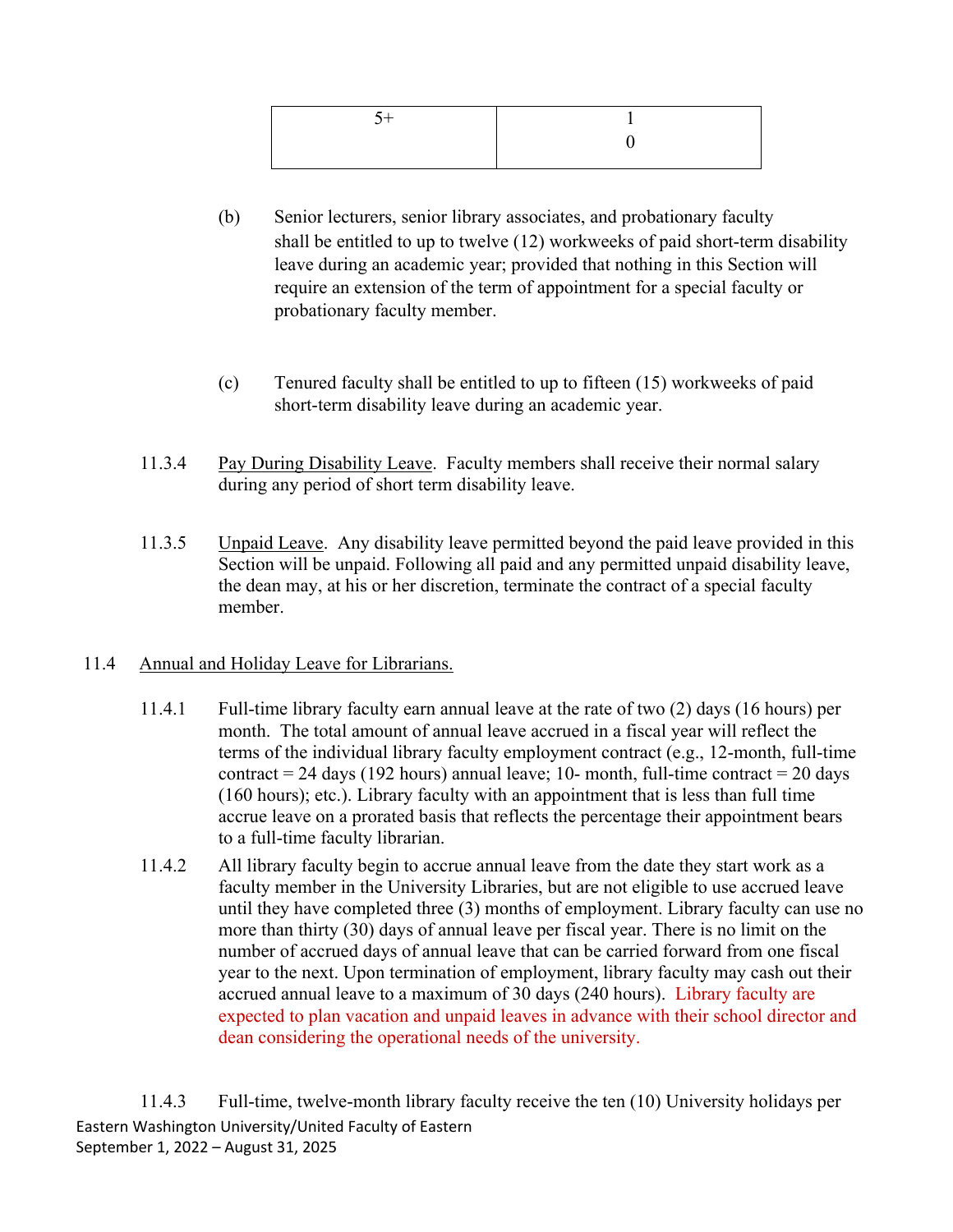year, plus a personal holiday. Library faculty who work less than twelve (12) months receive only the University holidays that fall within the months they work, and are not entitled to a personal holiday. Library faculty who work less than full time during the year adjust their work schedule during the week in which a holiday falls to reflect the terms of their individual contract. Personal holidays may not be carried over from one calendar year to the next, and may not be cashed out in any circumstances.

#### 11.5 Paid Professional Leave.

- 11.5.1 Professional leave shall be granted by the Board of Trustees for the purpose of providing opportunities for study, research, and creative activities for the enhancement of the University's instructional and research programs. Selection for professional leave will be judged on the merits of each case as it meets the specific scholarship and/or research and service deemed important to the University criteria for selection. The element of rotation shall not be a factor in selection. Professional leave may be taken to pursue projects in the following areas:
	- (a) Research.
	- (b) Scholarly and Creative activity, including the scholarship of teaching or librarianship.
	- (c) Any other area of professional development that complies with the criteria set by the Research, Service and Scholarship Committee ("RSS Committee").
	- (d) Retraining of tenure and tenure-track faculty facing program reduction or elimination.
	- (e) Service to the University and/or the external community.
- 11.5.2 Exclusions. Professional leave will not be granted for the purpose of working for an advanced degree or the possible acquisition of credit applicable toward an advanced degree.
- 11.5.3 Eligibility. Full-time tenured faculty are eligible for professional leave as follows:
	- (a) At the conclusion of an initial six (6) years of consecutive service, tenured faculty members will be eligible for a professional leave for a maximum of three  $(3)$  quarters (one  $(1)$  academic year). Faculty members will accumulate an additional three (3) quarters of professional leave aAt the completion of six (6) years of consecutive service from their last point of eligibility,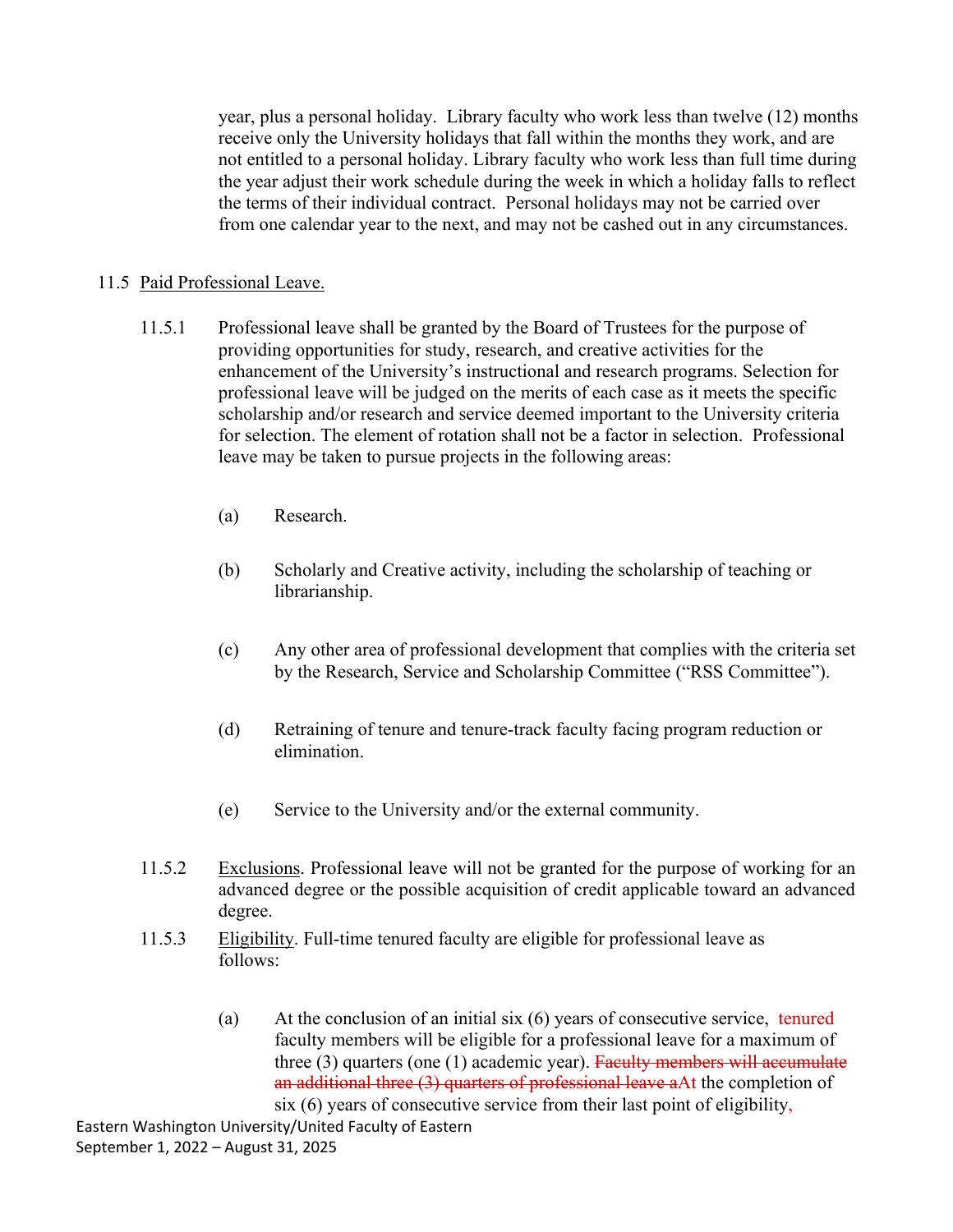faculty members will accumulate an additional three (3) quarters of professional leave. A faculty member may not accumulate more than three (3) quarters of eligibility for professional leave at any time.

- (b) In computing consecutive years of service, periods of sick or short-term disability leave will be counted. A period of up to one (1) year of professional leave of absence without pay will not count as part of the six (6) year period, but will not be considered a break in service for purposes of computing eligibility for professional leave.
- (c) Professional leave may, based on the approved application, be taken in one (1), two (2) or three (3) quarters at a time. If less than a full academic year of professional leave is taken at a time, the remaining quarter(s) may, if approved in a subsequent application, be taken within the six-year period following the point of initial eligibility. Additional quarters are not guaranteed.

### 11.5.4 Policies Governing Personnel on Leave.

- (a) Individuals on professional leave shall be entitled to the same benefits as other academic personnel. This applies to salary raises, insurance coverage, liability coverage, retirement, professional development funds, office space, and the usual departmental resources.
- (b) The period of leave shall be counted as time in rank and experience on the University faculty.
- (c) Faculty members returning from professional leave will resume their academic or professional rank and position, or a different position mutually agreeable to the faculty member and the University administration. In the event the faculty member's prior position is eliminated during the time the employee is on leave, the rights of the faculty member will be governed by the provisions of Article 15 – Reductions in Force.
- 11.5.5 Policies Involving Programs and Services. State law requires that the aggregate cost of remunerated professional leaves awarded at the institution during any year, including the cost of replacement personnel, shall not exceed the cost of salaries that otherwise would have been paid to personnel on leave.
	- (a) The University will allocate leaves amounting to between eighty percent (80%) of the legislatively allowed maximum, and the legislatively allowed maximum of full-time equivalent faculty (as defined by the Office of Financial Management) who are engaged in instruction and exempt staff.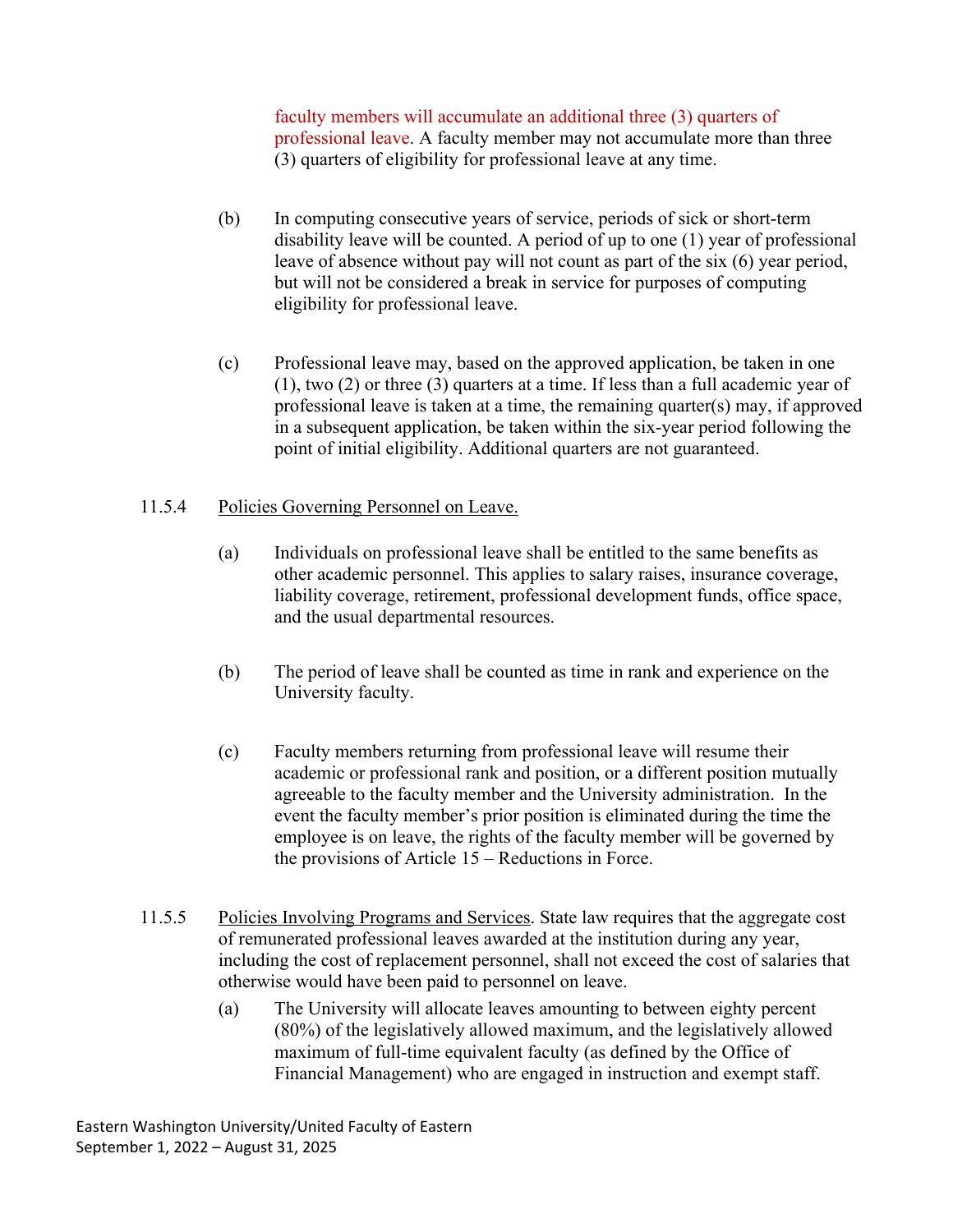(b) The Chief Academic Officer may reserve up to fifteen percent (15%) of the legislatively allowed maximum number of leaves to be awarded at their discretion. The Chief Academic Officer will report awards under this paragraph to the RSS Committee before June 30 of the year in which they occurred.

## 11.5.6 Terms and Conditions.

- (a) The granting of paid professional leave shall not become automatic upon application. The University RSS Committee will evaluate the applications and recommend the granting of leaves on the basis of the factors below. The parties support a goal that membership on the RSS Committee will be broadly representative of the colleges and library.
	- (i) Purpose and scope of the proposed project;
	- (ii) Quality and feasibility of the proposed project;
	- (iii) Ability of the individual to carry out a successful project;
	- (iv) Significance and potential value of the project to the individual, an area of study, the University's Strategic Plan initiatives and the State of Washington;
	- (v) Retraining leaves due to program elimination shall receive priority consideration by the committee.

Any additional approved criteria or policies for evaluating and awarding applications by the appropriate body of the Faculty Senate will be provided to faculty members with the application materials.

- (b) To receive consideration an individual must make formal application in writing.
- (c) Faculty working academic quarters shall receive 90 percent of their quarterly salary while on leave if the leave is taken for one (1) quarter; 82.5 percent of their salary if the leave is taken for two (2) quarters; and 80 percent of their annual salary if the leave is taken for three (3) quarters. Within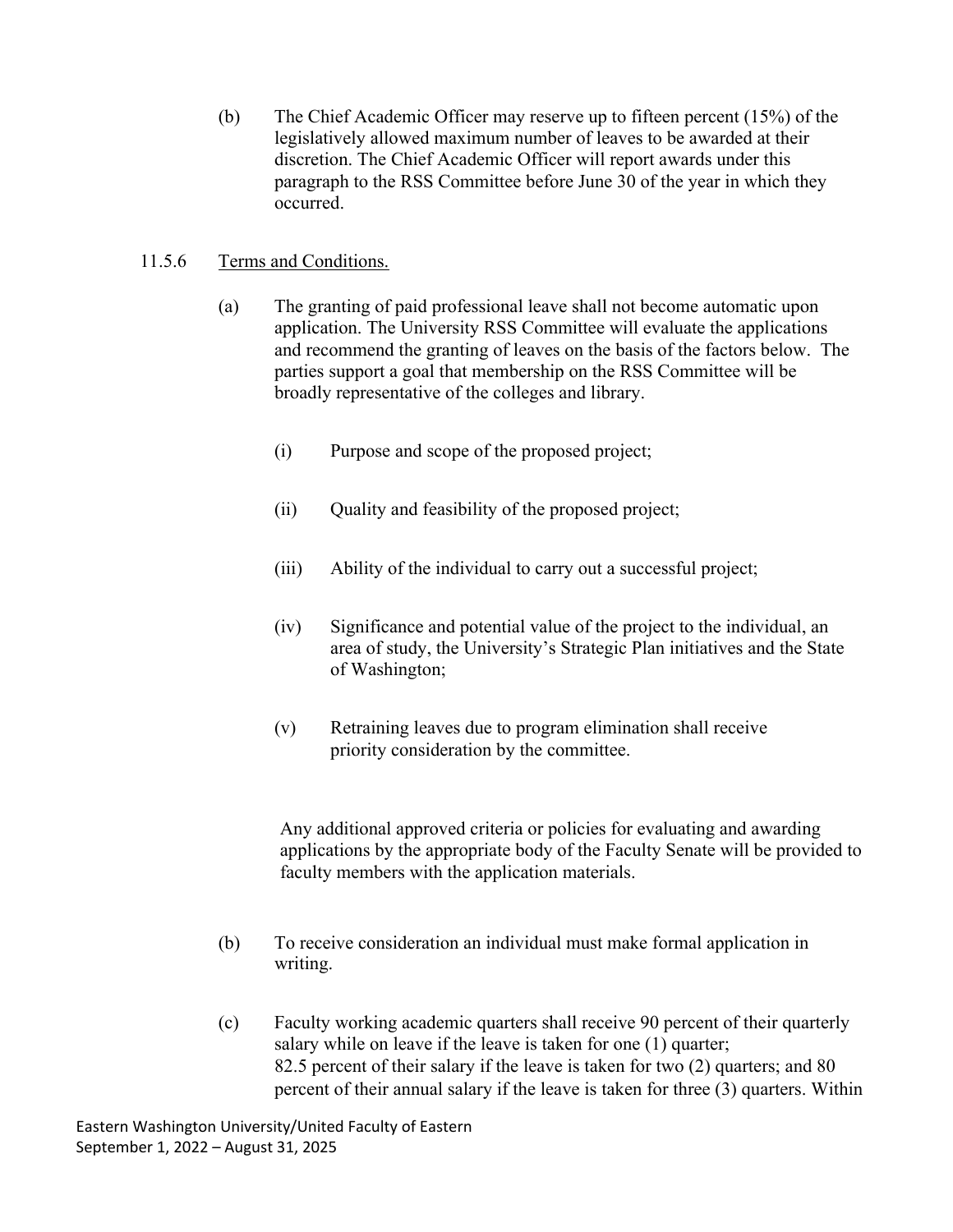the six-year period referenced above, no more than one (1) quarter will be compensated at the 90 percent rate; subsequent

quarters will be compensated at 75 percent of the faculty member's salary for the applicable period.

- (d) Salary for leave will be determined on the basis of the salary agreement in effect during the specified period of leave. Outside consulting which is not in direct support of the project for which remunerated professional leave is granted will be permitted with the prior approval of the dean and the Chief Academic Officer.
- (e) Faculty members may seek additional support for their projects from outside agencies. Such aid must be in direct support of the project for which professional leave is granted. A portion of this aid may be used to supplement the leave stipend. (State law stipulates that the base salary cannot be exceeded. Thus, additional stipend funds will be used to reduce the University stipend, thereby allowing the granting of additional professional leaves.)
- (f) Faculty members granted professional leave are required to return to the institution for a period of time equal in length to the length of the professional leave. If this requirement is not met, the Faculty member shall reimburse the University for the cost of the leave in terms of salary and fringe benefits. Faculty members will be required to sign a contract with the University prior to the beginning of their professional leave that includes this obligation.
- (g) Methods of payment while on leave should be set through mutual agreement of recipient and the University.
- (h) A written report of the completed project shall be submitted to the appropriate dean for forwarding to the Chief Academic Officer, the president and the Board of Trustees.

# 11.5.7 Application Procedures.

(a) Applications for professional leave shall be submitted in writing to the Chief Academic Officer by November 15. The Chief Academic Officer will announce the deadline at the beginning of each fall quarter of the academic year preceding the academic year in which the leave is to be taken. In exceptional cases, such as an opportunity arising upon shorter notice, later applications may be considered at the discretion of the Chief Academic Officer and the RSS Committee.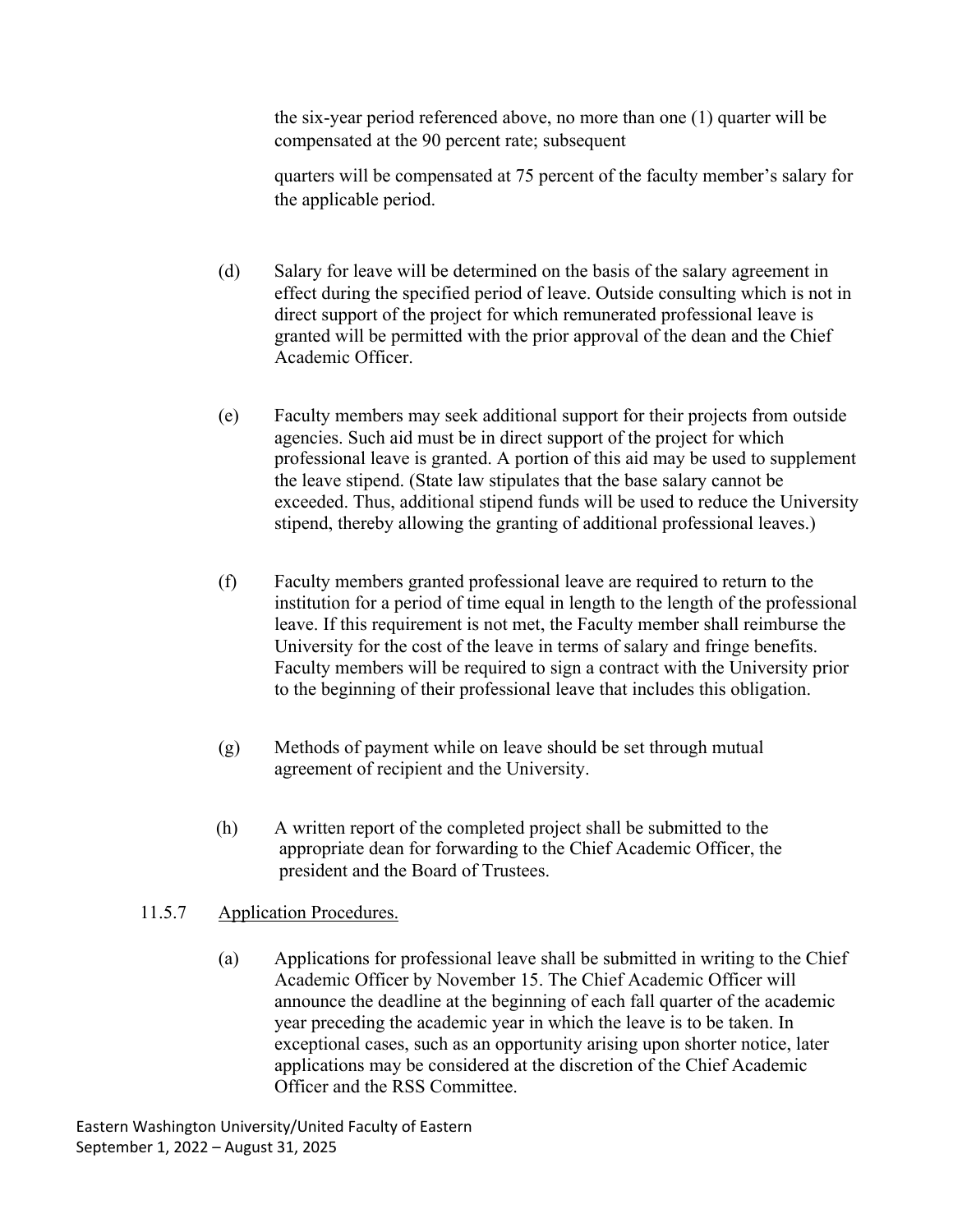- (b) Applications must include the following:
	- (i) Statement of the proposed project;
	- (ii) Purpose and scope of the proposed project;
	- (iii) Value and significance of the project, both intrinsically and in relation to the applicant's teaching, librarianship, and other responsibilities at Eastern;
	- (iv) Detailed plans for carrying out the project
	- (v) Evidence of the feasibility of the project and evidence of the individual's ability to pursue the project successfully;
	- (vi) Evidence of support for the proposed project, including letters from other institutions and other individuals concerned with the proposed project, if applicable;
	- (vii) Dates and length of leave requested;
	- (viii) Time, if any, to be devoted to another activity or project, including beginning and terminal dates;
	- (ix) Remuneration, if any, from other sources; and
	- (x) Written proof that the faculty member's program is subject to program elimination (if applicable).
- (c) Applications should be submitted through the chair to the appropriate dean. Each dean will forward to the Chief Academic Officer those applications that have been recommended by the chair and the dean. All such applications will be reviewed by the RSS Committee. Its recommendation should be made to the Chief Academic Officer as soon as possible after receiving the applications.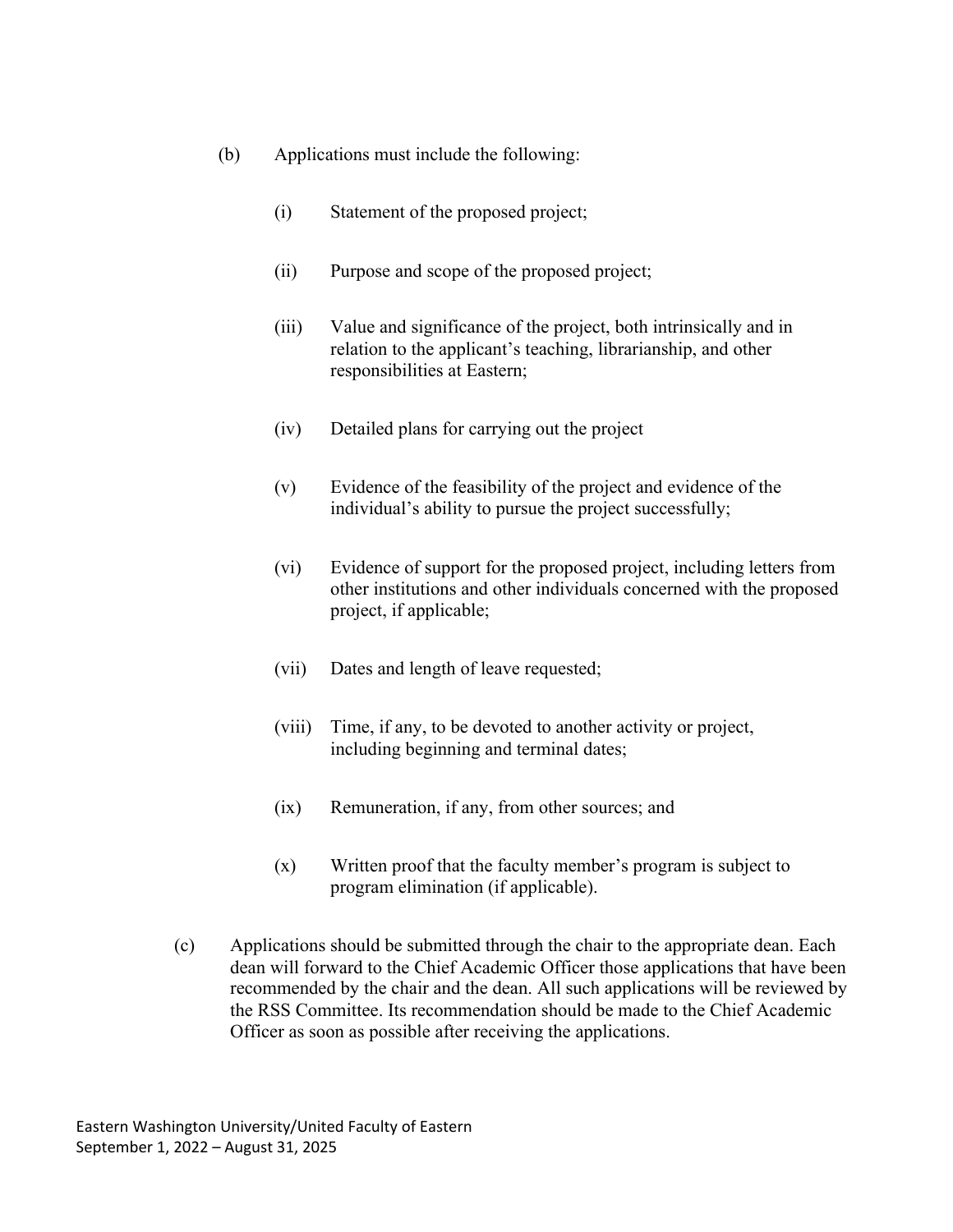- (d) Notification to the applicant of the decision concerning the granting of the leave shall be made by the President not later than the end of the quarter following that in which the application was submitted.
- (e) Faculty who take fewer than three (3) quarters leave and who wish to take the remaining quarter(s) during the six-year period should apply for the remaining leave in the manner described above. Each application is a new application and will be considered with all others for that year.
- (f) Faculty whose applications are forwarded to the Chief Academic Officer with a negative recommendation may appeal to the Chief Academic Officer within seven (7) calendar days of receiving notice of the negative recommendation. This appeal may include a request that the Chief Academic Officer provide the requested leave from the quarters reserved to the Chief Academic Officer per Article 11.5.5(b).
- 11.6 Parental Leave. Tenured, tenure-track and special faculty with multi-year contracts will be entitled to take up to six (6) consecutive weeks of paid leave to care for a newborn child, a newly adopted child, or a child newly placed into foster care. For birth giving parents or birth giving employees, parental leave will begin with the birth of the child and will run concurrently with available sick leave, short-term disability leave and/or Family Medical Leave. Parental leave used by a parent who is not the birth mother must be used within twelve (12) months of the birth or placement of the child. In situations where both parents are eligible for leave and work in the same department, they will be expected to coordinate use so that their leaves do not occur at the same time. When possible, faculty members are expected to provide at least thirty (30) days' notice of the need for parental leave, and should coordinate the timing of their leave with the chair to minimize the disruption to classes or staffing.
- 11.7 Washington Family Medical Leave Program. The parties recognize the Washington Family Leave Act (WFLA), RCW 49.78, is being repealed and is only effective until December 31, 2019. The Washington Family Medical Leave Program (PFMLA), RCW 50A.04, fully replaces RCW 49.78 as of January 1, 2020. The parties recognize that benefits under the PFMLA begin January 1, 2020 and eligibility for an approval of leave for purposes as described under the PFMLA, shall be in accordance with RCW 50A.04. In the event that the legislature repeals all or part of RCW 50A.04, those provisions repealed are considered by both parties to be expired and longer in effect upon the effective date of their repeal. The University will deduct from the wages of each employee, forty-five (45%) percent of the full amount of the PFMLA premium for medical leave. For family leave, the University will deduct the full amount of the premium.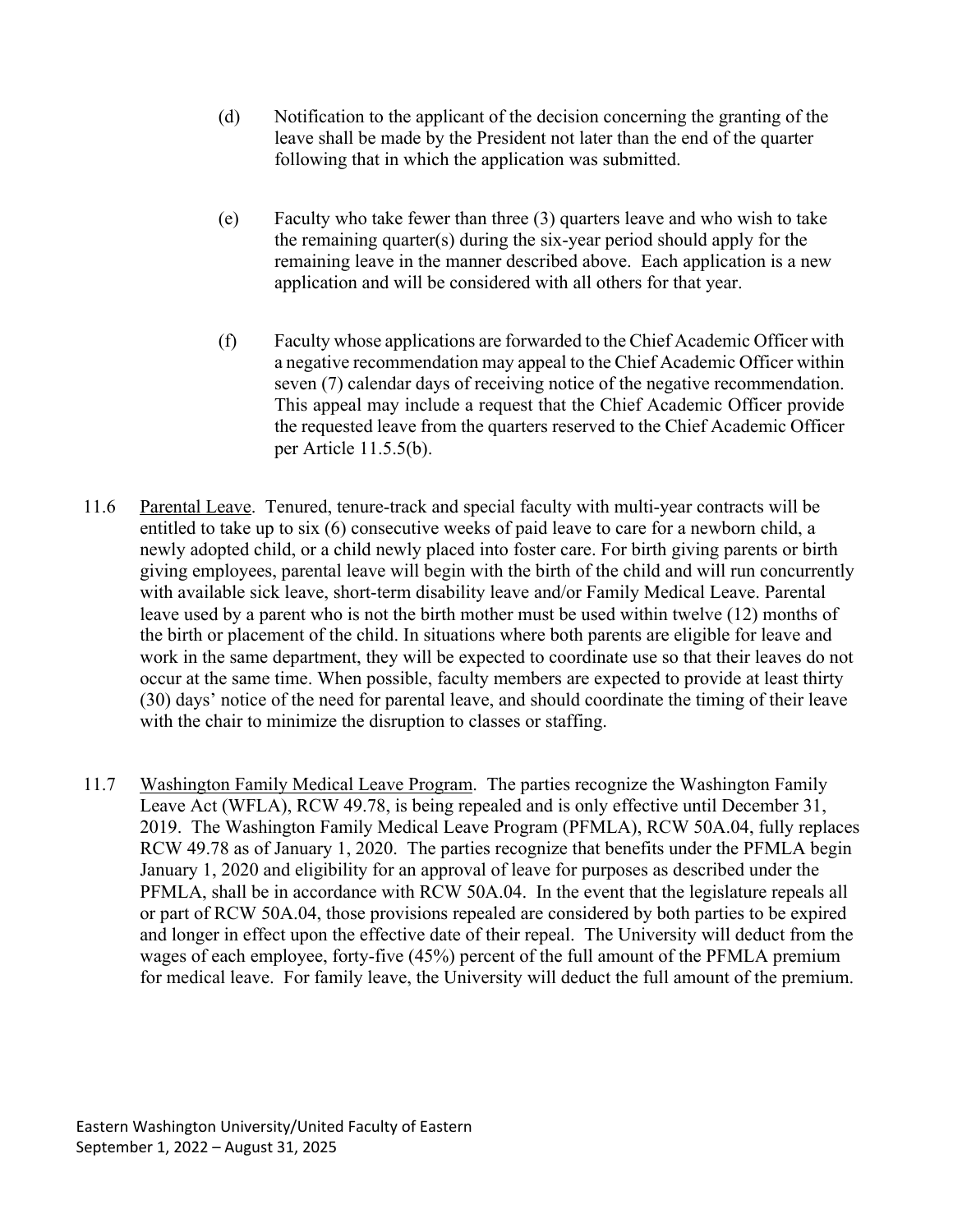- 11.8 Bereavement Leave. Faculty members will be granted three (3) days of paid bereavement leave for the death of the employee's spouse, registered domestic partner, child, parent, parent-in-law, registered domestic partner's parent, sibling, grandparent, grandchild or household member. With notification to their chair, a faculty member may use sick leave (as described in Section 11.1) for bereavement leave in addition to the leave provided in this Section.
- 11.9 Personal Leave of Absence without Pay. Faculty members may request (through their chair and dean) personal leave without pay for periods of one (1) quarter or more subject to the following provisions:
	- 11.9.1 Such leaves will be granted for no more than one (1) year at a time but may be extended upon approval of the Board of Trustees.
	- 11.9.2 Individuals on a one (1) year leave must notify the University in writing by March 1 whether they will return for the following academic year.
	- 11.9.3 Approved leave time will not count toward years of service. Approved leave without pay will not interrupt years of consecutive service.
	- 11.9.4 A letter of agreement detailing the specific conditions of each leave, including any agreed extensions of a probationary period as described in Section 4.1.2(a), will be prepared by the dean in consultation with the chair, signed by the requesting faculty, and submitted to the Chief Academic Officer for final approval.
- 11.10 Professional Leaves of Absence without Pay. Faculty members may request (through their department chair and dean) a professional leave without pay to enhance their knowledge and skills for periods of one (1) quarter or more subject to the following provisions:
	- 11.10.1 Such leaves will be granted for no more than one (1) year at a time, but may be extended upon approval of the Board of Trustees.
	- 11.10.2 Individuals on a one (1) year leave must notify the University in writing by March 1st whether they will return for the following academic year.
	- 11.10.3 Approved leave time shall count for tenure and/or promotion. Approved leave without pay will not interrupt years of consecutive service.
	- 11.10.4 Approved leave time spent acquiring an advanced degree will not count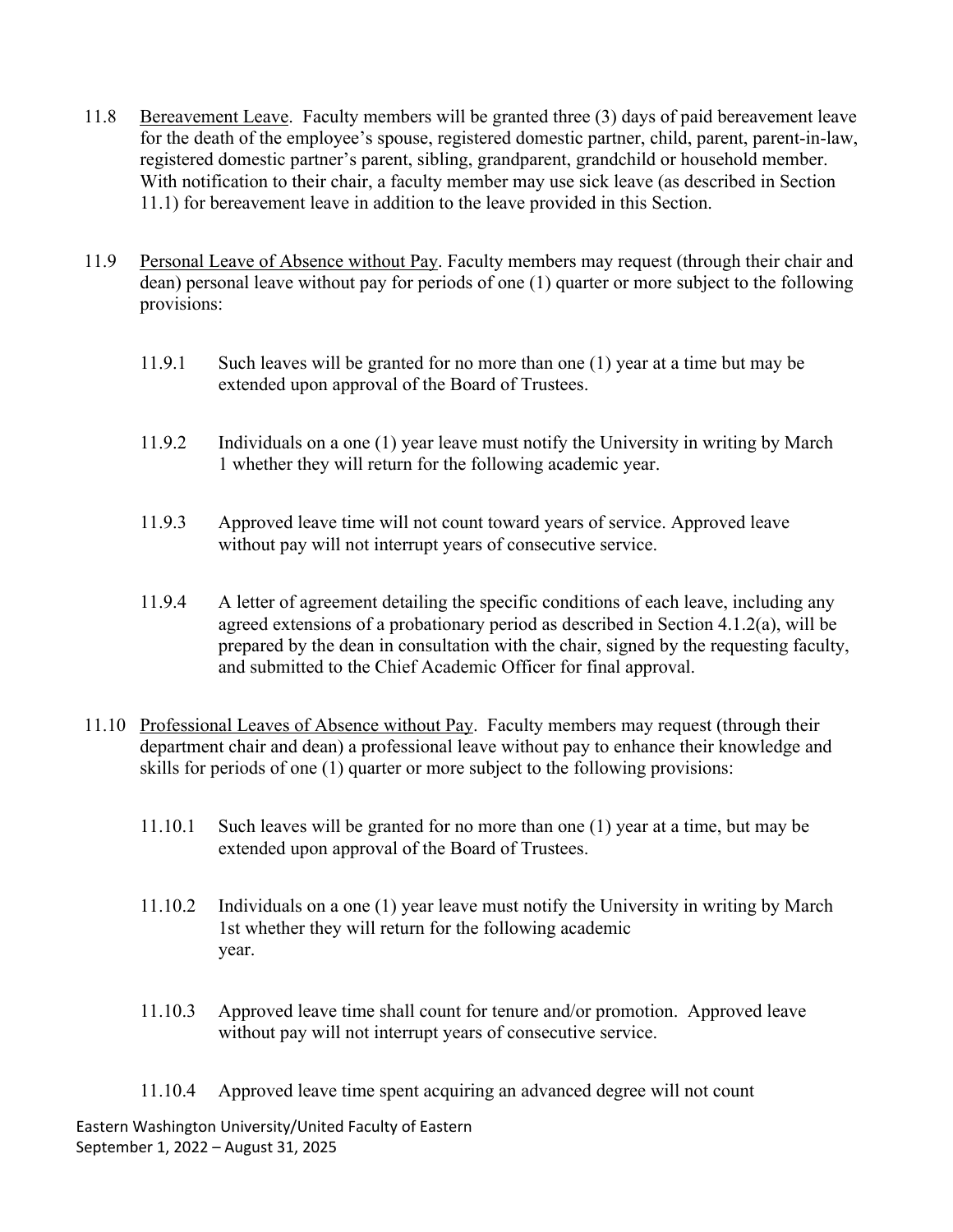towards years of service.

11.10.5 A letter of agreement detailing the specific conditions of each leave, including any agreed extensions of a probationary period as described in Section 4.1.2(a), will be prepared by the dean, in consultation with the chair, and forwarded to the Chief Academic Officer and will be signed by the requesting faculty.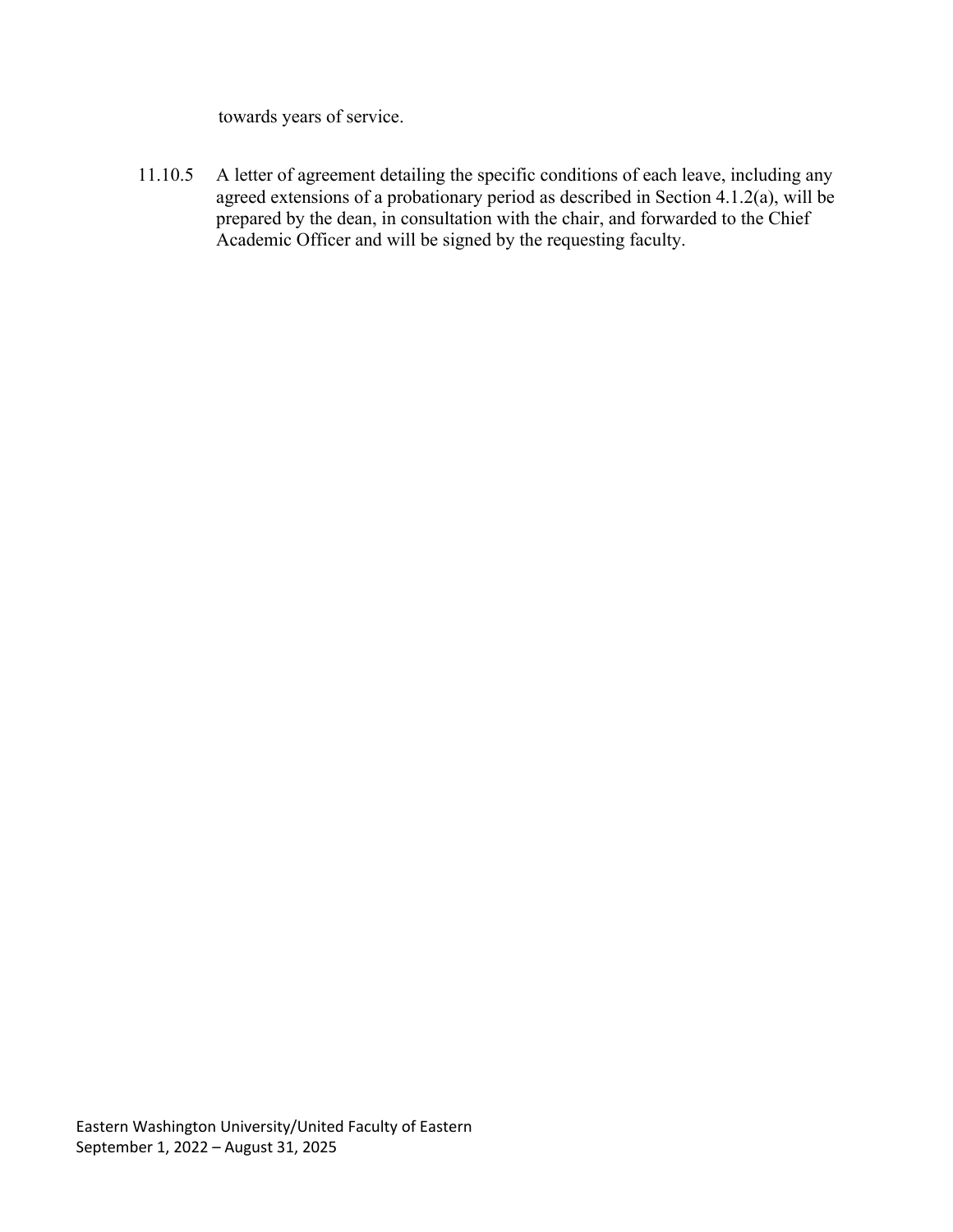## **ARTICLE 12: GRIEVANCE PROCEDURE**

- 12.1 Purpose. The purpose of this procedure is to provide a process for the prompt and fair resolution of grievances. This procedure shall be the exclusive means of resolving grievances.
- 12.2 Definition of Grievance. A grievance is a dispute between the University and the UFE, on its own behalf or on behalf of an employee or group of employees, over an alleged violation, misinterpretation or misapplication of an express term or provision of this Agreement.
- 12.3 Time Limits. Time limits within the grievance procedure may be waived or extended by the mutual agreement of both Parties. If the UFE, on behalf of the employee(s), fails to act or respond within the specified time limits, the grievance will be considered waived. If the University fails to respond within the specified time limits, the grievance shall proceed to the next step of the grievance procedure.
	- 12.3.1 The day after the event, act or omission, or the day after the faculty member(s) or UFE knew or should have known of the event, act or omission, shall be the first day of a timeline under this Article. In the event a time limit under this Article ends on a weekend or holiday, the deadline will automatically be extended to the following University business day.
	- 12.3.2 Submissions will be considered timely under this Article if they are received by 5:00 p.m. on the last day called for under an applicable time limit.

# 12.4 Submission of Grievances and Responses.

- 12.4.1 All grievances and requests for arbitration must be submitted to the University's Human Resources Labor Relations Manager, or designee, Office, by fax, hard copy, or electronic mail. University responses will be submitted to the UFE's business representative and/or office UFE President and Vice President of Labor Management by fax, hard copy, or electronic mail.
- 12.4.2 Grievances shall include the following:
	- (a) the specific term(s) of the Agreement allegedly violated, misinterpreted, or misapplied;
	- (b) a statement of the grievance; and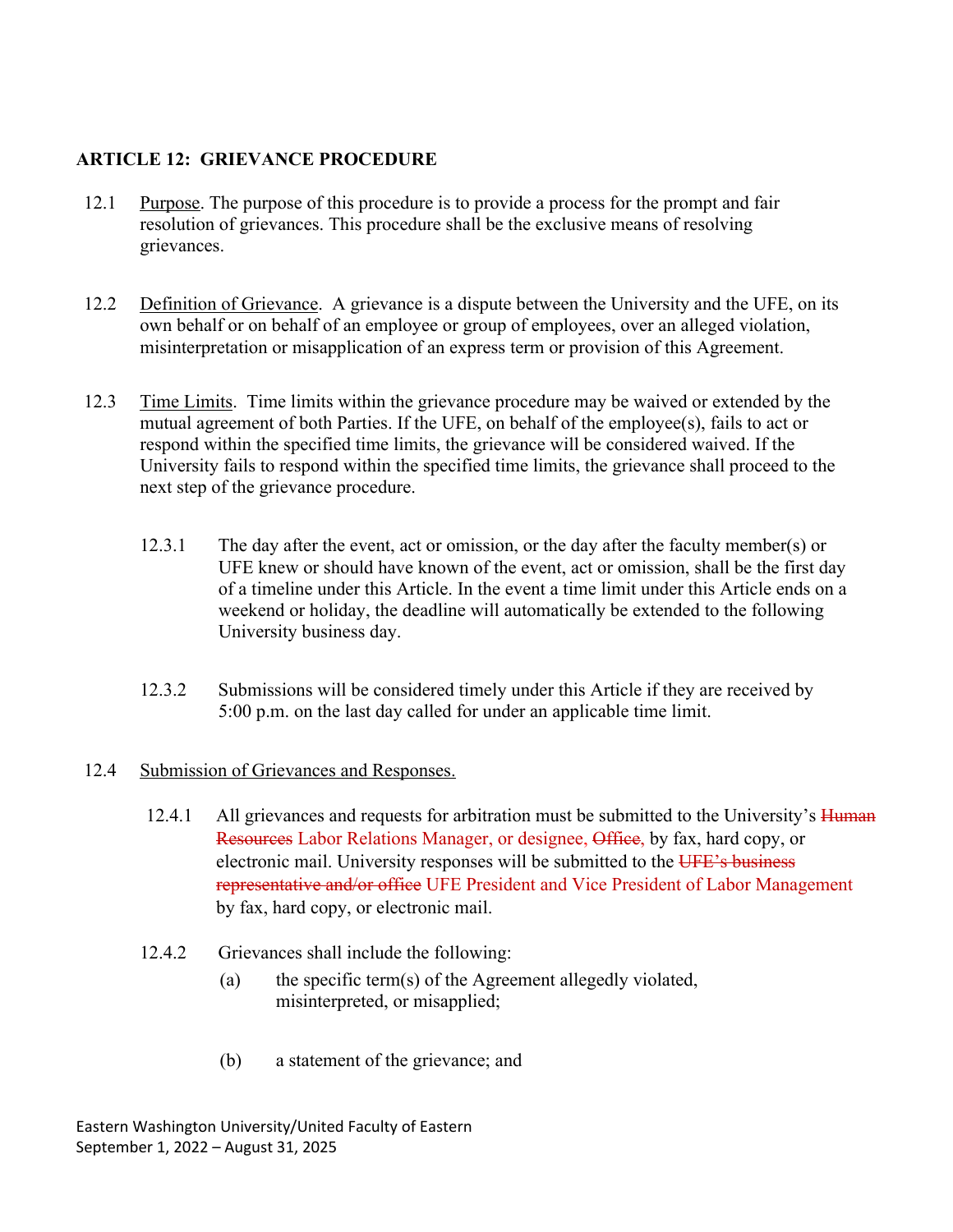- (c) the remedy sought.
- 12.5 Cooperation between the Parties. The University and the UFE will supply each other with requested information reasonably needed to facilitate processing the grievance. Any meetings scheduled to discuss a grievance will be set at mutually convenient times.
- 12.6 Informal Resolution. Nothing in this Article should be read to preclude the parties from attempting to resolve issues through informal discussions prior to filing a grievance.

### 12.7 Process.

- 12.7.1 Step 1. Regardless of the status of any informal discussions regarding a potential grievance, the UFE shall submit the grievance within twenty-one (21) calendar days of the day the faculty member(s) or UFE knew or reasonably should have known of the events giving rise to the grievance. The appropriate Dean shall hold a meeting with the grievant and his or her UFE representative within fourteen (14) calendar days of his or her receipt of the grievance, and shall respond to the grievance in writing within fourteen (14) calendar days of such meeting.
- 12.7.2 Step 2. Should Step One fail to resolve the grievance, within fourteen (14) calendar days following its receipt of the Dean's Step 1 response, the UFE shall submit the written grievance to the University's Labor Relations Manager, or designee, Human Resources Office for consideration by the Provost. The Provost shall hold a meeting with the grievant and his or her UFE representative within fourteen (14) calendar days of the receipt of the grievance, and shall respond in writing to the grievance within fourteen (14) calendar days of such meeting. Grievances challenging a suspension or termination, or a grievance alleging a violation(s) by the Provost shall be initially considered by the Provost at Step 2.
- 12.7.3 Step 3. Should Step Two fail to resolve the grievance, the UFE shall submit a written request to the University's Labor Relations Manager, or designee, to arbitrate the grievance within fourteen (14) calendar days after its receipt of the Provost's Step 2 response. The UFE shall simultaneously submit a written request for arbitration to the American Arbitration Association (AAA) or the Federal Mediation and Conciliation Service and request that the Parties be provided with the names of seven (7) qualified arbitrators from the Washington, Oregon or Idaho area. Upon receipt of the names of the seven (7) arbitrators from AAA, the parties will meet within ten (10) days to choose an arbitrator from the list provided. The arbitrator shall be chosen by the strike method. The party exercising the first strike shall be the loser of a flip of a coin.
- 12.8 Rules. The Parties agree that if there is question of arbitrability that the arbitrator shall rule on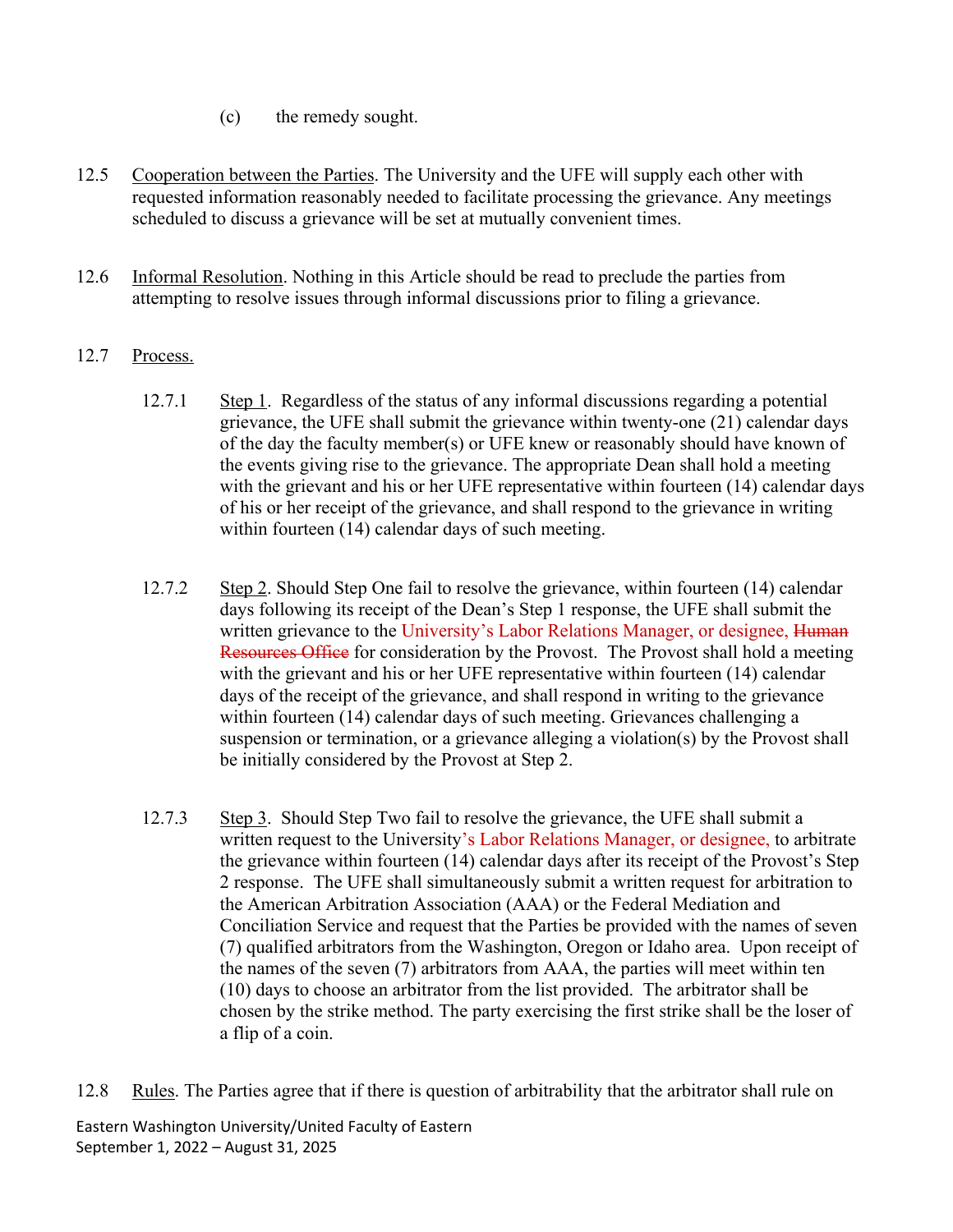the arbitrability issue before scheduling a hearing on the case in main.

12.8.1 The arbitrator will:

- (a) Have no authority to rule contrary to, add to, subtract from, or modify any of the provisions of this Agreement;
- (b) Be limited in his or her decision to the grievance issue(s) set forth in the original written grievance unless the Parties agree to modify it;
- (c) Not make any award that provides a faculty member with compensation greater than would have resulted had there been no violation of this Agreement.
- 12.8.2 Arbitrations will take place in accord with the Labor Arbitration Rules of AAA unless the Parties agree otherwise in writing.
- 12.8.3 The arbitrator shall issue written decision to the Parties within thirty (30) calendar days of the close of the hearing or the submission of post-hearing briefs, whichever is later. The decision shall be final, conclusive and binding on the University, the UFE and the faculty members; provided that the decision does not include action by the arbitrator beyond his or her jurisdiction.

### 12.8.4 Arbitration Costs.

- (a) The expenses and fees of the arbitrator and the cost (if any) of the hearing room will be shared equally between the Parties. If one party chooses to use a court reporter it shall bear the costs of the court reporter. The other party may obtain a copy of the court reporter's report by agreeing to share the cost of the court reporter at the time it makes the request for a copy of the transcript.
- (b) If the arbitration hearing is postponed or canceled because of one party, that party will bear the cost of the postponement or cancellation. The costs of any mutually agreed postponements and/or cancellations will be shared equally by the Parties.
- (c) Each party is responsible for the costs of its staff representatives, attorneys, and all other costs related to the development and presentation of its case.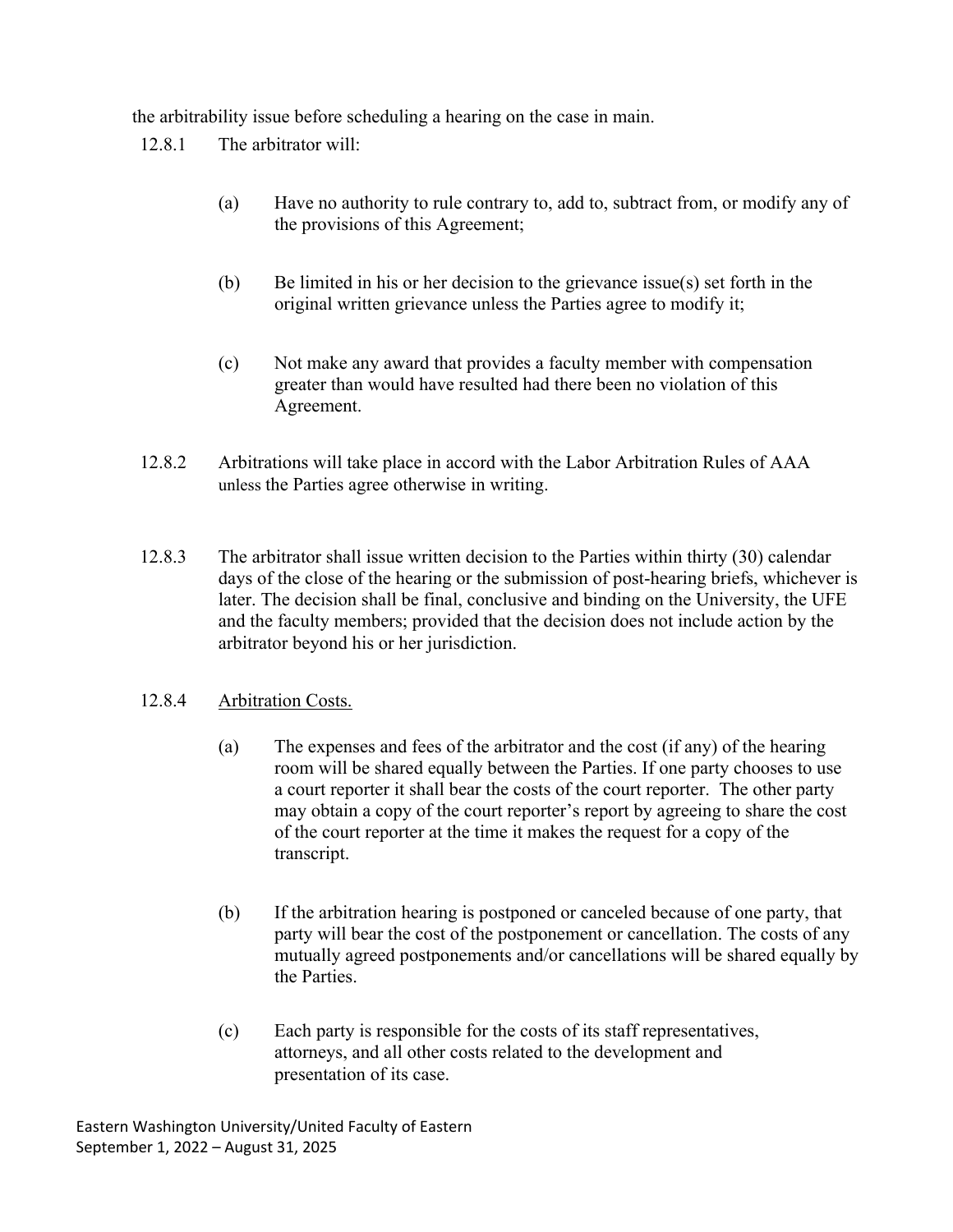#### 12.9 General Provisions.

- 12.9.1 Documents related to the processing of a grievance will be maintained and filed separately from the personnel files of affected faculty members.
- 12.9.2 No faculty member shall suffer reprisals for filing a grievance, for being a witness in a grievance, or for participating in the grievance process.
- 12.9.3 By mutual agreement the Parties may choose to utilize an expedited arbitration process.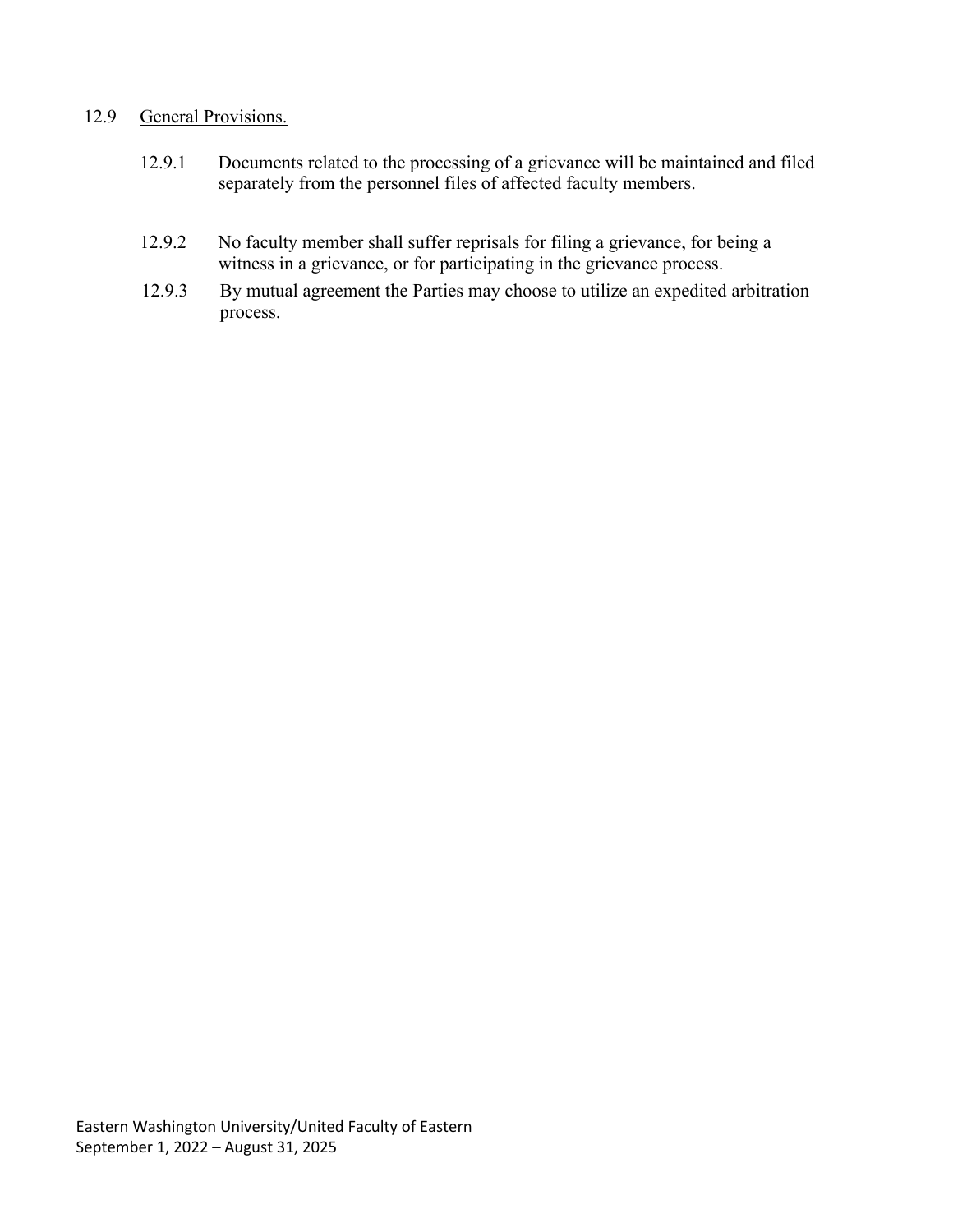## **ARTICLE 13: CONSTRUCTIVE ACTION**

- 13.1 Constructive Action. Constructive action is a less-formal, non-disciplinary approach to resolving employee issues. It is used to try to resolve workplace issues between the University and a faculty member and/or to clarify expectations. It does not require compliance with the University's investigative guidelines. Constructive action is not discipline.
- 13.2 Types of Constructive Actions. Constructive action may involve discussion, clarification of expectations, verbal coaching or counseling, written coaching or counseling, or an improvement plan. Constructive action will be initiated by the dean.
- 13.3 Constructive action cannot be challenged through the grievance process. Because constructive action is not discipline, there is no need for a faculty member to have UFE representation in the constructive action process. Either the faculty member or the University may suggest that a representative from the UFE and/or human resources observe the meeting.
- 13.4 The result of constructive action shall be documented in the dean's file and the faculty member's personnel file. Faculty will be provided with a copy of the result of the constructive action. If the constructive action is successful, the constructive action files will be removed from the faculty's personnel file and the dean's file after two (2) years or the end of the evaluation cycle, whichever is shorter. At the request of the UFE President or at the Chief Academic Officer's discretion, the Chief Academic Officer may at their discretion, and in consultation with the Human Resources Office, elect to remove constructive action files from a faculty member's personnel file before two (2) years under unusual and/or extraordinary circumstances.
- 13.5 If the workplace issue is repeated or if constructive action fails to correct an issue, the University may address the issue through progressive discipline as described in Article 14 – Discipline.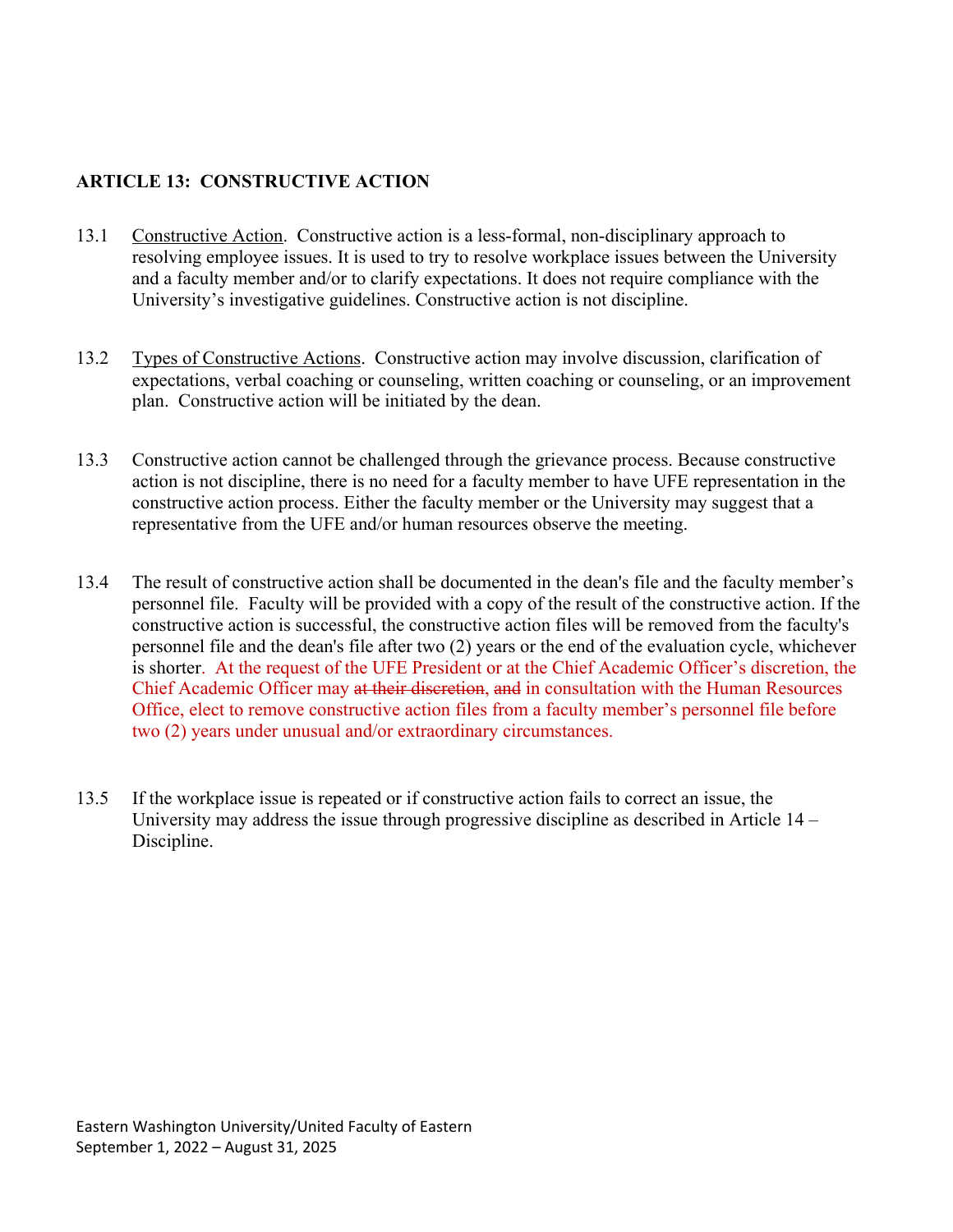### **ARTICLE 14: DISCIPLINE**

- 14.1 Just Cause. No faculty member shall be disciplined or discharged without just cause. Just cause guidelines commonly used by arbitrators are set forth in Appendix A.
- 14.2 Progressive Discipline. The University shall apply where appropriate the principles of progressive discipline which include, but are not limited to, the following steps: verbal warning, written warning, suspension without pay and, finally, discharge. The University will not be required to apply progressive discipline where the nature of the offense calls for immediate discharge or imposing discipline without progression.

#### 14.3 Disciplinary Procedures.

- 14.3.1 Informal meetings between the University and faculty members regarding workplace issues are encouraged.
- 14.3.2 Faculty members shall be given a reasonable opportunity to respond to complaints which could lead to discipline.
- 14.3.3 The University has adopted guidelines for conducting investigations into alleged misconduct and/or violation of laws, regulations, or policies relevant to the University and its constituents. The current version of these guidelines can be found at EWU Guideline 401-01. Faculty members have an obligation to cooperate with investigations conducted by the University.
- 14.3.4 Faculty members are entitled, at their option, to have UFE representation during any meeting to discuss disciplinary action, or during any investigatory interview conducted by the University that the faculty member reasonably believes may result in discipline of the faculty member. During any such investigatory interview, a participating UFE representative will be given the opportunity to ask questions, offer additional information and counsel the faculty member. The University will notify faculty members before the start of any meeting or interview governed by this Section of the right to UFE representation, and shall permit the faculty member reasonable time to arrange for participation of a UFE representative.
- 14.3.5 If prior to or during a meeting between the University and a faculty member, the University concludes that discipline could result from the information provided by the faculty member, the meeting shall be designated as a disciplinary meeting by the University. All disciplinary meetings shall be conducted in private.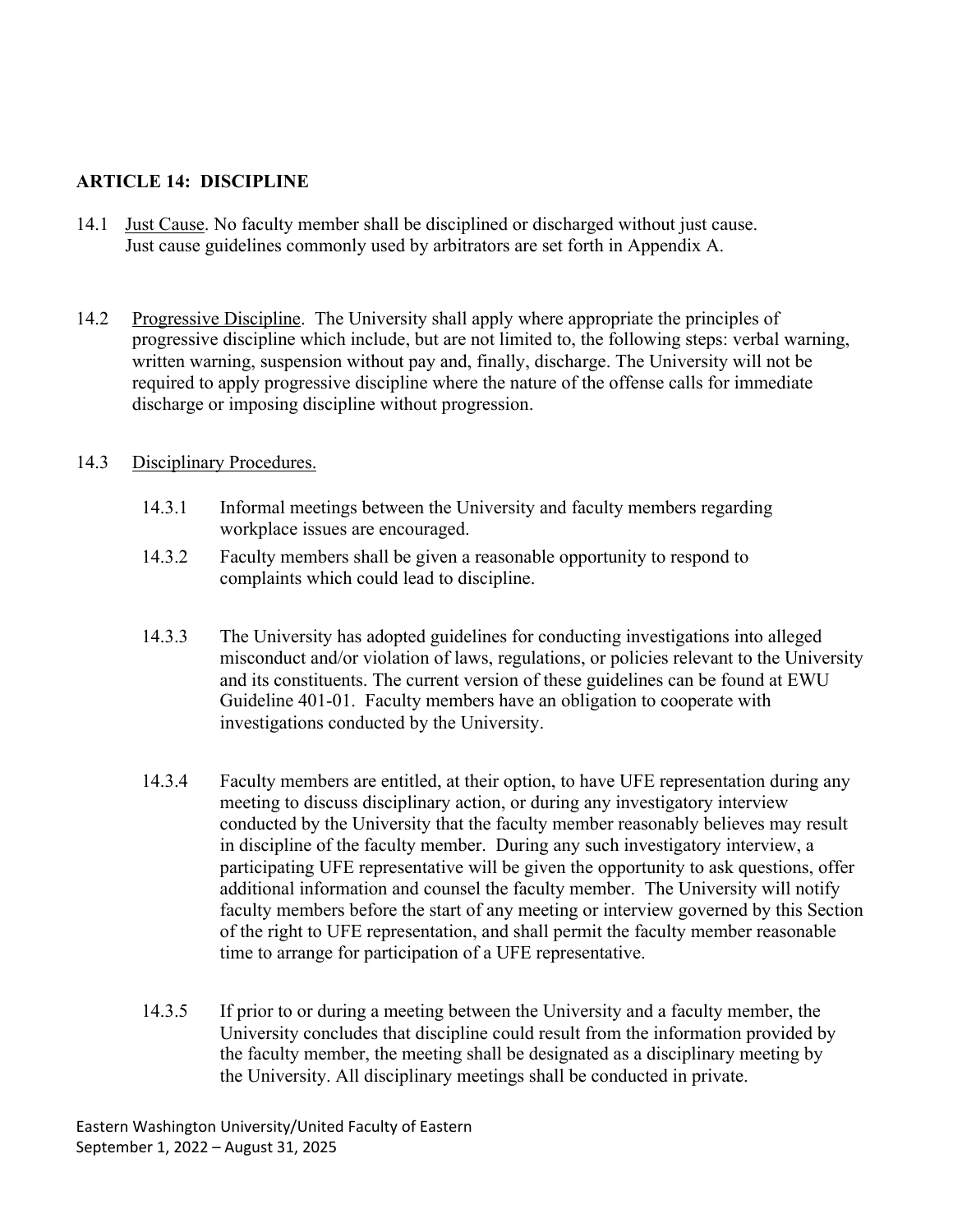#### 14.4 Pre-Disciplinary Procedure.

- 14.4.1 Notice of Intent to Discipline. If the University intends to impose discipline that involves a loss of pay or termination of employment, the University shall inform the faculty member of its intent in writing. The written notice shall describe the event or conduct with sufficient particularity to permit the employee to understand the reason for the proposed discipline.
- 14.4.2 Pre-Disciplinary Meeting. The University will schedule a Pre-Disciplinary Meeting to permit the faculty member to provide any additional information the faculty member wishes the University to consider prior to finalizing its decision regarding discipline.
- 14.4.3 Disciplinary Decision. No later than fourteen (14) calendar days after the close of the Pre-Disciplinary Meeting, the University shall inform the faculty member of its disciplinary decision in writing. The disciplinary decision shall be documented in the faculty member's personnel file, and may be used as a basis for progressive discipline should the workplace issue be repeated or if disciplinary action failed to correct an issue.
- 14.5 Disciplinary Procedures Title IX of the Education Amendments Act of 1972 The Disciplinary Procedures for Title IX matters are set forth in Appendix F.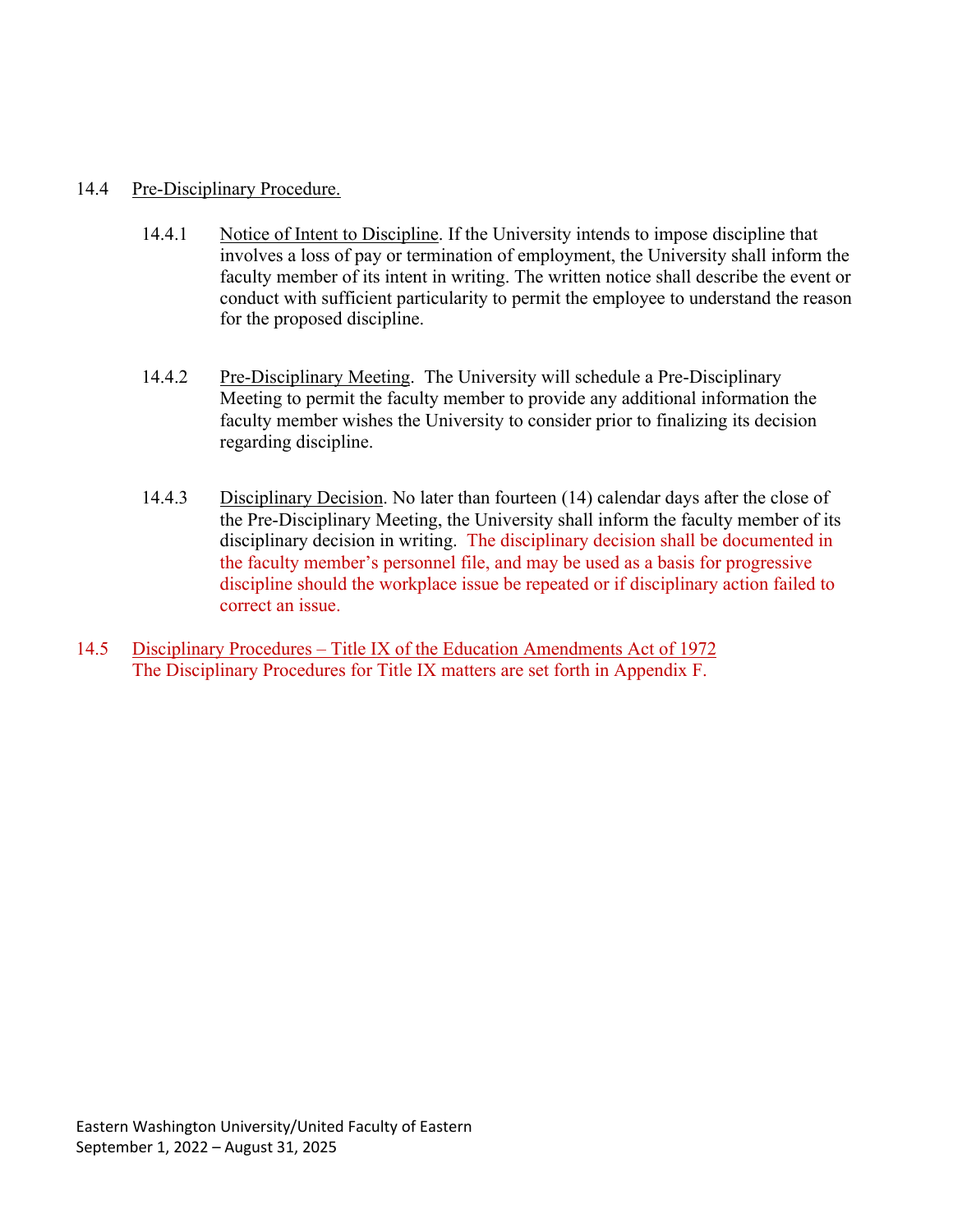## **ARTICLE 15: REDUCTION IN FORCE**

- 15.1 Program Reduction and Discontinuance. The reduction or discontinuation of a program is a function of the University in its regular review of departments and programs, resource allocation and strategic planning. Program review, enrollment trends or severe financial crisis may prompt program discontinuance.
	- 15.1.1 The University will set up its own procedures for program discontinuance. The current iteration of these procedures is contained in "Degree Program Discontinuance at Eastern Washington University" approved by the Academic Senate on January 28, 2002, and subsequently approved by the Board of Trustees.
	- 15.1.2 The University will make reasonable efforts to plan needed changes in educational programs so as to minimize sudden unexpected shifts of staffing of program units. In meeting changes brought about by shifts in student enrollment or program development, it is frequently necessary to change the faculty allocation to a given department or program unit. Such decisions shall be made by the Chief Academic Officer in consultation with the deans and the department chairs in the units affected.
	- 15.1.3 When the Chief Academic Officer believes that the appropriate balance of faculty within a specific department or among the various departments is so distorted that it cannot be corrected without affecting positions held by probationary and/or tenured faculty, the Chief Academic Officer shall so notify the President, the chair of the Academic Senate and the president of the UFE. Before making this determination, the Chief Academic Officer will consult with the UFE as to whether the correction can/should be delayed or avoided by department reconfiguration or revitalization.
	- 15.1.4 If a program is considered for discontinuance, the existing degree Program Discontinuance Policy approved by the Board of Trustees applies. The final responsibility for institutional action shall rest with the Board of Trustees.
	- 15.1.5 In the event that a program has insufficient students, and discontinuing the program does not require the elimination of tenured or tenured track faculty positions, the program may be eliminated without following the process set out in this Section.

### 15.2 Severe Financial Crisis.

15.2.1 Whenever the President has reason to believe that a severe financial crisis may occur, the President shall notify the Academic Senate and the UFE president of the nature of the expected emergency and supply supporting documentation. Within fifteen (15) working days of receiving notice of a severe financial crisis from the President, the UFE will submit any recommendations for managing the crisis in a report to the president and the Board of Trustees. The Board of Trustees shall be responsible for declaring any state of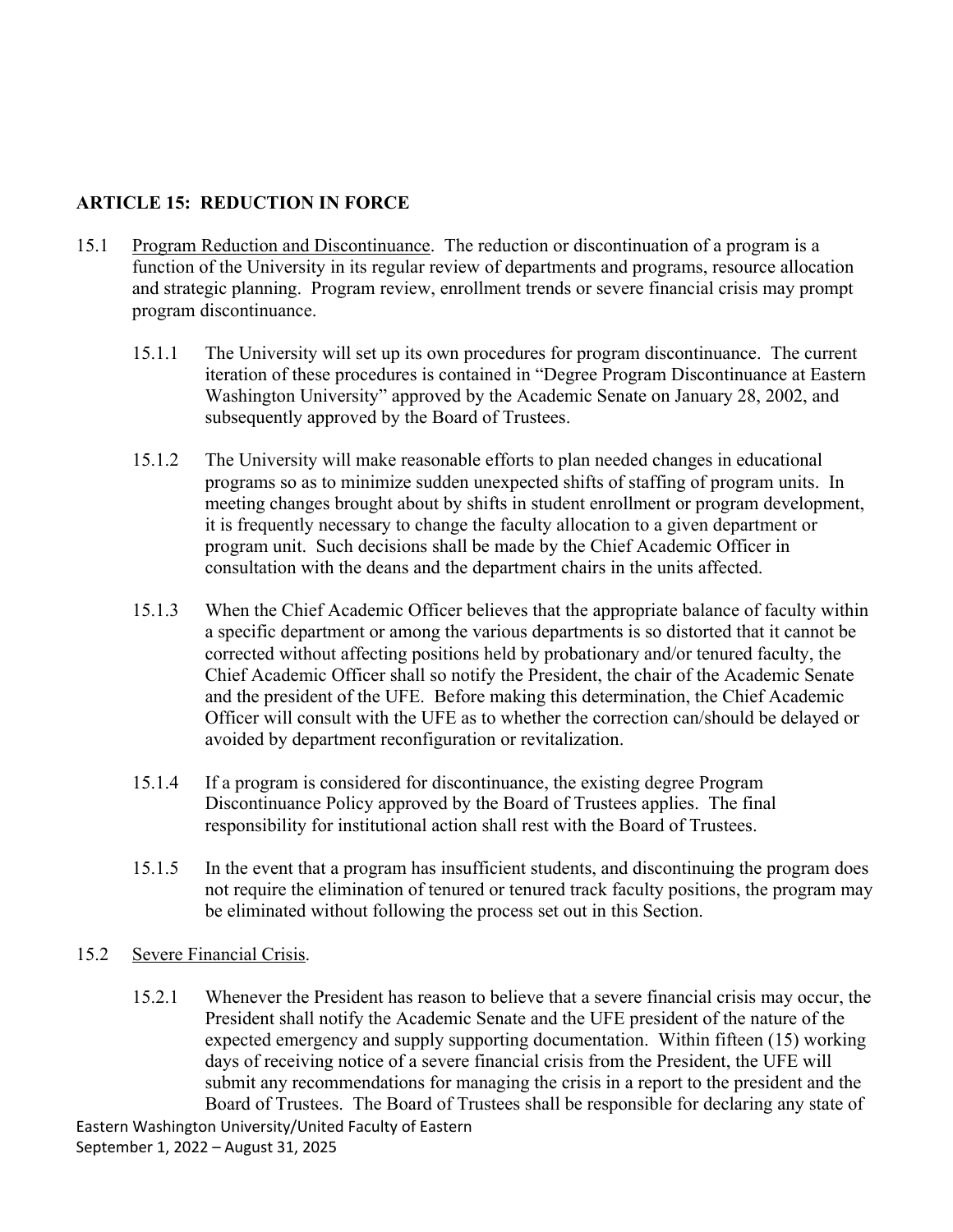University-wide severe financial crisis. Unless continued by a subsequent Board declaration, a declaration of a severe financial crisis will last no longer than one (1) fiscal biennium.

- 15.2.2 On or before such declaration by the Board of Trustees, the President shall develop a plan for meeting the emergency. The final responsibility for institutional action shall rest with the President.
- 15.2.3 Support of instructional efforts will receive highest priority when a severe financial crisis requires reduction of the funding of University programs.
- 15.3 Reduction in Force. Reduction in Force is a layoff of faculty due to a severe financial crisis or program discontinuance or reconfiguration.
	- 15.3.1 Except in the case of severe financial crisis, the President of the University shall inform the president of the UFE and the colleges/departments(s) affected of intent to implement the reduction in force at least ninety (90) days prior to implementation. The UFE, upon receipt of such written notice, may request a meeting to review the reasons for such intent and to recommend ways to reduce and/or eliminate the need to implement this provision.
	- 15.3.2 Faculty layoffs shall take place utilizing the following priority: quarterly faculty/librarians, special faculty/librarians, tenure-track faculty/librarians, tenured faculty/librarians.
	- 15.3.3 The department(s) affected shall be notified in writing of the necessary reductions by the Chief Academic Officer.
	- 15.3.4 Within fifteen (15) working days of receipt of such notice, the college(s) and department(s)/library affected, in a manner to be determined by the deans, after consultation with the UFE, shall designate the positions, including appropriate qualifications, which are required to meet program needs. These positions will be filled by seniority, *i.e.*, date of appointment to rank or special faculty within each department or library, utilizing the priority listed in Section 15.3.2 above, provided the faculty member filling the position has the necessary qualifications. The results of this process shall be placed in writing and sent to the Chief Academic Officer within the time limit specified above.
	- 15.3.5 Following receipt of the position designations from the departments(s), the Chief Academic Officer will notify within five (5) working days, those faculty members who are to be laid off.
	- 15.3.6 For layoffs resulting from program reconfiguration or discontinuance, senior lecturers, tenure-track and tenured faculty will be given notice as follows:
		- (a) Senior lecturers, and tenure-track faculty within the first year of employment, shall be notified no later than March 1, for appointments based on the academic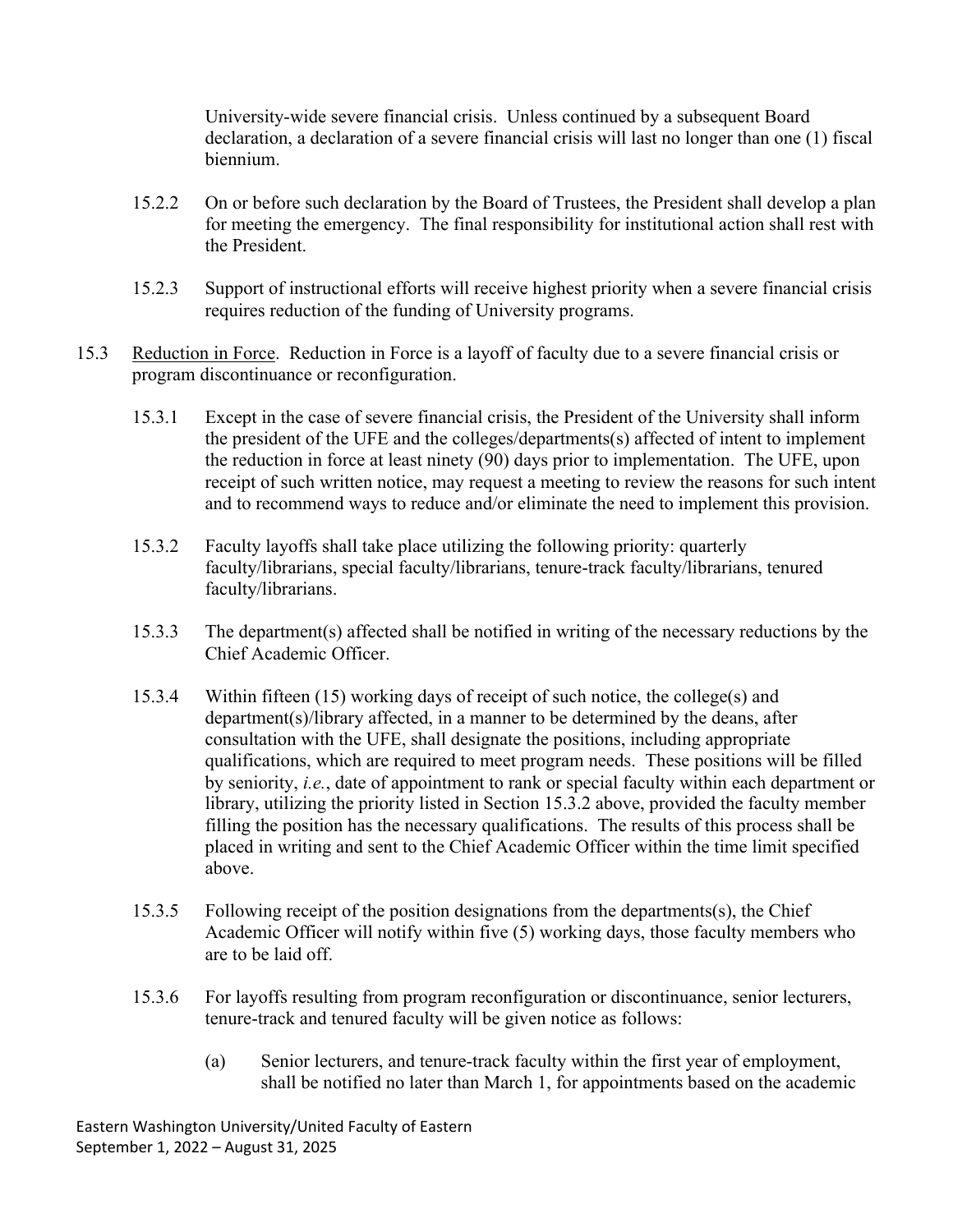year, or three (3) months prior to the end of an appointment for appointments based on an alternative period.

- (b) Tenure-track faculty within the second year of employment shall be notified no later than December 1 for appointments based on the academic year, or six (6) months prior to the end of the appointment for appointments based on an alternative period.
- (c) Tenure-track faculty with two (2) or more years of uninterrupted tenure track service, and all tenured faculty, shall be notified no later than June 1 for appointments based on the academic year, or twelve (12) months prior to the end of the appointment for appointments based an alternative period.
- 15.3.7 For layoffs resulting from a severe financial crisis, special faculty lecturers, probationary and tenured faculty will be given notice as follows:
	- (a) Special faculty, and tenure-track faculty within the first year of employment, shall be provided with a minimum of three (3) months' notice prior to their layoff.
	- (b) Tenure-track faculty within the second year of employment shall be provided with a minimum of six (6) months' notice prior to their layoff.
	- (c) Tenure-track faculty with two (2) or more years of uninterrupted tenure-track service, and all tenured faculty, shall be provided with a minimum of twelve (12) months' notice prior to their layoff.
- 15.3.8 Every effort shall be made to find suitable employment within the University for faculty laid off under this Article. Tenured faculty shall have the opportunity to obtain up to one (1) year's retraining, through remunerated leaves, for other programs which have a need for additional or replacement faculty and for which the faculty member is qualified. No faculty may be relocated without consultation with all departments concerned.
- 15.3.9 If faculty are laid off, they shall be placed on a reemployment list for up to two (2) years from the date of layoff. If two (2) or more faculty within a given department are laid off, the University shall place them on a reemployment list in order of seniority. Should a vacancy be created in that department by departure of one of the remaining department faculty whose position the laid off faculty member is qualified to fill, or an increase in the faculty allocation to that department, such vacancy cannot be filled until qualified faculty members on the reemployment list have been offered the position in order of seniority. Such offer shall be made in writing and shall provide the faculty member with thirty (30) days in which to respond. The laid off faculty member shall be required to return to employment no later than the beginning of the next academic year.
- 15.3.10 All faculty laid off under the provisions of this Section and who are subsequently rehired as indicated at Section 15.3.9 shall retain all accrued wage levels and benefits.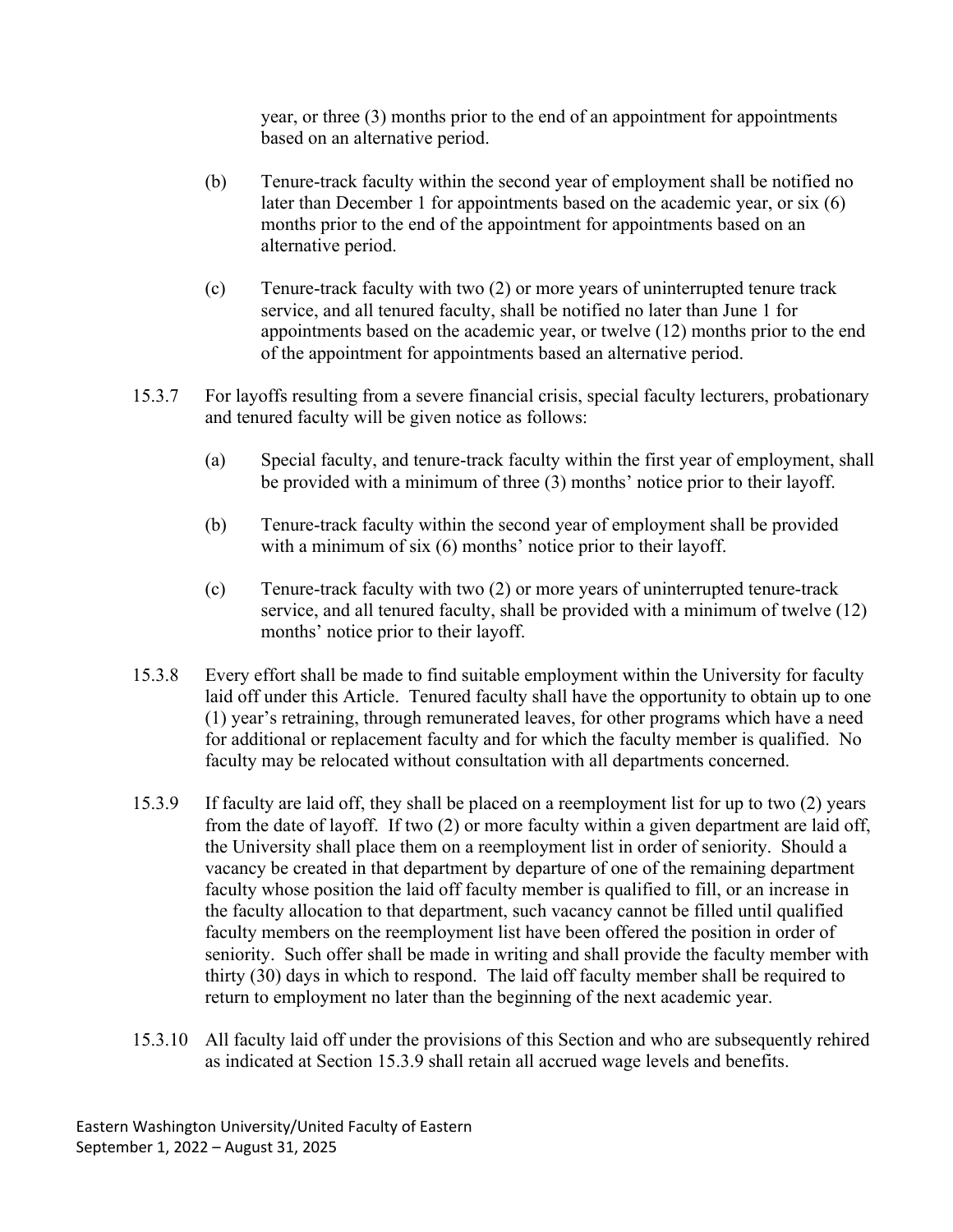### **ARTICLE 16: NONDISCRIMINATION, AND AFFIRMATIVE ACTION, AND DIVERSITY EQUITY AND INCLUSION**

- 16.1 Compliance with State and Federal Law. The parties acknowledge their mutual support for equal employment opportunity and their commitment to abide by all State and Federal law regarding nondiscrimination and affirmative action in the workplace.
- 16.2 Affirmative Action. The parties support and will cooperate in the implementation of the University's affirmative action programs. The University's Affirmative Action Plan will be provided to the Union at the time of its implementation/renewal.
- 16.3 Prohibition of Discrimination, Harassment and Sexual Misconduct. The parties agree that neither the University nor the Union shall discriminate against or harass any employee based on race, color, creed, religion, national origin, sex, pregnancy, sexual orientation, gender identity/expression, genetic information, age, marital status, families with children, protected veteran or military status, HIV or hepatitis C, status as a mother breastfeeding her child, or the presence of any sensory, mental, or physical disability or the use of a trained guide dog or service animal by a person with a disability, union membership or other protected status under University Policy 402-02, Diversity and Nondiscrimination. The parties further agree that neither the University nor the Union shall engage in any form of sexual misconduct, sexual harassment or other conduct prohibited by University Policy 402-01, Sexual Misconduct and Title IX Responsibilities.
- 16.4 Mandatory Reporting of Discrimination and Sexual Misconduct. All employees, except licensed professionals at Counseling and Psychological Services (CAPS), who become aware of incidents of discrimination or sexual misconduct are mandated to report such incidents. Reports of discrimination are to be sent to the Director of Equal Opportunity as detailed in University Policy 402-02, Diversity and Nondiscrimination, Section 4.1. Reports of sexual misconduct are to be sent to the Title IX Coordinator within twenty four (24) hours of becoming aware of an incident, as detailed in University Policy 401-01, Sexual Misconduct and Title IX Responsibilities, Chapter 2.
- 16.5 Prohibition of Bullying. The parties support the prohibition on bullying at the University. Behaviors constituting bullying, instructions on filing complaints of bullying and the University's processes for investigating and responding to complaints of bullying are outlined in the University's Bullying Policy.
- 16.6 Concerns Regarding the Workplace Environment. The University is committed to providing equal employment opportunity, consideration and treatment for all employees. Faculty are encouraged to identify and report to their chairs, deans or to Academic Affairs, either individually or through their Union representatives, concerns and proposed solutions for abusive, unfair or inappropriate behavior, actions or practices by other faculty members, administrators or other members of the University community. Chairs notified of such concerns will inform their dean of the issue. The chair or responsible administrator will notify the affected faculty member(s) of the response to concerns raised, including the outcome of any investigation conducted, and, to the extent appropriate, actions taken as a result.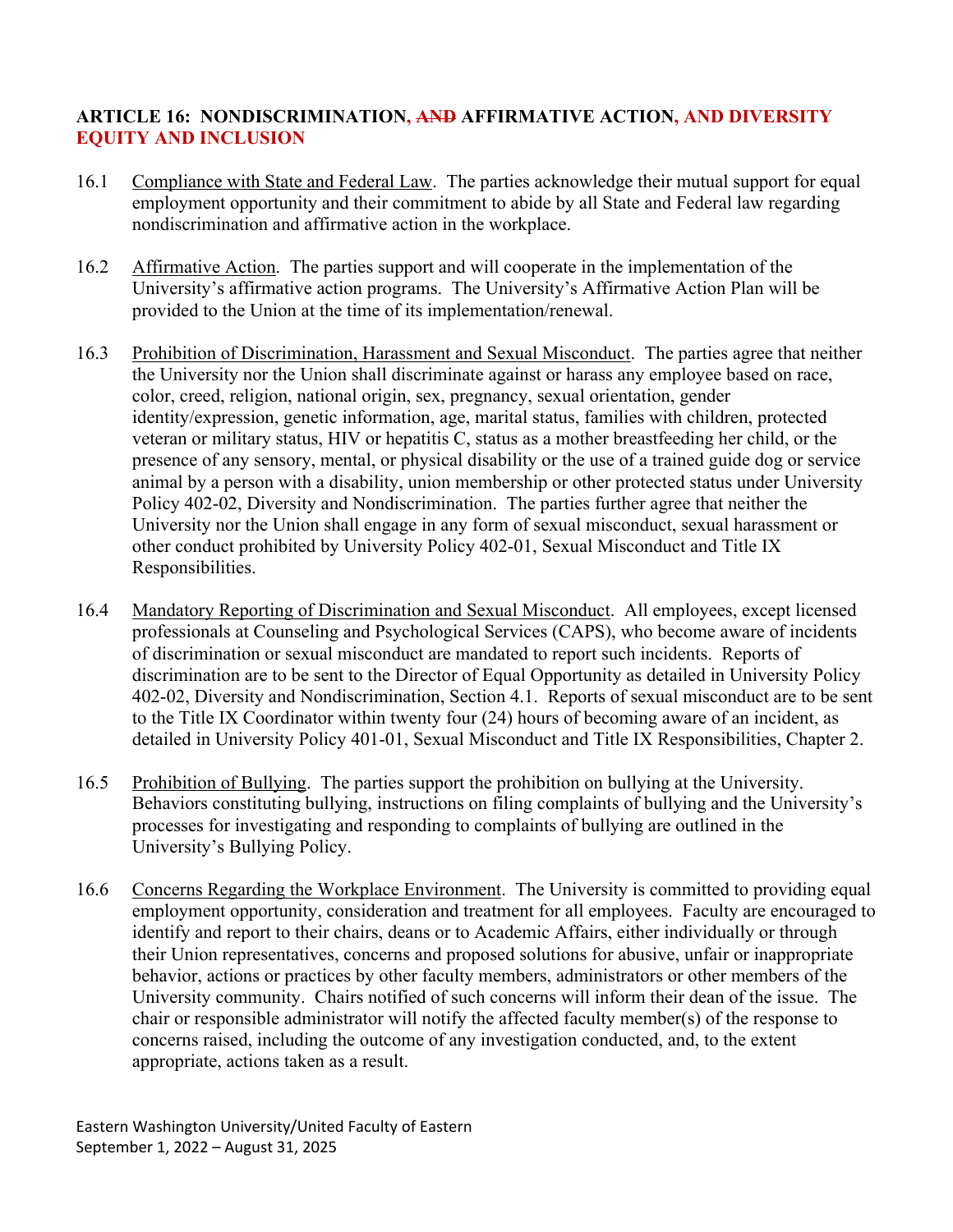- 16.7 Actions for Violations of this Article. Faculty may challenge practices or actions that they allege violate the provisions of Sections 16.1, 16.3 and 16.4 through the University's Discrimination and Bullying policies and procedures, and/or using those remedies available through applicable law. Faculty who choose to file a complaint under the University's Discrimination and Bullying policies may, at their option, choose to have union representation throughout that process. Alleged violations of Sections 16.1, 16.3 and 16.4 shall not be the subject of grievances under Article 12.
- 16.8 Investigation Guideline. The University has adopted guidelines for conducting investigations into alleged misconduct and/or violations of laws, regulations or policies relevant to the University Guideline 401-01, Investigations. Faculty members have an obligation to cooperate with investigations conducted by the University.
- 16.9 Diversity, Equity, and Inclusion (DEI).

(a) *Mandatory training for faculty and staff.* Faculty are required to attend DEI training starting in 2022. The training will provide faculty with tools to address matters related to antiracism, diversity, equity and inclusion.

(b) *Department/Program Faculty Engagement with University Experts in DEI and Social Justice*. Department Chairs and Program Directors are encouraged to meet with University experts in DEI and social justice, including Independent Academic Program Directors, to explore ideas to enhance department initiatives to create and maintain a culture of belonging and recruiting and retaining students from historically marginalized communities.

(c) *Pilot Project to increase student diversity and inclusion.* During the 2022-2023 academic year, UFE and EWU in JMLC will explore opportunities for faculty to participate in student recruitment and retention to increase student diversity.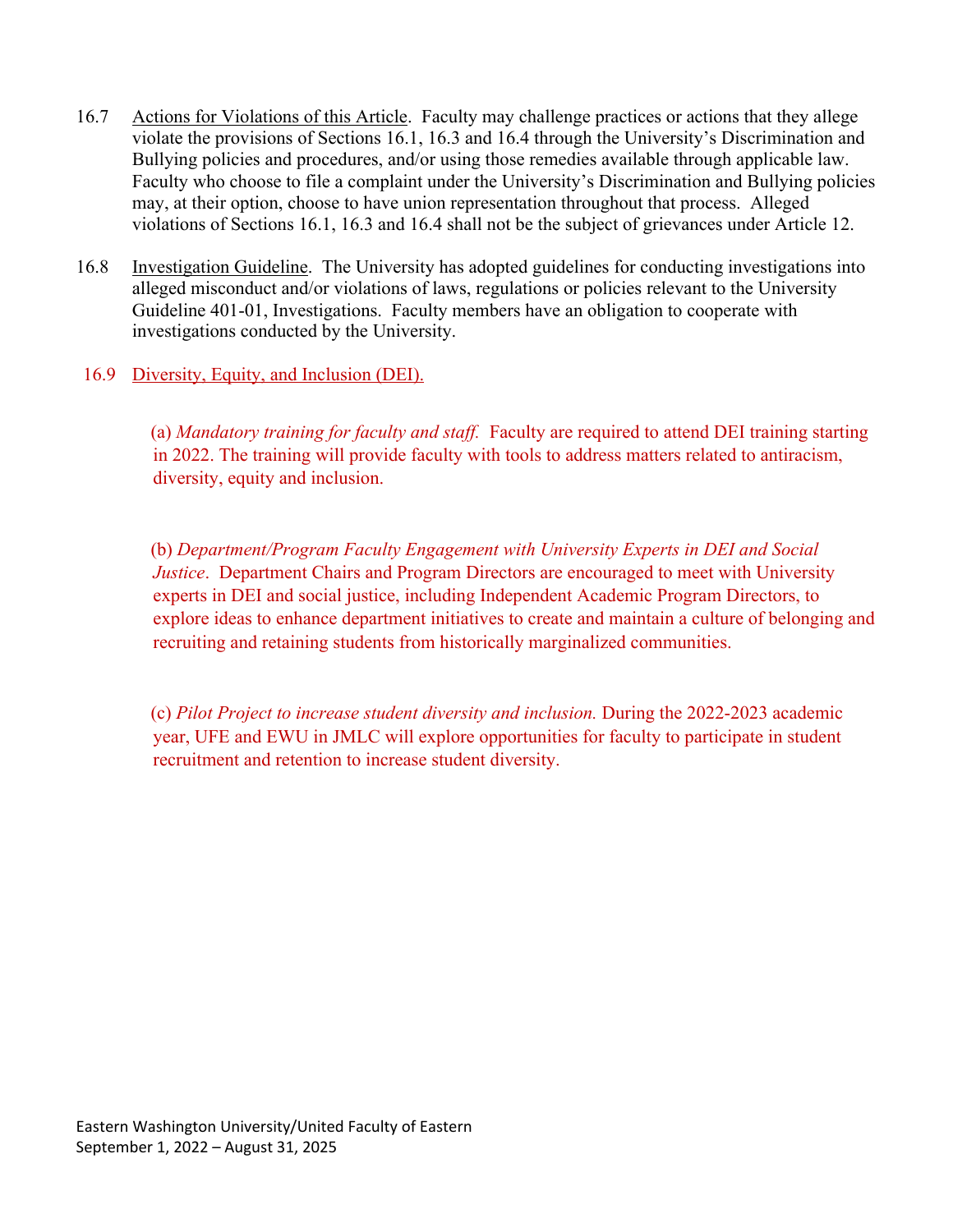## **ARTICLE 17: INTELLECTUAL PROPERTY RIGHTS**

- 17.1 In recognition of the importance of providing uniform policies and procedures for the regulation and administration of intellectual property rights generated by the activities of its faculty, employees, and others associated with the University, such as visiting scholars, the University has adopted and will maintain an Intellectual Properties Policy. In the event the University wishes to make changes to the Intellectual Properties Policy, it will first provide written notice of its proposed changes to the UFE and, if requested, will bargain with the UFE over any proposed changes.
- 17.2 This Article supersedes any EWU intellectual property policy to the extent of it being in conflict with any such policy provision.
- 17.3 Definitions
	- 17.3.1 Normal and Customary Supported Works. Normal and customary supported works are those works developed with no more than the normal support provided to employees of the University including, but not limited to, general computer support, internet resources, email, library resources, and office and lab space. The use of these resources that are ordinarily available to employees shall be regarded as normal and customary support by the University and shall not entitle the University to ownership rights for an intellectual property. The University will not construe the provision of personal office, departmental facilities, library, laboratory, word processing, data processing, or computer facilities as solely of themselves constituting significant use of space or facilities. Nor will the University construe the payment of salary of University-funded faculty research grants or professional leaves solely of themselves to constitute significant use of funds.
	- 17.3.2 Works for Hire. Works for hire are those works that result from a signed contract with the University that details specific work that is above and beyond the normal and customary supported work of a University faculty member. Faculty will be compensated for works for hire above and beyond their regular salary for normal and customary supported work.
- 17.4 The University does not claim ownership rights to "traditional academic works" that result from normal and customary supported work. They are created independently and at the creator's initiative for traditional academic purposes. Examples include class notes, books, theses and dissertations, computer programs, phone or computer-based application, databases, computer scripts, scholarly or educational videos, content contained within modules within learning management systems, online courses, paper or computer-based maps and geospatial data, PowerPoint or other slides, recorded lectures, laboratory and homework exercises, educational software (also known as courseware or lessonware), articles, non-fiction, fiction, poems, musical works, dramatic works including accompanying music, pantomimes and choreographic works, pictorial, graphic and sculptural works, scripts and screenplays or other works of artistic imagination that are not created as an institutional initiative.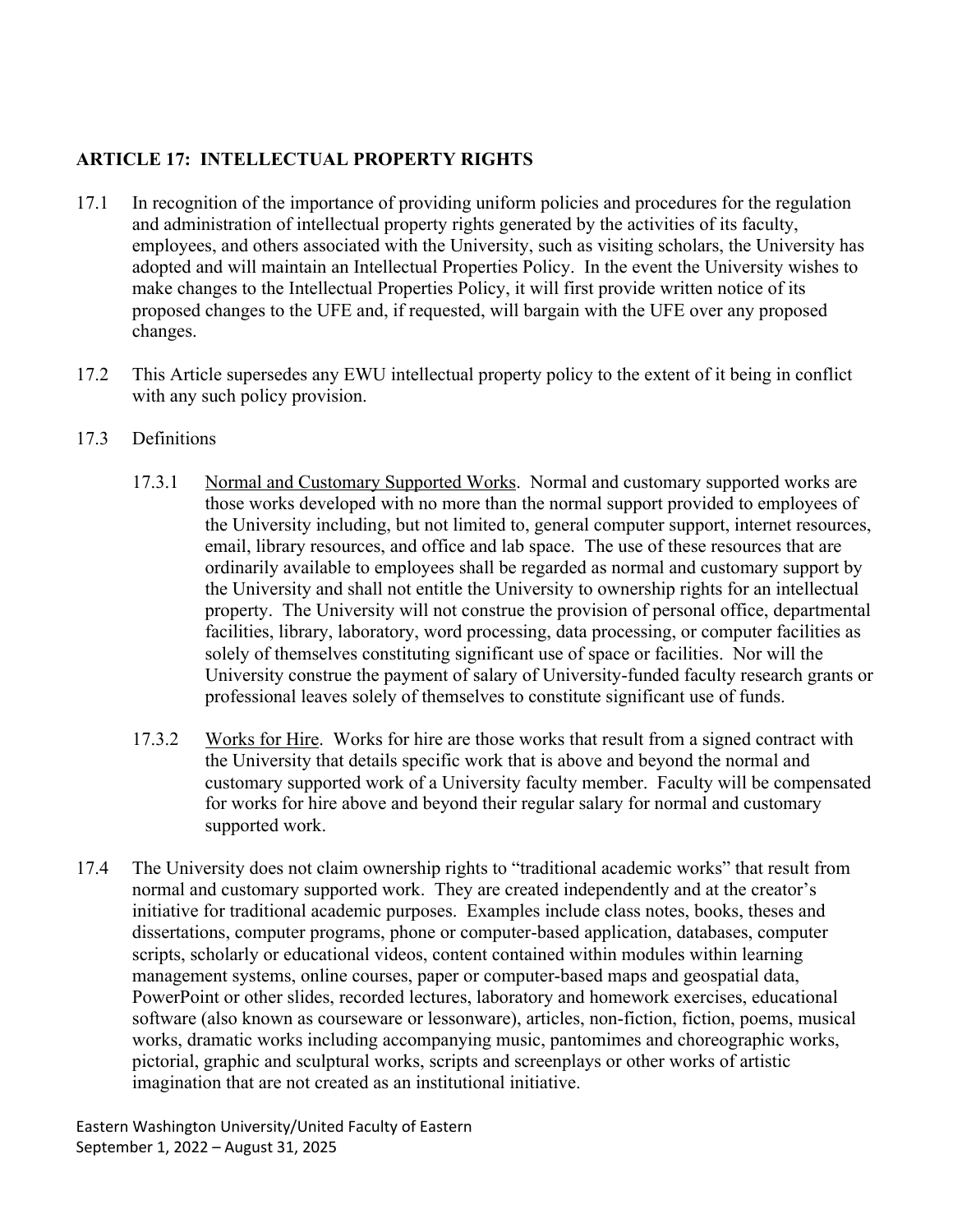- 17.5 Faculty shall have exclusive ownership rights to all copyrightable material that is not work for hire. Material is not work for hire if it is produced within the scope of a faculty member's normal responsibilities. Such material created by the faculty member remains the intellectual property of the author/inventor/creator, regardless of whether it is stored in paper or electronic form in University-owned cabinets, computer files, course management systems, course delivery systems, or electronic storage devices. Works for hire are the result of a faculty member having been commissioned in writing by the University to produce a specific work that is explicitly out of the norm or regular duties as defined in this agreement. Intellectual property resulting from research supported by an external agreement that involves the University is governed by the provisions of the agreement between the sponsoring agency/entity and the University, as well as any applicable federal law or regulations. In the absence of any such provisions, any intellectual property deriving from external grant funding is owned by the University. If the faculty member is a part to the contract, then ownership rights are governed by the terms of the contract. For all cases where research is supported by federal grant or contract, the federal government reserves a royalty-free, nonexclusive and irrevocable right to reproduce, publish, or otherwise use the work for federal purposes and to authorize others to do so.
- 17.6 Copyrightable Intellectual Properties Resulting from Personal or Private Research, Scholarship, and Creative Works (i.e. Normal and Customary Works).
	- (a) The University shall have no vested interest in intellectual properties clearly resulting from personal or private enterprise, without more than normal or customary cost or expense to, or use of facilities, equipment or staff of, the University.
	- (b) Insofar as faculty members have an obligation to produce scholarly and creative works, they may use University property to create such scholarship and creative work to the extent permitted by the Washington State Ethics Law, Chapter 42.52 RCW, University Policy 901-01, Ethical Standards, and the University Policy 901-02, Appropriate Use of University Resources. The University has no claim on the revenues generated from these properties created by individual effort. Revenues generated by intellectual properties created by the individual effort of the faculty member (or members) remain with the faculty member(s).
	- (c) EWU will amend its University policies to be consistent with Washington State Senate Bill 5854, Higher Education Faculty-Ethics. UFE will have the right to request to bargain any mandatory subject related to the new policy.
- 17.7 Course Materials. For all courses developed as normal and customary work the University will have a limited license to use the course materials for one (1) academic year following
	- (a) The developing faculty member's last date teaching the course or
	- (b) After a physical or other disability prevents the faculty member from continuing teaching the course or prevents the faculty member from teaching the course in the future. This license shall be for the sole purpose of allowing another faculty member to teach the course due to unavailability of the faculty member who developed the course.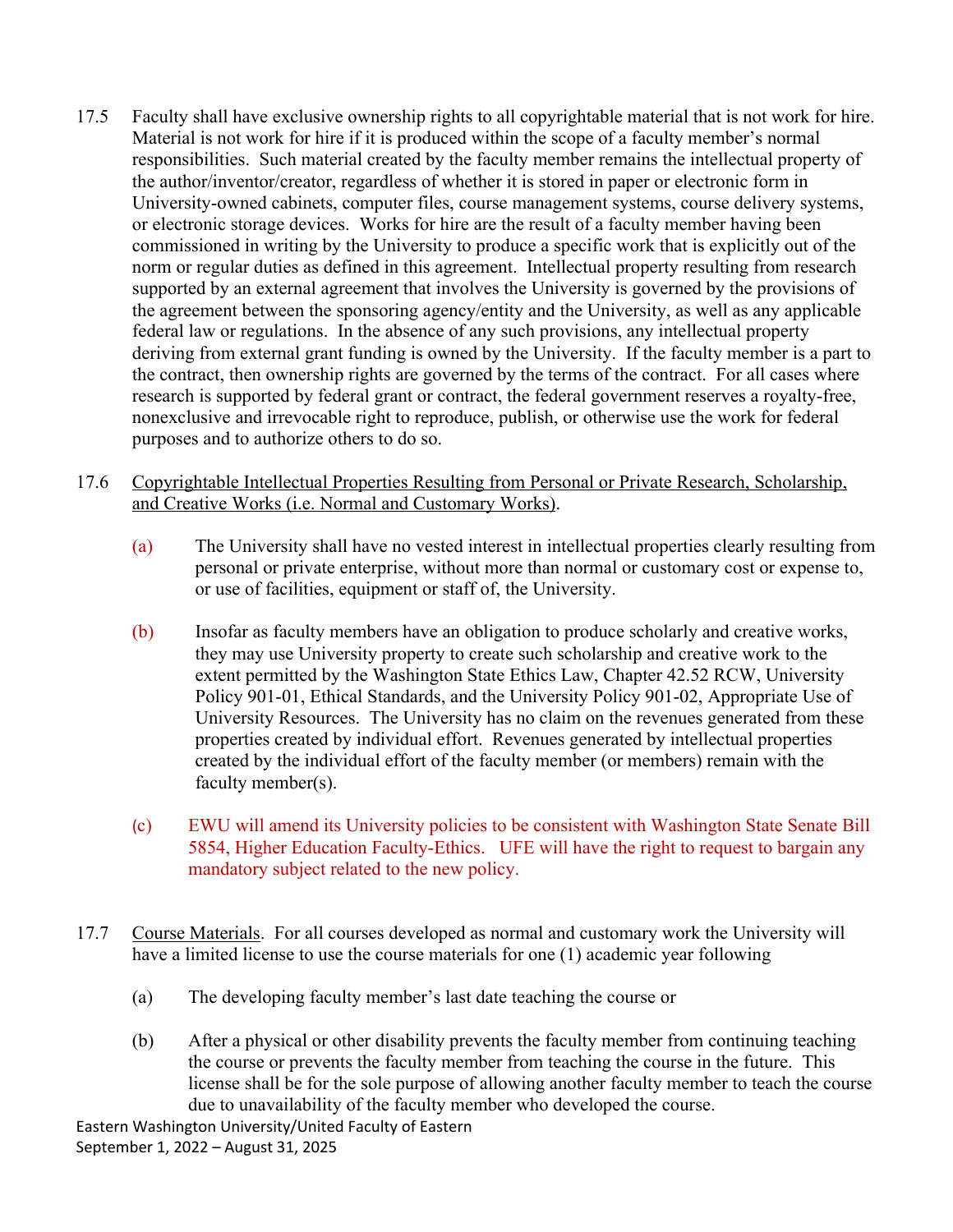- 17.8 Work for Hire Contracts. Work for hire contracts will clearly explain that the University owns such faculty work (and may share that work with other members of the faculty), how long the University owns the work, and the compensation for the work.
- 17.9 Patents and Inventions. All faculty are required to promptly disclose to the Chief Academic Officer in writing any inventions or patentable property so the University can determine whether or not a federal grant or contract is involved and whether or not the University must comply with federal regulations pertaining to sponsored research. Additional information about Patents and Inventions is in University Policy 302-04, Intellectual Property Management.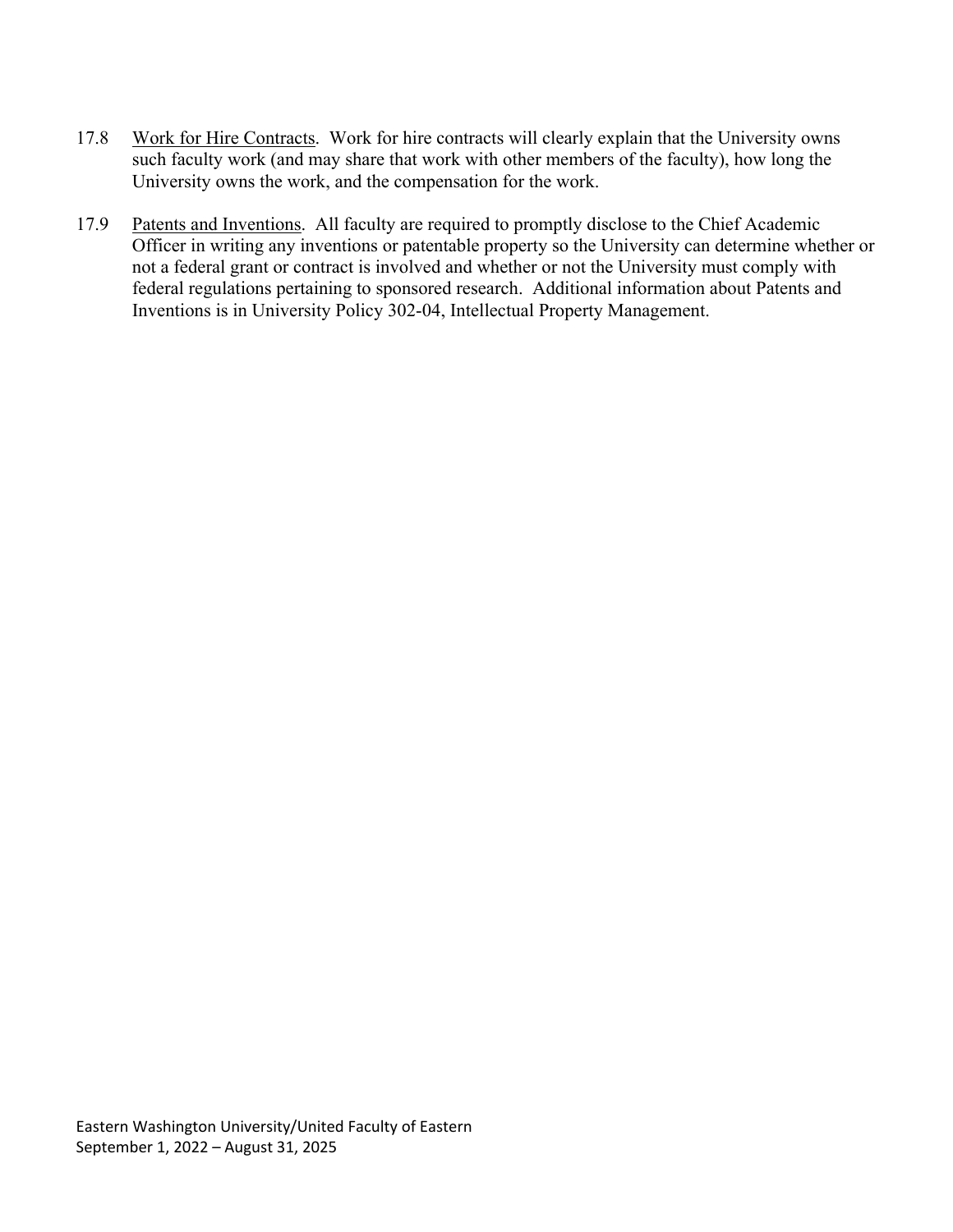## **ARTICLE 18: UFE—UNIVERSITY RELATIONSHIP**

## 18.1 UFE Rights.

- 18.1.1 UFE Service.
	- (a) Service on the UFE Executive Board, Joint Labor-Management Committee, Bargaining Committee, and/or Faculty Review Board counts as University service and will be considered in determining workloads as expressed on FAPs and workload forms.
		- (b) The UFE president, VP of Bargaining, and VP of Labor Management will receive up to a fifty percent (50%) release from teaching loads, with twenty-five percent (25%) paid by the University for contract implementation and seventy-five (75%) paid by the Union for other duties not related to collective bargaining. The UFE will pay the appropriate part-time faculty rate as specified in Article 8. The union will receive an additional five (5) credit hours of release time from the University for up to two special faculty serving on the Bargaining Committee members in academic years terms during which the Union and University actively participate in formal contract negotiations.
		- (c) On or before August 1 of each year, UFE will notify the Labor Relations Manager and the office of the Chief Academic Officer of its Joint Labor Management members and its intended purchases for the next academic year.
- 18.1.2 The UFE may purchase release time of up to five (5) credits during the summer session for the UFE president (or designee) by reimbursing the full cost of salary and benefits for such release time. In the event that the UFE president (or designee) does not otherwise have a summer contract, a contract will be issued for this purpose. On or before June 1 of each year, UFE will notify the office of the Chief Academic Officer of its intended purchase for the summer session.
- 18.1.3 The UFE may rent, for a nominal fee, an office on a space available basis.
- 18.1.4 A copy of the time, place and agenda of all Board of Trustees meetings shall be sent to the UFE president concurrent with distribution to the Board of Trustees members. In addition, the UFE president shall receive copies of the minutes of all Board of Trustee meetings.
- 18.1.5 The UFE shall designate a faculty representative who will be allowed to attend the regularly scheduled Board of Trustees meetings and report on UFE issues, consistent with the bylaws and procedures of the Board of Trustees.
- Eastern Washington University/United Faculty of Eastern 18.1.6 The UFE shall have the right to payroll deduction of dues and assessments upon the submission of a signed authorization card. The authorization shall be continued year to year unless a faculty member submits a revocation of authorization by October 15<sup>th</sup> of the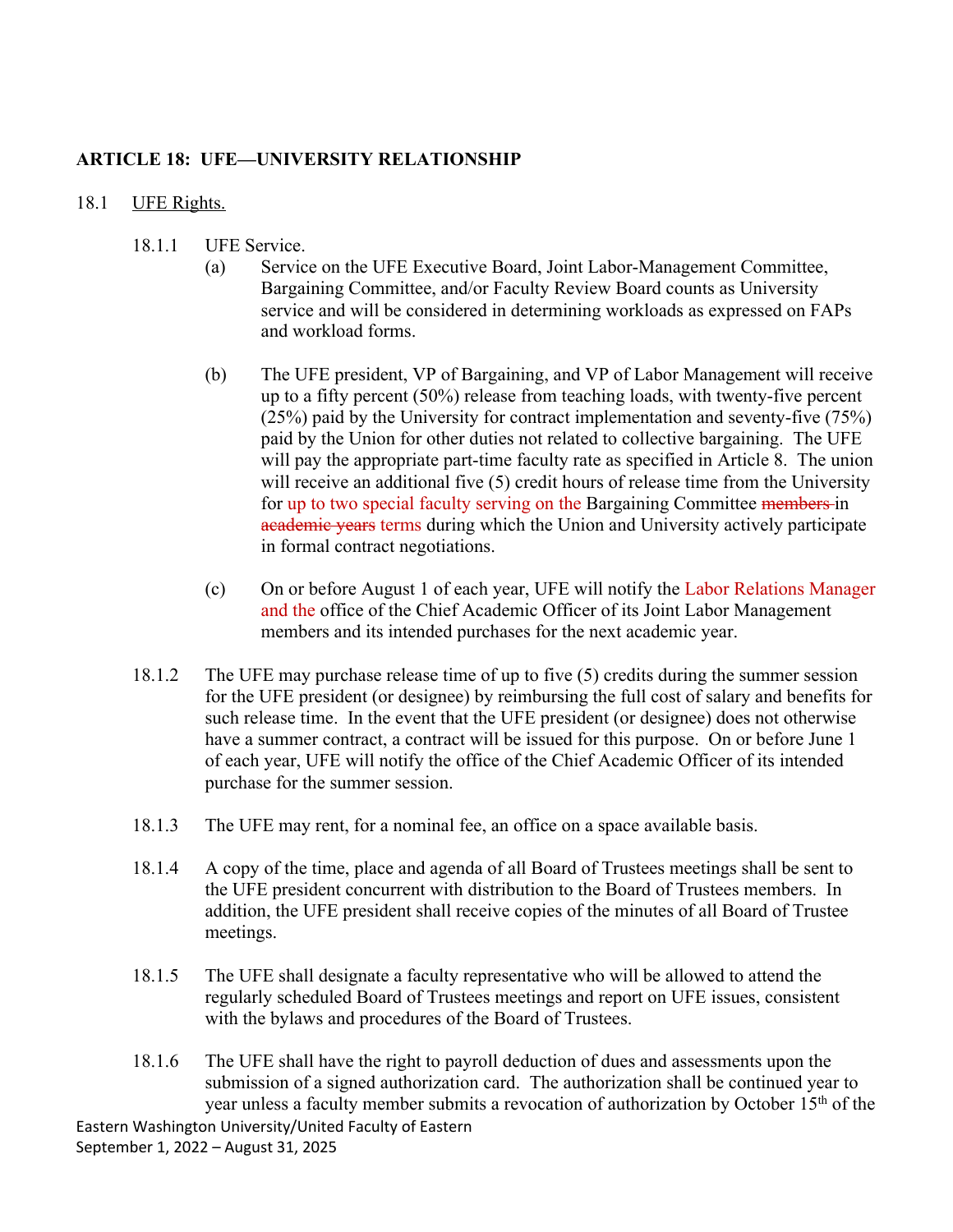year in which the faculty member wishes to withdraw their membership. The University will transmit the collected dues to the UFE per the UFE's instructions.

- 18.1.7 The UFE and its representatives shall have the right to schedule the use of University facilities to transact UFE business subject to standard facilities use policies and procedures. Where standard facility charges exist, the UFE will pay the same rate as any other outside, non-University, client.
- 18.1.8 Consistent with the Washington State Executive Ethics Law, Chapter 42.52 RCW, UFE officers and stewards may make de minimis use of state-owned or operated campus mail, fax machines, the Internet, or intranets for the exclusive purpose of administering this Agreement. UFE officers and stewards may also make de minimis use of state-owned or operated e-mail for the exclusive purpose of administering this Agreement, including scheduling UFE meetings. Except as permitted in this Section, state-owned or stateprovided equipment, services or supplies may not be used for conducting internal UFE business; provided that the UFE may use copiers or other normal office equipment by reimbursing the University according to the same reimbursement policies as apply to the other outside, non-University clients.
- 18.1.9 The University shall furnish to the UFE upon request documents or electronic information concerning its financial resources, expenditures, or other matters reasonably necessary to enable the UFE to carry out its duties as the exclusive bargaining representative for faculty members.
- 18.1.10 Upon request, the University shall provide the UFE with information regarding each faculty member. Such information shall include University rank, college and department assigned, length of employment within the University, email and University telephone numbers.
- 18.2 University Rights.
	- 18.2.1 The University retains its statutory rights to the general supervision of the institution and the control and direction of expenditures from the institution's funds. The University has the legal responsibility to carry out the educational mission of the institution. The University reserves the right to manage, direct and supervise all work performed. The University reserves the right to manage its affairs within its legal mandate and retains all management powers not specifically abridged, delegated or modified by the terms of this Agreement.
	- 18.2.2 These rights include, but are not limited to:
		- (a) Determining the mission of the University and methods and means necessary to fulfill that mission.
		- (b) Setting policy for the University.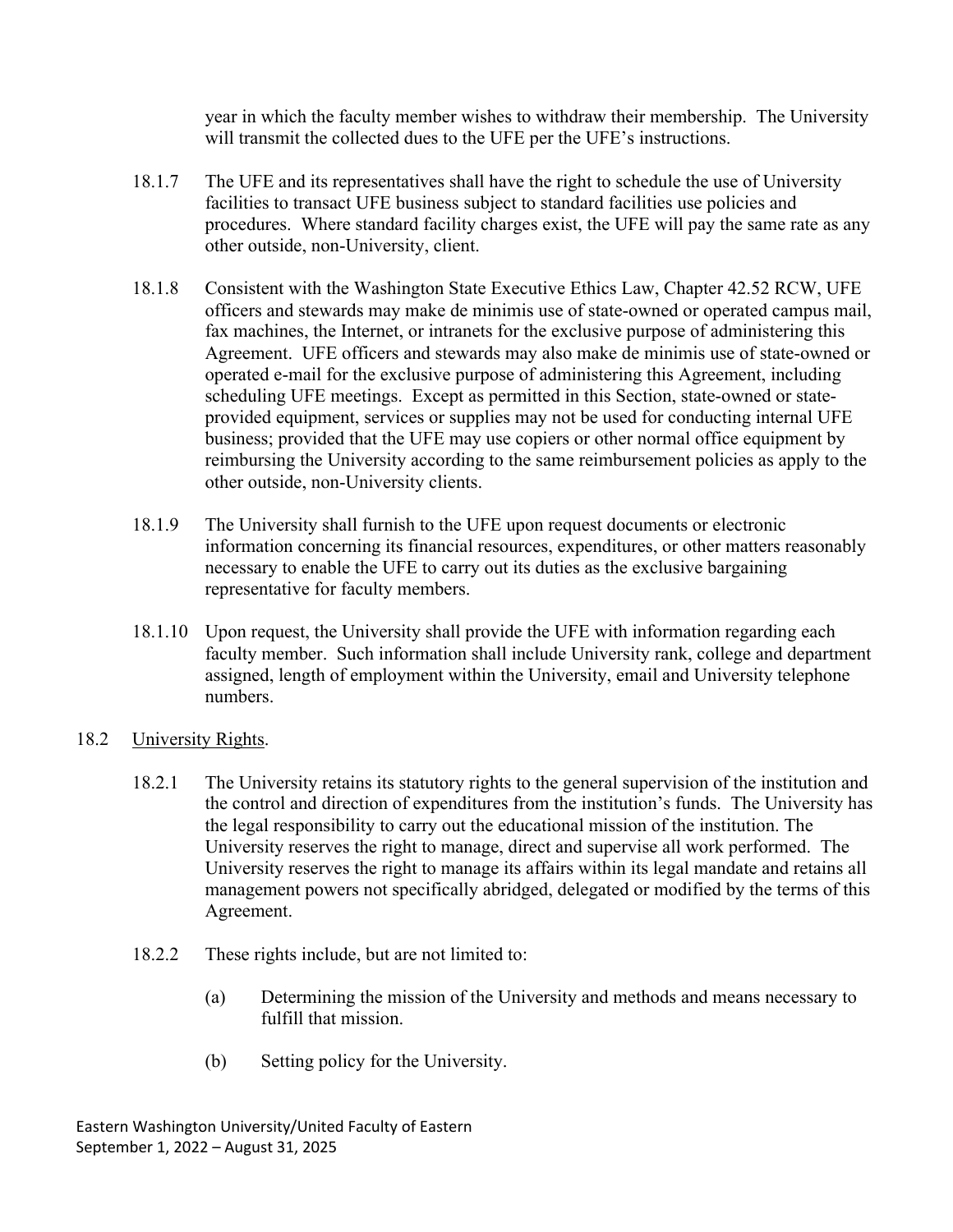- (c) Determining the size of the University, including the budget and the number and type of academic and nonacademic staff.
- (d) Establishing and maintaining standards as they relate to accreditation, curriculum, technology, service and research.
- (e) Responsibility for the construction and maintenance of all University facilities, grounds and equipment on and off campus.
- (f) Maintaining and improving the efficiency and effectiveness of University operations related to administration and program.
- (g) Final authority regarding faculty criteria for hiring and promotion, faculty employment, promotion, transfer, non-appointment, non-renewal, and reassignment.
- (h) Determining faculty standards of service, faculty assignments, responsibilities to be performed, scheduling of these responsibilities, and evaluation of performance.
- (i) The right to make rules, regulations and policies that do not conflict with the provisions of this Agreement.
- (j) Conducting workplace investigations, and disciplining or discharging faculty for cause.
- (k) Planning, establishing, modifying, reorganizing or abolishing academic units, degree programs, and courses of instruction.
- 18.3 Meet and Discuss. Representatives of the University and UFE shall confer at such reasonable times as either party may request to consider problems covered by this Agreement.
- 18.4 Notification of Investigations. A faculty member and the UFE shall be notified of any investigation of his or her files, either electronic or paper, being conducted by the University or the University's agent in a timely fashion, and in no case later than five (5) days from the beginning of the investigation. Such notification shall include a general description of the investigation. At the conclusion of the investigation, the employee and the UFE shall be notified of the results of the investigation.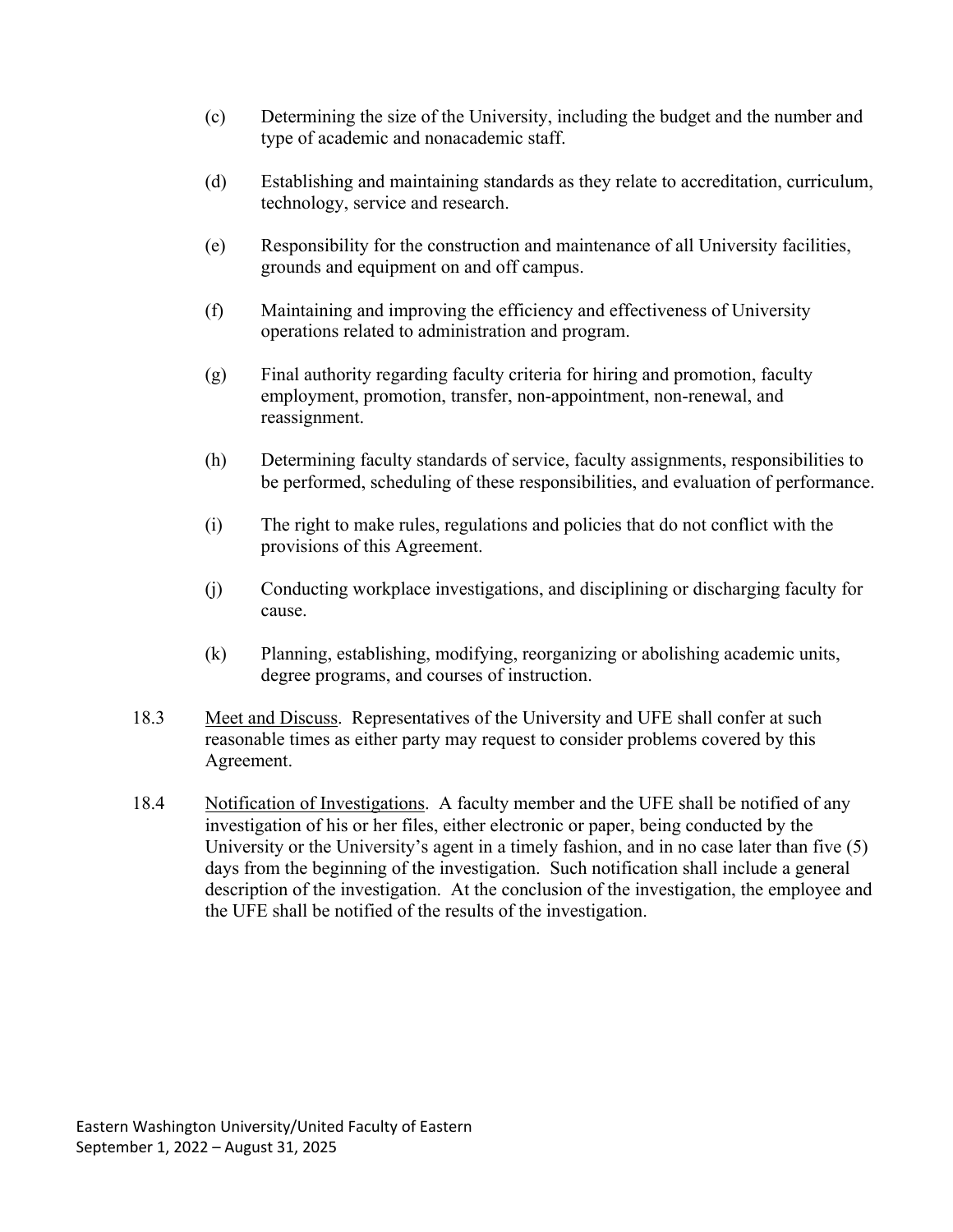### **ARTICLE 19: UNION-MANAGEMENT COMMITTEE**

- 19.1 Purpose and Scope of Authority. The University and UFE will maintain a Union-Management Committee to provide a forum for communication between the Parties and to promote constructive labor-management relations. Committee meetings will be used for discussions and shared problem-solving only; the committee shall have not authority to conduct negotiations or modify the provisions of this Agreement. The Union Management Committee may negotiate additions or modifications to any provisions of this Agreement upon mutual/written agreement of the parties. The parties will formally adjourn Union Management Committee and take a short break, before convening negotiation discussions.
- 19.2 Committee Composition. The Union-Management Committee will consist of up to three (3) faculty members selected by the UFE, a UFE staff representative, and up to four (4) representatives selected by the Chief Academic Officer.
- 19.3 Scheduling of Meetings. Either party may request a meeting of the Union-Management Committee by sending a written request, including a description of the issue(s) to be addressed, to the other party. When requested, a committee meeting will be scheduled at a mutually acceptable time and place. The committee shall meet at least once per quarter, including summer session, but additional meetings may be scheduled by mutual agreement.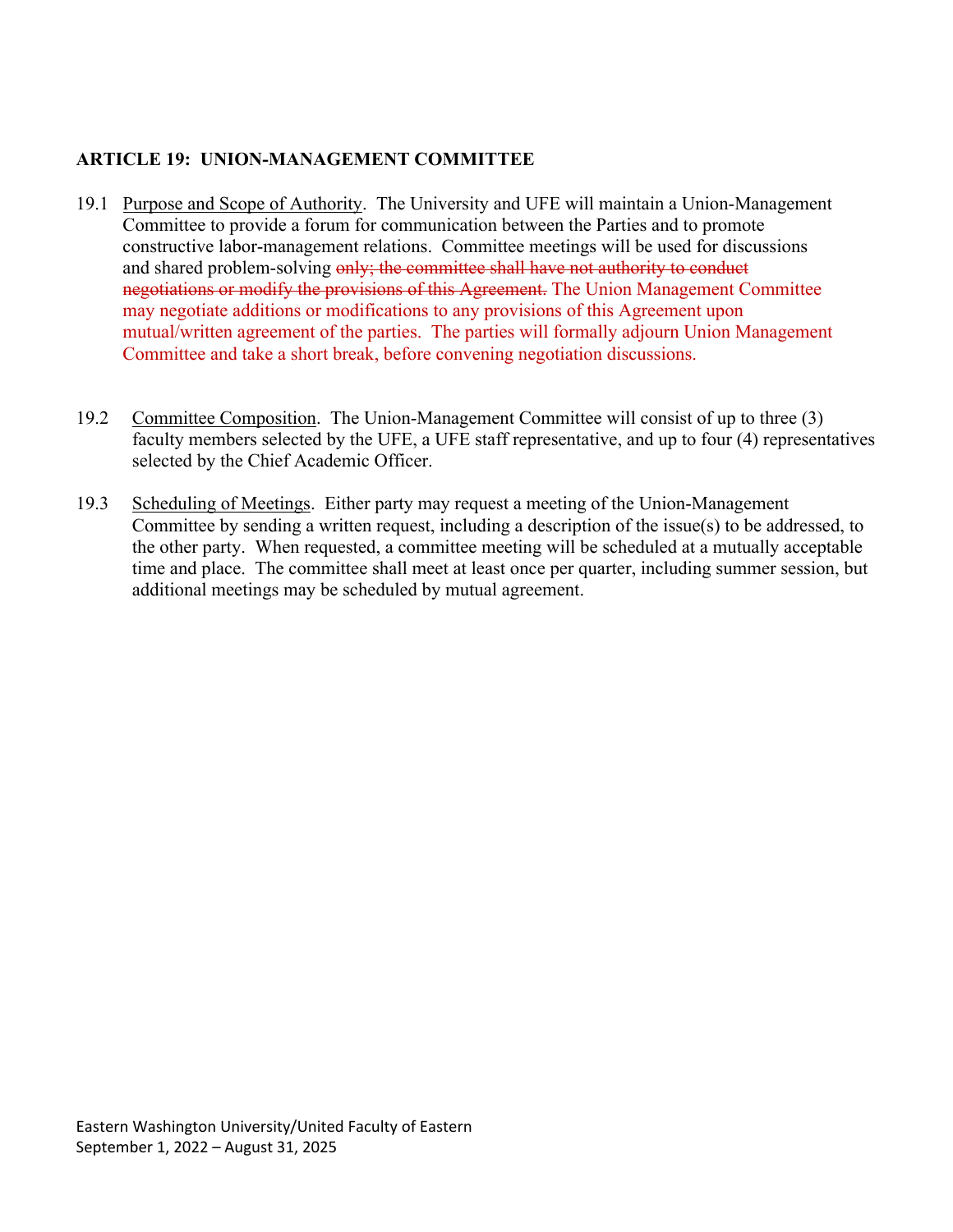### **ARTICLE 20: TERMS OF AGREEMENT**

- 20.1 Application of University Policies. This Agreement supersedes specific provisions of University policy with which it conflicts. Absent such a conflict, faculty members will be subject to all University policies. Issues or concerns regarding misapplication of University policy may be raised by the UFE through the Union-Management Committee process described in Article 19. The University will provide the UFE with fourteen (14) forty-five (45) calendar days' notice, and ample opportunity to bargain, prior to implementation of any proposed policy change that affects faculty wages, hours or working conditions during the term of this Agreement.
- 20.2 Entire Agreement. This Agreement constitutes the entire agreement between the Parties, and it supersedes any prior written or oral agreements between the Parties.
- 20.3 Obligation to Bargain Matters Not Covered by this Agreement. Except as provided in this Agreement or by applicable law, the University will satisfy its collective bargaining obligation before changing a matter that is a mandatory subject. The University will satisfy its bargaining obligation regarding the impact of any decisions made by the University in the exercise of its lawful managerial rights which affect faculty wages, hours, and working conditions.
- 20.4 Headings. Headings and subheadings in this Agreement are included for ease of reference only. They do not provide full notice of the terms of any portion of this Agreement, and are not relevant to the interpretation of any provision of the Agreement.
- 20.5 Procedure for Ratification. Upon ratification by the UFE, the Agreement shall be submitted to the Board of Trustees for its approval. The Agreement shall take effect after ratification by the UFE and approval by the Board.
- 20.6 Savings Provision. If, during the life of this Agreement, any of the provisions contained herein are held to be invalid by operation of law or by any court of competent jurisdiction, or if compliance with or enforcement of any provisions should be restrained by such court pending a final determination as to its validity, the remainder of this Agreement shall not be affected thereby. In the event any provision herein contained is so rendered invalid, upon written request of either party, the University and UFE shall enter into collective bargaining for the purpose of negotiating a mutually satisfactory replacement of such provision.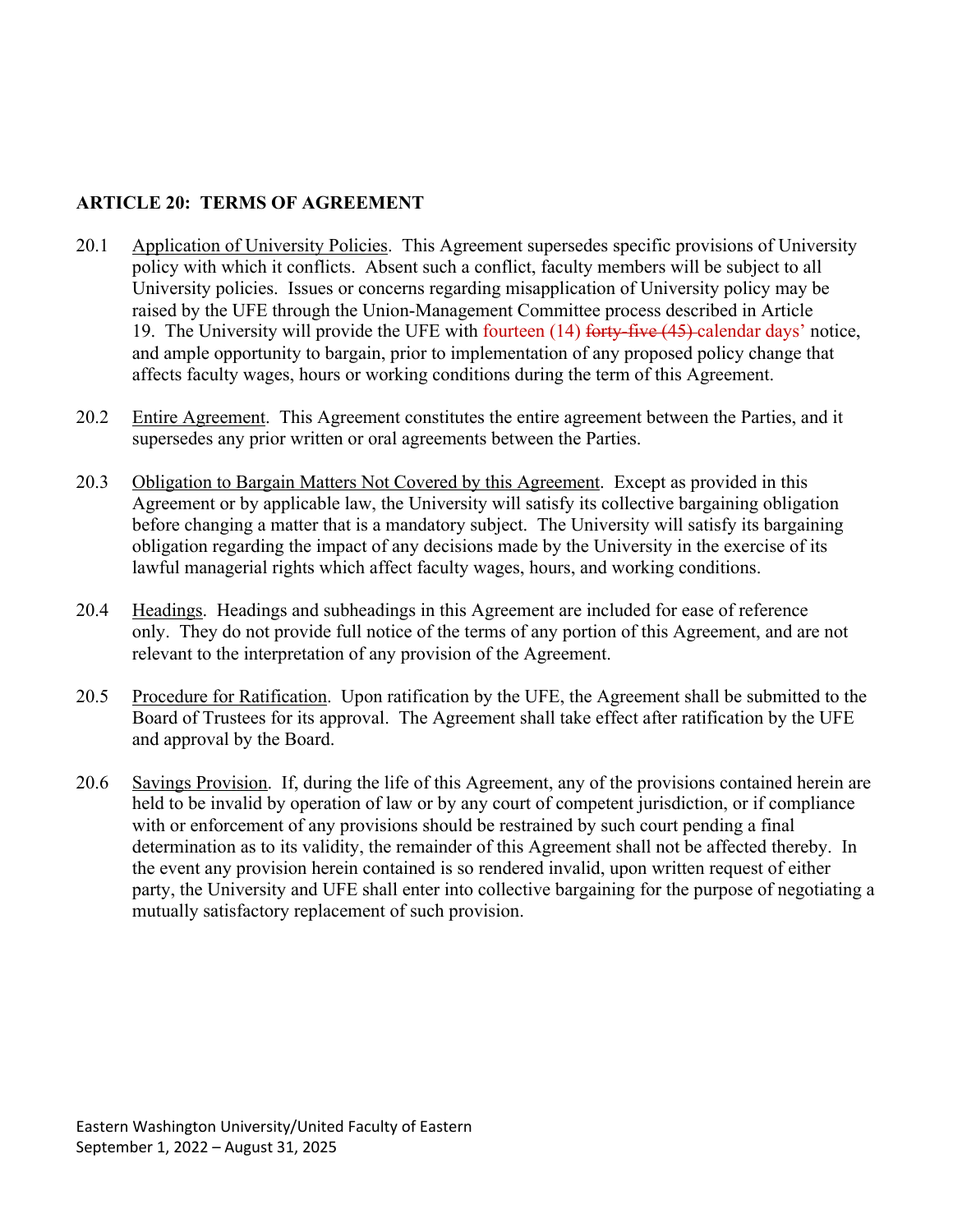# **ARTICLE 21: FACULTY DISPUTE RESOLUTION**

- 21.1 Faculty Review Board. Faculty disputes will be mediated by the Faculty Review Board (FRB). The faculty disputes that the FRB will mediate include: disputed workloads, disputed FAPs, denials of extension of probationary period, denials of tenure, and denials of promotion. Service on the FRB will constitute University service for the members' FAPs, workloads, and workplans.
- 21.2 Appellant. Faculty members who dispute and appeal their faculty workload, FAP, denials of extension of the probationary period, denials of tenure, or denials of promotion.
- 21.3 Composition of the FRB. The FRB shall consist of three (3) faculty members, including a chair, appointed by the UFE from the ranks of full professors; provided that no faculty member may sit on an FRB hearing a dispute arising out of the appellant's department/program. An FRB will be constituted for each academic year and members will normally serve for the entire academic year. The FRB appointments will be forwarded to the Chief Academic Officer by the first day of October each year and will include the three (3) faculty members, including a chair, as well as two alternates representing at least three (3) colleges and the Library. The Chief Academic Officer and the appellant have the right to request that the President of UFE reconsider an appointment. The request must be in writing and will specify the reasons for the request for reconsideration. The UFE president will make the final decision on questions of membership of the FRB for the academic year and for each case referred to the FRB process.
- 21.4 Panel Procedures for Disputed FAPs and Workloads.
	- (a) Procedure.
		- i. In the event that a faculty member has a dispute over their FAP, workload, or workplan, the UFE shall notify the appropriate dean in writing within fourteen (14) calendar days of the date on which the dispute arose. The dean will convene a meeting with the faculty member, the UFE (if the faculty member wishes to have UFE representation at this meeting), and the faculty member's department chair/program director. The purpose of the meeting is to attempt to resolve the dispute over the faculty member's FAP, workload or workplan.
		- ii. If the meeting results in a mutually agreed resolution of the dispute, the faculty member's FAP, workload, or workplan will be revised consistent with the resolution. If the meeting does not result in a mutually agreed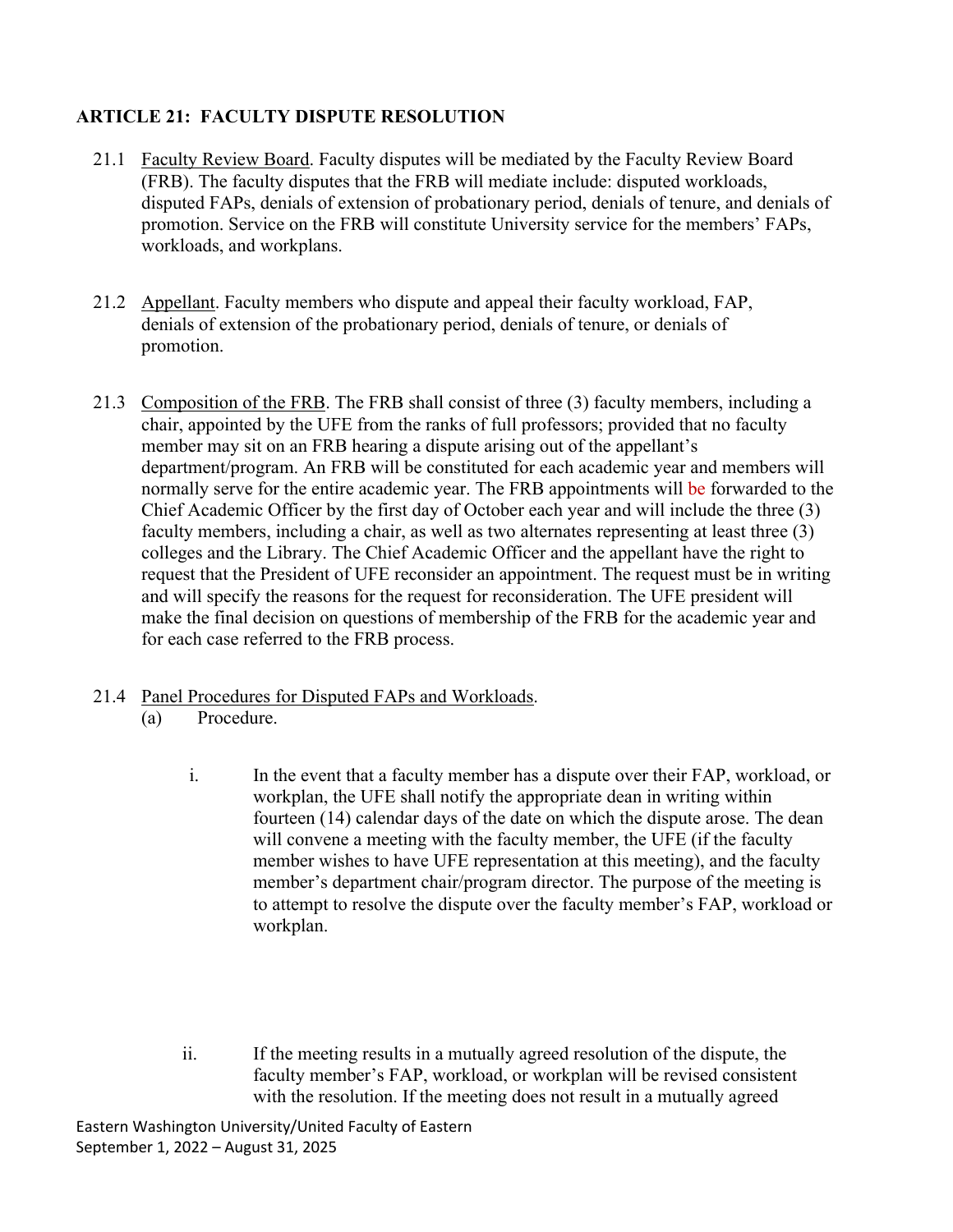resolution, the appellant may request and FRB hearing within fourteen (14) calendar days of the conclusion of the meeting referred to in Subsection (i) above. The appellant must make a written request for an FRB hearing to the UFE president and the Chief Academic Officer within fourteen (14) calendar days.

- iii. The FRB will convene within fourteen (14) calendar days of the date of the referral to hear the dispute. The FRB shall provide a written recommendation regarding the dispute to the UFE president and the Chief Academic Officer within seven (7) calendar days of the hearing.
- iv. The Chief Academic Officer will review the FRB's recommendation and shall resolve the disputed FAP, workload, or workplan. The Chief Academic Officer shall notify the UFE president and the appellant in writing of their decision within seven (7) calendar days from the receipt of the FRB's recommendation. If the Chief Academic Officer chooses to reject the FRB's recommendation, the Chief Academic Officer shall include the reasons for doing so in the notification.
- v. The Chief Academic Officer's determination shall be final and binding for the entire disputed workload, workplan, or FAP, and may not be challenged through the Grievance Procedure in Article 12.
- (b) Pre-Hearing Submissions. At least three (3) calendar days prior to a hearing before the FRB, the appellant and the dean or their designee, shall submit to the all members of the FRB and the other party a written statement not to exceed two (2) pages summarizing the dispute referencing relevant sections of documents such as (e.g., FAPs, Department Personnel Plan Policies and Procedures (DPPs), College Personnel Plans Policies and Procedures (CPPs), etc.) that a party intends to present at the hearing must be submitted with the party's statement to be considered by the FRB. The chair of the FRB will provide the written statements of the appellant and the dean or their designee to the other party at the start of the hearing.
- (c) Parties at the Hearing. The appellant may have UFE representation. The UFE representative cannot sit on the FRB. The UFE representative may not address the FRB directly, but may advise the appellant. The dean may designate another administrator, e.g., an associate dean, to be their designee, but cannot designate a faculty member, including a department chair or program director, to represent the dean at the FRB.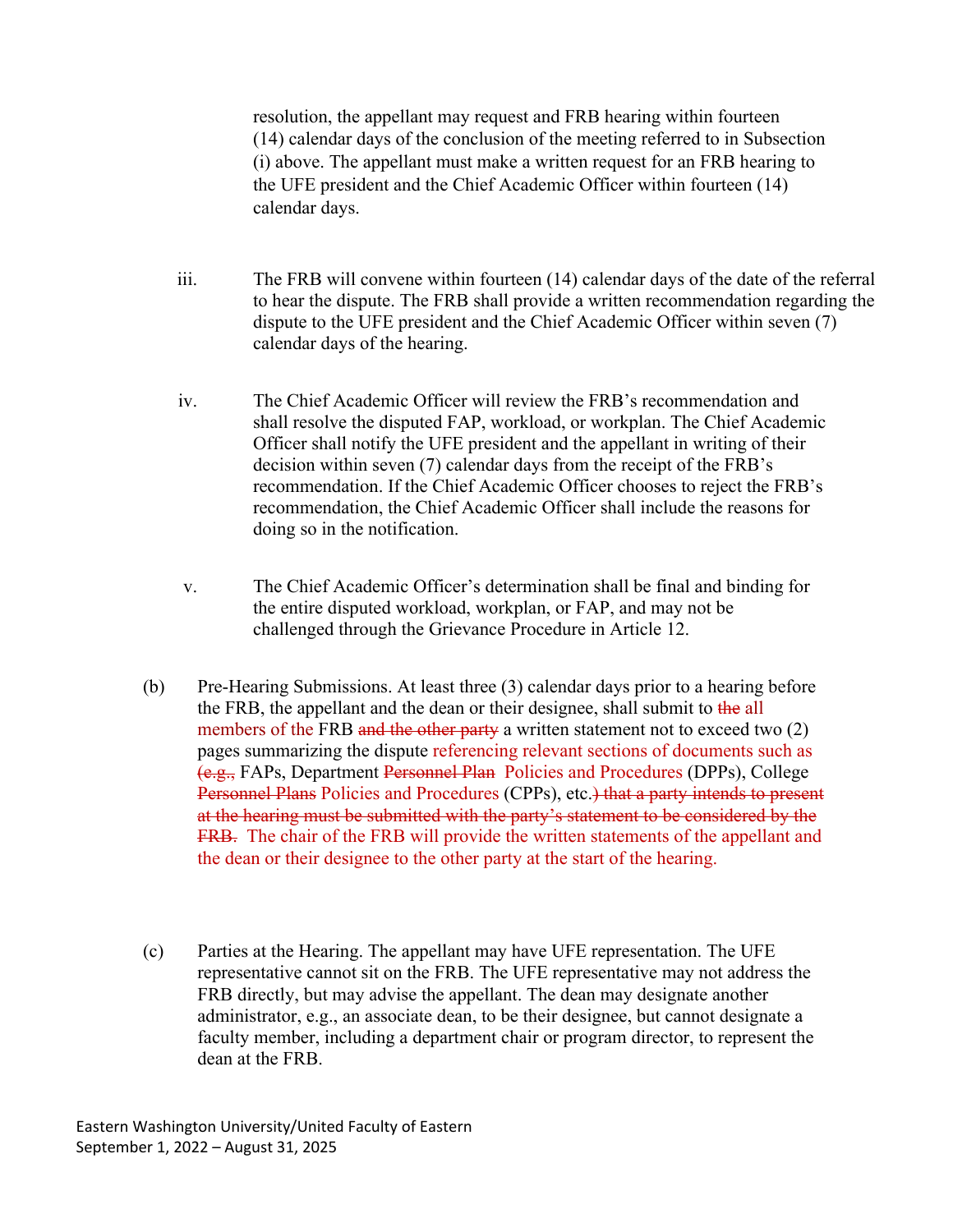(d) Conduct of the Hearing. Within seven (7) calendar days from the date that the panel is fully appointed the FRB shall convene. The hearing will consist of a presentation by the appellant, followed by the dean or their designee, followed by the opportunity for rebuttal by each side. The initial presentations shall be limited to twenty (20) minutes each; the rebuttals shall be limited to ten (10) minutes each. The FRB members may ask questions of either the appellant or the dean or their designee at any time during each presentation. The chair will serve as the time keeper and restore the time taken by asking and answering questions so that each party will have the full twenty (20) minutes for the initial presentation and ten (10) minutes for rebuttal. Witnesses at the hearing are limited to the appellant, their UFE representative, and the dean or their designee. The hearing and any deliberations of the FRB shall be closed and confidential.

### 21.5 Panel Procedures for Denial of Probationary Period Extension.

- (a) Procedure
- (i) Faculty whose applications for an extension of the probationary period are rejected by the dean, may appeal to the FRB within seven (7) calendar days of receiving such notice. The appellant must make a written request for an FRB to the UFE president and the Chief Academic Officer during that seven (7) day span.
- (ii) The appellant member shall set forth with specificity the reasons for the request made to the dean for an extension of the probationary period.
- (iii)The FRB will convene within fourteen (14) calendar days of the date of the referral to hear the request. The FRB shall provide a written recommendation regarding the denied probationary period extension to the UFE president and the Chief Academic Officer within seven (7) days of the hearing.
- (iv)The Chief Academic Officer will review the FRB's recommendation and shall resolve the denied extension of the probationary period. The Chief Academic Officer shall notify in writing the UFE president and the appellant within seven (7) days from the receipt of the FRB's recommendation. If the Chief Academic Officer chooses to reject the FRB's recommendation, they shall include their reasons for doing so in the notification.
- (v) The Chief Academic Officer's determination shall be final and binding, and may not be challenged through the Grievance Procedure in Article 12.
- (b) Pre-Hearing Submissions. At least three (3) calendar days prior to a hearing before the FRB, the appellant shall submit to the all members of the FRB and the other party a written statement not to exceed two (2) pages summarizing the dispute and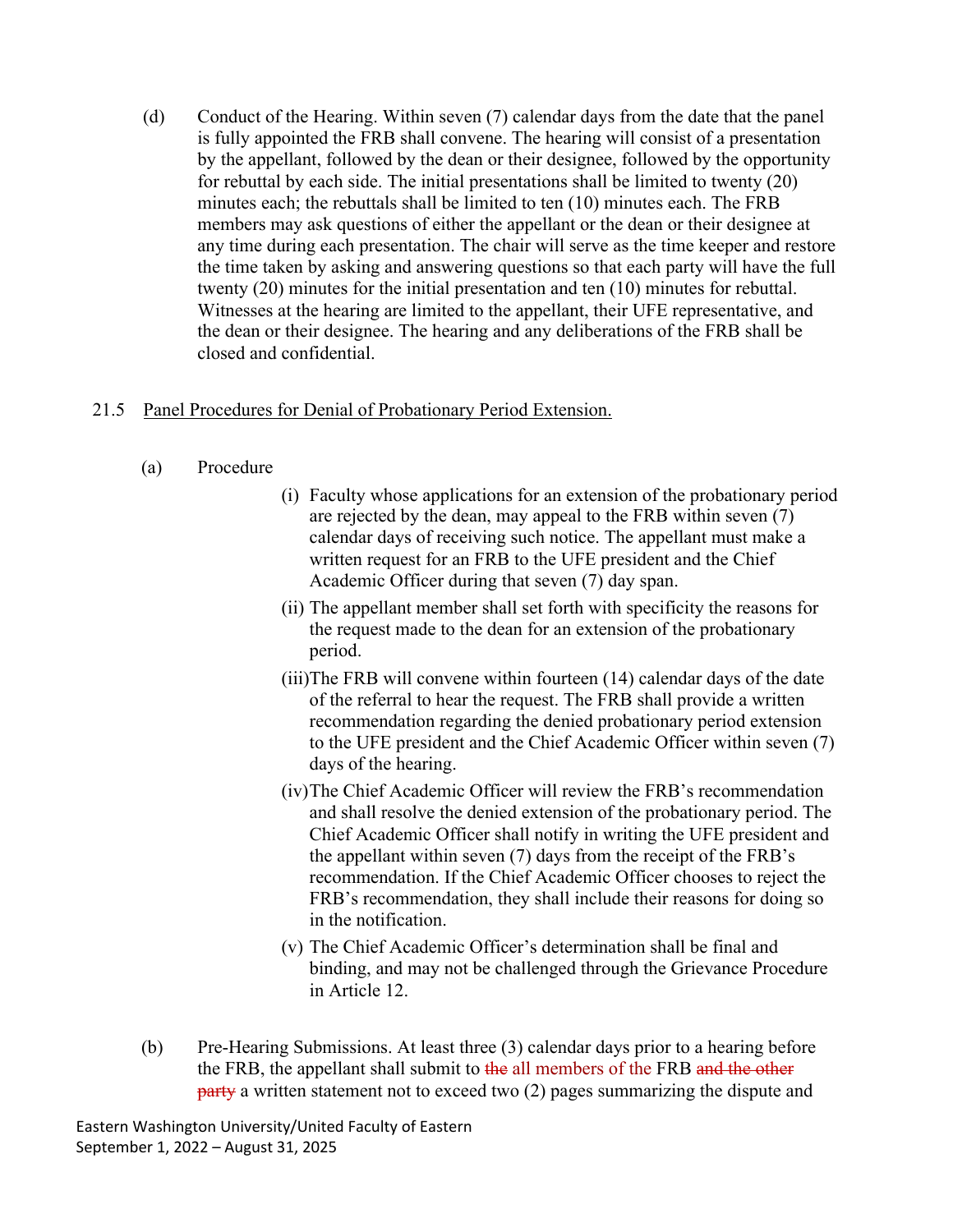explaining why they believe that the dean failed to provide adequate consideration. If the dean would like to submit any other documents they may. Any documents directly related to the dispute (e.g., paid professional leave proposal, etc.) that a party intends to present at the hearing must be submitted with the party's statement to be considered by the FRB. The chair of the FRB will provide the written statements of the appellant and the dean or their designee to the other party at the start of the hearing.

- (c) Parties at the Hearing. The appellant may have UFE representation. The UFE representative cannot sit on the FRB. The UFE representative may not address the FRB directly, but may advise the appellant. The dean may designate another administrator, e.g., an associate dean, to be their designee, but cannot designate a faculty member, including a department chair or program director, to represent the dean at the FRB.
- (d) Conduct of the Hearing. Within seven (7) calendar days from the date that the panel is fully appointed the FRB shall convene. The hearing will consist of a presentation by the appellant, followed by the dean or their designee, followed by the opportunity for rebuttal by each side. The initial presentations shall be limited to twenty (20) minutes each; the rebuttals shall be limited to ten (10) minutes each. The FRB members may ask questions of either the appellant or the dean or their designee at any time during each presentation. The chair will serve as time keeper and restore time taken by asking and answering questions so that each party will have the full twenty (20) minutes for the initial presentation and ten (10) minutes for the rebuttal. Witnesses at the hearing are limited to the appellant, their

UFE representative, and the dean or their designee. The hearing and any deliberations of the FRB shall be closed and confidential.

### 21.6 Panel Procedures for Denied Tenure and Promotion.

- (a) Procedure
	- i. Step One. In the event of a negative recommendation by the Chief Academic Officer regarding retention, tenure, or promotion, the appellant may file a request for reconsideration with the Chief Academic Officer. Such a request must be made in writing within seven (7) calendar days of the appellant receiving the negative recommendation. The appellant shall set forth with specificity, including all substantive and procedural basis for the reconsideration request. The Chief Academic Officer will render their own judgment on the matter, within seven  $(7)$  calendar days., at their discretion: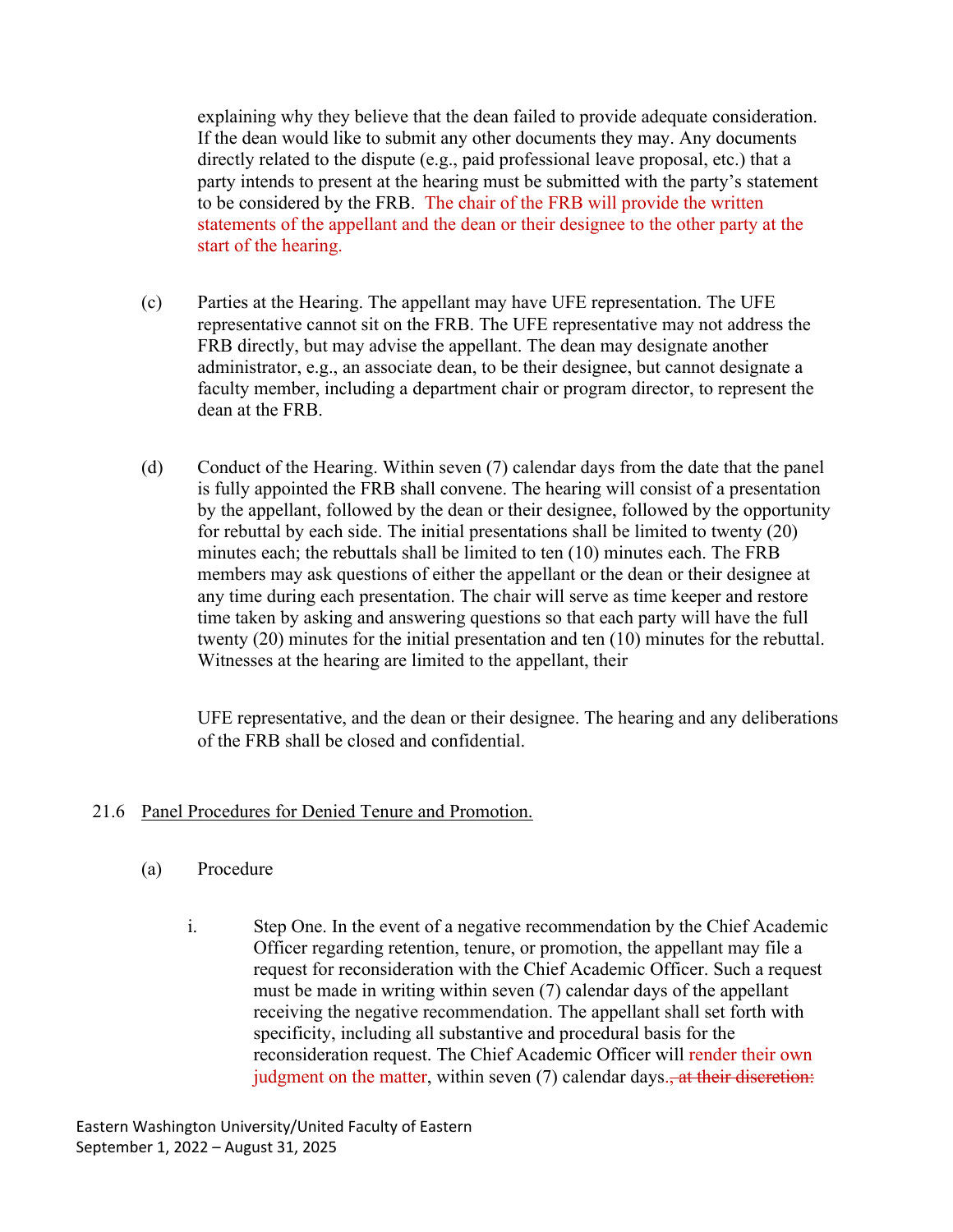### (1) Refer the challenged recommendation back to the appropriate faculty or administrative level for review or;

### (2) Render their own judgement on the matter.

In either case, no later than fourteen (14) calendar days following submission of the issue to the Chief Academic Officer they shall make their recommendation to the President and the Board of Trustees and shall inform the appellant of that recommendation in writing.

ii. Step Two. If, after reconsideration, the Chief Academic Officer's recommendation remains negative, the appellant may appeal the Chief Academic Officer's negative recommendation to the FRB. The appellant shall file the appeal in writing within seven (7) calendar days of receiving the Chief Academic Officer's reconsideration notification referenced in Subsection (i) of this Article. The function of the FRB shall be to determine whether the appropriate faculty body or administrative body gave adequate consideration to the appellant's candidacy in reaching its decision and, if the FRB determines they did not, to request reconsideration by that body or administrator. The FRB may make recommendations to the Chief Academic Officer that a question of academic judgement be referred to the

appropriate administrative or faculty level for review and reconsideration.

- (b) Pre-Hearing Submissions. At least three (3) calendar days prior to a hearing before the FRB, the appellant shall submit to the FRB a written statement not to exceed three (3) pages summarizing the substantive and procedural basis for reconsideration, and explaining why they believe their retention, tenure, or promotion should have been granted. Any documents directly related to the dispute (e.g., the promotion/retention application, FAP, etc.) that the appellant intends to present at the hearing must be submitted with their statement to be considered by the FRB.
- (c) Parties at the Hearing. The appellant may have UFE representation. The UFE representative cannot sit on the FRB. The UFE representative may not address the FRB directly, but can only advise the appellant. The University shall be represented at the hearing by the Chief Academic Officer of their designee.
- (d) Conduct of the Hearing. Within seven (7) calendar days from the date that the panel is fully appointed the FRB shall convene. The hearing will consist of a forty-five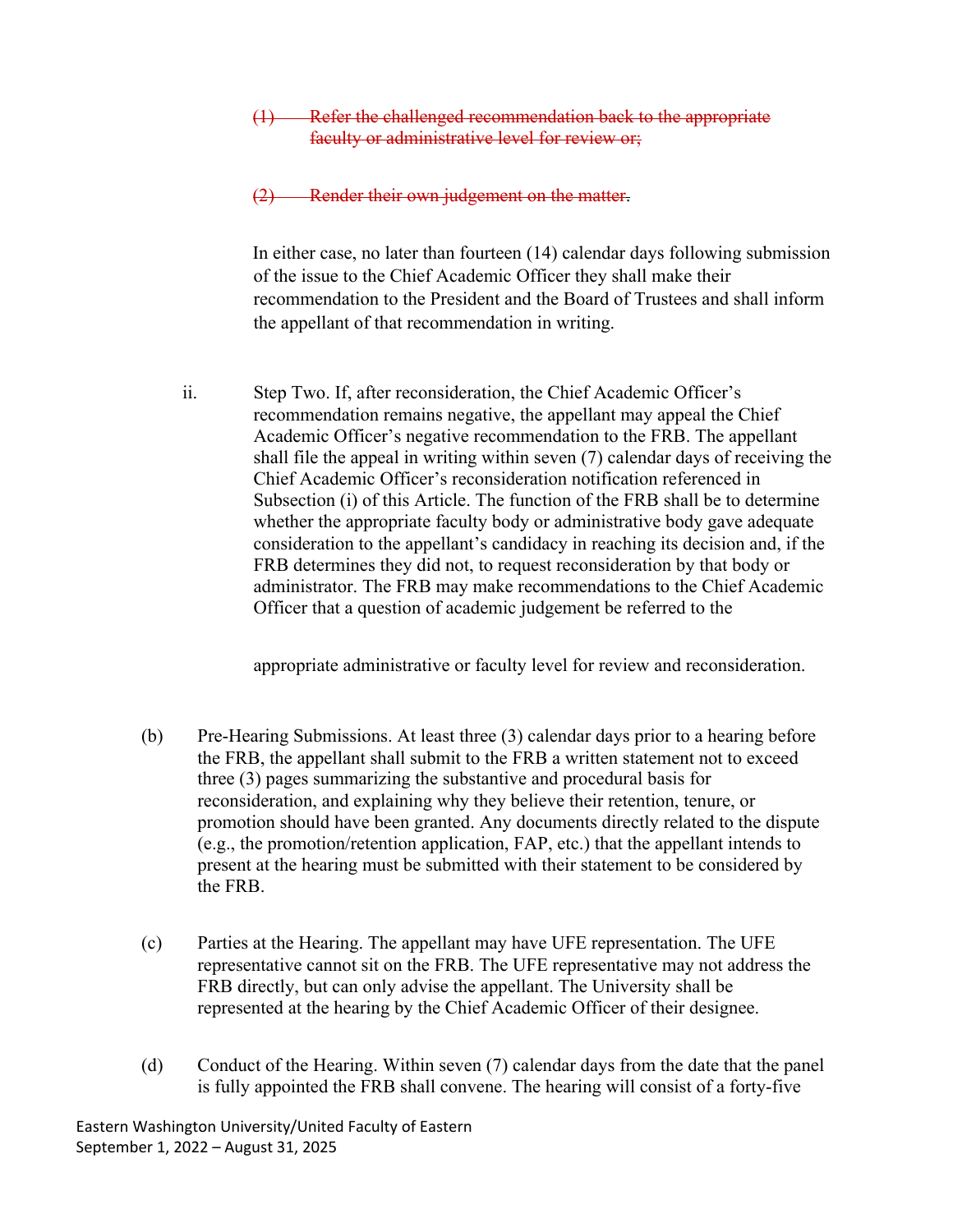(45) minute presentation by the appellant, a period for questions and answers, and then a fifteen (15) minute summary by the appellant. Members of the FRB may also ask questions of the Chief Academic Officer or designee. The chair will serve as time keeper and restore the time taken by asking and answering questions so the appellant will have the full forty-five (45) minutes for the initial presentation and fifteen (15) minutes for the summary. The appellant bears the burden of establishing that they have not been accorded adequate consideration. Witnesses at the hearing are limited to the appellant, their UFE representative, and the Chief Academic Officer or their designee. The deliberations of the FRB shall be closed and confidential. Within fourteen (14) calendar days of convening, the FRB shall complete its hearing and issue a written decision to the appellant and the Chief Academic Officer that:

- i. adequate consideration was given; or
- ii. adequate consideration was not given. In such instances the FRB should indicate with specificity the ways in which it believes that consideration may have been inadequate or recommend that question(s) of academic judgement be referred to an appropriate faculty or administrative level for reconsideration.
- (e) Procedures Subsequent to FRB Review. Within seven (7) calendar days of receipt of the FRB decision, the Chief Academic Officer shall make their recommendation to the President and/or Board of Trustees (for those decisions where the Board of Trustees' is the final decision maker) and shall inform the appellant of that recommendation in writing. The decision of the President or the Board of Trustees on the matter will be final, and the appellant shall have no further right to reconsideration or appeal and cannot be challenged through the Grievance Procedure in Article 12.
- (f) Claims of Discrimination. If the appellant alleges unlawful discrimination relating to retention, tenure, or promotion, the faculty member shall file a formal written complaint with the Director of the Office of Equal Opportunity, Affirmative Action, and ADA Compliance. The University shall investigate the complaint pursuant to its Discrimination Complaint Procedure. Complains of unlawful discrimination shall not be the subject of a request reconsideration or appeal to the FRB. Requests for reconsideration and appeals to the FRB shall he held in abeyance until the conclusion of the Discrimination Complaint Procedure.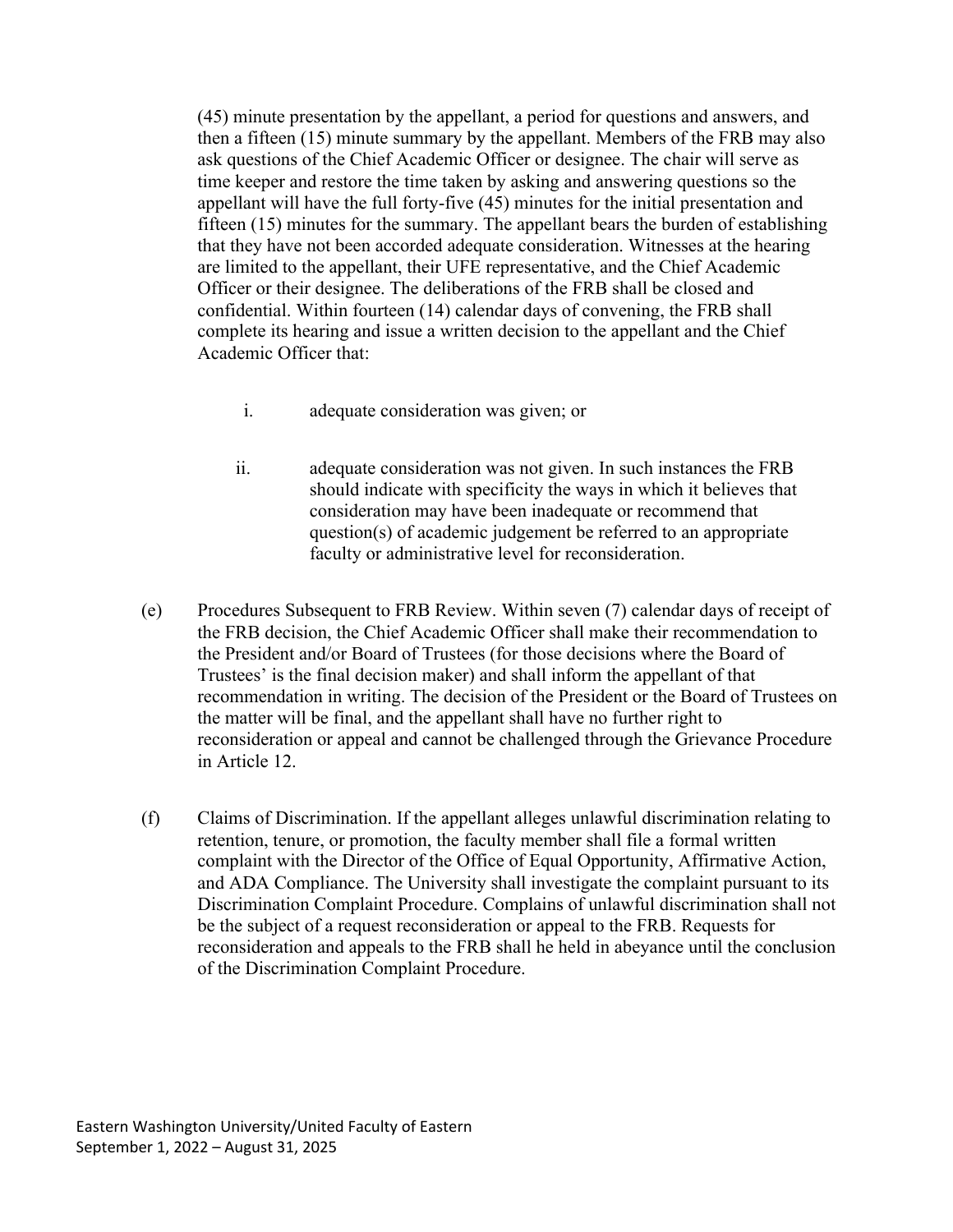## **ARTICLE 22: ONLINE & HYBRID EDUCATION**

- 22.1 Definition. Online learning education is a medium of delivery of courses, form of distance education in which all instruction and assessment are carried out using online, Internet-based delivery technology. Hybrid education combines online and face-to-face delivery. As with courses delivered face-to-face, courses delivered online or in hybrid format can vary according to mode of instruction (MOI), as defined in Appendix D.
	- 22.1.1. EWU Faculty who instruct online or hybrid courses are part of the faculty bargaining unit and thus are covered by this CBA. Instructors of record for online and hybrid courses do the work of teaching, including writing and delivering lectures, leading discussions, providing feedback to students and assessing (grading) student work.
- 22.2Online Program Requests. In order for the University to be competitive in the current marketplace and attract and retain students, it must keep up with agile online competitors. Recommendations for online courses and programs will be submitted by home departments of existing on-the-ground programs or by closely related departments, if there is no assigned home department. If no home department is assigned, departments and faculty with relevant expertise will be given right of first refusal to offer courses or programs. Should no department or faculty be interested or available, the university will seek qualified quarterly faculty to develop and teach the course.
- 22.3 Academic Approval. New online programs and new course proposals and course and program edits must be approved through Curricular Change Approval Process to provide comprehensive review of curriculum to assure it meets the University's standards for quality, rigor, and assessment. Faculty shall work with Instructional Technology within the Department of Outreach and Engagement to ensure the courses are accessible consistent with applicable law and to ensure that all online courses function properly within the University learning management systems.

## 22.4 Workload.

- 22.4.1 Online and hybrid courses shall be included as part of either the faculty member's regular workload or as part-time or overload (PTOL). Faculty may be permitted to teach both online and face-to-face courses during the same academic term or session.
- 22.4.2 Enrollment for online and hybrid courses. Enrollment for online and hybrid courses should conform to the Mode of Instruction guidelines of the specific course. See Appendix D, Modes of Instruction. Academic departments may recommend lower caps for their online courses to the college dean based on best practices articulated in peer-reviewed, current, scholarly literature, who will forward this recommendation and the dean's own recommendation to the Chief Academic Officer for final approval. If after following the guidance above, a faculty member and the chair or dean of the relevant academic unit remain in disagreement about a course cap, the chief academic officer shall make the final decision.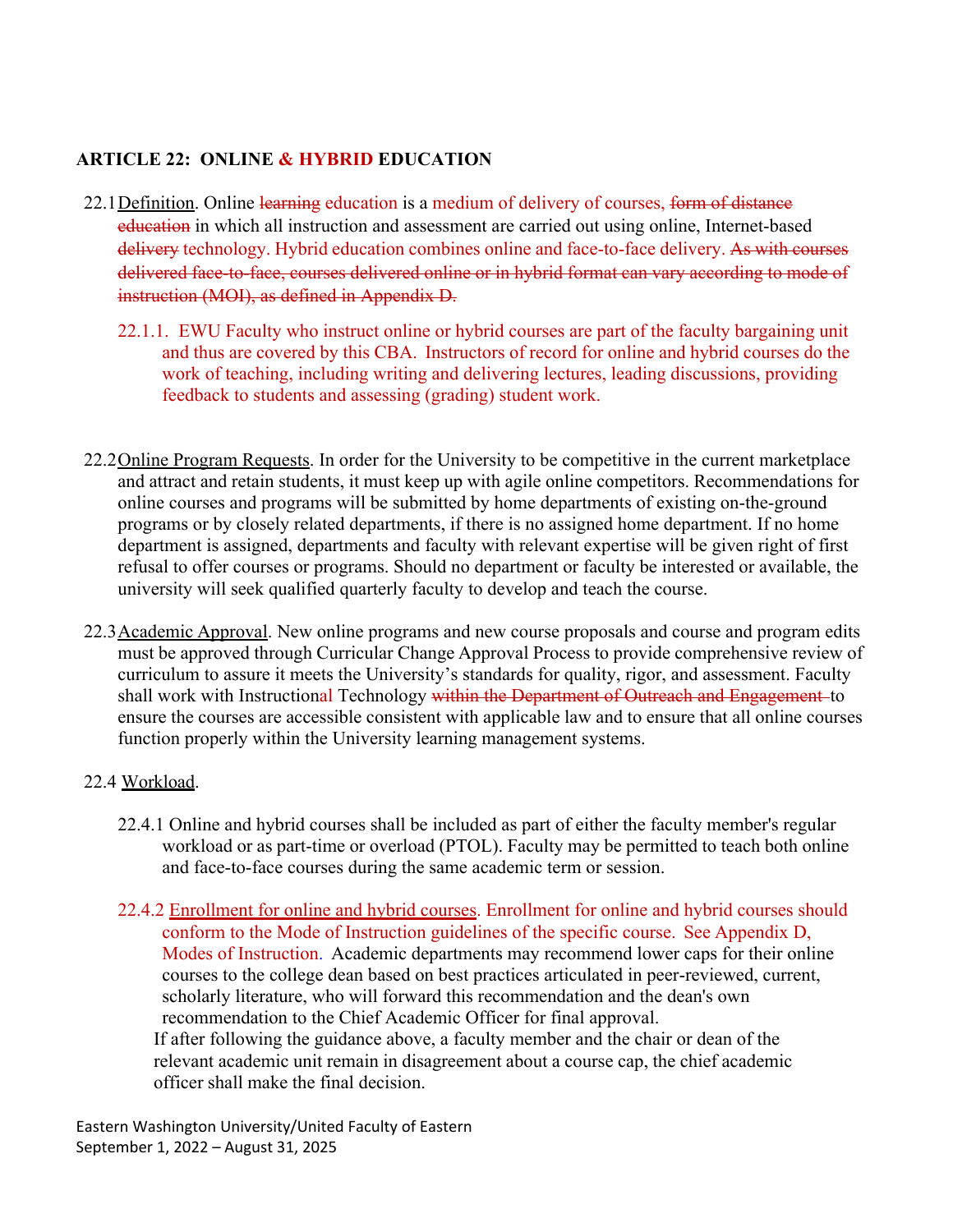- 22.5 Summer Session Online and Hybrid Instruction. For full-time faculty members, online and hybrid courses taught during summer session will be compensated in the same manner as face-to-face courses. Face-to-face, and online, and hybrid courses (regardless of section number) are compensated as in load courses if total credits taught during summer session are equal to or less than 10 credits. Online and hybrid courses taught during summer session will be compensated as overload if these course credits are in excess of the standard summer load of 10 credits.
- 22.6Faculty Ownership of Online and Hybrid Intellectual Property (cross referenced in Article 17, Intellectual Property).
	- 22.6.1 Faculty have exclusive rights to and own all their copyrightable material, including online and hybrid courses.
	- 22.6.2 The use of online course material developed by the faculty during their employment at EWU must be in compliance with the Washington State Ethics Law, Chapter 42.52 RCW and University Policy 901-01, Ethical Standards and University Policy 901-02, Appropriate use of University Resources.
- 22.7 Work for Hire. Work-for-hire contracts related to online courses will be clear and transparent documents that inform faculty that
	- $\overrightarrow{(i)}$  "work for hire" is not part of their normal duties,  $\overrightarrow{(i)}$  EWU owns their work if contracted as a "work for hire," and (iii) EWU may share "work-for hire" materials with other instructors.
	- (ii) EWU owns their work if contracted as a "work for hire," and
	- (iii) EWU may share "work-for hire" materials with other instructors.
- 22.8 Working Conditions.
	- 22.8.1 Training and course development support for any online delivery elasses will be provided by the University through the Faculty Commons and Instructional Technology. , and the Office of Outreach and Engagement.
	- 22.8.2 Student and Peer Evaluation. Student evaluations and peer observations of online and hybrid courses will be comparable to evaluations and observation of face-toface courses and will be described in the student evaluation/classroom observation sections of Article 5.4.3(d) and (e) of this agreement.
	- 22.8.3 Office Hours. Faculty teaching online and hybrid courses will notify students of their hours of availability and modes/times of communication on the first day of class without exception. Faculty will set a schedule of student and colleague availability roughly equivalent to their availability for face-to-face courses and will communicate that scheduled to students in their initial communication with students. Faculty will adapt their availability to match due dates and times. Faculty are advised to message students in similar ways to that of face-to-face classrooms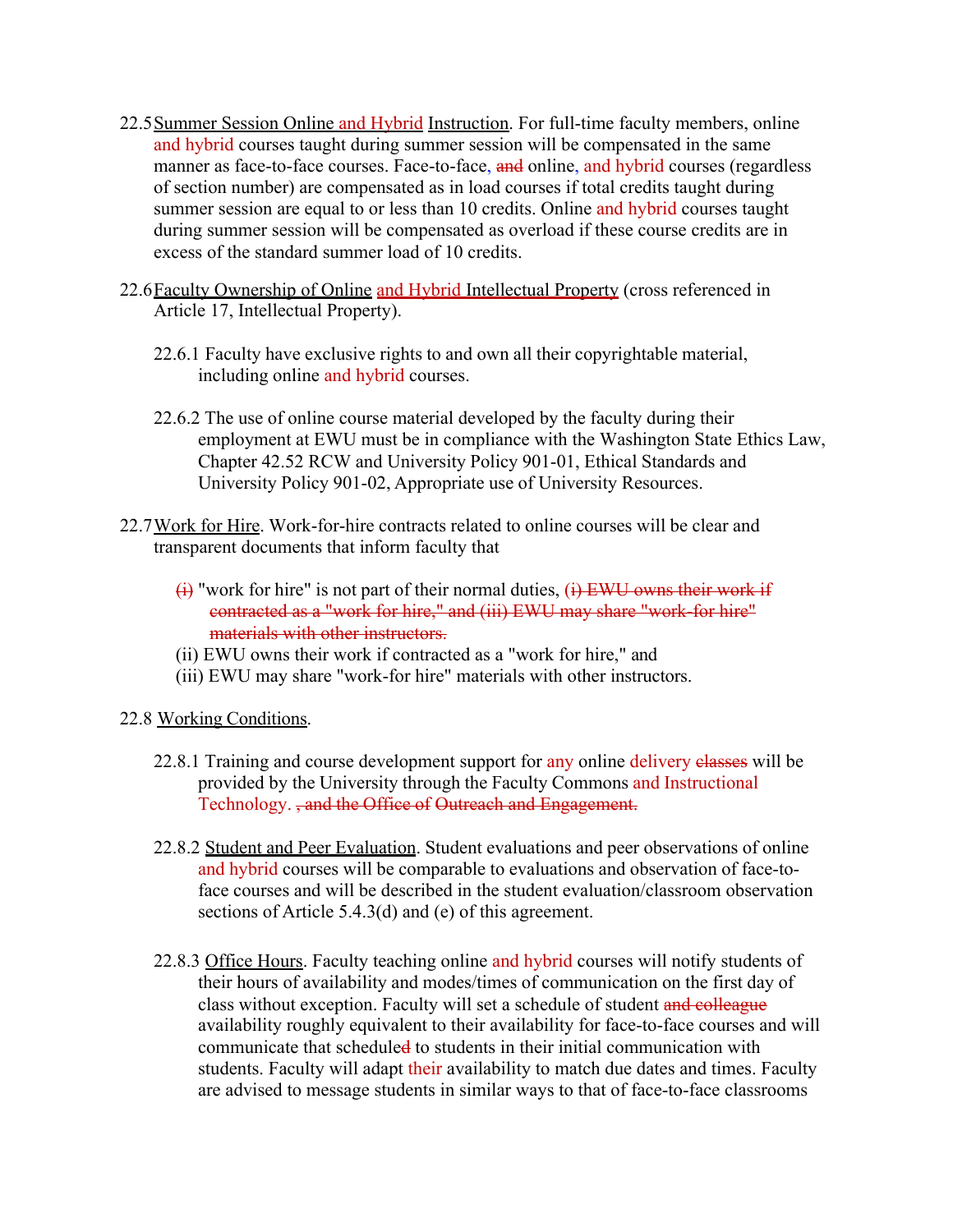(i.e. communicating answers to common questions to the whole class at once) to mimic face-to-face classroom efficiencies.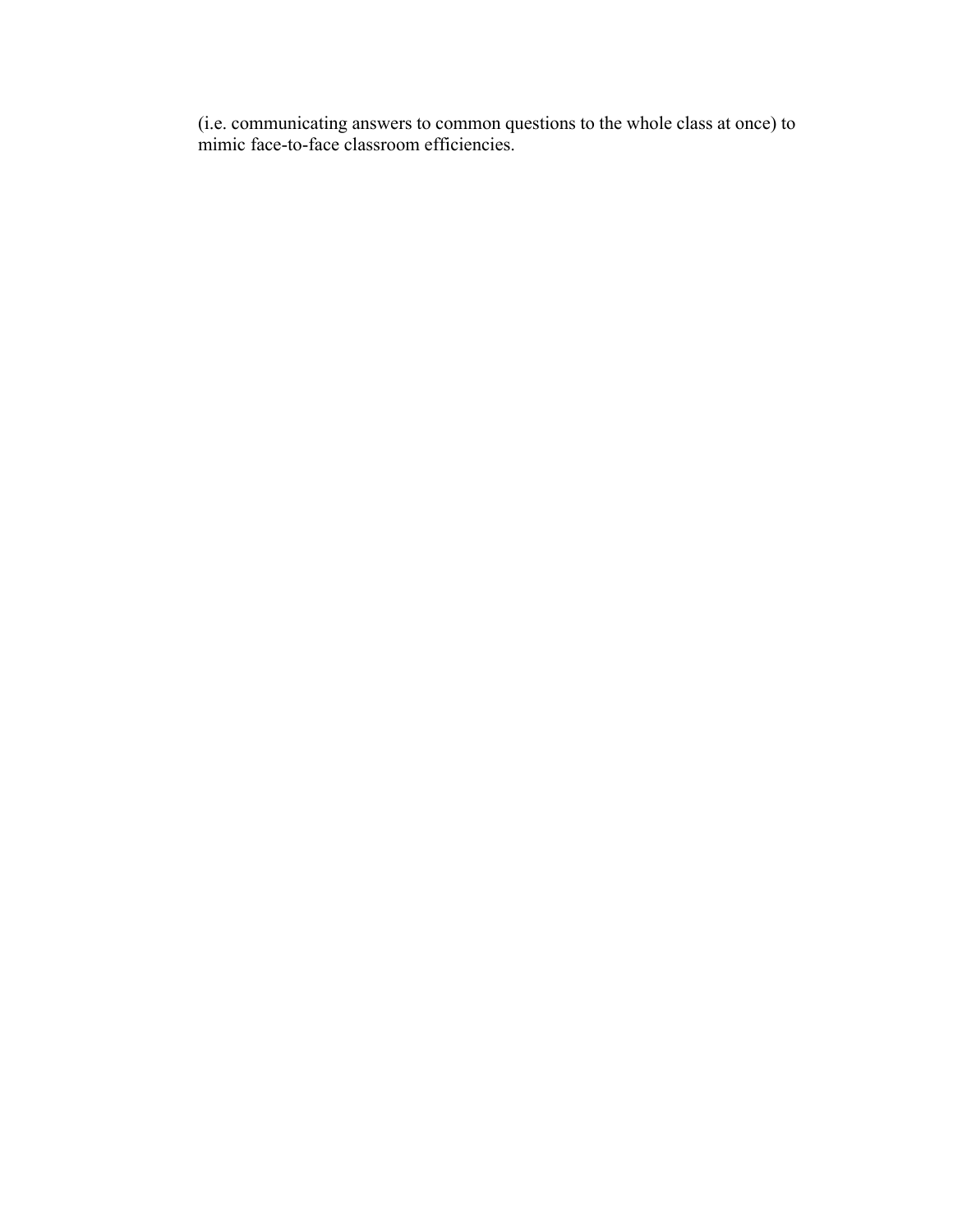# **ARTICLE 23: DURATION**

23.1 This Agreement shall take effect September 1, 20<del>19</del>22, and shall remain in effect until August 31, 20<del>22</del> 25.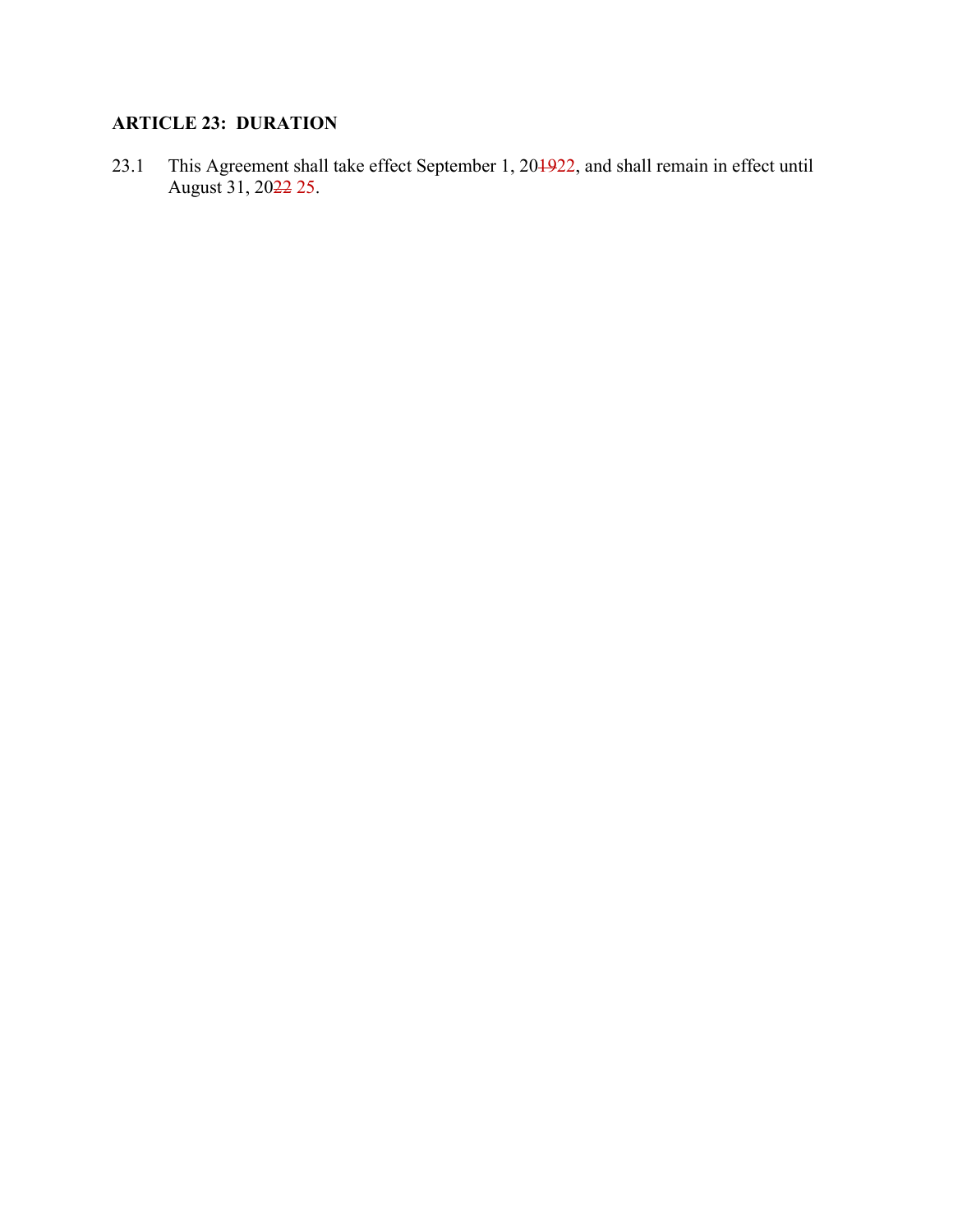Insert Signature Page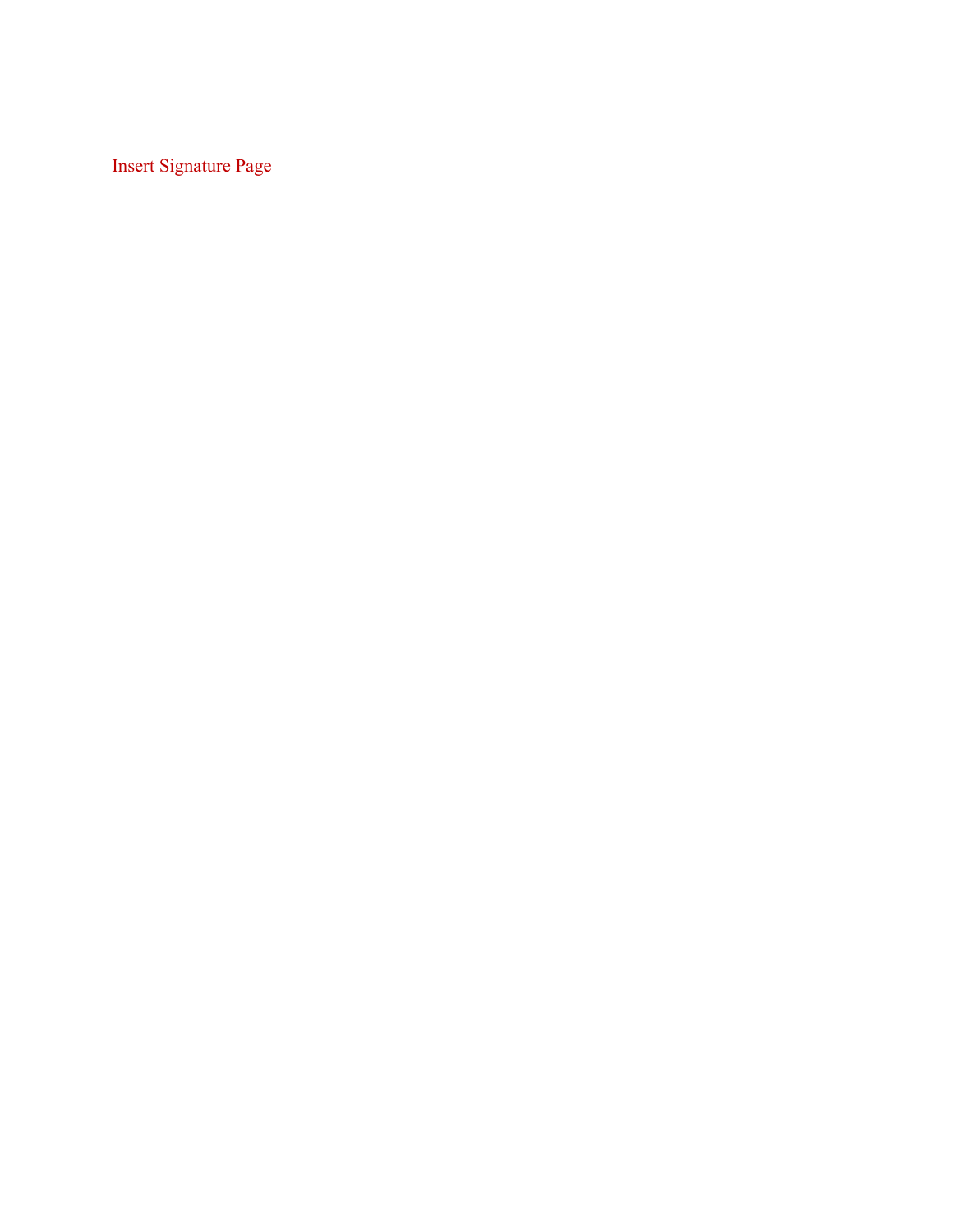## **APPENDIX A**

#### **Just Cause Guidelines**

Just cause guidelines commonly used by arbitrators are as follows:

- **1. NOTICE**: "Did the Employer give to the employee forewarning or foreknowledge of the possible or probable consequences of the employee's disciplinary conduct?"
- **2. REASONABLE RULES OR ORDER**: "Was the Employer's rules or managerial order reasonably related to (a) the orderly, efficient, and safe operation of the Employer's business, and (b) the performance that the Employer might properly expect of the employee?"
- **3. INVESTIGATION**: "Did the Employer, before administering the discipline to an employee, make an effort to discover whether the employee did in fact violate or disobey a rule or order of management?"
- **4. FAIR INVESTIGATION**: "Was the Employer's investigation conducted fairly and objectively?"
- **5. PROOF**: "At the investigation, did the 'judge' obtain substantial evidence or proof that the employee was guilty as charged?"
- **6. EQUAL TREATMENT**: "Has the Employer applied its rules, orders and penalties even-handedly and without discrimination to all employees?"
- **7. PENALTY**: "Was the degree of discipline administered by the Employer in a particular case reasonably related to (a) the seriousness of the employee's *proven* offense, and (b) the record of the employee in his service with the Employer?"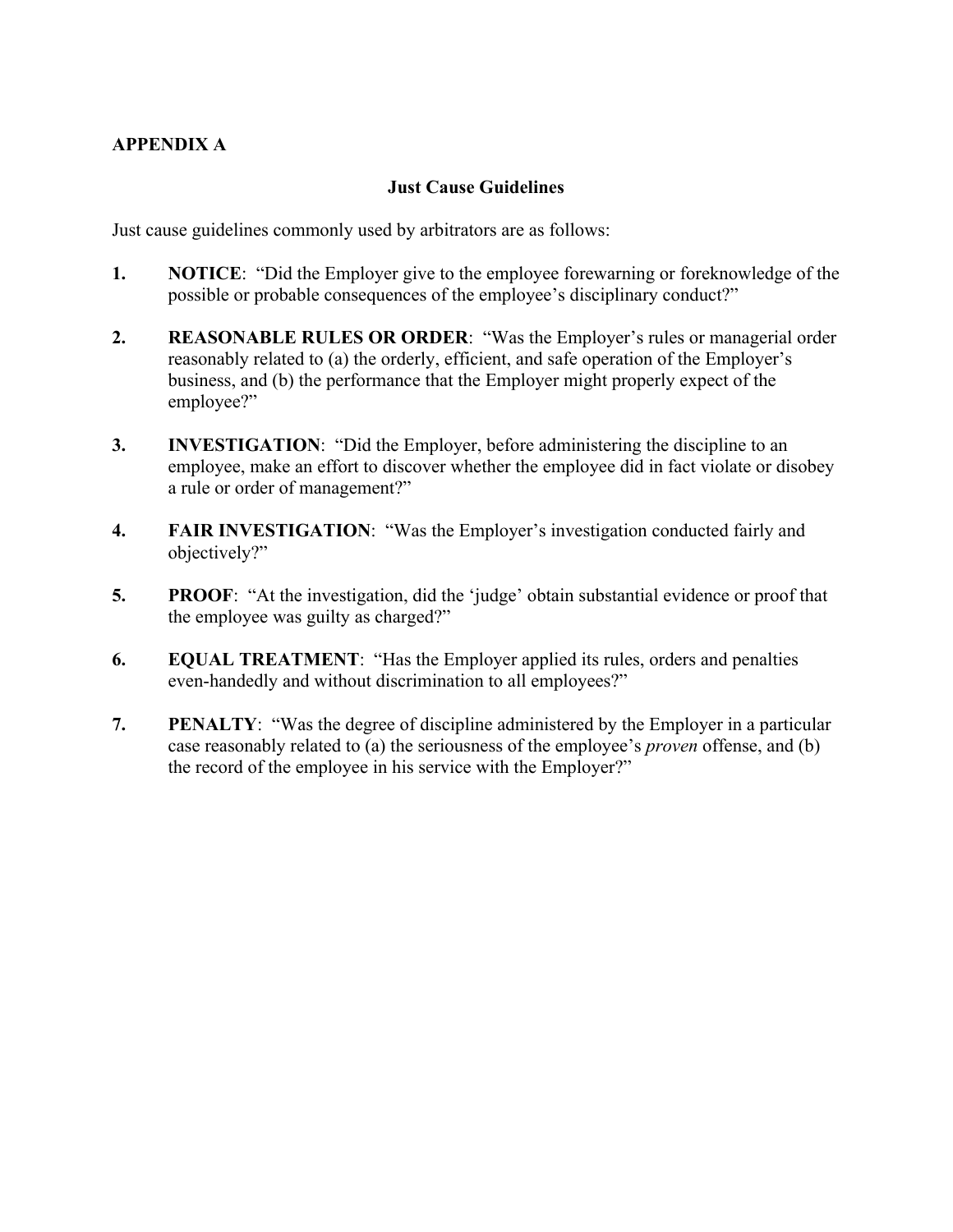#### **APPENDIX B**

#### **Statement of Academic Freedom and Tenure, 1940 Statement of Principles**

The following Statement of Academic Freedom and Tenure has been adopted as a basic guideline for University policies by action of the Board of Trustees. It applies to all faculty members. References to teachers and teaching in this Statement should be read to include librarians and librarianship. In the event of any inconsistencies between the Statement and the terms of this Agreement, the Agreement shall prevail.

- **1. Purpose.** The purpose of this statement is to promote public understanding and support of academic freedom and tenure and agreement on procedures to assure them in colleges and universities. Institutions of higher education are conducted for the common good and not to further the interest of either the individual teacher or the institution as a whole. The common good depends on the free search for truth and its free exposition. Academic freedom is essential to these purposes and applies to both teaching and research. Freedom in research is fundamental to the advancement of truth. Academic freedom in its teaching aspect is fundamental for the protection of the rights of the teacher in teaching and of the student to freedom in learning. It carries with it duties correlative with rights.
- **2. Tenure.** Tenure is a means to certain ends; specifically:
	- (a) Freedom of teaching and research and of extra mural activities and
	- (b) A sufficient degree of economic security to make the profession attractive to men and women of ability. Freedom and economic security; hence, tenure; are indispensable to the success of an institution in fulfilling its obligations to its students and to society.

#### **3. Academic Freedom.**

- (a) The teacher is entitled to full freedom in research and in the publication of his/her other academic duties, but research for pecuniary return should be based on an understanding with the authorities of the institution.
- (b) The teacher is entitled to freedom in the classroom in discussing the subject, but he/she should be careful not to introduce into his/her teaching controversial matter which has no relation to his/her subject. Limitations of academic freedom because of religious or other aims of the institution should be clearly stated in writing at the time of the appointment.
- (c) The college or University teacher is a citizen, a member of a learned profession, and an officer of an educational institution. When he/she speaks or writes as a citizen, he/she should be free from institutional censorship or discipline, but his/her special position in the community imposes special obligations. As a person of learning and an education officer, he/she should remember that the public may judge his/her profession and his/her institution by his/her utterances. Hence, he/she should be at all times accurate, should exercise appropriate restraint, should show respect for the opinions of others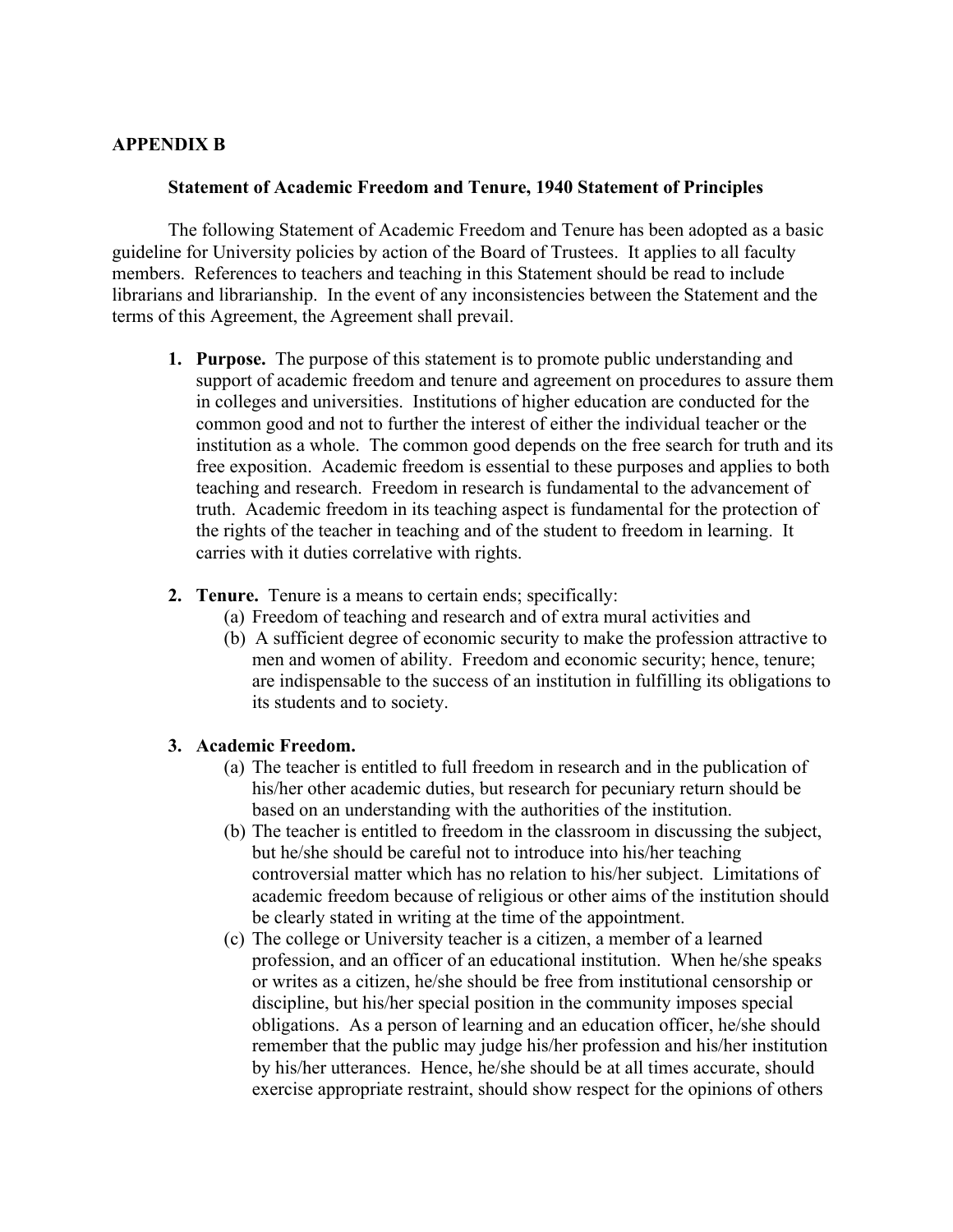and should make every effort to indicate that he/she is not an institutional spokesperson.

### **4. Academic Tenure.**

- (a) The 1940 Statement on Academic Freedom and Tenure has been adopted as a guideline for faculty policies and procedures at the University. As such, its general intent shall be followed in defining rights, duties and obligations of faculty members except that; beginning with the faculty appointed after March 1, 1974; only full-time service at Eastern Washington University will be counted in determining years of probationary service for tenure consideration.
- (b) After the expiration of a probationary period, teachers or investigators should have permanent or continuous tenure, and their service should be terminated only for adequate cause, except in the case of retirement for age, or under extraordinary circumstances because of financial exigencies.
- (c) In the interpretation of this principle it is understood that the following represents acceptable academic practice:
	- (i) The precise terms and conditions of every appointment should be stated in writing and be in the possession of both institution and teacher before the appointment is consummated.
	- (ii) Beginning with appointment to the rank of Assistant Professor or a higher rank, the probationary period should not exceed seven (7) years, including within this period full-time service in all institutions of higher education but subject to the provision that when, after a term of probationary service of more than three (3) years in one or more institutions, a teacher is called to another institution it may be agreed in writing that his/her new appointment is for a probationary period of not more than four (4) years even though thereby the person's total probationary period in the academic profession is extended beyond the normal maximum of seven (7) years. Notice should be given at least one (1) year prior to the expiration of the probationary period if the teacher is not to be continued in service after the expiration of that period.
	- (iii) During the probationary period a teacher should have the academic freedom that all other members of the faculty have.
	- (iv) Termination for cause of a continuous appointment or the dismissal for cause of a teacher previous to the expiration of a term appointment, should, if possible, be considered by both a faculty committee and the governing board of the institution. In all cases where the facts are in dispute, the accused teacher should be informed before the hearing in writing of the charges against him/her and should have the opportunity to be heard in his/her own defense by all bodies that pass judgment on the case. He/she should be permitted to have with him/her an advisor or his/her own choosing who may act as counsel. There should be a full stenographic record of the hearing available to the parties concerned. In the hearing of charges of incompetence, the testimony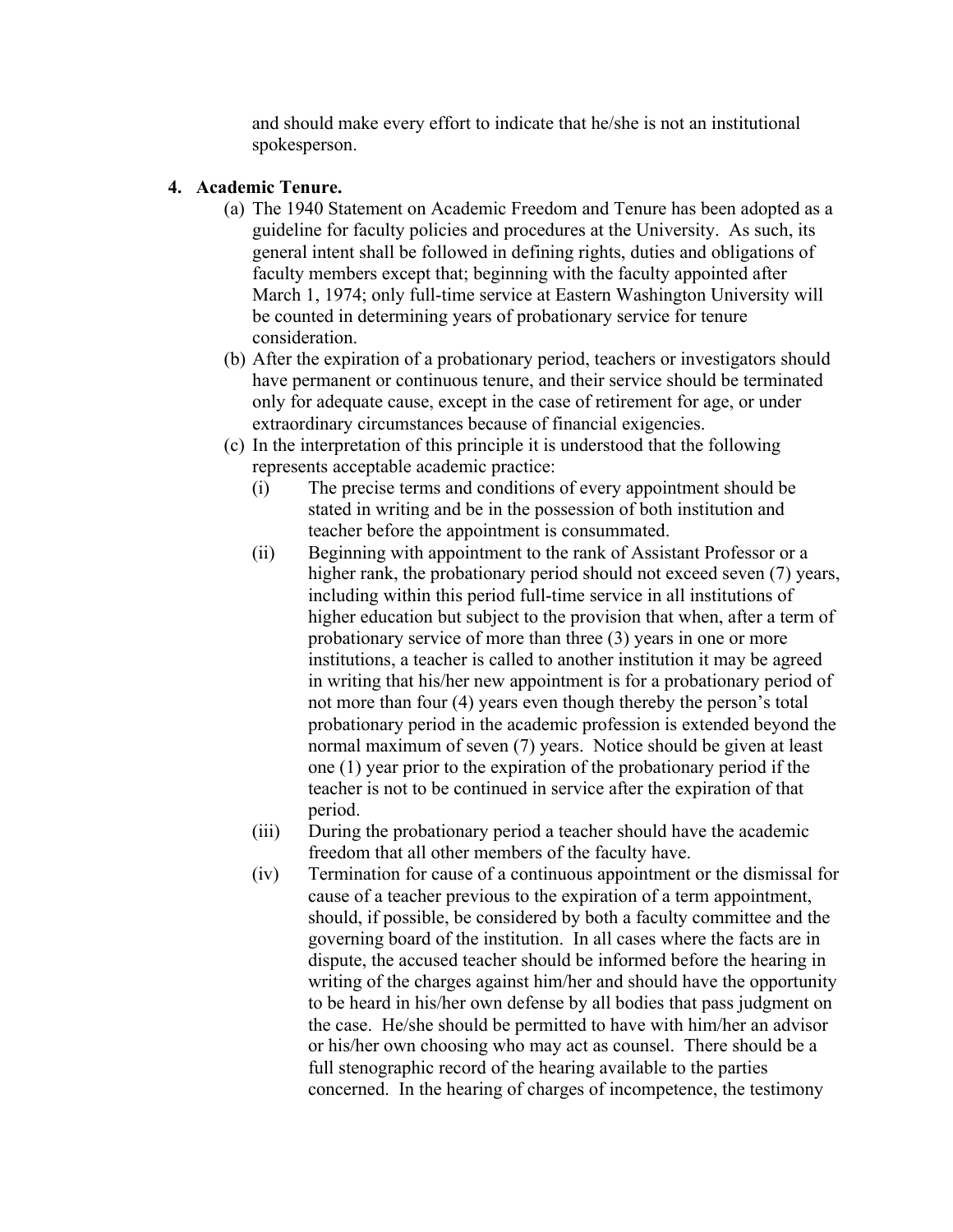should include that of teachers and other scholars, either from his/her own or other institutions. Teachers on continuous appointment who are dismissed for reasons not involving moral turpitude should receive their salaries for a year from the date of notification of dismissal whether or not they are continued in their duties at the institution.

(v) Termination of a continuous appointment because of severe financial crisis should be demonstrably bona fide.

#### **5. Interpretations.**

- (a) At the conference of representatives of the American Association of University Professors and of the Association of American Colleges on November 7-8, 1940, the following interpretations of the 1940 Statement of Principles on Academic Freedom and Tenure were agreed on:
	- (i) That its operation should not be retroactive.
	- (ii) That all tenure claims of teachers appointed prior to the endorsement should be determined in accordance with the principles set forth in the 1925 Conference Statement on Academic Freedom and Tenure.
	- (iii) If the administration of a college or university feels that a teacher has not observed the admonitions of subdivision (c) of Subsection (3) and believes that the extra mural utterances of the teacher have been such as to raise grave doubts concerning his/her fitness for his/her position, it may proceed to file charges under Subdivision (d) of Subsection (4). In pressing such charges, the administration should remember that teachers are citizens and should be accorded the freedom of citizens. In such cases the administration must assume full responsibility, and the United Faculty of Eastern is free to make an investigation.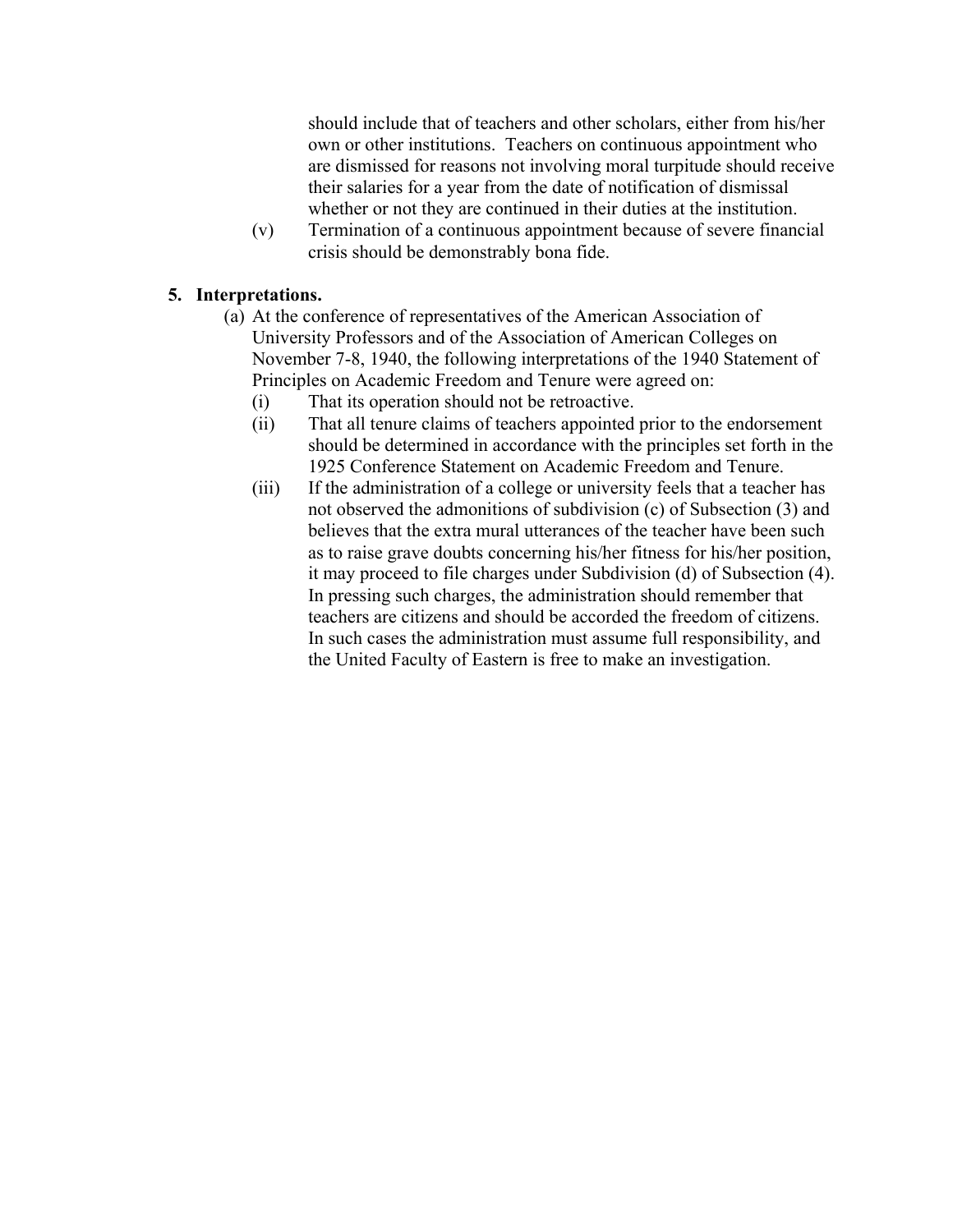#### **APPENDIX C**

#### **Statement of Professional Ethics as adopted by the AAUP June 1987**

- A. Professors, guided by a deep conviction of the worth and dignity of the advancement of knowledge, recognize the special responsibilities placed upon them. Their primary responsibility to their subject is to seek and to state the truth as they see it. To this end professors devote their energies to developing and in proving their scholarly competence. They accept the obligation to exercise critical self-discipline and judgment in using, extending, and transmitting knowledge. They practice intellectual honesty. Although professors may follow subsidiary interests, these interests must never seriously hamper or compromise their freedom of inquiry.
- B. As teachers, professors encourage the free pursuit of learning in their students. They hold before them that best scholarly and ethical standards of their discipline. Professors demonstrate respect for students as individuals and adhere to their proper roles as intellectual guides and counselors. Professors make every reasonable effort to foster honest academic conduct and to ensure that their evaluations of students reflect each student's true merit. They respect the confidential nature of the relationship between professor and student. They avoid any exploitation, harassment, or discriminatory treatment of students. They acknowledge significant academic or scholarly assistance from them. They protect their academic freedom.
- C. As colleagues, professors have obligations that derive from common membership in the community of scholars. Professors do not discriminate against or harass colleagues. They respect and defend the free inquiry of associates. In the exchange of criticism and ideas professors show due respect for the opinions of others. Professors acknowledge academic debt and strive to be objective in their professional judgment of colleagues. Professors accept their share of faculty responsibilities for the governance of their institution.
- D. As members of an academic institution, professors seek above all to be effective teachers and scholars. Although professors observe that stated regulations of the institution, provided the regulations do not contravene academic freedom, they maintain their right to criticize and seek revision. Professors give due regard to their paramount responsibilities within their institution in determining the amount and character of work done outside it. When considering the interruption or termination of their service, professors recognize the effect of their decisions upon the program of the institution and give due notice of the intentions.
- E. As members of their community, professors have the rights and obligations of other citizens. Professors measure the urgency of these obligations in the light of their responsibilities to their subject, to their students, to their profession, and to their institution. When they speak or act as private persons they avoid creating the impression of speaking or acting for their college or university. As citizens engaged in a profession that depends upon academic freedom for its health and integrity, professors have a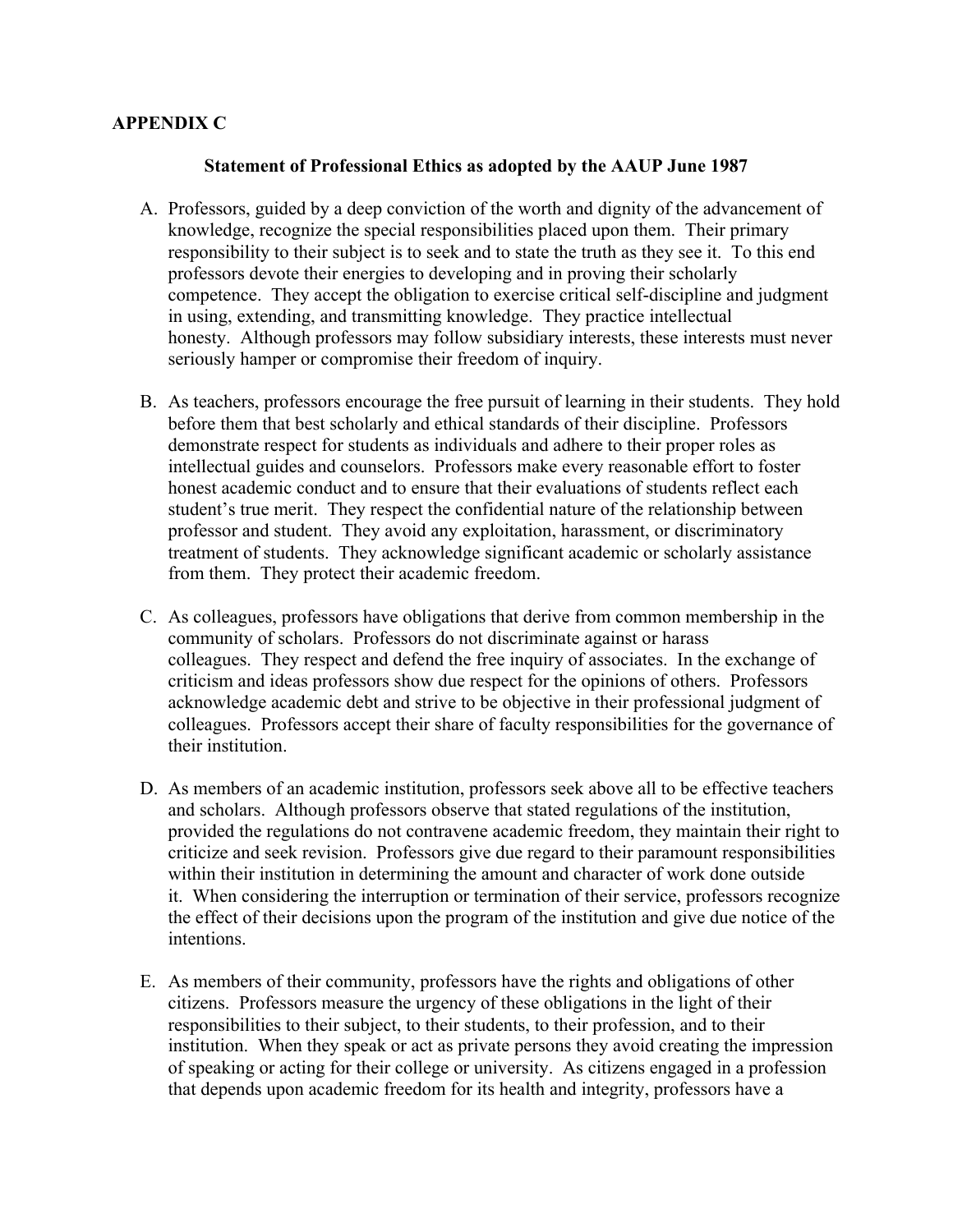particular obligation to promote conditions of free inquiry and to further public understanding of academic freedom.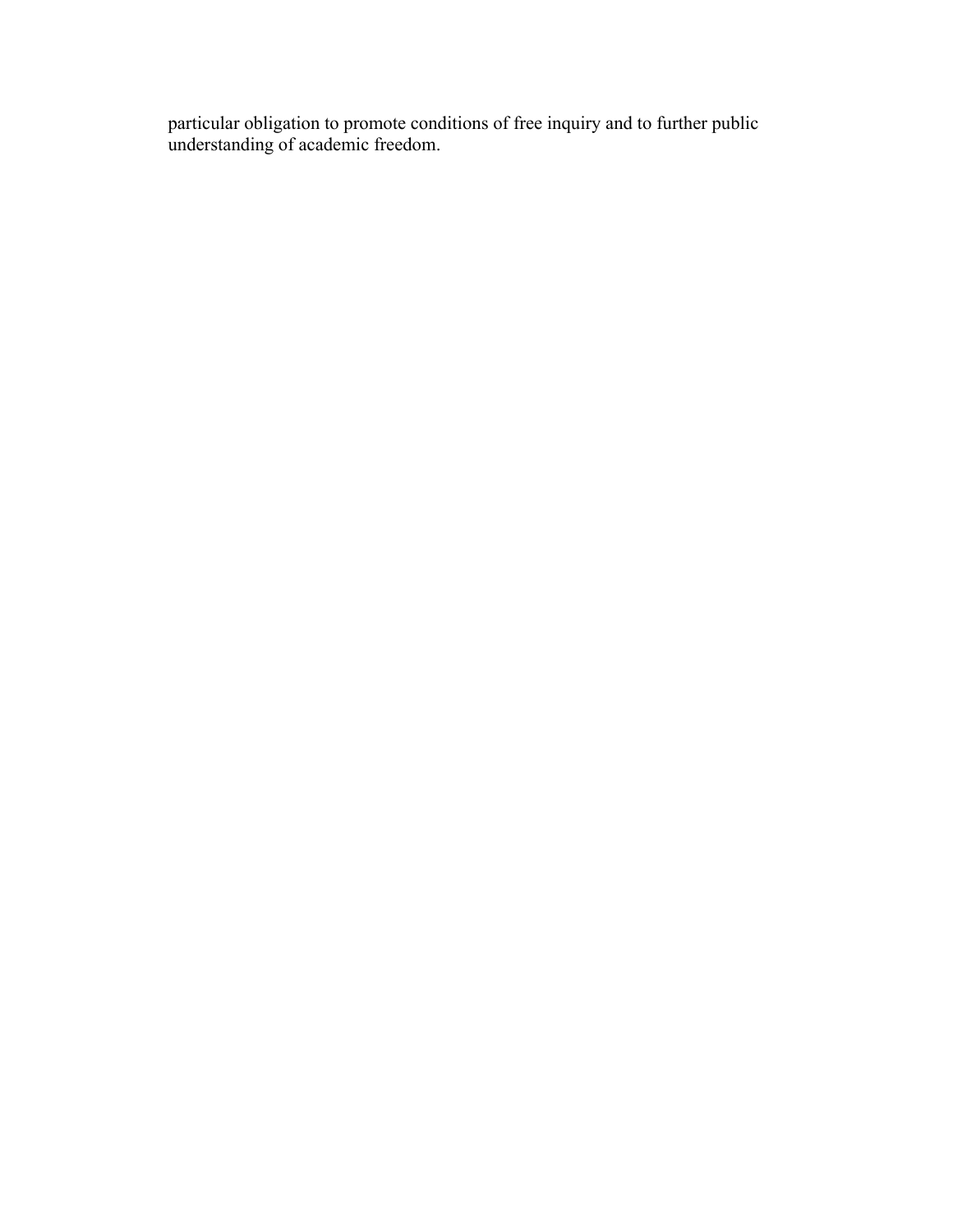# **APPENDIX D**

## **Agreement Regarding Modes of Instruction**

### A. Introduction

Recognizing that the aim of the college/school is to strike a balance between meeting student enrollment pressures, the pedagogy of respective disciplines, and budget constraints, each academic unit and department has the responsibility of allocating its resources in a prudent manner. Each course within a department should be categorized by mode, level, and class size. This policy should be approved by the unit dean. Written justification outlining mitigating factors for exceptions to the ranges for the modes of instruction described above below, including accreditation considerations and historical records of enrollments for the course, must be provided by the department chair after negotiation with the affected faculty member/s, and approved by the unit dean.

The following lower and upper ranges discussed are fundamentally intended as guidelines for generalized administration responses to program plans on a departmental and interdepartmental basis. It is clear that strict adherence to these guidelines will not provide a suitable practical basis for decisions to reconcile cost efficiency and intellectual needs of either students attending EWU or citizens residing in the surrounding region.

B. Modes of Instruction

| 1) | Mode:                             | <b>LECTURE</b> |                   |                       |
|----|-----------------------------------|----------------|-------------------|-----------------------|
|    | <b>SIS Activity Code: LEC</b>     |                |                   |                       |
|    | Class Size Range: 100 – 200 Level |                | $300 - 400$ Level | <b>Graduate Level</b> |
|    |                                   | [ 20 to 140 ]  | $[15 - 80]$       | $[10 - 60]$           |

### **General Description:**

This is the traditional instructional mode of university courses. In this mode, the instructor directly presents information to a group of students. This mode of instruction involves the standard "lecture format" of traditional university courses in which the instructor is primarily a provider of information, and students are recipients of that information, although there may be some limited dialogue between students and instructor.

| 2) | Mode:                               | <b>LECTURE WITH LAB</b> |                       |                       |  |
|----|-------------------------------------|-------------------------|-----------------------|-----------------------|--|
|    | <b>SIS Activity Code: LEL</b>       |                         |                       |                       |  |
|    | Class Size Range: $100 - 200$ Level |                         | $300 - 400$ Level     | <b>Graduate Level</b> |  |
|    |                                     | [ 20 to 80 ]            | $[15 \text{ to } 60]$ | $[10 \text{ to } 40]$ |  |

#### **General Description:**

This mode of instruction is similar to the lecture mode in that the instructor directly presents information to a group of students, although there may be some dialogue between students and instructor. Additionally, professors supplement lectures with some laboratory work as a minor part of the course with possible collaboration among students.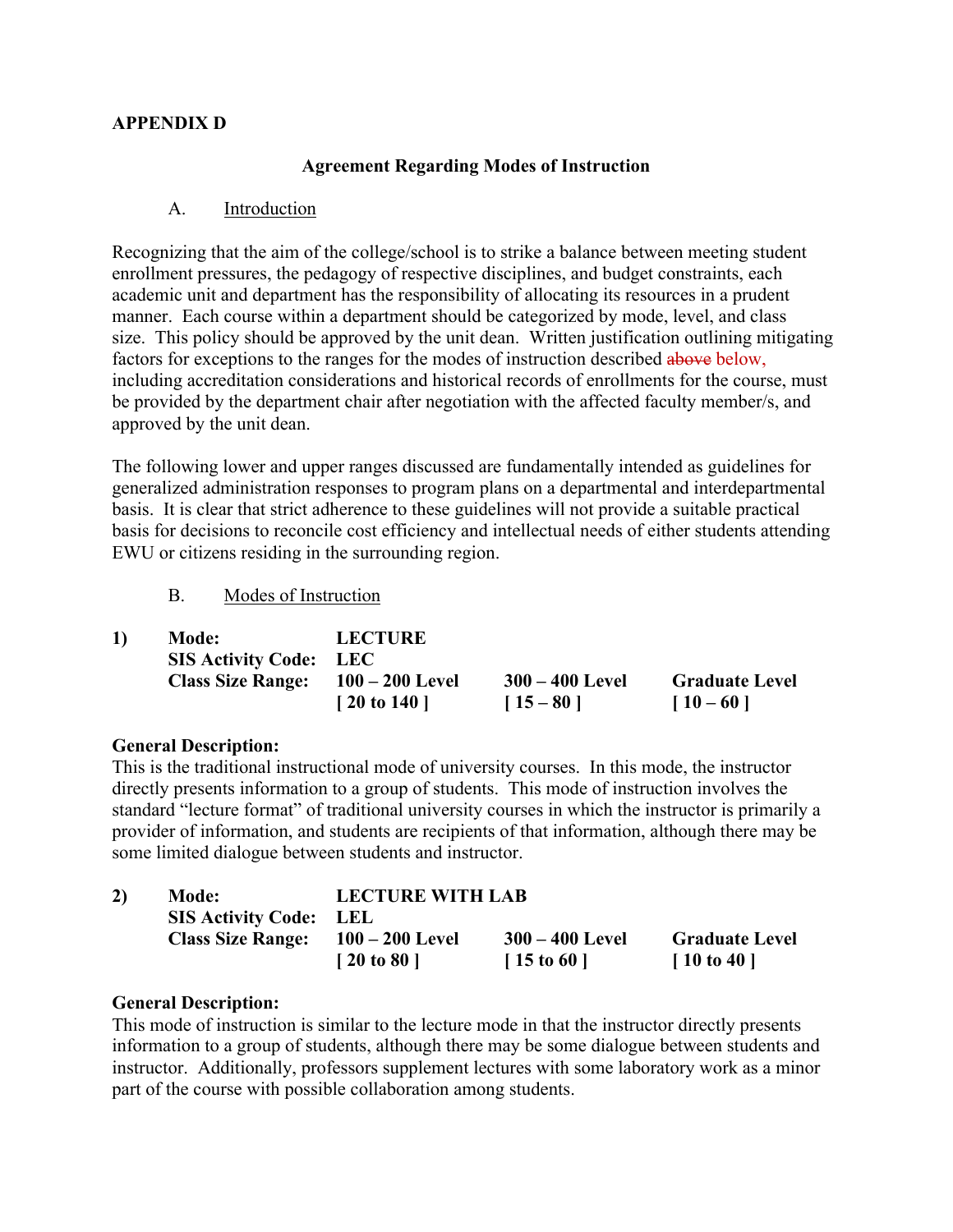| 3) | <b>Mode:</b>                        | <b>LECTURE WITH PRACTICE OR DISCUSSION</b> |                       |                       |  |
|----|-------------------------------------|--------------------------------------------|-----------------------|-----------------------|--|
|    | <b>SIS Activity Code: LPD</b>       |                                            |                       |                       |  |
|    | Class Size Range: $100 - 200$ Level |                                            | $300 - 400$ Level     | <b>Graduate Level</b> |  |
|    |                                     | $[20 \text{ to } 80]$                      | $[15 \text{ to } 60]$ | $[10 \text{ to } 40]$ |  |

### **General Description:**

This mode of instruction is similar to the lecture mode in that the instructor directly delivers information to a group of students. Additionally, instructors incorporate a substantial amount of student practice of lecture material and/or class discussion of lecture material into the classroom experience that may include small group work.

| 4) | <b>Mode:</b>                      | <b>SEMINAR AND DIALOGUE</b> |                       |                       |
|----|-----------------------------------|-----------------------------|-----------------------|-----------------------|
|    | <b>SIS Activity Code: SEM</b>     |                             |                       |                       |
|    | Class Size Range: 100 – 200 Level |                             | $300 - 400$ Level     | <b>Graduate Level</b> |
|    |                                   | $[15 \text{ to } 30]$       | $[10 \text{ to } 25]$ | $[10 \text{ to } 25]$ |

#### **General Description:**

This mode of instruction has a format similar to the lecture mode in that the instructor and the students engage in the direct exchange of information. However, the typical seminar/discussion course is less formal in structure, and may require the students themselves to present, orally and/or in written form, new information to one another and to the professor. In general, this mode of instruction is more interactive between the instructor and the students, and among the students, than the lecture mode, and involves the analysis and synthesis of information gathered through other modes of instruction.

| 5) | Mode:                             | <b>LABORATORY</b>     |                       |                       |
|----|-----------------------------------|-----------------------|-----------------------|-----------------------|
|    | <b>SIS Activity Code: LAB</b>     |                       |                       |                       |
|    | Class Size Range: 100 – 200 Level |                       | $300 - 400$ Level     | <b>Graduate Level</b> |
|    |                                   | $[10 \text{ to } 40]$ | $[10 \text{ to } 40]$ | $[10 \text{ to } 40]$ |

### **General Description:**

This mode of instruction requires students to practice and explore principles, theories, and methods in a controlled laboratory environment. The instructor assists students in using instrumentation specific to a discipline and helps students acquire applied skills. Students receive less direction from the instructor and have more independence in this mode than in the "lecture with laboratory" mode.

| 6 | <b>Mode:</b>                      | PERFORMANCE AND SIMULATION |                       |                       |  |
|---|-----------------------------------|----------------------------|-----------------------|-----------------------|--|
|   | <b>SIS Activity Code: PAS</b>     |                            |                       |                       |  |
|   | Class Size Range: 100 – 200 Level |                            | $300 - 400$ Level     | <b>Graduate Level</b> |  |
|   |                                   | $[10 \text{ to } 30]$      | $[10 \text{ to } 30]$ | $[10 \text{ to } 30]$ |  |

### **General Description:**

This mode of instruction requires students to practice principles, skills, theories, and methods in a simulated environment other than a laboratory. The instructor assists students performing or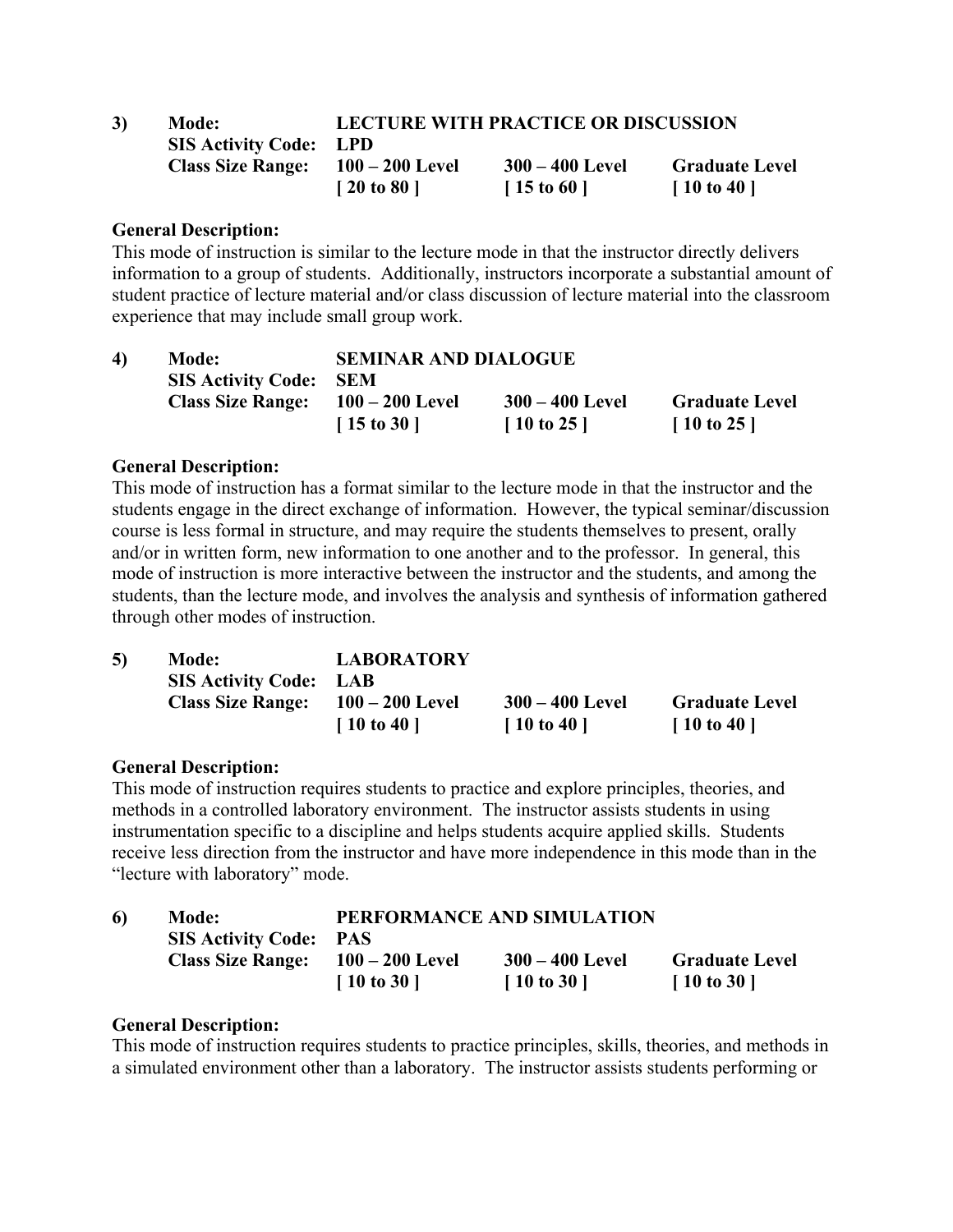simulating tasks specific to a discipline, and helps students acquire applied skills. Students receive moderate direction from the instructor and have considerable independence in this mode.

| 7) | Mode:                               | <b>FIELD APPLICATION</b> |                       |                       |
|----|-------------------------------------|--------------------------|-----------------------|-----------------------|
|    | <b>SIS Activity Code: FIE</b>       |                          |                       |                       |
|    | Class Size Range: $100 - 200$ Level |                          | $300 - 400$ Level     | <b>Graduate Level</b> |
|    |                                     | [10 to 30 ]              | $[10 \text{ to } 30]$ | $[10 \text{ to } 30]$ |

## **General Description:**

This mode of instruction typically involves study in an applied setting distinct from the traditional classroom setting and university environment, and can include intensive experiences in outdoor settings. Students apply theories, principles, methods, and skills of practice acquired through other modes of instruction to an applied or natural setting where professionals, in the student's field of study, are typically engaged.

| 8) | Mode:                         | <b>INDEPENDENT STUDY</b>                                      |
|----|-------------------------------|---------------------------------------------------------------|
|    | <b>SIS Activity Code: IND</b> |                                                               |
|    |                               | Class Size Range: Usually limited to one (1) enrolled student |

## **General Description:**

In this mode of instruction, an instructor and student meet independently and set goals for the student to reach by the end of the academic term. This mode may include a research project or research literature reports developed by a student under the supervision of an instructor. Faculty credit=0.2 x CR.

| Mode:                         | <b>THESIS OR RESEARCH PROJECT</b>           |
|-------------------------------|---------------------------------------------|
| <b>SIS Activity Code: THE</b> |                                             |
| <b>Class Size Range:</b>      | Usually limited to one (1) enrolled student |
|                               |                                             |

# **General Description:**

This mode of instruction represents a summative assessment of the student's academic competence in his or her field of study. It is distinguished from the summative experience of the field study that focuses mainly on the student's professional application of skills, knowledge, and techniques in the applied or natural setting. The thesis or research project typically involves the preparation and defense of a research document. Faculty credit=0.2 x CR.

C. Exceptions

Exceptions to the class size guidelines for any mode must be approved by the appropriate unit dean. Such exceptions include, but are not limited to, the following.

- (1) Exceptions to Upper Class Range:
	- (a) Unanticipated over-enrollments which cannot be resolved by adding sections when failure to over-enroll would represent a substantial hardship to students.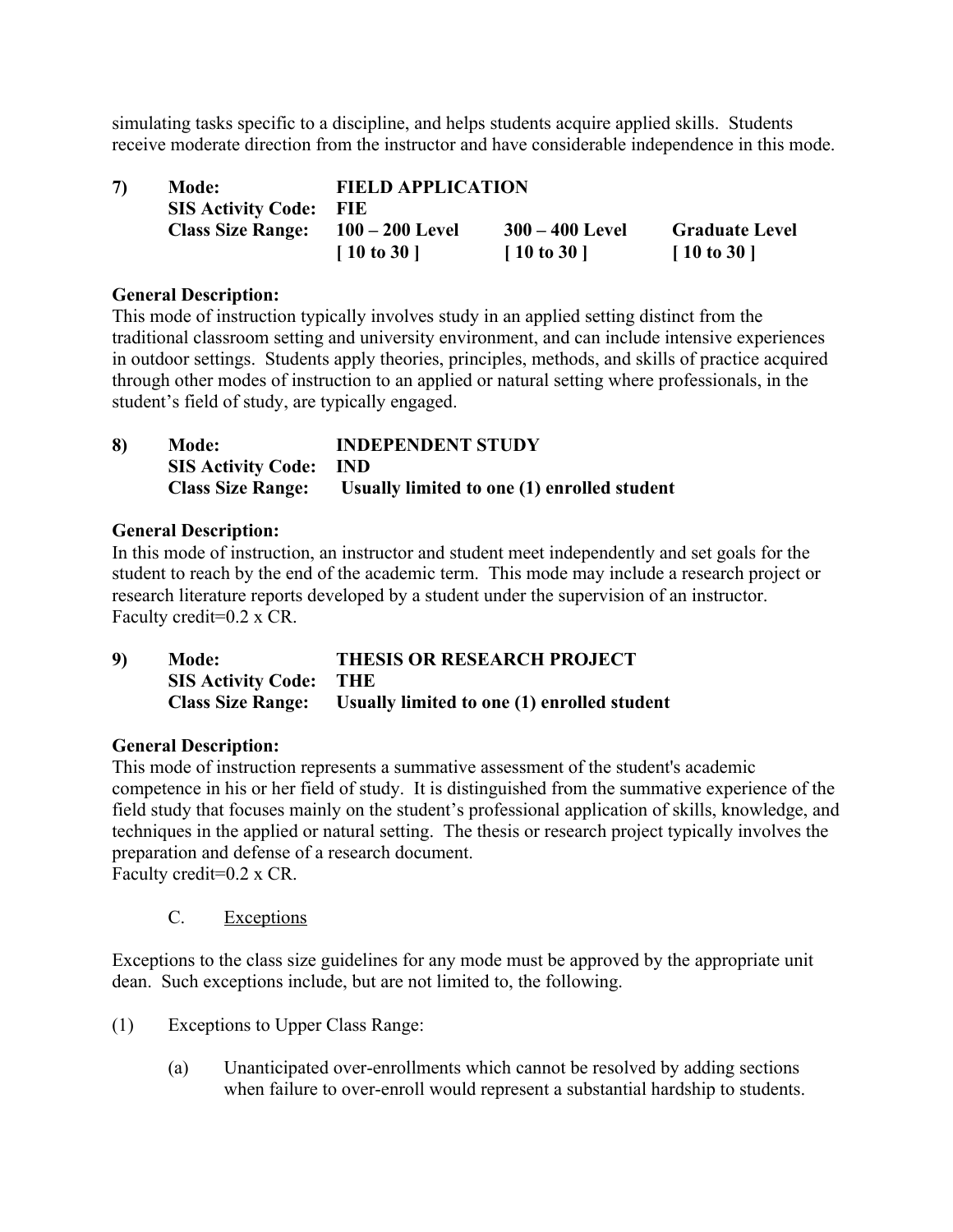- (b) When large lecture sections break down into smaller laboratory or recitation sections for at least 20% of the students' classroom contact.
- (c) When tutoring assistance is specifically arranged for the enrollments involved.
- (d) When unanticipated faculty reductions due to illness, death and so on, create a temporary necessity for large sections which cannot be avoided by other means.
- (e) When classroom space availability is limited and large sections cannot be avoided by other means. This can happen through temporary activities such as building remodeling, or for unanticipated reasons such as structural damage resulting from fire, flood, earthquake or windstorm.
- (f) When circumstances determine that full use of a large technology-enhanced lecture hall is needed (e.g., JFK library – 189 capacity, Showalter Hall Room 109 – 300 capacity, Martin Hall, Room 158 – 248 capacity).
- (2) Exceptions to Lower Class Size Range:
	- (a) When due to cross-listings where two (2) or more courses are actually taught as one and are credited to the instructor as one course or some other arrangement, such as "stacking" where an instructor teaches multiple levels at the same time.
	- (b) Whenever a small laboratory or performance and simulation section of a larger section cannot be eliminated by shifting students to unfilled larger sections, and when such laboratory or recitations section represents 50% or less of the credit value of the class.
	- (c) When a new course is offered for the first or second time.
	- (d) When a low enrollment course is a specific graduation requirement, necessary for degree progress, or when elimination of the course would unduly delay expected graduation.
	- (e) When a course is required to ensure student completion of a program due to discontinued or "banked" programs, or due to conflicting mandates (e.g., an expectation for dual site offerings).
	- (f) When the assigned faculty limits accommodation of the range guideline.
- (3) It should be understood that some deviations from class size guidelines are not predictable before students enroll and that a decision to proceed despite the standard guidelines is often the best response to the implicit obligation of the college to its students. It is the responsibility of the unit dean, in cooperation with the department chair, to investigate such cases and, if advisable, to attempt to prevent their future occurrence.

## D. Requirement of Administrative Discretion/Responsibility of Unit Dean and Department Chair

(1) When sections of a certain group of courses satisfying general educational requirements have low enrollments, the whole class of offering should be reviewed and a scheme for reducing the number of sections should be devised. When courses essential for progress in a major field of study have low enrollments, the dean and department chair should verify that sufficient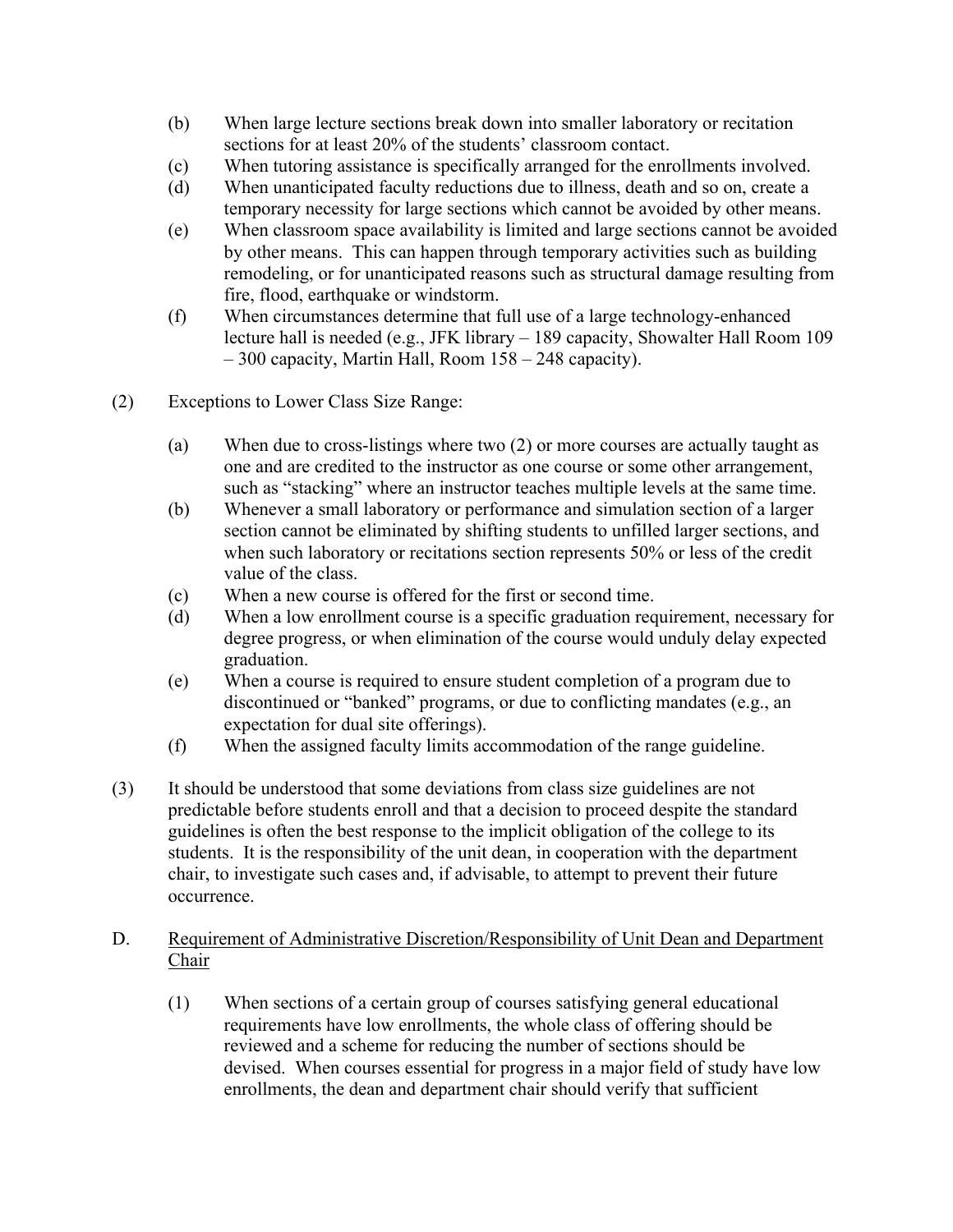alternative courses are offered for normal progress and that surplus offerings are scrupulously avoided. When section enrollments tend to press upper class size range, the number of sections should be increased.

- (2) The unit dean, in cooperation with the appropriate department chair, remains responsible for making decisions which reconcile the divergent demands of quality standards, student needs, and cost efficiency.
- (3) The major and minor programs which are essential to the integrity of a liberal arts institution must not be subject to cancellation or suspension due to low enrollments. In addition to assuring major and minor programs, the application standards for minimum class sizes should be sufficiently lenient to encourage variety in the offerings which satisfy general educational requirements, to permit departments to offer courses which are needed to complement the major programs of students in other departments, and to enable innovations and experimentation.

# *Note*: It is recommended that on-line templates be developed for use when requesting an exception due to the class size ranges identified above for any given course.

E. UFE and EWU mutually agree that this Modes of Instruction Article Appendix is out-ofdate and does not reflect all current and anticipated modalities including, but not limited to, online learning clinical and studio instruction. UFE and EWU recognize this a complex issue and want to provide it appropriate consideration and review. UFE and EWU agree that this Article Appendix and its MOI descriptions and enrollment recommendations relative to face-to-face, online and hybrid courses at EWU will be further discussed and negotiated in Joint Labor Management with a goal to reach a mutually agreed upon revision no later than February 28, 2020 2023.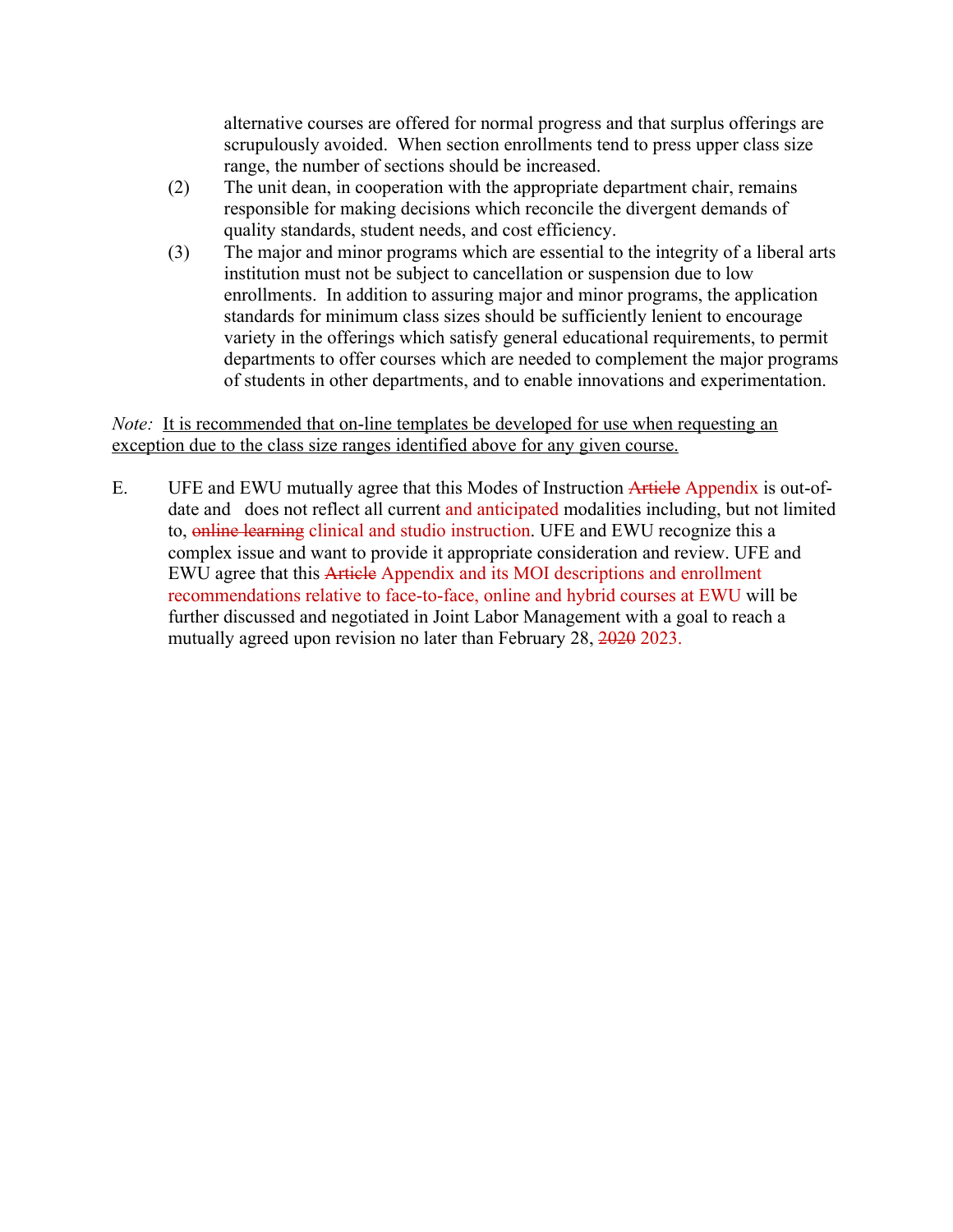### **APPENDIX E**

### **Definitions**

The following terms are defined and/or explained in the Agreement in the Article or Section described:

*Adjunct Faculty* – Defined in Section 4.7.

*Assistant Professor* – Defined in Section 4.1.

*Associate Professor* – Defined in Section 4.2.

*Clinical Faculty -* Defined in Section 4.6.2

*Department Chairs* – Defined in Section 10.1.1.

*Directors of Schools* – Defined in Section 10.1.1

*Faculty Activity Plan ("FAP")* – Described in Section 7.4.

*Faculty in Residence* – Defined in Section

4.6.3. *Full Professor* – Defined in Section 4.3.

*Grievance* – Defined in Section 12.2.

*Lecturer/Library Faculty/Clinical Associate*– Defined in Section 4.6.1.

*Overload Teaching* – Defined in Section 7.8.6

*Reduction in Force* (including the concepts of "layoff," "recall" and "seniority") – Described in Article 15.

*Senior Lecturer* – Defined in Section 4.6.2.

*Tenure* – The tenure process is described in Article 5; the concept of tenure is also described in Appendix B.

*Tenure-Track/Probationary Faculty* – Described in Section 4.1.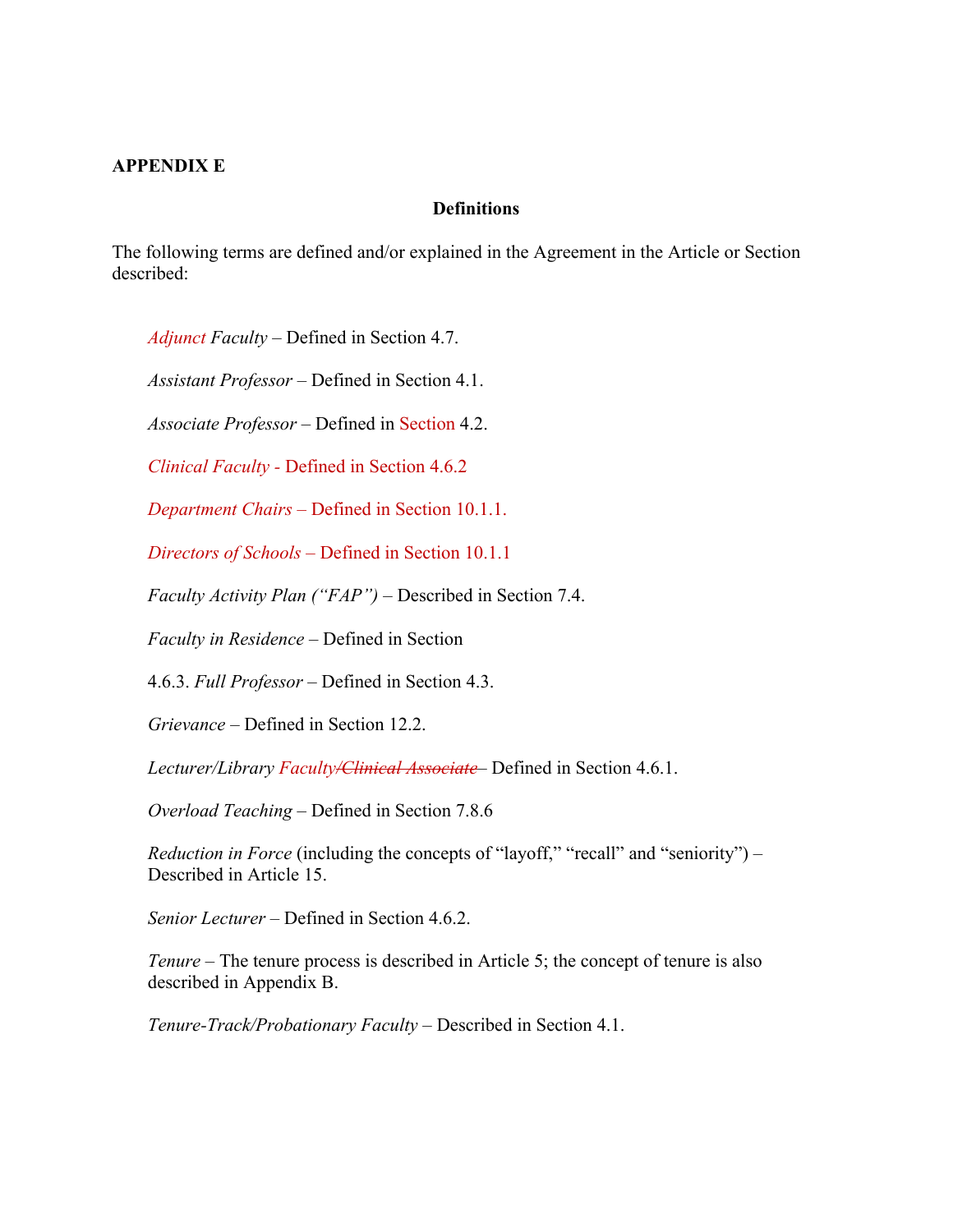#### **APPENDIX F**

### **Disciplinary Procedures for Title IX of the Education Amendments Act of 1972**

Recitals

As an institution of higher education that benefits from federal funding, the University is obligated to comply with Title IX of the Education Amendments Act of 1972. Effective August 14, 2020, and following the unsuccessful lawsuits filed by various state Attorneys General to enjoin the new regulations, the U.S. Department of Education (DOE) adopted new final regulations that materially changed how claims of sexual misconduct and interpersonal violence under Title IX are processed. See 34 C.F.R. 106. As required by Title IX, the University has changed its policies and procedures to comply with the new regulations relating to processing, investigating, and adjudicating sexual misconduct and interpersonal violence allegations.

The new DOE regulations include detailed provisions applicable to the filing of complaints alleging sexual misconduct and/or interpersonal violence actionable under Title IX, the investigation of those complaints, the procedure for making disciplinary decisions based on a Title IX complaint, and the process for the appeal of any such discipline. In a situation where a faculty member is accused of sexual misconduct and/or interpersonal violence in a manner actionable under Title IX, the new regulations require the University to follow processes that conflict with certain provisions of the Agreement. Because the University is obligated to adhere to the regulatory requirements in such circumstances, the parties have adopted this Memorandum to address the preemptive effect of the regulations where they conflict with the Agreement.

### Agreement

Now, therefore, the parties agree as follows:

1. Article 14 of the Agreement, Discipline, is amended to include the following provisions:

# 14.5 Disciplinary Procedures — Title IX of the Education Amendments Act of 1972 ("Title IX")

14.5.1 Pursuant to Title IX, institutions of higher education are required to develop policies and procedures to prevent and respond to sexual misconduct and interpersonal violence, to train employees and students in their rights and